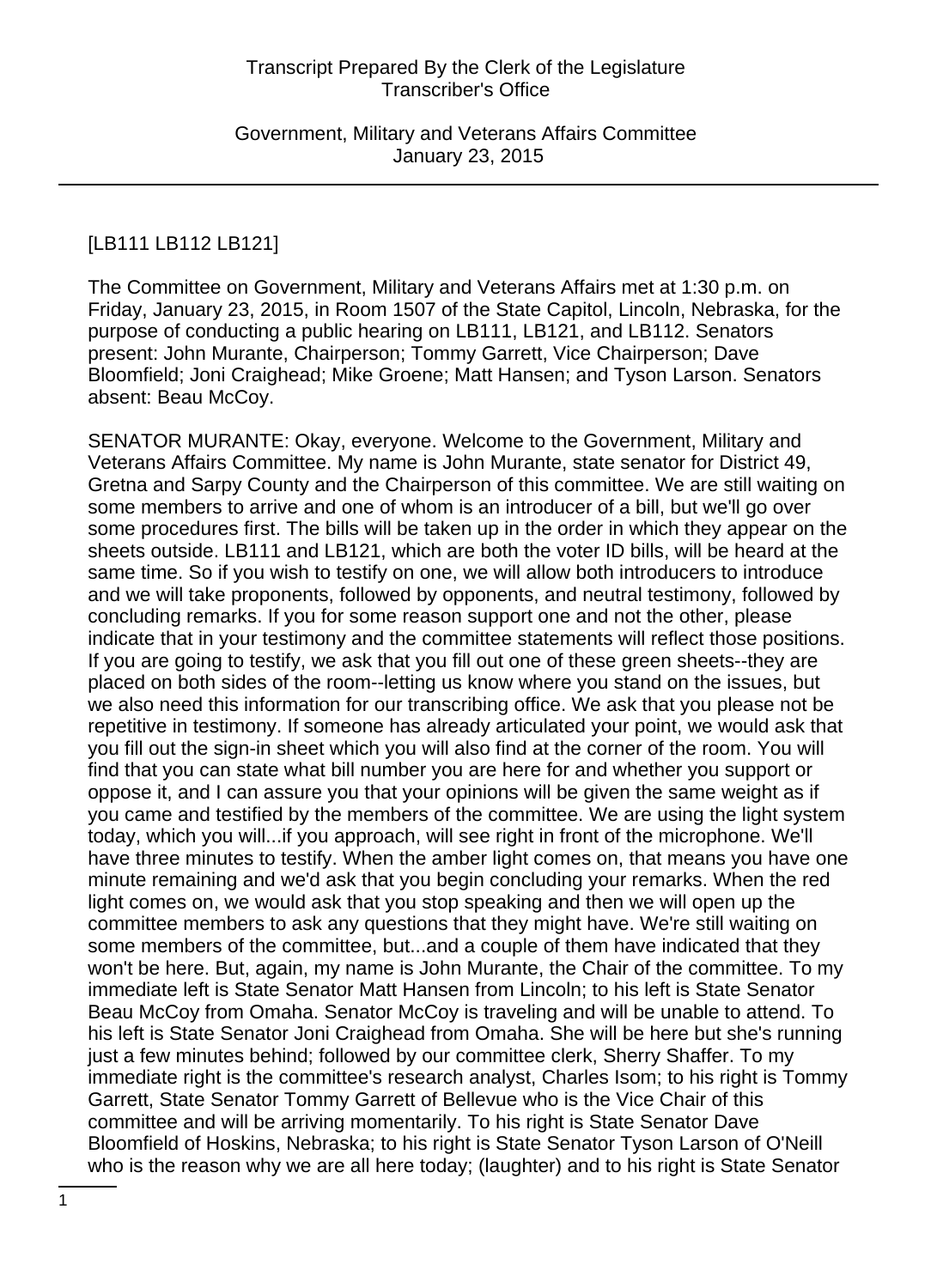Government, Military and Veterans Affairs Committee January 23, 2015

Mike Groene of North Platte, Nebraska. So we will now begin with the testimony. We'll start with...Senator Garrett has just arrived, we will start with LB111, Senator Larson. Oh, yeah. Thank you, Senator Bloomfield. I'd remind everyone if you have any sort of cell phone or electronic device, anything that makes a noise, please turn it off at this time and make sure that they are silenced. This is also a committee which permits its members to use electronic devices. Don't take offense to that. I can assure you, as Senator Garrett is doing right now, it is used for research purposes and for the purposes of taking notes. So that is why we are doing what we do. Senator Larson, you're recognized to open. [LB111 LB121]

SENATOR LARSON: (Exhibit 1) Thank you, Chairman Murante and members of the Government, Military and Veterans Affairs Committee. I am Tyson Larson, T-y-s-o-n L-a-r-s-o-n, and I represent the 40th Legislative District from O'Neill. I appear before you today to introduce LB111, also known as the voter ID bill. LB111 would require persons casting ballots to provide government-issued photographic identification before voting at their polling place. I introduce this legislation in order to further protect the integrity and reliability of our elections. LB111 would do so by deterring and detecting any voter fraud and ensuring confidence in our voting process. The language of LB111 follows the law that was applied and upheld by the United States Supreme Court in the 2008 case Crawford v. Marion County Election Board, 553 U.S. 181. In that decision, Justice John Paul Stevens in a majority Opinion wrote: The application of the statute to the vast majority of Indiana voters is amply justified by the valid interest in protecting the integrity and reliability of the electoral process. The relevant burdens here are those imposed on eligible voters who lack photo identification cards that comply. Because Indiana's cards are free, the inconvenience of going to the Bureau of Motor Vehicles, gathering required documents, and posing for a photograph does not qualify as a substantial burden to most voters' rights to vote or represent a significant increase over the usual burdens of voting. According to the National Conference of State Legislatures, 34 states have passed voter ID laws; 16 states have passed laws that request or require voters to provide a photo ID. An additional 16 states have passed laws that require ID but not necessarily one with a photograph. Nebraska is not considered one of the 34 states in either category. Voter ID is strongly supported by our Nebraska constituents. A July 2010 Caltech/MIT study examining support for election reform in the United States reported 79 percent of Nebraskans supported requiring an ID. No other reform measure can come even close. The others: Internet voting, 24 percent; vote by mail, 14 percent; automatic registration, 36 percent; election day registration only 37 percent; election day holiday, 50 percent; election day on the weekend, 38 percent. Responses were similar nationally with 75 percent of Americans supporting requiring an ID. The need for this bill is clear. A 2012 report by the Pew Center on the States found 24 million U.S. voter registrations, or 1 out of every 8, were no longer valid or significantly inaccurate. The report also found 1.8 million dead people listed as voters and 2.75 million people registered in more than one state. LB111 permits free IDs to those who are indigent. The Department of Motor Vehicles would offer a state identification card at no cost to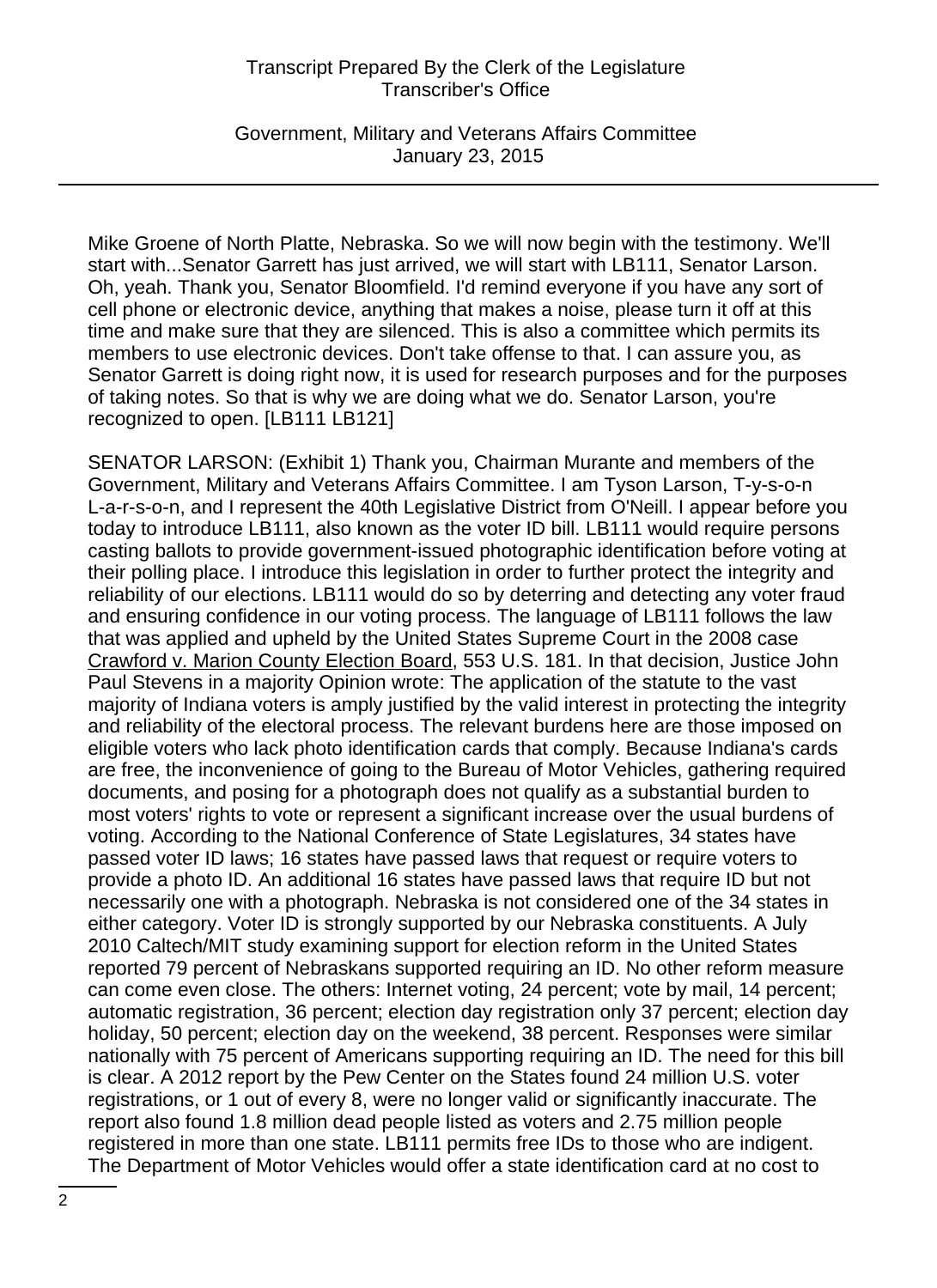Government, Military and Veterans Affairs Committee January 23, 2015

voters who wish to obtain a photo ID for purposes of voting under the Election Act if they indicate they are indigent. I would also note that 98 percent of Nebraska registered voters already possess a Nebraska driver's license or state ID card. LB111 includes a provision that permits the Secretary of State to expand the list of acceptable IDs if necessary through rule and regulation authority. Any other IDs would have to be issued by the government entity and include a photograph. Similar to other voter ID laws across the country, voters casting ballots in elections held by mail or who vote early would not be required to provide a government-issued photographic identification unless it is their first time voting and did not provide proper ID when registering. LB111 permits a person who does not present identification at the polls would have the ability to cast a provisional ballot. All these provisions ensure everyone's right that their vote is protected. I'd like to thank the Nebraska Association of County Officials for working so constructively with me on this issue. I offer to the committee an amendment with...committee amendment about election clerk identification that their board would like to see included. I appreciate their neutral testimony on the matter later. To close, I again emphasize that we must protect the integrity and reliability of our electoral process. The Commission on Federal Election Reform recommended asking for a photo ID at polling places. The U.S. Supreme Court ruled that we have a legitimate state interest in preventing voter fraud, modernizing elections, and safeguarding voter confidence. Our constituents overwhelmingly support voter ID poll after poll. I urge you and the committee for the support of LB111. Thank you. [LB111 LB121]

SENATOR MURANTE: Thank you, Senator Larson. Are there questions for Senator Larson? Senator Hansen. [LB111 LB121]

SENATOR HANSEN: Thank you for opening, Senator Larson. My first question is just going through some of the definitions you have. When you...I have on IDs on page 2 you reference a document issued by the United States. Could you just give us some examples of which...which is on page 2, line 8, could you give us examples of what forms of identification you feel fall into that section? [LB111 LB121]

SENATOR LARSON: Ones that I would feel that fall into that section would be a passport and possibly a military ID. [LB111 LB121]

SENATOR HANSEN: Okay. How about on line 16 of the same page you mentioned government entities. So how broadly do you consider government entities and what forms of IDs would they be able to provide or create? [LB111 LB121]

SENATOR LARSON: I think the bill also calls for the Secretary of State would have the ability to write the rules and regulations, so, on this issue in terms of those IDs. You know, could be Secretary of State documents or things of that nature. But I would leave that to the Secretary of State to possibly write those rules and regulations and which government IDs are accepted. [LB111 LB121]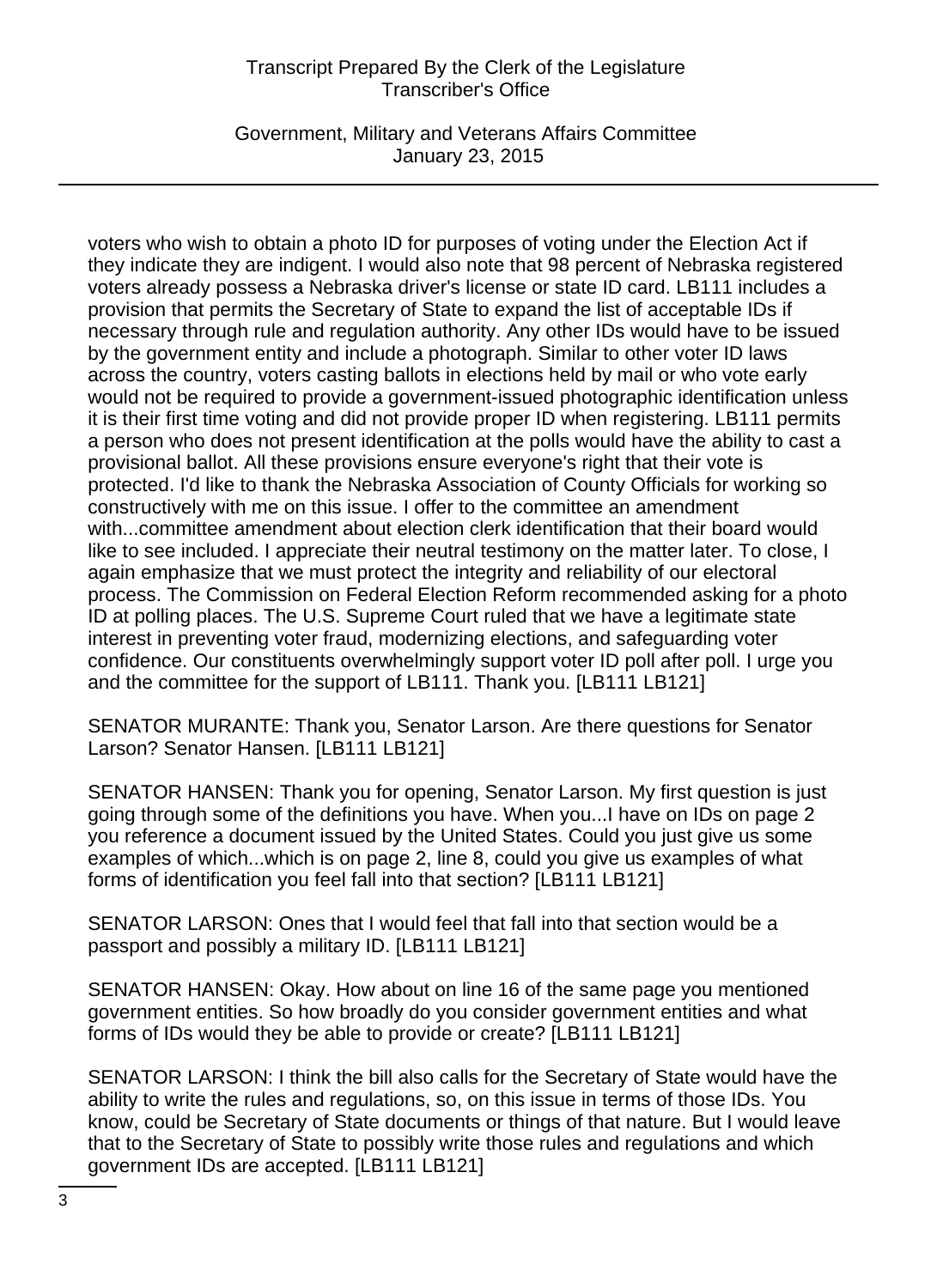Government, Military and Veterans Affairs Committee January 23, 2015

SENATOR HANSEN: Okay. And is there language in the statute that authorizes the Secretary of State? [LB111 LB121]

SENATOR LARSON: I think I did...I included that. I'd have to go through and we can sure find that later on when we're in Executive Session, Senator Hansen. [LB111 LB121]

SENATOR HANSEN: Okay. Excuse me, I just was reading your bill and I had a fair amount of...just wanted to make sure we get all the clarified ones and be easier to have the introducer address them up-front than, well, testimony. Could you just walk me through the process of how early voting works under your bill? You know, if the presence...if you're required to present a voter ID in person, what would a person voting by mail be required to do? [LB111 LB121]

SENATOR LARSON: Same thing they're required to do now under...it is my understanding. [LB111 LB121]

SENATOR HANSEN: So that...which is? [LB111 LB121]

SENATOR LARSON: You're unfamiliar with how they vote by mail now? [LB111 LB121]

SENATOR HANSEN: Well, could you just perhaps refresh us on all the ID requirements, I guess? [LB111 LB121]

SENATOR LARSON: To vote by mail, what ID you have to show right now? [LB111 LB121]

SENATOR HANSEN: Um-hum. [LB111 LB121]

SENATOR LARSON: I don't think you have to show an ID to vote by mail right now. You might have to show an ID to vote by mail if you're registering for the first time and requesting a ballot I think you have to provide an ID, and this bill would keep that in place. But under our current system I don't believe you have to show an ID to vote by mail and this doesn't change that. [LB111 LB121]

SENATOR HANSEN: Okay. You mentioned in your testimony if people self-identify as indigent they would be able to request free ID from the Department of Motor Vehicles. [LB111 LB121]

SENATOR LARSON: For a state ID, yes. [LB111 LB121]

SENATOR HANSEN: Is there a definition of indigent or certain qualifications you expect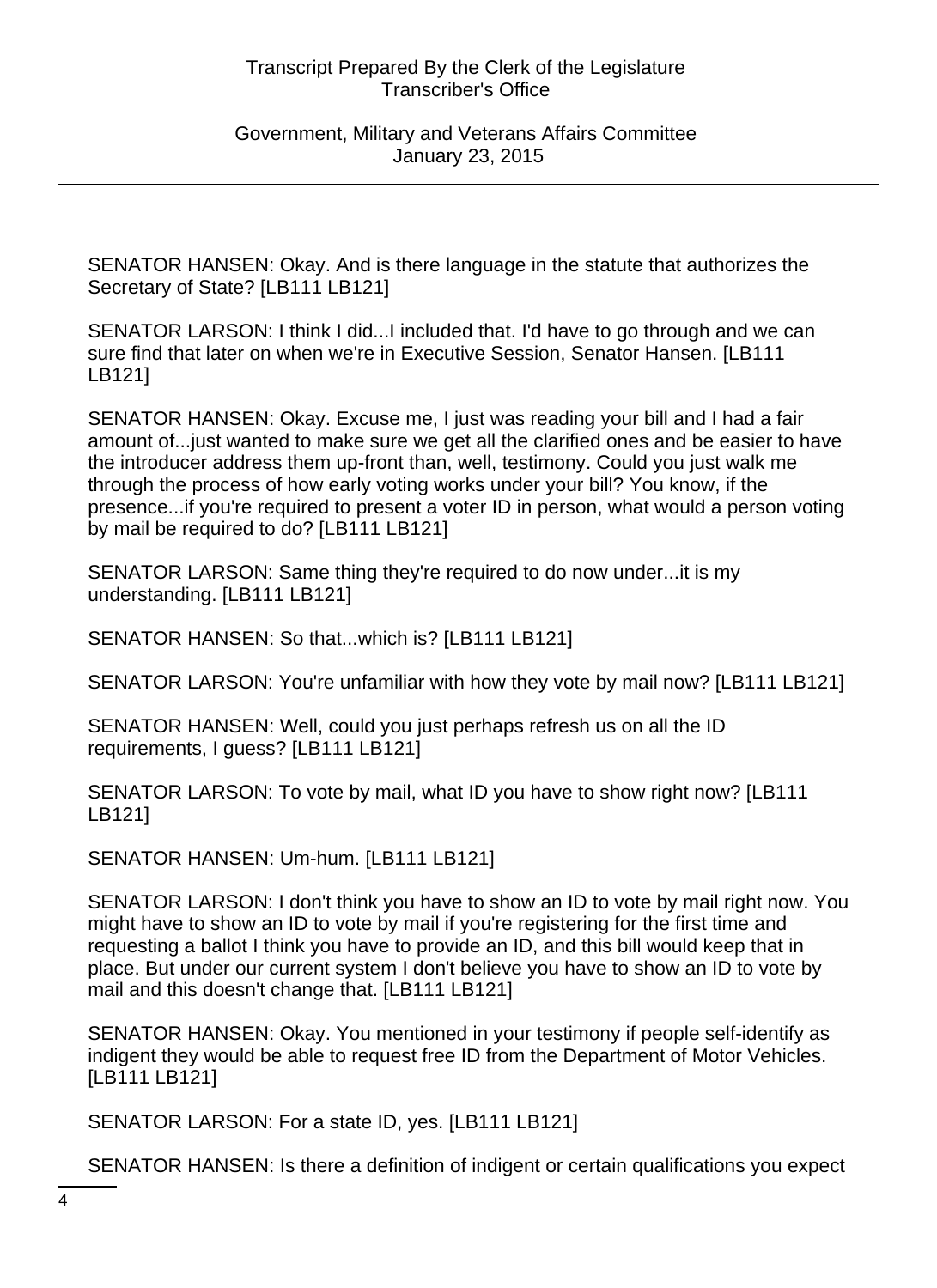Government, Military and Veterans Affairs Committee January 23, 2015

to apply to those groups? [LB111 LB121]

SENATOR LARSON: I would guess the Department of Motor Vehicles would create a forum for those state IDs and I would guess it would be a check box if they self-classify themselves as indigent. [LB111 LB121]

SENATOR HANSEN: Okay. So it's your guess that the Department of Motor Vehicles would undertake the determination of who is indigent? [LB111 LB121]

SENATOR LARSON: I would guess that the individual themselves would declare themselves indigent or not. [LB111 LB121]

SENATOR HANSEN: And would there be...do you at least envision any investigation or double-checking as to whether or not a person is truly indigent or is it just a way of anyone who requests. You know, if Warren Buffett decides he needs a new license, can he declare... [LB111 LB121]

SENATOR LARSON: I don't think Warren Buffett...anybody that has a driver's license will not need the state ID. And a driver's license you do have to purchase. We pay a fee for those. So anybody requesting a state ID already does not have a driver's license. I believe that Mr. Buffett does have an ID because he does drive. So I don't think that example really works here. [LB111 LB121]

SENATOR HANSEN: Fair enough. Just...no need to pick on Mr. Buffett. Just he's a common example of...in our state. And moving on, you also talked about the Crawford v. Marion County, the Indiana law and compared your bill to that law. Did you read that law and base your bill on that law? [LB111 LB121]

SENATOR LARSON: Yeah. This is...as we talked about, this bill mirrors that in many ways. [LB111 LB121]

SENATOR HANSEN: Okay. Are there any key similarities? [LB111 LB121]

SENATOR LARSON: The fact that we supply an ID to anybody that does not already have one and requests one that is indigent, it is free, and I think that is the key similarity in that concept. As you...have you read the Supreme Court case then? [LB111 LB121]

SENATOR HANSEN: I have not read that particular case. [LB111 LB121]

SENATOR LARSON: So essentially as it said, it is not a burden on voters to go to the DMV and receive a free state ID, and we do not...we follow that same logic that the Supreme Court issued in that case and work within the framework that the Supreme Court said that states could work with, with LB111. [LB111 LB121]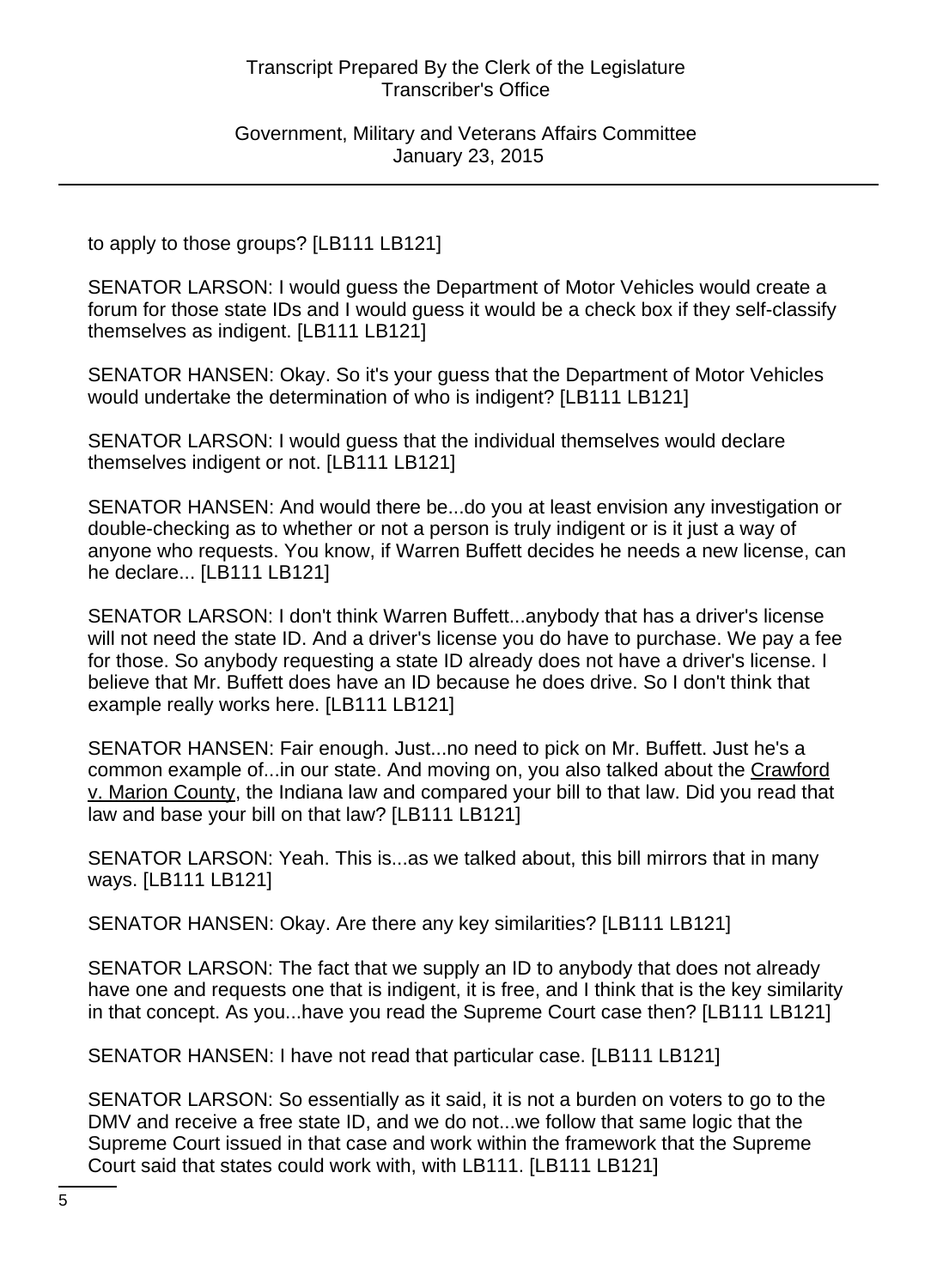Government, Military and Veterans Affairs Committee January 23, 2015

SENATOR HANSEN: Okay. You mentioned it mirrors the law. Is there any key differences you've noticed between your bill and that law? [LB111 LB121]

SENATOR LARSON: No key differences. [LB111 LB121]

SENATOR HANSEN: Okay. Thank you, Senator Larson. [LB111 LB121]

SENATOR MURANTE: Thank you, Senator Hansen. Are there additional questions? Senator Bloomfield. [LB111 LB121]

SENATOR BLOOMFIELD: Thank you, Chair. Senator Larson, you and I both represent Native American tribal reservations. Do we have anything in here that allows for their identification to be used? [LB111 LB121]

SENATOR LARSON: Their tribe ID? [LB111 LB121]

SENATOR BLOOMFIELD: Yes. [LB111 LB121]

SENATOR LARSON: I don't know that off the top of my head. If not, I would be happy to work with that because that is a good question and one that I didn't necessarily think of. [LB111 LB121]

SENATOR BLOOMFIELD: It's something we can look at. [LB111 LB121]

SENATOR LARSON: Yeah, that wasn't something that I necessarily thought of right off the top of my head and I appreciate you bringing that to my attention. [LB111 LB121]

SENATOR BLOOMFIELD: Okay. We'll look at it as we go along. [LB111 LB121]

SENATOR LARSON: Thank you. [LB111 LB121]

SENATOR BLOOMFIELD: Thank you. [LB111 LB121]

SENATOR MURANTE: Thank you, Senator Bloomfield. Additional questions? Seeing none, thank you, Senator Larson. [LB111 LB121]

SENATOR LARSON: Thank you. [LB111 LB121]

SENATOR MURANTE: I saw Senator Schumacher back there. Senator Schumacher, welcome back to your committee on Government, Military and Veterans Affairs. [LB111 LB121]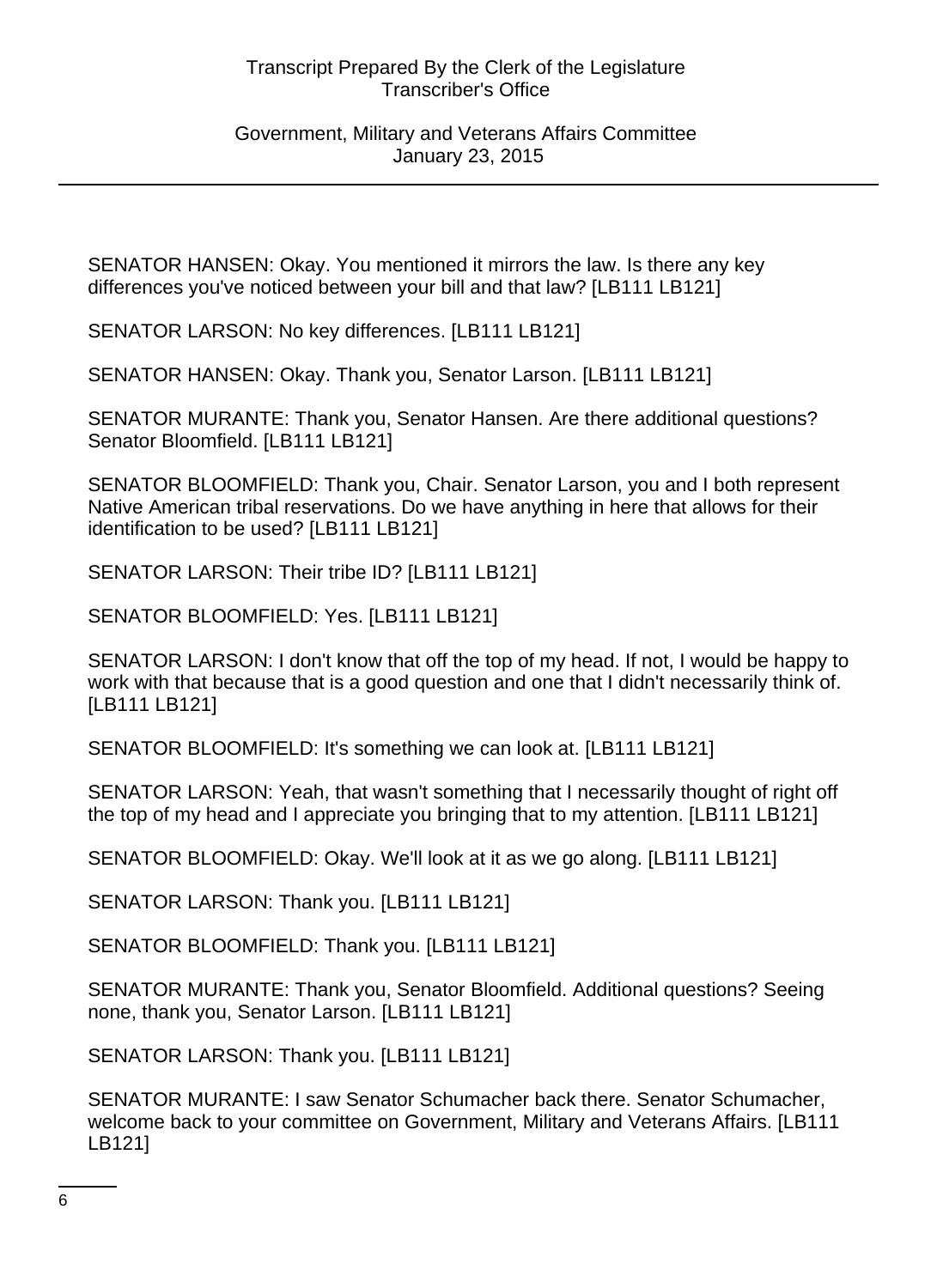Government, Military and Veterans Affairs Committee January 23, 2015

SENATOR SCHUMACHER: (Exhibit 2) Thank you, Senator Murante. It's always a pleasure to be back here. It's one of the committees I started out on and often miss being on it. But, you know, you get to deal with money at Revenue, so. I'm Paul Schumacher, senator representing District 22, which is Platte and parts of Colfax and Stanton Counties. The current issue is one that is reflected in the bill before us today, and that is the secrecy of our ballots. We presume that our ballots are secret. It's such a sacred part of the American system that we don't sometimes read the fine print or look at the actual nature of the proceedings that we're dealing with. We all go to the ballot box and if we vote in person, we get our ballots. There's some ceremony involved when they initial the backside of the ballot. Then you go mark your ballot, and then you ceremoniously come out and put them in the little metal sleeve so they're...couldn't even be x-rayed if you wanted them to. And then that's marched over to the ballot box and ceremoniously put in the ballot box. And we feel pretty sure that nobody knows how we voted, that our old uncle who wants to be dog catcher won't find out we voted against him. Well, life has changed. And over recent years mail-in voting, used to be absentee voting, has become more and more popular. And, in fact, in some of our counties in some of our townships mandated as the only way that you can vote, the only way that you can vote. And I remember when I was back in college voting absentee I remember trying to get this big envelope inside this slightly bigger envelope and putting my inside envelope inside and my name and address and everything was on the return address, but inside was another envelope which I trusted when they got it would be pulled out of it after they looked at my name and number and my inside envelope thrown in a pile later to be counted and my vote would be secret. And I think a lot of people who vote by mail think that's the way it is, but they aren't looking at what they're doing. Now just to be clear how important this is, this is the Nebraska Constitution. Only thing that trumps it is the federal Constitution and the treaties, so it's pretty high up the totem pole and it says what is very important to the people of Nebraska. In Section 6 of Article VI it says, and I've given you a copy of this page of the Constitution, "All votes shall be by ballot or by other means authorized by the Legislature whereby the vote and the secrecy of the elector's vote will be preserved." No lawyer hedge language, no ways to interpret that any other way and no court has interpreted it any other way. In fact, our court has said that that secrecy is basic to our process. Not any other way to look at it. Well, what happens when you vote by mail? You get your ballots and you get a return envelope, and on the return envelope is your name and your identifying information. And you know what's missing from the package these days? Anything else? No inside envelope. Fold your ballot up, you put it in the envelope to mail with your name on the outside, and off she goes. And when it comes out the mailbox on the other end at some point in the process somebody opens the envelope and guess what, has in their hands your name, your vote. We don't even have a rule that says at that point they can't pull out their iPhone, take a picture of your name, your vote, and put it on their Facebook page. How's that for secrecy? It isn't secret, not one bit. Now I brought this bill back a couple of times now. I think this may be the third time up to bat with it because it's very serious and because voting is a very, very precious thing, and because most people don't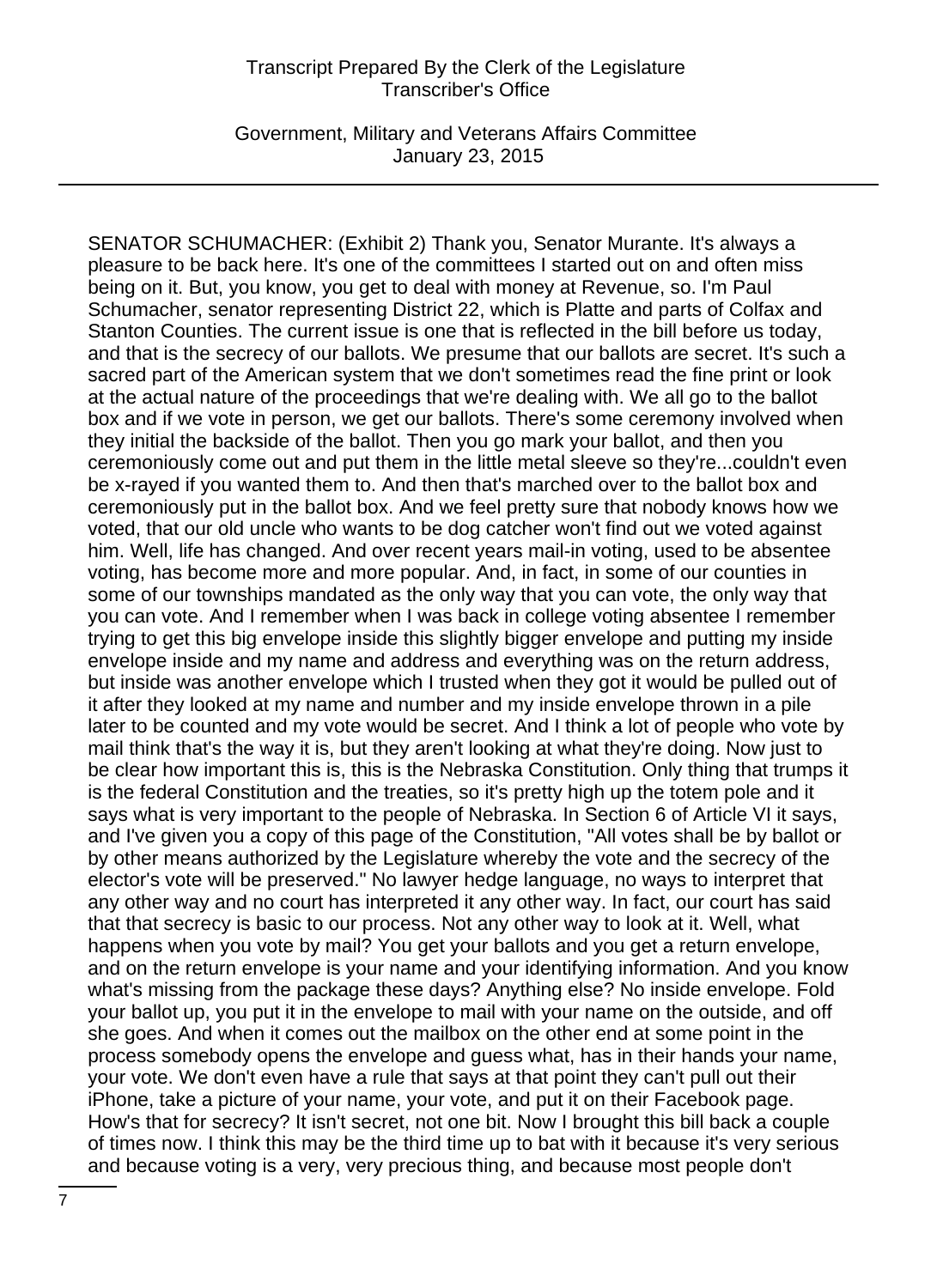Government, Military and Veterans Affairs Committee January 23, 2015

realize that's what's going on. It didn't cross their mind that, oh my goodness. Now almost every time before and maybe today, too, election commissioners will show up and say, oh gosh, that would be a lot of work, a lot of work to have an inside sleeve. And the Association of County Officials when we were trying to work this out said, you know, that would maybe be better than an envelope because at least you wouldn't have to worry about whether or not somebody licked it and have to tear it open and, you know, you just have a sleeve like your car title sometimes is you can pull out. And even if they want to save money can reuse the sleeves. And...but that would just be too much work. It'd add another step to the process. To paraphrase a rather famous recent quote that we had in our prison hearings, the prison department was saying, look, you guys are pushing prison inmates in the front door. The federal courts are saying you can't go over a certain limit, so what do you expect us to do but let them out the back door? We don't have the luxury of statutory compliance. And essentially the argument that's been presented against this bill, we're overworked. Trust us, we aren't going to peak. We aren't going to post it on the Internet. We're not even going to tell the person next us. Trust us because we're so under the gun we don't have the luxury of constitutional compliance. That's the proposition before you. The language of the bill, very simple. Use an inside sleeve or envelope, and if it cost a penny or two more or a minute or two more in the process, you know, that's the price of election. We could save a lot of money if we had an election only once every 12 years. We could save a lot. Heck, might not even need an election commissioner 10 out of those 12 years. At any rate, that's part of it. The second part of LB121 kind of, for those of you who might not have been around for it, picks up the debate on voter ID at the point where the Legislature left it off last time it was before it. Proposal very similar to what Senator Larson has introduced that was brought by Senator Janssen I believe, and we went late into the night on it because there are two extremely important and extremely correct positions that are opposed to each other. One, nobody should vote who isn't entitled to vote and we should have reasonable certainty that only people that are entitled to vote are voting and if somebody breaks that rule, we can catch them and hang them up by their thumbs. On the other hand, nobody entitled to vote should have obstacles placed between them and the ballot box unless they are very miniscule objects. Nobody should have to do anything more than be a citizen to vote. They should not have to wiggle their ears or do...run to the courthouse or get an extra piece of paper or tattoo on their sleeve. Nothing! Should be no barrier other than what anybody with common sense might think is extremely light. The Legislature left off on that debate. Maybe it will be more evidence this year. But in Nebraska, voter ID fraud that's been documented is nonexistent or so nonexistent that it hasn't made the headlines in a long time. So knowing that this is an issue that was festering then, still festering now, we were very close--before we ran out of time in one of those late night sessions to discuss Senator Janssen's bill--to resolving it. In fact, a motion already...it was still on General File but a motion was filed on Select File with the resolution, and the resolution was reasonably common sense and reasonably simple. And it's gotten simpler since. And that is, the guy shows up with no ID. In all probability and reasonability he's entitled to vote or she's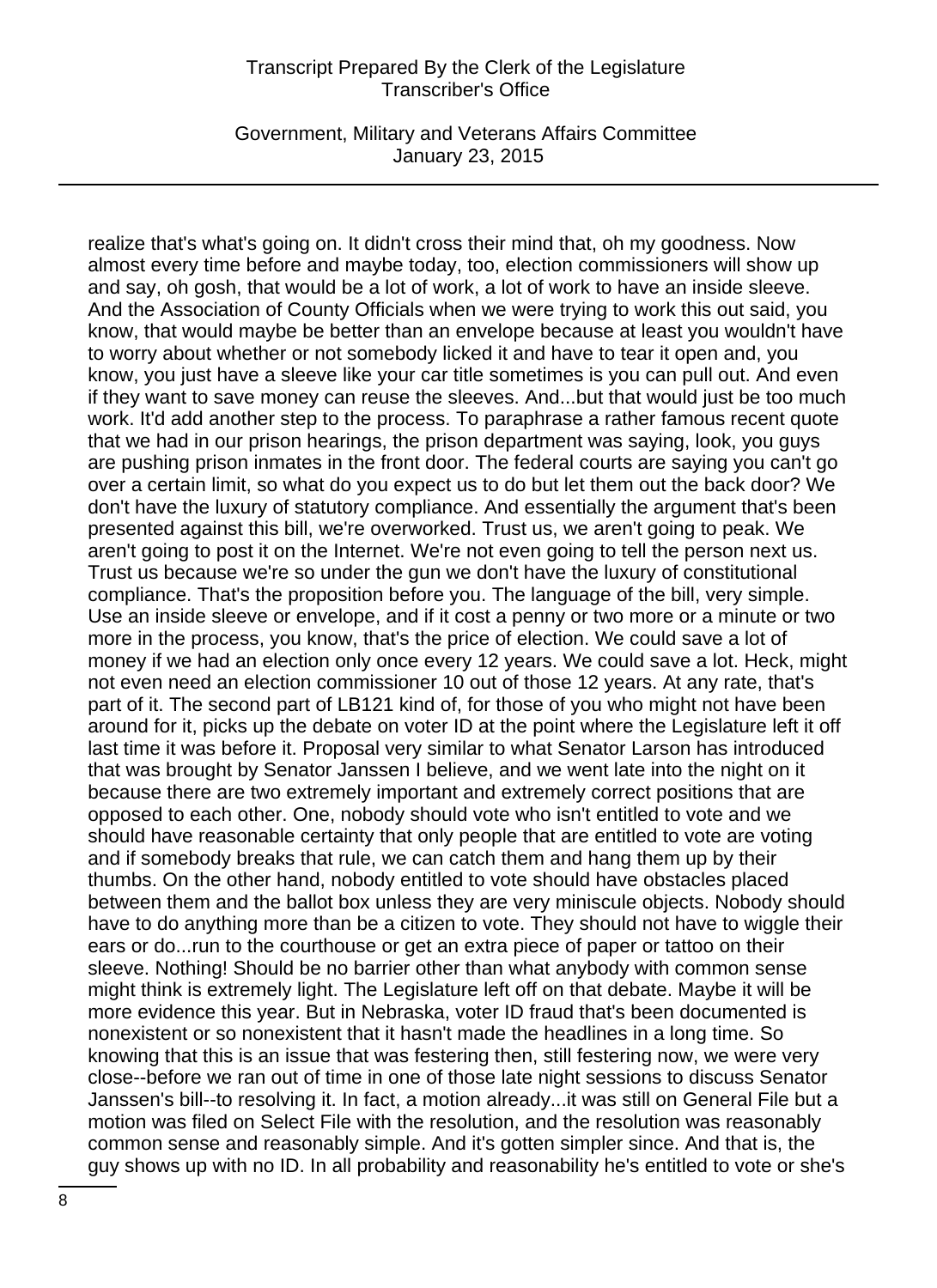Government, Military and Veterans Affairs Committee January 23, 2015

entitled to vote. But just in case he or she is a crook, take a picture. Name and address, record that, that they voted, and if there's ever probable cause to think that they were cheating or they were going from poll place to poll place or coming in the back door and painting a moustache in and voting under somebody else's name a second time, you'd have the evidence on them and you could hang them up by their thumbs. Add them to our list of people in the penitentiary. Very, very simple and easy. Since then, easier because now there's no additional camera expense. Rule and regulation, the Election Commissioner can authorize the use of an iPhone. There's probably dozens on the staff already in the election place, smile for the camera, write your name down, and go vote. And e-mail that picture along with name and address to an e-mail box that will probably never be looked at in the Secretary of State's Office unless there's suspicion of fraud and you're done. And that's where we were when this left off last before this body. I am concerned that if we do not deal with this and if something isn't passed we will be back here again because both sides are right. And so I offer this other proposal to the committee as part of this election package that I think resolves it, picks up the debate where we left off, and may end up where we are, end up again this next go around. And I offer it now up-front rather than as part of an amendment that may be at the...if we get that point on the floor so that we can get public comment on it. And I, in closing, would invite public comment on the idea of the secret envelope and with the folks here who I believe probably on both sides of the issue are very concerned about the secrecy of their own ballots to comment because I don't think that's an issue they've thought about too much or had opportunity to think about. With that, I'd answer any questions. [LB111 LB121]

SENATOR MURANTE: Thank you, Senator Schumacher. Are there questions for Senator Schumacher? [LB111 LB121]

SENATOR HANSEN: I have a question. [LB111 LB121]

SENATOR MURANTE: Senator Hansen. [LB111 LB121]

SENATOR HANSEN: Thank you, Senator Schumacher. You said the problem of voter fraud in Nebraska is nonexistent. Is that a correct characterization of your words? [LB111 LB121]

SENATOR SCHUMACHER: You know, they used to in physics class talk about what happens if you start out at a point, go to the half point, and then go to the next half point, then go to the next half point. You can never say you reach the final point but you can get awful close to it. And we're awful close to nonexistent. [LB111 LB121]

SENATOR HANSEN: And with voter fraud, would you also put that as voter impersonation kind of the idea addressed by voter ID? [LB111 LB121]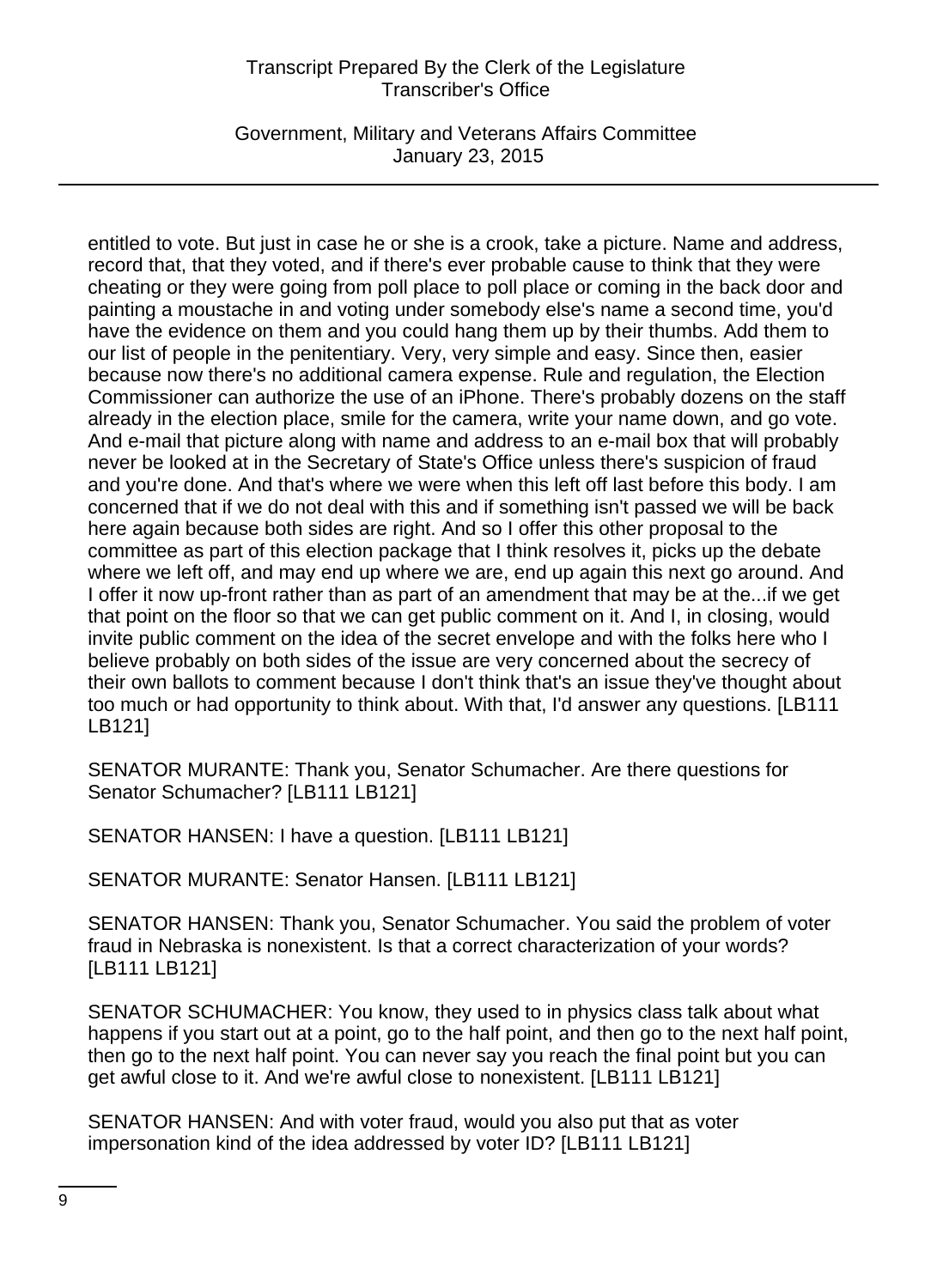Government, Military and Veterans Affairs Committee January 23, 2015

SENATOR SCHUMACHER: Right, right. There is just...unless things have changed since the last time this was heard, we are very close to that. Divide by half, divide by half, it doesn't exist things. But it's a concern and it's a legitimate concern. [LB111 LB121]

SENATOR HANSEN: And my second question is in terms of voter ID you mentioned...you characterized it as a very light barrier. Is that accurate, what I heard accurate? [LB111 LB121]

SENATOR SCHUMACHER: Right. The mechanism I think we cannot impose between the voter and the ballot box barriers of any consequence whatsoever. So it becomes a reasonable man's judgment as to what any consequence is. And I submit that the interest of election...preventing election fraud is served by the inconsequential thing of having to tell somebody your name and address and smile for the camera. Right there. Don't have to go down to the courthouse, don't have to wait in line. You're already in line. You're there. Click, clack, and it's over. Did I say click, clack? (Laughter) [LB111 LB121]

SENATOR HANSEN: Thank you, Senator. [LB111 LB121]

SENATOR MURANTE: Thank you, Senator Hansen. Additional questions? Senator Bloomfield. [LB111 LB121]

SENATOR BLOOMFIELD: Thank you, Chair. Senator Schumacher, with your taking a photo, does that then become a provisional ballot and be stored separately? [LB111 LB121]

SENATOR SCHUMACHER: No, no. [LB111 LB121]

SENATOR BLOOMFIELD: So if we find out later the fellow is in fact a crook and doesn't belong there, his vote is in the hopper and counted. [LB111 LB121]

SENATOR SCHUMACHER: It probably is and probably there are situations when you're dealing like on a national election with hundreds of millions of ballots, you know, that there are some that are going to slip through the system. But God help that guy if we catch him in Nebraska, because right now we don't have a picture. [LB111 LB121]

SENATOR BLOOMFIELD: Thank you. [LB111 LB121]

SENATOR MURANTE: Senator Garrett. [LB111 LB121]

SENATOR GARRETT: Thank you, Chair. Senator Schumacher, part of one of my concerns on the secrecy of the ballot that you pointed out the shortcomings of that is the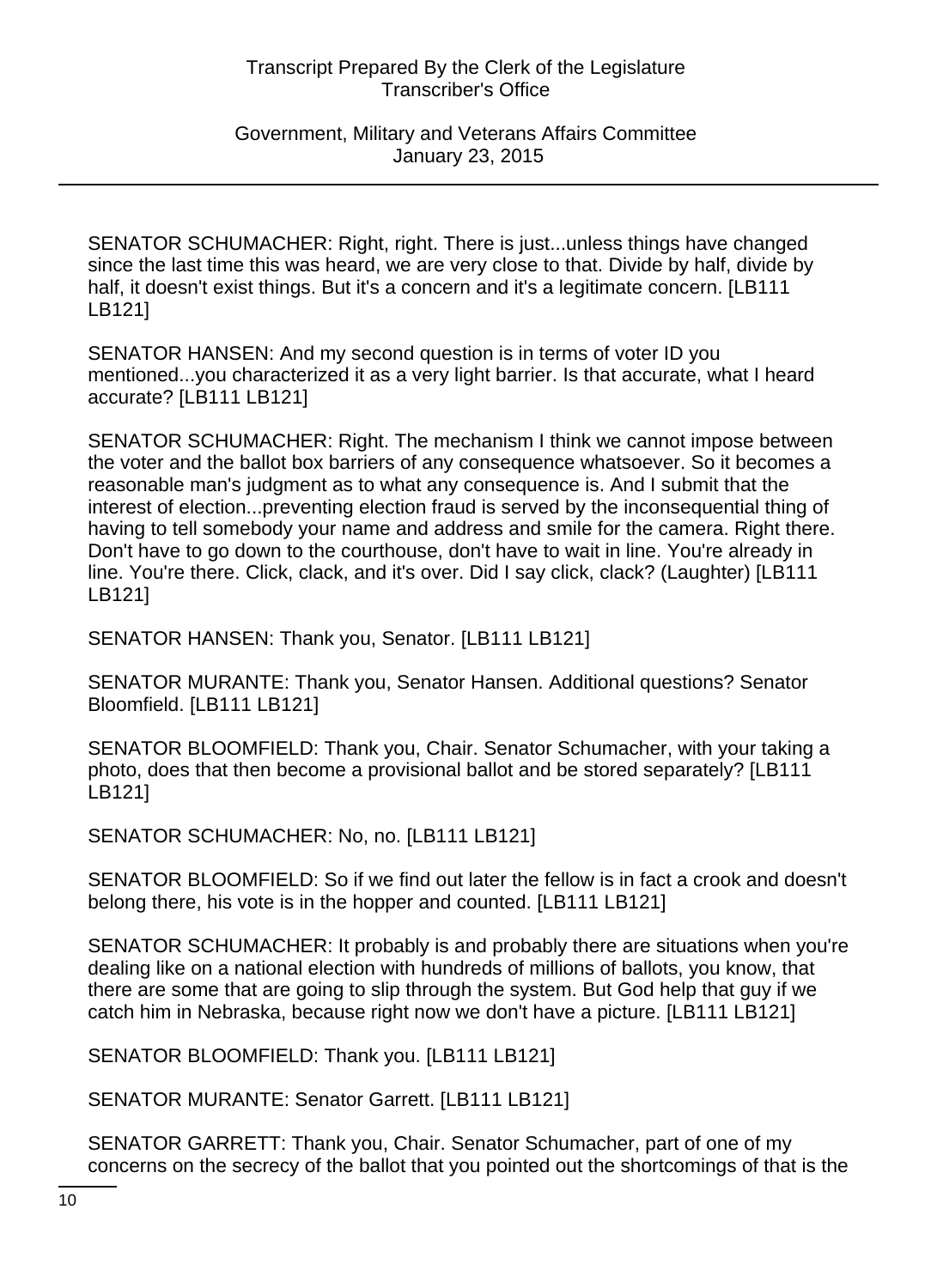Government, Military and Veterans Affairs Committee January 23, 2015

propensity of some people to short vote a ballot. They'll vote for the Governor or the senator and they'll leave the rest of the spots open, and this would invite potential fraud in that somebody could just make one little dark mark to vote for a state legislator or a judge or something else. So that's another concern that I would have with the fact that it doesn't have a sealed inner envelope there. [LB111 LB121]

SENATOR SCHUMACHER: I think, Senator, what you're referring to is what they used to call in Chicago short penciling. And with short penciling the election workers put a short piece of lead under their fingernail and when they were going through counting the ballots, even if they came from a secret ballot box or whatever, and they'd see one of those empty slots, they'd move their finger over it and short pencil in a vote there. And so that's probably...now we have a little more difficult because you'd have to color in the circle, so you'd have to sit there a little bit longer. But, yeah, that's a problem. [LB111 LB121]

SENATOR GARRETT: Another concern I have is, can you tell me or tell the committee, do you know of any mechanisms that we have to detect voter fraud? From what I've seen it's normally some gross act of stupidity that we catch someone in voter fraud. But do we have any mechanisms in place to detect voter fraud currently? [LB111 LB121]

SENATOR SCHUMACHER: Probably nothing other than your own self-identification when you come into the poll. But if there were any voter fraud over the tens of thousands of ballots that have been cast, hundreds of thousands, it would have been on the front page somewhere. Somebody would have been dumb enough to trip it. We have a problem now getting people to vote once let alone prevent...you know, worrying about them going twice or three. We just haven't seen it. And maybe you'll hear testimony today and I've got things over in Revenue, so I won't be able to stick around to listen to it. But, you know, maybe you'll hear testimony today, concrete evidence of consequential voter fraud. [LB111 LB121]

SENATOR GARRETT: Very good. We don't have any procedures or mechanisms in place to really detect that short of someone doing something, you know, obviously and egregiously wrong that draws attention. [LB111 LB121]

SENATOR SCHUMACHER: Right. And it hasn't occurred either, so, I mean, you know. [LB111 LB121]

SENATOR MURANTE: Okay. Thank you. Additional questions? Seeing none, thank you Senator Schumacher. [LB111 LB121]

SENATOR SCHUMACHER: Thank you. [LB111 LB121]

SENATOR MURANTE: First up we have, for proponents, the Kansas Secretary of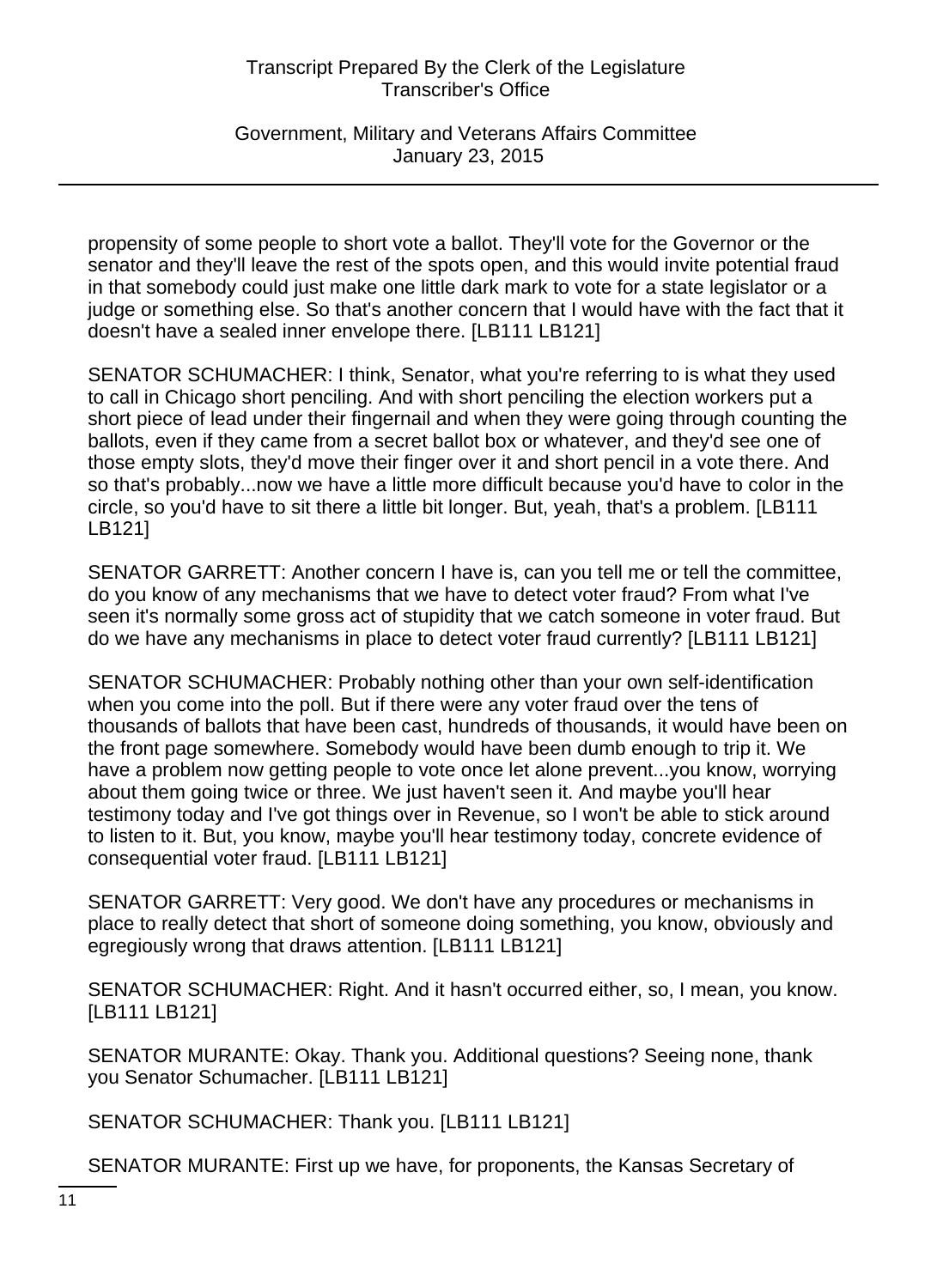Government, Military and Veterans Affairs Committee January 23, 2015

State, Mr. Kobach. Welcome. [LB111 LB121]

KRIS KOBACH: (Exhibits 3 and 4) Thank you. And with the leave of the Chairman, I might ask for just a couple of extra minutes because I have some statistics that you guys might find interesting which I... [LB111 LB121]

SENATOR MURANTE: We'll run through it and see if we have any questions. [LB111 LB121]

KRIS KOBACH: Okay. Mr. Chair, members of the committee, it's a pleasure to come up here from your sister state of Kansas. I have a soft spot in my heart for Nebraska. My wife is from Fairbury and I'm actually a licensed Nebraska attorney and I represent the city of Fremont in litigation, so I spend a lot of time up here. In fact, just about every holiday I spend in your fair state. As you may know, Kansas adopted photo ID in 2011. We've had two major...a presidential election and of course the recent 2014 nonpresidential election under photo ID. I thought I could share that experience. Was invited by your Chairman to come on up and jumped at the opportunity because I really think we can help you if you're interested in moving this direction. Kansas passed our law in 2011 and I've got some testimony that I'm handing out to you. I want to go through some statistics with you which you might find useful. We have a list of photo ID that are accepted. In reference to Senator Hansen's question or, no, I believe it was Senator Bloomfield's question, we did actually add photo ID issued by Indian tribes. It was added in a subsequent amendment to our bill. We realize that the Indian tribes did have photo IDs, at least one of them did, and they wanted that to count and so we made it count. But let me jump down to the election statistics which start on the bottom of my first page of testimony. In the 2012 general election, there were 1.2 million votes cast in Kansas; 838 people showed up without a photo ID when they voted out of 1.2 million. Now the way that Kansas law works is if you show up without your photo ID you have until the county canvas, which is a week later, six or nine days depending on the county, to bring in your photo ID. Of those 838, 306 did bring in their photo ID afterward. So a total of 532 or .04 percent, fewer than one in a thousand people, actually didn't provide photo ID. But those people, we then ran a subsequent check because we have the list of all the people who have driver's licenses, most of those people had driver's licenses. They were just in the unusual position of the day after the election deciding whether they wanted to bother to go down to the county courthouse and make their vote count. Most of them...about half of them did but many didn't because, well, the senator they were voting for, Senator Garrett, won by 2,000 votes so they didn't feel like they really needed to. So a tiny, an infinitesimally small percentage of our electorate failed to show photo ID, and our percentage turnout was very good in the presidential race, 66.8 percent. But now jump to the 2014 general election. We had 887,000 votes cast. That was a record number, by the way. After introducing photo ID, record number of votes cast. Five hundred and seventy provisional ballots for lack of photo ID. Again, they have the opportunity to bring their ID in after or during the week. Two hundred and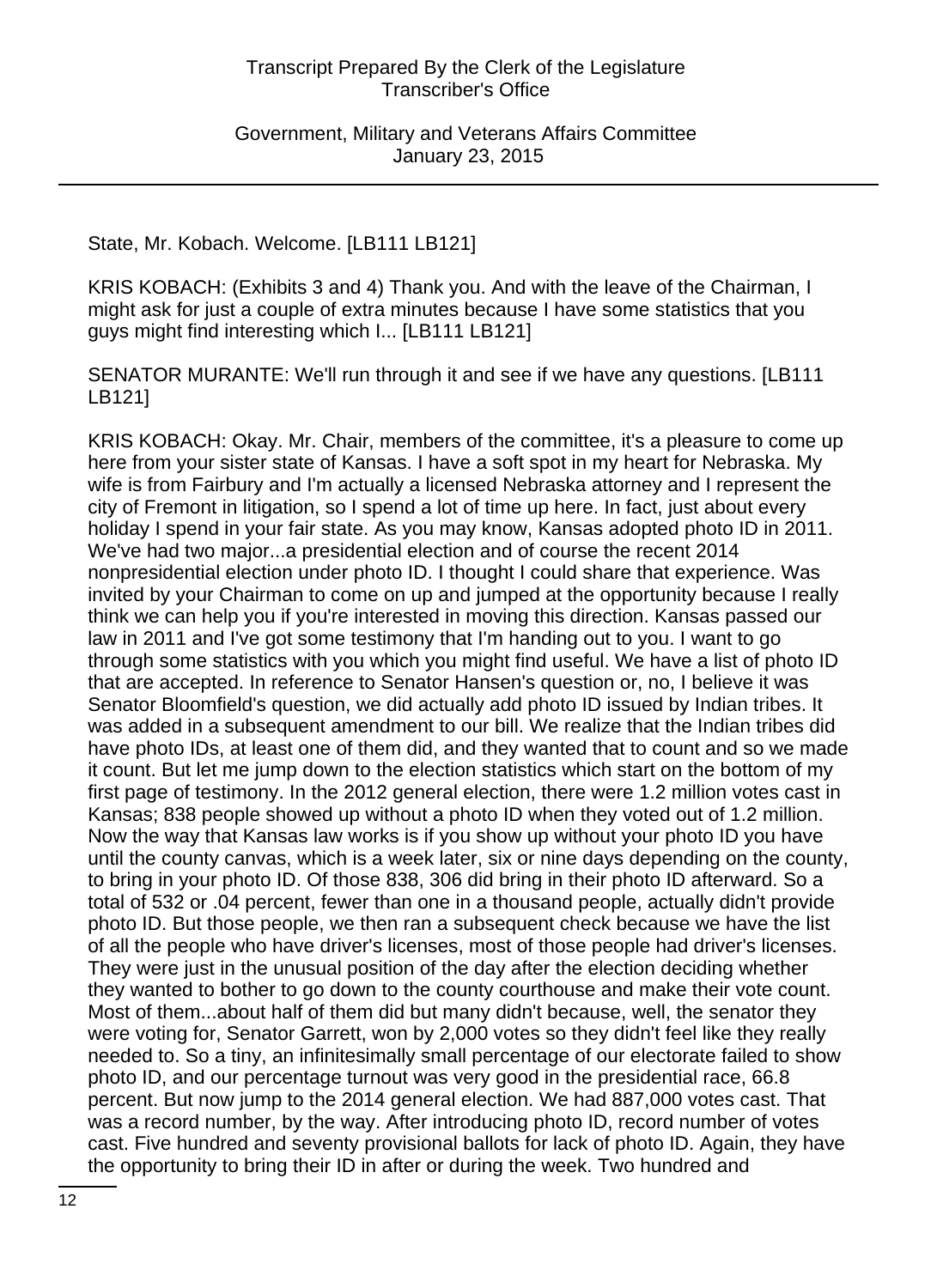Government, Military and Veterans Affairs Committee January 23, 2015

sixty-seven did so. So 303 voters, or 1 in 3,000 voters, ended up not providing photo ID. Again, tiny percentage. We haven't run the names yet to see how many of those have a driver's license but my guess is the vast majority of them will. Again, it is not an imposition. It is, I believe, a very reasonable request that people bring a photo ID. But one of the debates you've been hearing in the national debate is, well, maybe photo ID reduces turnouts. I think we have strong empirical evidence that the answer is no. Our turnout was 50.8 percent, roughly 51 percent, that vastly exceeded the national level of 36 percent in the 2014 election. But get this. It actually went up from 2010 to 2014. You're comparing two nonpresidential election years. Our turnout in 2010 was 50 percent. Our turnout in 2014 was 51 percent. We also exceeded the turnout in our surrounding states. Here in Nebraska, your turnout was 47 percent; our turnout, 51 percent, again, with photo ID. And I think these numbers make the case very strongly that it does not depress turnout as some have alleged. I have a couple of amendments that... [LB111 LB121]

SENATOR MURANTE: Let me interrupt you real quick just because... [LB111 LB121]

KRIS KOBACH: Okay. [LB111 LB121]

SENATOR MURANTE: ...your red light is on, but let's see if we have any questions. Senator Bloomfield, I bet you have a good one. [LB111 LB121]

SENATOR BLOOMFIELD: I do. My question is, is there further statements you'd like to make? [LB111 LB121]

KRIS KOBACH: (Laughter) Yeah. I do and I'll keep it short. Thank you very much, Senator. Thank you for the softball pitch. I would add a little bit on amendments. I've really gone over your language carefully on the two bills you're looking at. A couple of amendments I'd recommend, and I have the first two of them in my testimony. I strongly recommend that you secure mail-in ballots. This is really important. Voter fraud is like imagine air in a balloon. If you squeeze one part of the balloon, the air is just going to go over to the other part of the balloon. And so if you secure in-person voting and someone is dedicated to committing voter fraud, they're just going to move to mail-in voting which you leave untouched. Now what a number of states have done that have photo ID, including Kansas, is we have tried to give the same security to mail-in votes and I think we've succeeded in doing it. And I have offered you, the last page of my testimony is the exact language from our Kansas law which we scrubbed very carefully. It's been tested in court, and this law basically says that when you are asking for a mail-in ballot you have to pass two security hoops. One is the county clerk will look at your signature on the absentee ballot request form and make sure that your signature matches the signature on file. If it doesn't match, they'll call the voter and say your signature doesn't match, we need to talk to you. It happens very seldom but it does happen. Number two, on your absentee ballot request form you have to put your full Kansas driver's license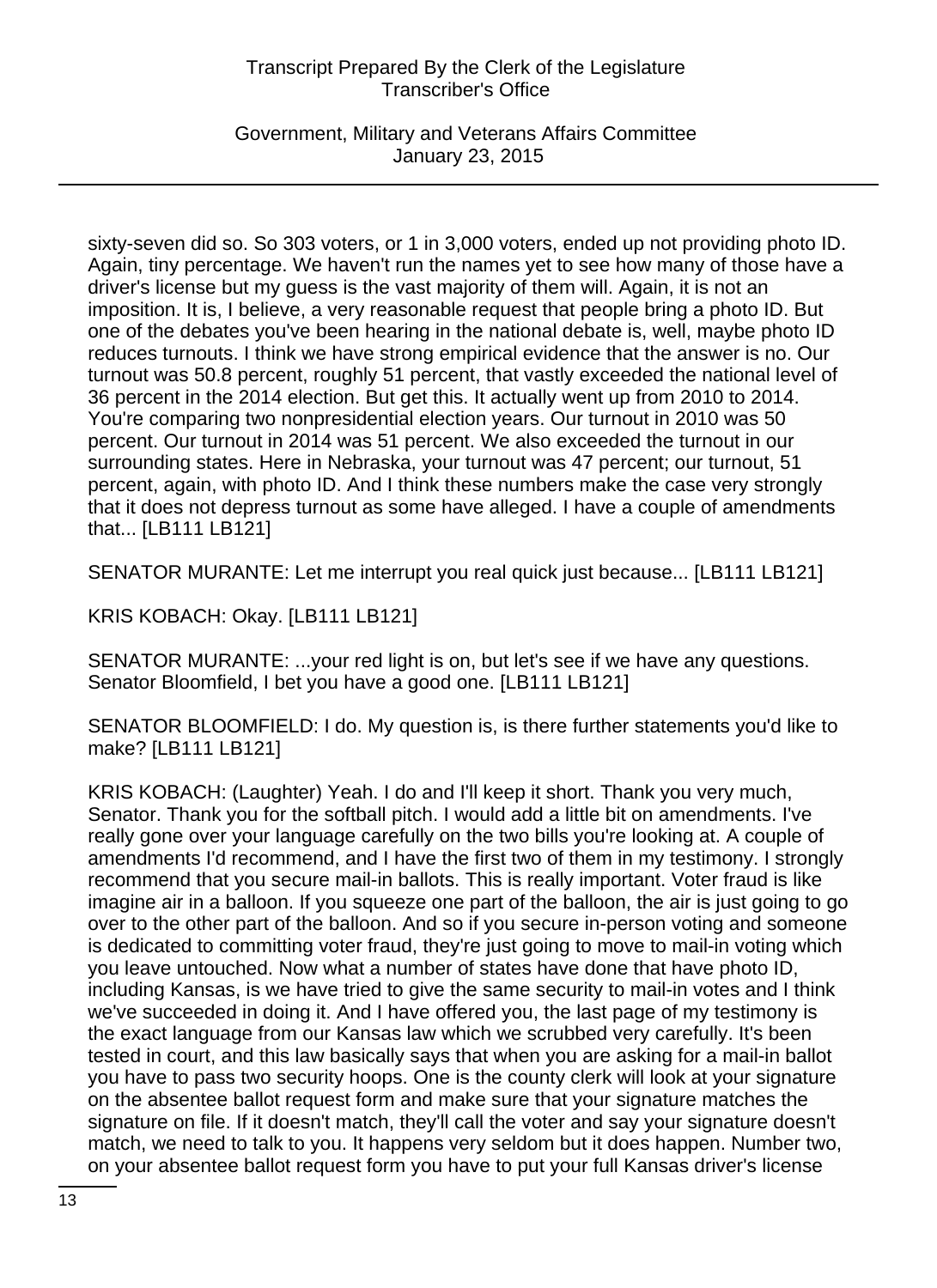Government, Military and Veterans Affairs Committee January 23, 2015

number or, here, your full Nebraska driver's license number or submit a photocopy of a qualifying photo ID. So essentially you're doing the same thing that the in-person voter would do. You are...either have your driver's license in your hand and you're copying down the number or you're sending in a photocopy. It's worked very well. We still have had record numbers in some counties of turnout. We approximately have 30 percent of the Kansas voters voting by mail, and these extra security provisions have not dampened those very high numbers. So I would strongly recommend that you add this amendment. And, Senator Larson, you were talking about the litigation in the U.S. Supreme Court in the Marion v. Crawford County (sic) case or Marion County v. Crawford, (sic) and there's a sequel to that litigation. So the state of Indiana was challenged on federal constitutional grounds. They won a six-three decision in the U.S. Supreme Court. But then the challengers, I believe it was the ACLU, said, hey, we have another idea. Let's make the argument that because Indiana doesn't secure mail-ballots they're treating those ballots unequally, and they brought a state constitutional challenge under the state constitution and they won in the lower courts. And I'm not sure what happened in the Indiana Supreme Court, but I would say you would insulate your bill further against challenge if you do take security measures for your mail-in ballots. That way you can't bring the argument up, well, you're treating mail-in ballots unequally to in-person ballots. Very quickly, a couple of other minor amendments I would suggest. Rather...one is, I respectfully disagree with Senator Schumacher. I don't think you should create an affidavit loophole if you decide to use LB121 as your vehicle. You won't have probable cause appearing after the fact. If you allow someone to sign their name, their address, and pose for a picture, voter fraud is extremely difficult to detect. You're not going to have suddenly evidence emerge after the fact that this guy committed fraud. His ballot will be in the pile of ballots. You're not going to be able to isolate it out after the fact unless you have a court hearing where you put him on the stand and a judge asks him, you know, to testify. But as a practical matter you're not going to develop the probable cause after. Much better to screen voter fraud at the front end. I would not encourage you to have that affidavit loophole. And then to the question Senator Hansen asked about how you define indigence. We had to wrestle with that in Kansas and what we ultimately decided was we are not going to have an indigence threshold. We're just going to allow anybody to get a free nondriver ID from the state if they sign an affidavit saying I have no qualifying photo ID. We don't make them prove that they're poor. We just sign affidavit. And, interestingly, the number after three years of the law being in effect has been fewer than 500 people have asked for that free photo ID. And the cost to the state is about \$8 a pop, so fewer than \$4,000. And you just let anybody who wants to sign a piece of paper saying I do not have any of these listed photo IDs. I'd encourage you guys to go that way. Then you don't get into this question of, are you really indigent? How do we prove that you're indigent? It hasn't cost us much money at all. [LB111 LB121]

SENATOR MURANTE: Senator Groene had a question, followed by Senator Hansen, then Senator Craighead. [LB111 LB121]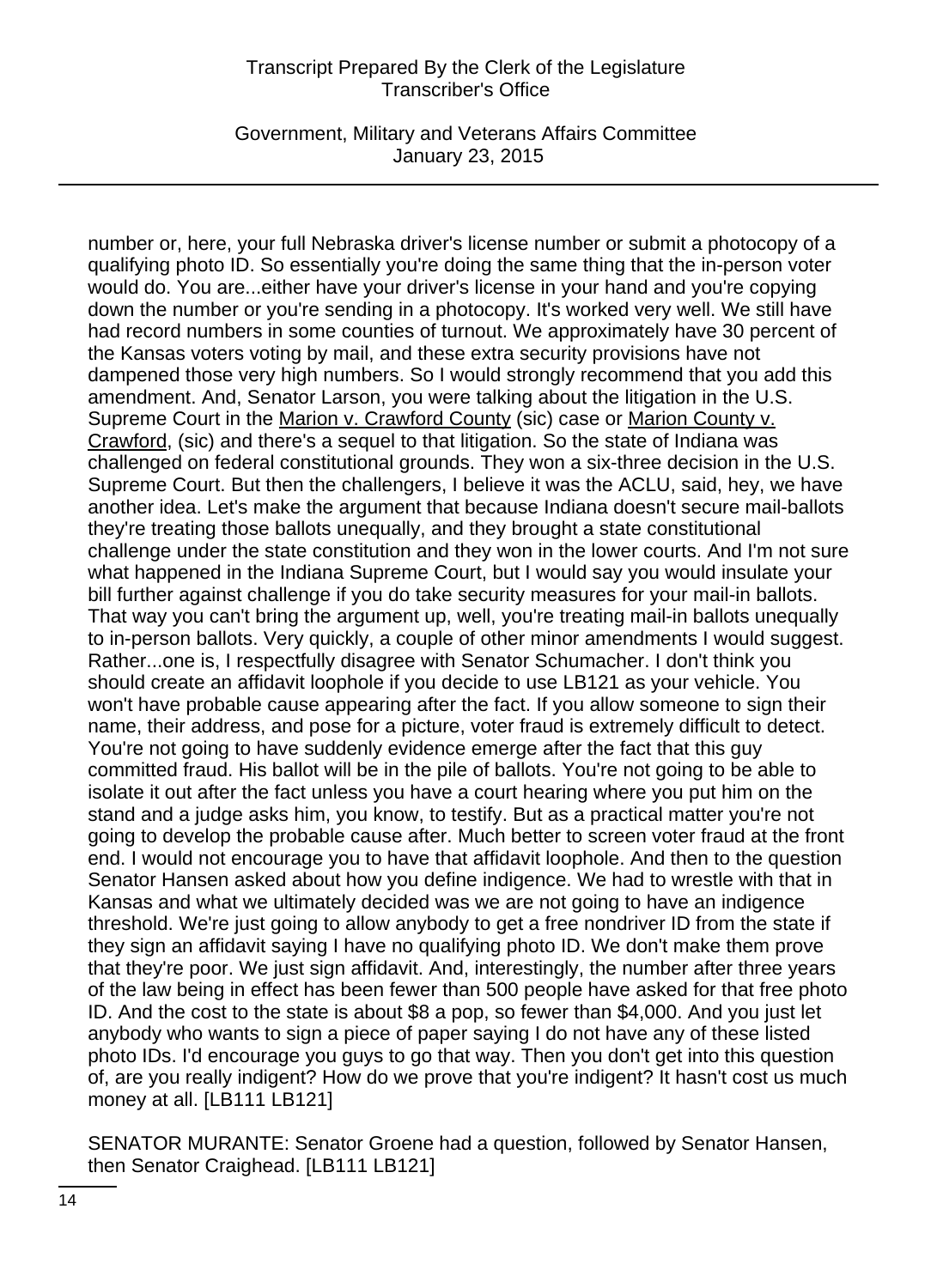#### Government, Military and Veterans Affairs Committee January 23, 2015

SENATOR GROENE: I've got three questions. In your statistics you don't show that you have a big influx. How many voter ID cards did you issue after you passed the law? [LB111 LB121]

KRIS KOBACH: The number...I'm going to give you rough numbers. I didn't bring those exact numbers with me, but going into the 2012 general elections was the first big election, I guesstimate we have between 200 and 300 free IDs issued. And then in the two years after that about that same number approaching the 2014 election. So we're still below 500. [LB111 LB121]

SENATOR GROENE: You said...I'm not talking about the indigent ones. I'm talking about... [LB111 LB121]

KRIS KOBACH: All free photo IDs. [LB111 LB121]

SENATOR GROENE: Oh, you had all? [LB111 LB121]

KRIS KOBACH: Yes. We don't ask the person whether they're indigent or not. But even though we don't ask, the number has been very small because as Senator Larson said, pretty much everybody already has a photo ID in today's society. And, frankly, I think if they don't have a photo ID the state ought to do them a service and give them a free one. You need one to function in the twenty-first century. [LB111 LB121]

SENATOR GROENE: That was my second question. Has there been an added benefit to these indigent people that now they had an ID? [LB111 LB121]

KRIS KOBACH: Yes. [LB111 LB121]

SENATOR GROENE: So that when they did other businesses throughout the community they had a photo ID. [LB111 LB121]

KRIS KOBACH: Absolutely. They can now cash a check. They can now walk into a federal building. If they have an opportunity to fly, they now can go through a TSA-screened airport. So... [LB111 LB121]

SENATOR GROENE: Because that ID works for more than just the voting. [LB111 LB121]

KRIS KOBACH: Yes, it is. It is a state-issued ID. I assume Nebraska has the same, a nondriver state ID. I think it's important to get those IDs out to people so they can do the things that the rest of us can do. [LB111 LB121]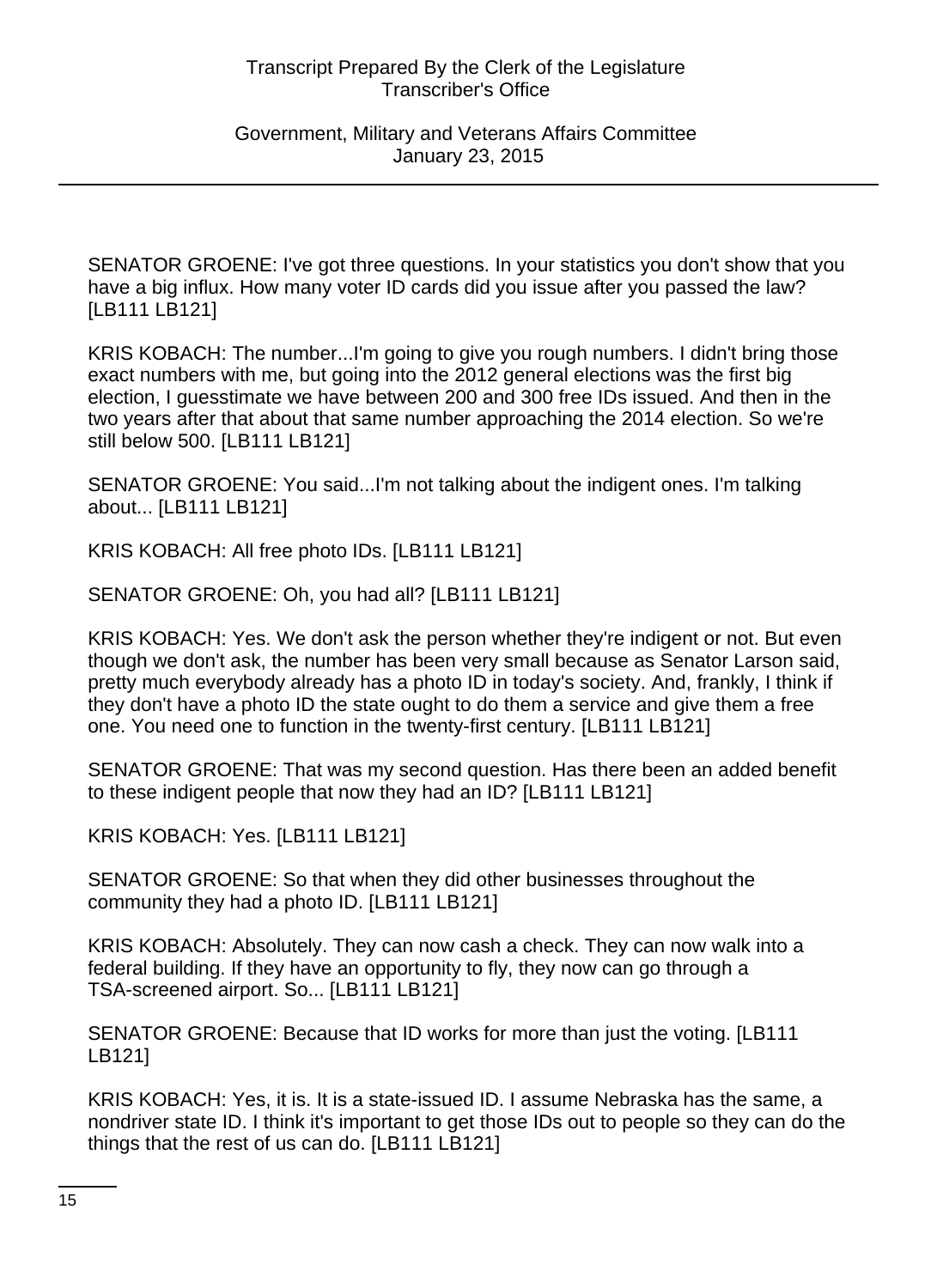#### Government, Military and Veterans Affairs Committee January 23, 2015

SENATOR GROENE: Another question, do you have...do you get undocumented immigrant driver's license with the federal...have you...do you have that in Kansas? [LB111 LB121]

KRIS KOBACH: We do not give those who are lawfully...illegal aliens, we do not give them driver's licenses in the state of Kansas. [LB111 LB121]

SENATOR GROENE: There's a push for that. Would that driver's license then work or would it be a different colored driver's license so now you've got an undocumented... [LB111 LB121]

KRIS KOBACH: It actually would work. Under the terms of our statute it would qualify as a state-issued photo ID. But, of course, an alien is not permitted to vote in our state. Our statute also... [LB111 LB121]

SENATOR GROENE: But now they have an ID. [LB111 LB121]

KRIS KOBACH: Right, but our state also, like Nebraska, prohibits noncitizens from voting, and then in Kansas we added an additional element that is not on the table here for your guys. We require proof of citizenship at the time you register too. So we have an additional level of security in Kansas. [LB111 LB121]

SENATOR GROENE: But there's a push to give undocumented... [LB111 LB121]

KRIS KOBACH: Yeah, and that push will go nowhere in our state. I don't know where it will go in your state, but I would hope it would not succeed. Because once you give somebody a driver's license or a nondriver ID, that's the ultimate breeder document. I used to work at the Justice Department under Attorney General Ashcroft. Once you give that person that driver's license then they can get not an infinite number but a very large number of other IDs using the driver's license as the primary source ID from which the other ones flow. Strongly encourage people not to give those to people who are here in the country illegally. [LB111 LB121]

SENATOR GROENE: Does your ID have to be a state-issued ID? [LB111 LB121]

KRIS KOBACH: If you look at the front page of my testimony, not the title page, you've got the list of about ten forms of ID and all of them are government issued with the exception, accredited postsecondary institution in the state. We do allow college IDs but they have to be accredited. And so in theory you could have a private university ID. That's the only one that is not a governmental ID under ours. [LB111 LB121]

SENATOR GROENE: How does that prove you're a citizen? [LB111 LB121]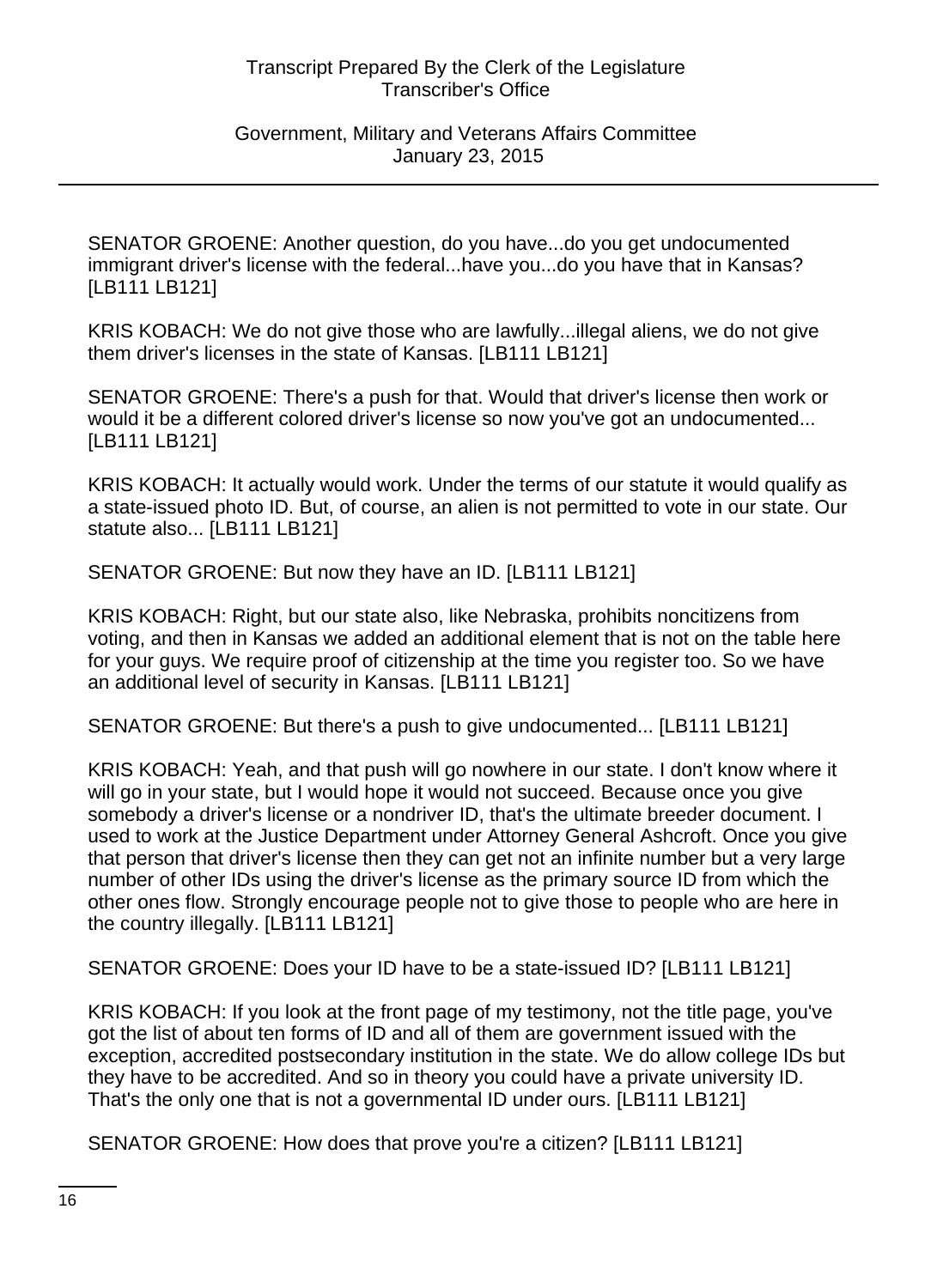#### Government, Military and Veterans Affairs Committee January 23, 2015

KRIS KOBACH: Oh, that's not for citizenship. That's for identity at the time of voting. For citizenship, when you register in Kansas, you have to have either a passport, there's a form of military ID that reflects U.S. citizenship, or a birth certificate indicating birth in the United States and there is a total of a dozen documents. [LB111 LB121]

SENATOR GROENE: To register to vote. Two different issues. [LB111 LB121]

KRIS KOBACH: Two different issues, yes. [LB111 LB121]

SENATOR GROENE: All right. [LB111 LB121]

SENATOR MURANTE: Thank you, Senator Groene. Senator Hansen. [LB111 LB121]

SENATOR HANSEN: Yes, thank you for your testimony, Mr. Kobach. I wanted to ask, prior to your adoption of the photo ID law, how many cases, how much evidence did you have of voter impersonation in Kansas? [LB111 LB121]

KRIS KOBACH: Sure. We actually...it's very difficult to detect, as was suggested by a previous conferee, and we actually have 105 counties and the Secretary of State's Office prior to my becoming Secretary of State had actually canvassed the counties and asked for known cases of voter fraud in the counties. We combined that entire total and the number was about 230 as of the year 2012, 230 known cases over a ten-year period. And in one county in particular, Wyandotte County which is Kansas City, Kansas, we had over 50 cases of people doing mail-in ballot fraud where they were requesting someone else's ID. In other words...and that's what our security measures intend to prevent, is you, you know, falsifying my name and requesting my absentee ballot or my mail-in ballot and either intercept it at the mailbox or maybe you don't intercept it at the mailbox. But, anyway, we had over 50 cases just from one county alone. In the opposite corner of the state, southwest Kansas, we had an incident where, again, more than 50 noncitizens, aliens, were registered to vote on a meat packing plant...sorry, a hog farm operation plant ballot issue in the state. And one of the entities that had a vested interest in seeing that ballot issue pass was registering aliens to vote. So we had a couple of really big cases, but overall about 230 cases. [LB111 LB121]

SENATOR HANSEN: And so the 230 cases, were those all prosecuted and convicted or... [LB111 LB121]

KRIS KOBACH: No, and that's another facet of voter fraud that's very interesting. When you do have a case, on the very situation, the rare situation where you have a case you have all the evidence you need and then you hand it to a county attorney, most county attorneys will look at it and say, I've never had one of these before. Attorneys are like doctors. You become very familiar and very accustomed to doing certain kind of cases. But if you've never seen one before, you might say, well, I've got this arson and rape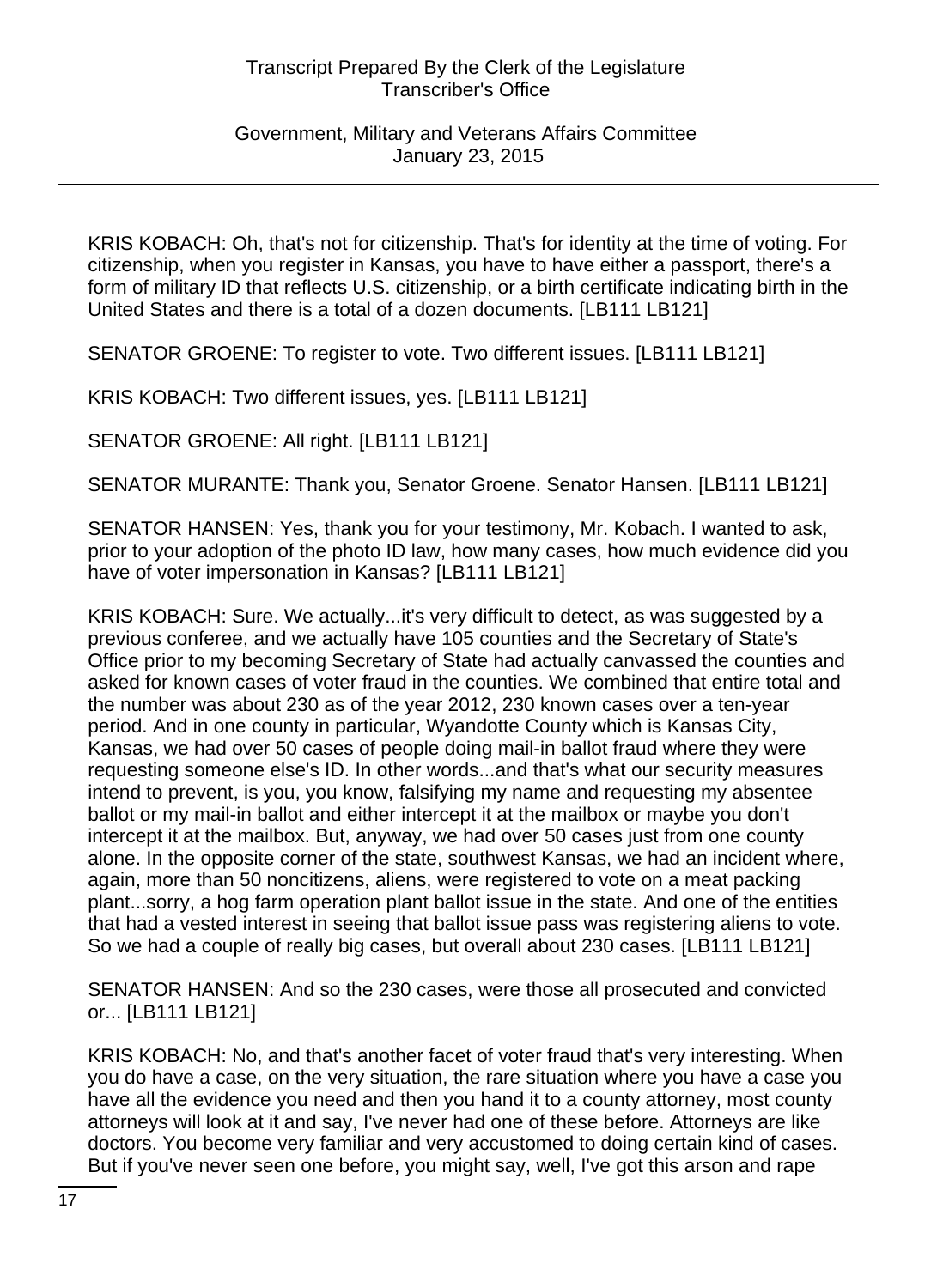Government, Military and Veterans Affairs Committee January 23, 2015

here on my desk, I've got to deal with these. They often don't get convicted. And in many cases they may not get referred because the evidence is not sufficient to bring a conviction. You've got enough evidence to be very sure that it happened, but you don't have enough evidence to be confident that the county attorney should spend his time. I did want to give you this, and I'm glad you asked about this, and I'll leave this with the Chairman. He can make copies. Someone asked is there any way to detect voter fraud. There actually are very few unless you get a county clerk who becomes aware of a report and forwards it to the Secretary of State. But there is one system we now have and Nebraska is part of it. It's called the Interstate Crosscheck Project and it's been going since 2007. It's hosted by the state of Kansas but Nebraska was one of the four states that started it. And what it is is every year the participating states take their voter rolls and bounce them together against each other to see if there are duplicates. In other words, see if there are people in your state who are registered to vote in other states. Nebraska is part of the program. And we also see if there are people who voted in your state who also voted in other states. I've got the data right in front of me. From the 2014 Crosscheck, Nebraska had 66,343 people who were likely double registrants. In other words, registered in Nebraska and registered in another state. And I don't have the number of how many are likely double votes, but we have that number as well. That's pretty amazing. These individuals have the exact first name, exact last name, exact date of birth, and if last four social are available they have a last four social match. Our system today has a huge problem that it's very easy when you move to Nebraska or any other state to get registered, but at the back end the state you left is almost certainly going to have your old voter registration there. And if you want to vote twice, you can probably do it. In a typical even-year election in Kansas, even-numbered year, we will have about a dozen double vote cases where we have the person dead to rights. We've got the...we'll call the other state. We'll get the poll book signature where the signature matches that they voted in that state and the signature matches that they voted in our state--same person. And it happens about a dozen times a year, probably even greater because we only have 29 states involved in this project right now. But we do see double voting a lot. It's very easy to get away with and the only way to stop it, unfortunately, is to prosecute it. [LB111 LB121]

SENATOR HANSEN: I had just kind of two more questions then. Just wanted to clarify, did you have any convicted cases of voter of voter impersonation? [LB111 LB121]

KRIS KOBACH: Oh, yes. Yeah, we have multiple convicted cases. The double voting cases are the easiest to convict because the case almost proves itself. You've got a signature in both states that the guy voted in both places. Usually they will plea or in many cases they'll be given a diversion by the prosecutor. And the last two cycles, in fact I just had this evidence with me yesterday, there's roughly been about 20 of these cases and so far I'm guessing that 3 or 4 have already been to diversion or conviction, about 4 I think out of those 20, and the other ones are open and shut cases. The county just hasn't gotten to it or maybe will not get to it because they don't have time. Of the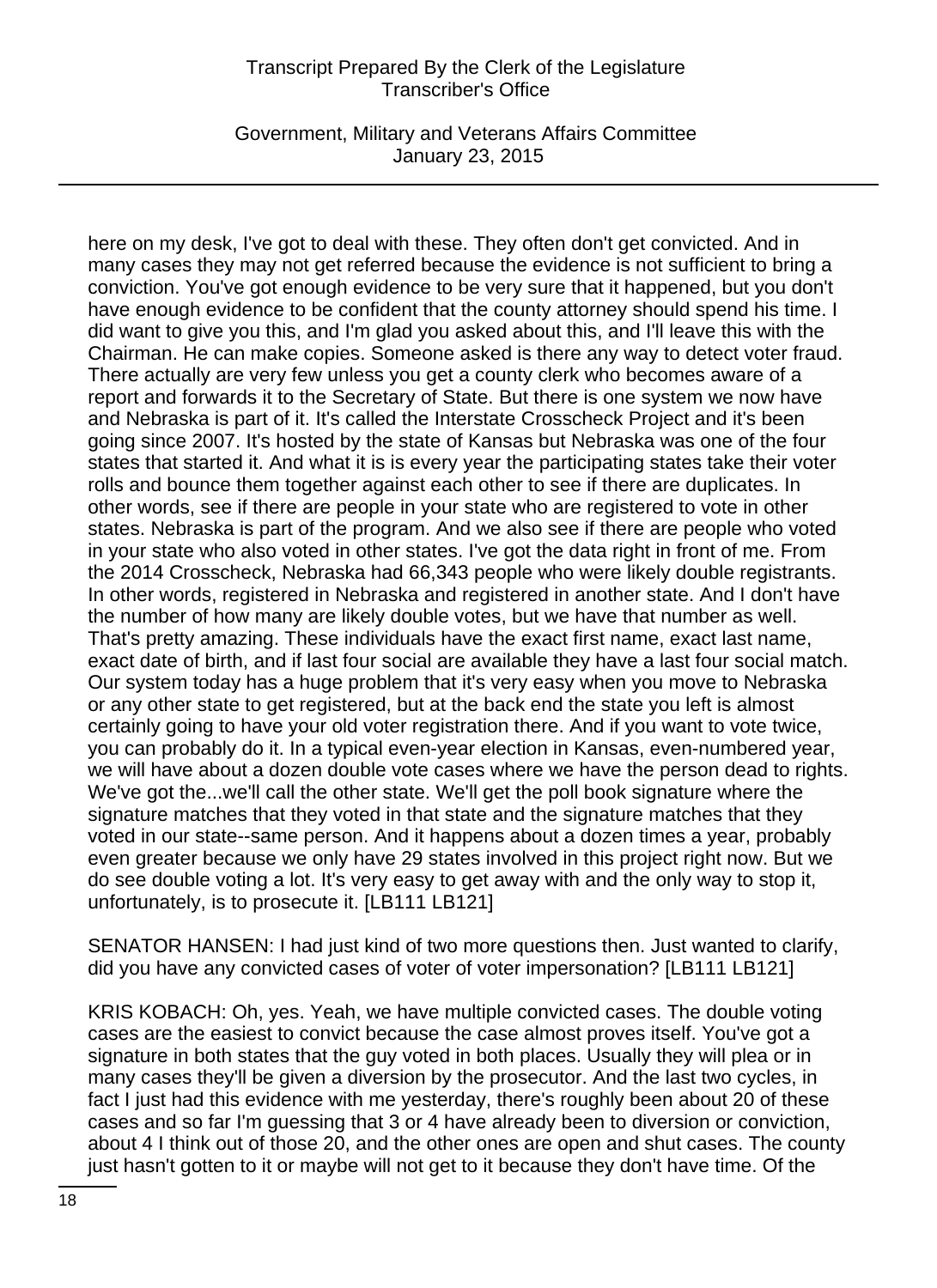Government, Military and Veterans Affairs Committee January 23, 2015

other 230-some, there were a handful of convictions. I'm going to say in the neighborhood of six. But, again, in many of those cases there wasn't even any effort to get a conviction because the county attorneys don't have time. [LB111 LB121]

SENATOR HANSEN: Okay. And then following up on that I just wanted to clarify your statistics on the 2012 and 2014 general elections. So you were saying ultimately based on your search of the voters who did not provide sufficient ID ended up providing sufficient in the window. Some of those were eligible voters who likely didn't come back in. [LB111 LB121]

KRIS KOBACH: Oh, yeah. Most of them were because we, you know, we have the names of the people and so we just ran those names against the names, our list of people who have a driver's license and most of them had that driver's license. [LB111 LB121]

SENATOR HANSEN: So there are a few hundred people in Kansas in both 2012 and 2014 whose votes weren't counted because they were eligible voters without the correct ID? [LB111 LB121]

KRIS KOBACH: No, they had the correct ID. They just...what we verified was that they had the ID and they could have brought the ID in but they chose not to. [LB111 LB121]

SENATOR HANSEN: But, anyways, there were some eligible voters who... [LB111 LB121]

KRIS KOBACH: No, and we have yet to find a single eligible voter who really didn't have an ID because what we did in 2012, then we took the remaining number of voters and we sent them a questionnaire and said, look, we'd love to help you get an ID. Please let us know if you have any of these on this list and if not we'll contact you and try to help you. I take that back. I can't say zero. I think the total number is two so far, people who said I don't have any of these on this list, please help me get a free ID. And so I believe in the 2012 election we have only identified two people who didn't have a photo ID that would have qualified on election day. And they could have gotten one, of course. [LB111 LB121]

SENATOR HANSEN: I guess my question was not necessarily whether or not they possessed the correct ID, it was more about whether or not their votes were counted. [LB111 LB121]

KRIS KOBACH: If they don't present a photo ID their votes are not counted. [LB111 LB121]

SENATOR HANSEN: Okay. Thank you, Mr. Kobach. [LB111 LB121]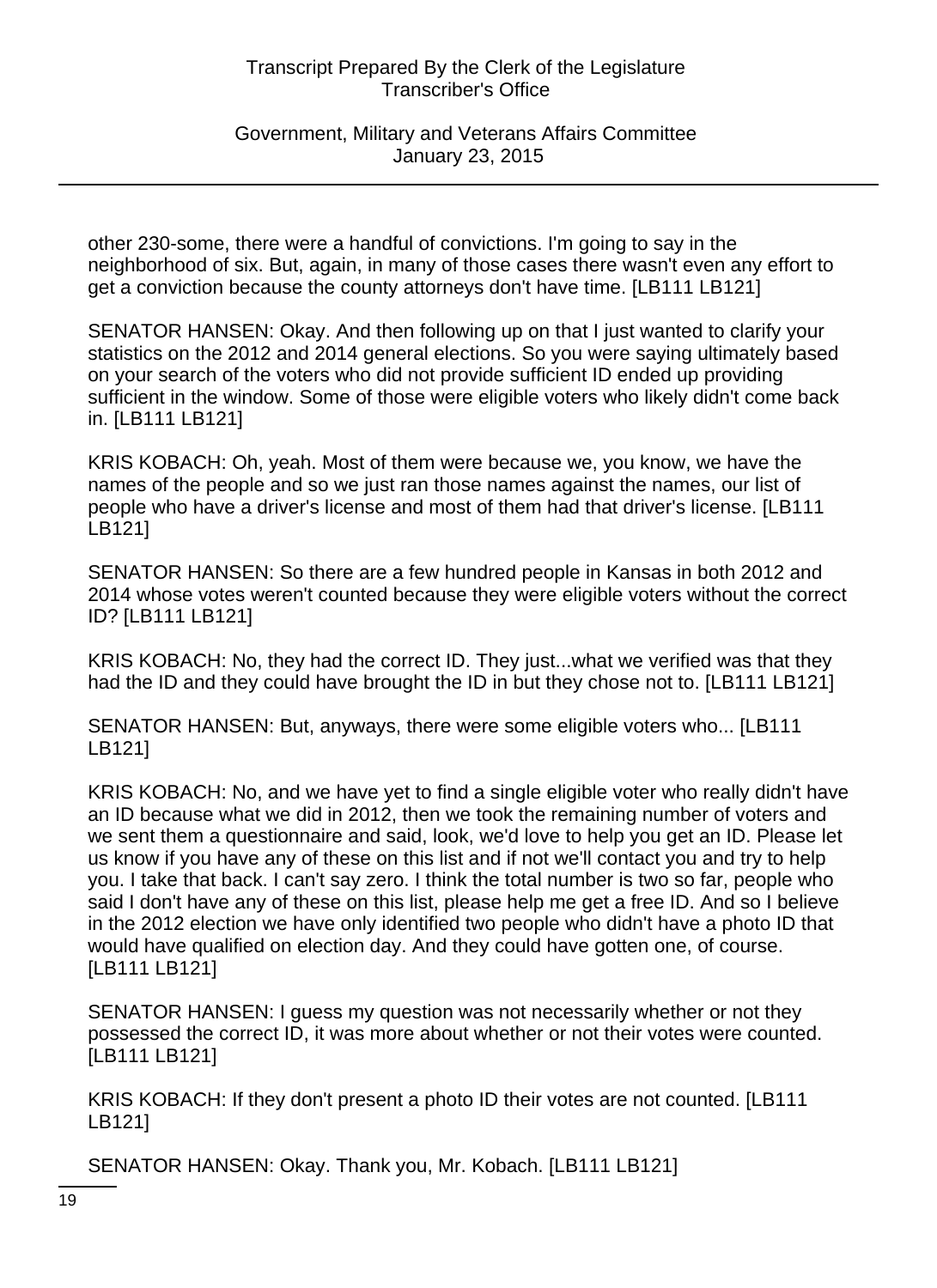Government, Military and Veterans Affairs Committee January 23, 2015

SENATOR MURANTE: Thank you, Senator Hansen. Senator Craighead. [LB111 LB121]

SENATOR CRAIGHEAD: Thank you, Mr. Chairman. Secretary Kobach, you have been very gracious and generous in the state of Kansas with all of the forms of ID that you allow. Were there any that were discussed and considered that were not accepted? [LB111 LB121]

KRIS KOBACH: Yes. And the discussion and consideration was at the regulatory stage. Our statute, like the one that's being proposed by Senator Larson, allows the Secretary of State some regulatory discretion to decide about IDs on the margin. And so, for example, we do allow any identity card issued by a state, federal, or local government. That's subsection (e) of our little list here. And you get some on the margin like what about a municipal-owned pool, you know, where you've got an ID card that you use if you join for the season at the pool? Well, we said no on that one. Another one at the margin is a library card. Would a library card count? And the criteria we use is we then look at what does that issuing entity do? Do they just let anybody walk up and say, you know, my name is...I don't know what your first name is but whatever Craighead and then just assume your name. And if they don't have any additional security or any additional identity required, then we don't allow that to be counting as...because otherwise you could then circumvent the system by just going and getting a library card or a swimming pool card. So there are some at the margin. [LB111 LB121]

SENATOR CRAIGHEAD: So with the ease of this and with the number of different IDs, is there...have you in Kansas found any reason that someone should not be able to get an ID to vote? [LB111 LB121]

KRIS KOBACH: Let me make sure I understand the question. Have we found any barriers that they were not able to get an ID? [LB111 LB121]

SENATOR CRAIGHEAD: Correct, yes. [LB111 LB121]

KRIS KOBACH: No. And that was a part...I guess I was trying to make that point to Senator Hansen. We really haven't seen that because photo IDs are so pervasive in our society today that as a starting point you have 99 percent plus of your population already has a photo ID. And we've made our list a very large list. Some states, as you know, do not allow student IDs; we do. And so we really haven't found people who face a real barrier to getting an ID. And, again, it's free and all you have to do is sign a piece of paper saying I don't have one. But what you will find in Nebraska I am almost certain is what we found in Kansas. Almost everybody's got one, so the total number of people who sign that piece of paper is pretty small. [LB111 LB121]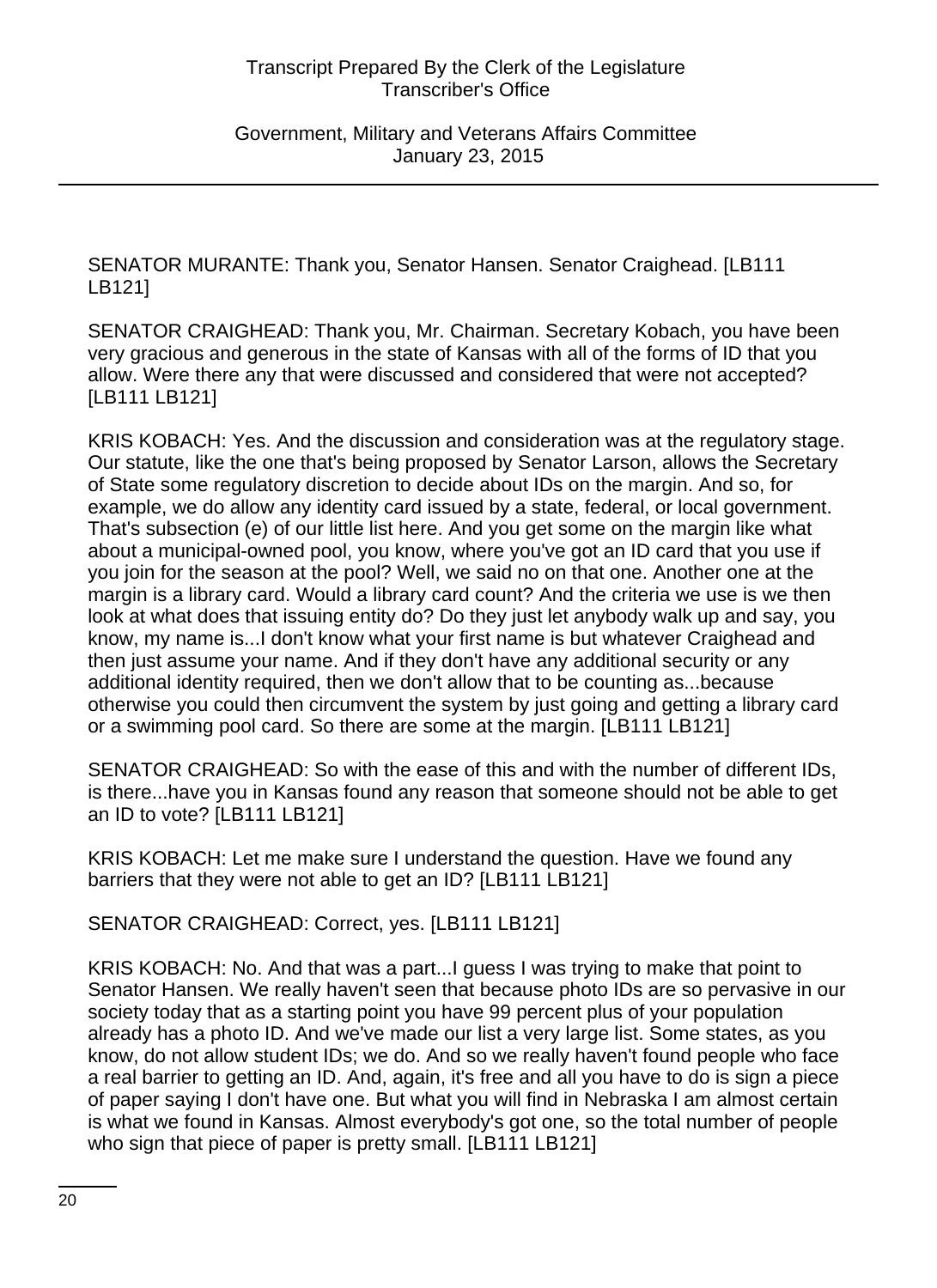# Government, Military and Veterans Affairs Committee January 23, 2015

# SENATOR CRAIGHEAD: Thank you. [LB111 LB121]

SENATOR MURANTE: Thank you, Senator Craighead. Are there additional questions? Seeing none, thank you very much for your testimony, Mr. Secretary. [LB111 LB121]

KRIS KOBACH: Thank you. And I'll leave this data sheet with you and... [LB111 LB121]

SENATOR MURANTE: Please hand it to the page and they will make a copy of it and distribute it at this time. [LB111 LB121]

KRIS KOBACH: And I'm going to have to excuse myself to head back to Kansas. Thank you. [LB111 LB121]

SENATOR MURANTE: Thank you. Thank you for your time in Nebraska. We will now proceed to additional proponent testimony. Mr. Kagan, welcome to the Government Committee. [LB111 LB121]

DOUG KAGAN: (Exhibit 5) Thank you, Senator. [LB111 LB121]

SENATOR MURANTE: And I'd ask right now, if there are additional proponents wishing to speak, what I'd like you to do is sit in the front row right here on either side so that we can process as many proponents as quickly as possible. We'll do the same with the opponents once we get to the opponent testimony. Welcome. [LB111 LB121]

DOUG KAGAN: Thank you, Senator. Good afternoon. My name is Doug Kagan, and I represent Nebraska Taxpayers for Freedom. We support LB111 even though there is no accurate... [LB111 LB121]

SENATOR MURANTE: Mr. Kagan, would you please spell your name for the record? Thank you. [LB111 LB121]

DOUG KAGAN: D-o-u-g K-a-g-a-n. [LB111 LB121]

SENATOR MURANTE: Thank you. [LB111 LB121]

DOUG KAGAN: We support LB111 even though there is no accurate calculation of how many illegal aliens currently vote in Nebraska. We regard LB111 as a preventive measure to stop noncitizens from illegally voting in our elections, something like a vaccination to prevent polio. Instructions to prospective voters and information posted at polls are additional safeguards at reasonable cost. Currently, anyone can walk into a polling place, give your name and address, sign with your signature, and vote using your name. You come in later and are shocked to discover that someone impersonated you and stole your vote. This is a second means to easily vote illegally. This voter ID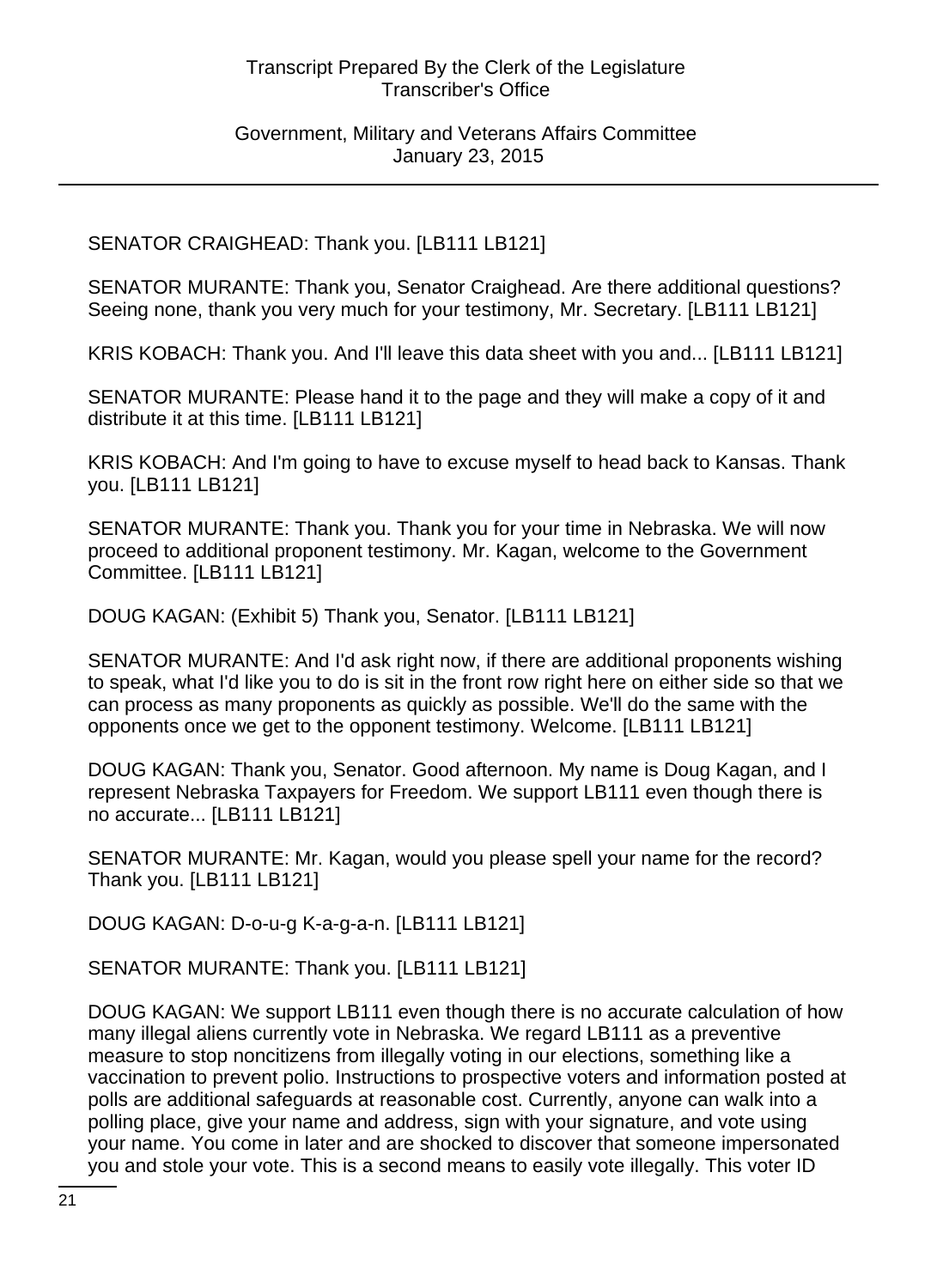Government, Military and Veterans Affairs Committee January 23, 2015

standard will withstand constitutional challenge because, as Mr. Kobach said, the Supreme Court in 2008 upheld a similar Indiana statute. Justice Stevens writing, "even assuming that the burden may not be justified as to a few voters, that conclusion is by no means sufficient" to block the entire law. He added that the photo ID requirement was constitutional. Similar legislation already has sailed through in Kansas, Georgia, Texas, and other states. Fifteen states now require photo IDs and thirty-one states have ID requirements. One must present a valid ID to rent a movie or a vehicle, cash a check, or board a plane, and this bill is not more discriminatory. This process will not disfranchise the poor who can receive a valid ID card free. Requiring valid government-issued photo ID has prevented illegal voting in other states. Studies by constitutional scholar Larry Sabato prove that voter fraud is real, a danger to the integrity of ballot boxes everywhere. One of the most vocal supporters of strict voter ID is former Texas Attorney General and now Governor Greg Abbott who prosecuted about 50 cases of voter fraud in recent years. Recall the 2011 Omaha mayoral recall election when bus loads of transients reportedly accepted money to line up at the election commissioner's office. Nebraska voters demand and deserve integrity in our voting system even if stopping only a few illegal votes. Nebraska elections sometimes are closely contested. This measure does not discriminate or deny a citizen the right to legally vote but only helps to prove legitimacy. Thank you. [LB111 LB121]

SENATOR MURANTE: Thank you for your testimony. Are there questions? Seeing none, thank you for coming down today. I appreciate your testimony. [LB111 LB121]

DOUG KAGAN: Thank you, Senator. [LB111 LB121]

SENATOR MURANTE: Next proponent. Welcome. [LB111 LB121]

DEB ANDREWS: Mr. Chairman, members of the committee, my name is Deb Andrews, D-e-b A-n-d-r-e-w-s. I am here in support of LB121. I support the other bill as well. On the election commission Web site it states you have the right to cast your vote in secret and free from intimidation. In Lincoln, our mail-in ballots are not secret. We need a security envelope. Last February, the school bond issue was mail-in only. No polling places were open for that election. Pretend I'm a teacher at East High. I filled out that one item ballot. I'm voting no on the bond issue. I put it in the outer envelope that has my name and my identifying information and I know that when it's opened my name and my voting no on that school bond issue will be evident. If we had a security envelope, I complete the ballot, put it in the envelope which is blank. It's sealed. And that goes in the voter oath envelope. When that's opened, this is separate. It's put in that x-ray proof box and opened later. That's a secret ballot. Senator Schumacher has already addressed the Constitution where it states ballots and votes should be secret. Nebraska statute also does; 32-1527(4). There are a number of places. "No person shall show his or her ballot after it's marked to any person in such a way as to reveal the contents thereof...and no person shall solicit a voter to show the same," which is what this does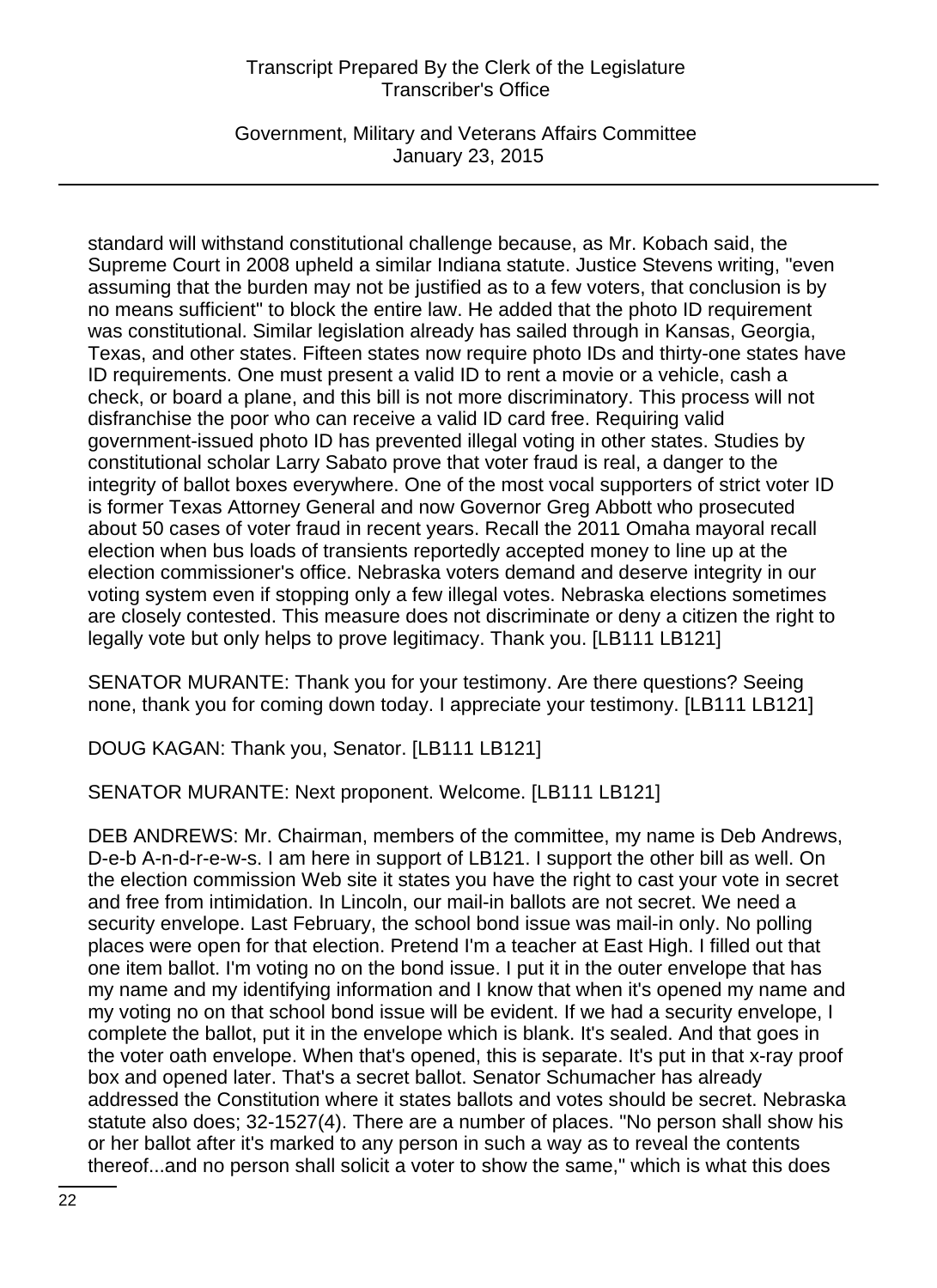Government, Military and Veterans Affairs Committee January 23, 2015

with the ballot inside. I've heard two arguments against it. One is that nobody cares how you vote. And I think the senators confirmed that you care very much whether or not your vote is secret or not with the committee chairmanships. I've also heard that it would cost more money. If that were a valid argument we wouldn't have the local elections separated out from other elections. They would be held at the same time to save money. I urge you to honor your oath of office, I was at the swearing in, to uphold the Constitution and give us a security envelope so that we can be sure our votes are secret when we vote in Nebraska. Thank you. [LB111 LB121]

SENATOR MURANTE: Thank you very much for your testimony. Are there questions? Hold on, hold on, hold on. [LB111 LB121]

DEB ANDREWS: Sorry. [LB111 LB121]

SENATOR MURANTE: Senator Groene is just itching to ask you a question. Senator Groene. [LB111 LB121]

SENATOR GROENE: I've got a question. Miss, I had a question. Yes, because you're very well informed on this issue. Would not the envelope also help if we asked for a photocopy of your voter ID because now that would be a piece of paper separate from your ballot? I'm thinking if we asked...amended that we ask voter...I mean, mail-in ballots to show some kind of photocopy of your ID, wouldn't you think that would help because that would be outside of that envelope? [LB111 LB121]

DEB ANDREWS: If you did it somehow with the voter oath envelope, this has to be blank on both sides. [LB111 LB121]

SENATOR GROENE: That's what I mean. [LB111 LB121]

DEB ANDREWS: Yeah. This has to be blank. [LB111 LB121]

SENATOR GROENE: Right now you couldn't differentiate if you had them both in the same envelope is what I'm saying. I'm agreeing with you. [LB111 LB121]

SENATOR MURANTE: (Laugh) Are there additional questions? Senator Bloomfield. [LB111 LB121]

SENATOR BLOOMFIELD: Senator Schumacher in his testimony suggested possibly a sleeve. Would you find that adequate or do you think we need to have a sealed envelope? [LB111 LB121]

DEB ANDREWS: I think it's important to have a sealed envelope. I think the opportunity to vote in the United States is a great privilege that I don't take lightly. And I think we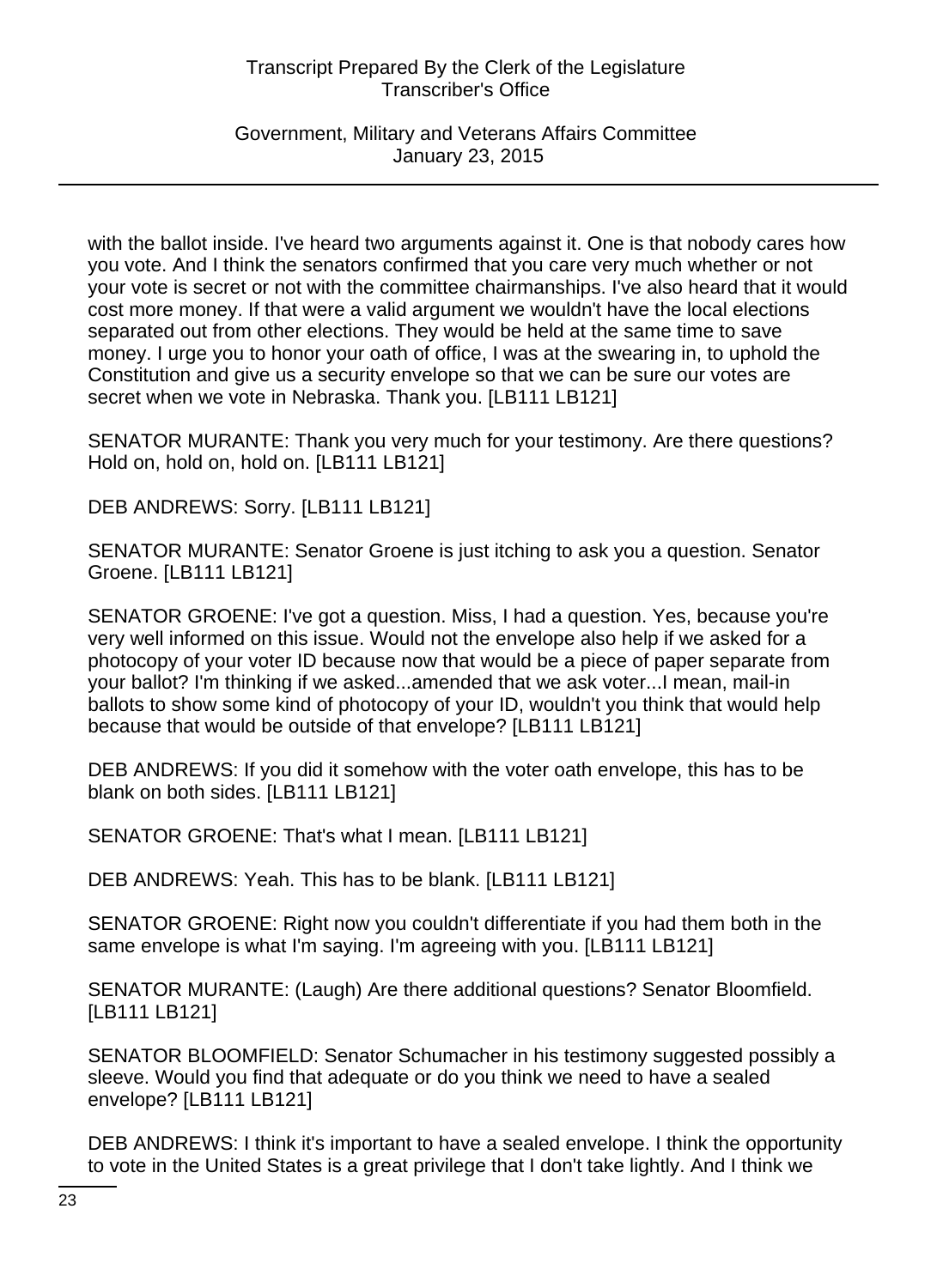Government, Military and Veterans Affairs Committee January 23, 2015

should honor that with a sealed envelope. I don't think that's too much to ask. I think it's really important. [LB111 LB121]

SENATOR BLOOMFIELD: Okay. Thank you. [LB111 LB121]

SENATOR MURANTE: Thank you. Additional questions? Seeing none, thank you very much for your testimony. Next proponent. Welcome to the Government Committee. [LB111 LB121]

MARTY BROWN: (Exhibit 6) Good afternoon. Marty Brown, B-r-o-w-n, Omaha. I'm taking a different perspective on what I heard from the Secretary of State in Kansas. What I did is I took six months and reviewed laws in other countries. And so this is my study. You'll all have a copy of what I've researched. Identity theft which I've been exposed to, \$1,800 last month for a credit card, is a big problem this last decade. And I think it's going to be a big problem in our elections as well. You'll receive a copy of my study, but based on today I'd offer the summary. Most nations of the world have successful voter identification process. Voter identification increases election credibility of trust which is a big problem in the United States today, when 47 percent of Nebraskans only voted versus Kansas' 51 percent. And I know the reason why they don't vote. Most foreign countries have voter ID, even Mexico. Mexican officials unveiled voter ID two decades ago. For years, you know, it's been a problem with the history of voter casting multiple ballots and curious vote counts after the election. Mexico and national identity cards have been issued for years in Canada to our north as well as France, Poland, Singapore, Brazil, Germany, India, Netherlands to prove citizenship. I'd like to point out the poor country like India with 780 million people, 96 percent of them have a voter ID card; one of the poorest countries in the world. In Brazil, voting is compulsory to all citizens between 18 and 70. Since 2006, Brazil was registering voters with biometric identification. In fact in 2014, 22 million people voted by a fingerprint; by a fingerprint, folks. We are way behind and that's why Nebraska needs a voter ID. My last topic though is UN poll observers actually were amazed and baffled that the United States did not have a voter ID to vote. UN observers are expressing their surprise at how much trust Americans put into election system without verification and cannot believe voter ID isn't a national requirement to vote. More than 60 countries verified our election. In my summary I want to state that nationwide voter turnout for 21 states that had election systems without voter...without verification and could not believe...cannot have voter ID and are nationally required to vote. I might add that in the five states in an old confederacy and two that bordered had competitive statewide elections in gubernatorial and senate races. The states with the voter ID requirement, including Louisiana and Florida, had the highest turnout. Those with no ID, North Carolina, too, had the lower turnout. I really like to finish up and I believe LB111 is a start and we need to purge our voter registration records of several thousand people that are dead and no longer can vote in the state of Nebraska. I do appreciate your time, Senator. [LB111 LB121]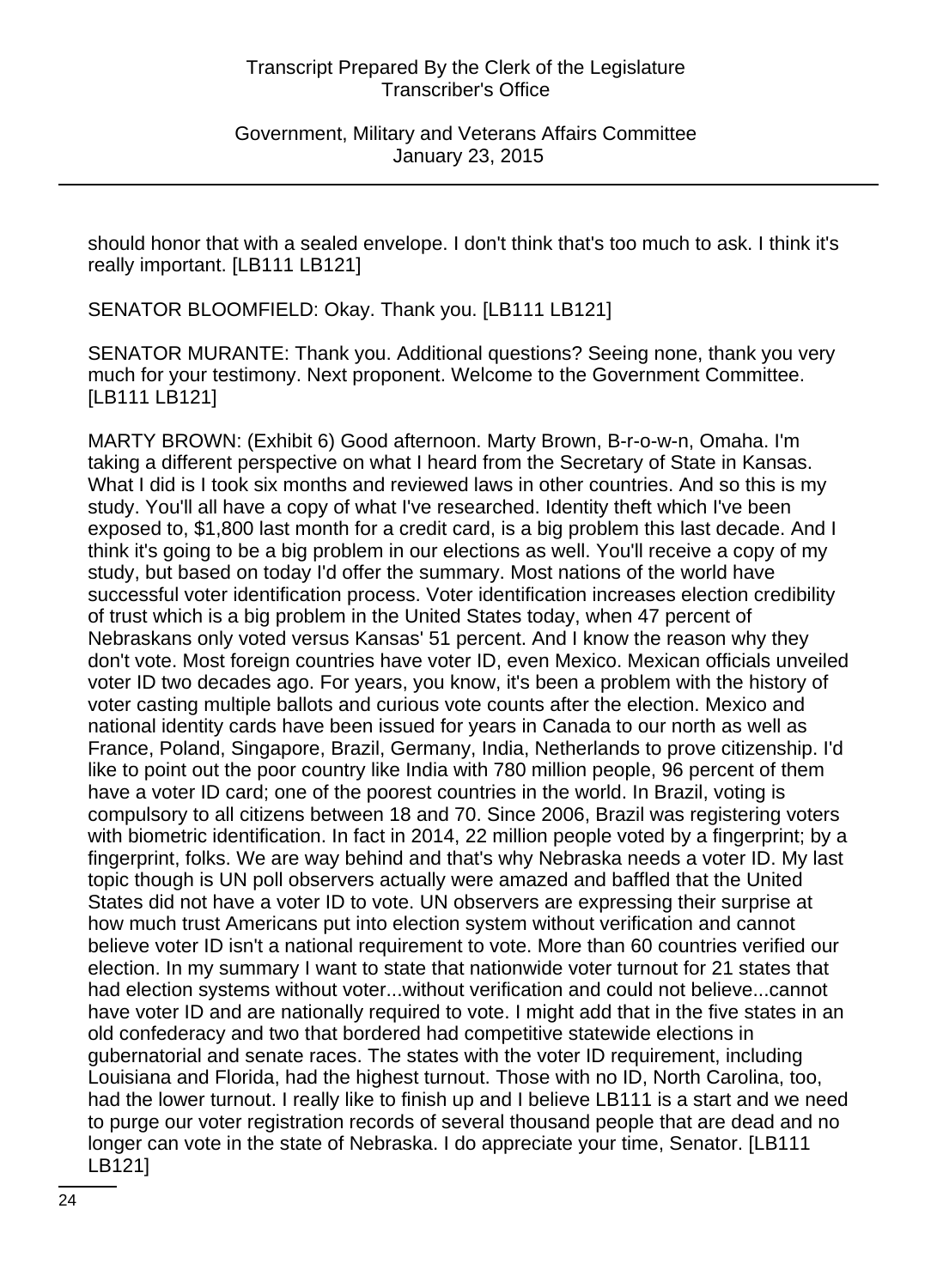Government, Military and Veterans Affairs Committee January 23, 2015

SENATOR MURANTE: Thank you, Mr. Brown. Are there questions? Seeing none, thank you for your testimony. [LB111 LB121]

MARTY BROWN: Thanks. [LB111 LB121]

SENATOR MURANTE: Next proponent. Welcome to the Government Committee. [LB111 LB121]

PAUL MEYER: Thank you, Senators. Good afternoon. My name is Paul Meyer, M-e-y-e-r. I come before you today to speak in favor of LB111. To some of you I will be talking to the choir. As I did not know what this committee was made of, I have altered my comments just slightly. As you were informed previously, at least 74 percent of the Americans believe, a majority believe that they want voter ID. Now I still have a few dollars in the bank and even though I know some of these managers at this bank that I...branch that I deal with, whenever I go to the teller's window to cash a check I still have to show ID. I'm not offended by this. In fact, I welcome it because it stops somebody from perhaps fraud using my name or whatever to cash a check. And, personally, I feel it is just as important to have honest voting as it is to have honest check cashing. The voter ID keeps dishonest people from doing something dishonest, like unlawfully stealing my money or my vote. And illegal aliens and dead people have been known to steal votes. I also do not believe of anyone of whatever party who may oppose this bill for whatever stupid reason appreciate their vote being stolen. The voter ID or the voter fraud here in Nebraska may not be as rampant as it is in Illinois, especially Chicago, but it does happen and anyone who has...is willing to use the lamebrain excuse that somehow the poor will be discriminated against is simply not accurate. Therefore, I feel as elected officials of this state you have an obligation and a duty to uphold the law against all fraud, and that includes the voter fraud. I appreciate your time. [LB111 LB121]

SENATOR MURANTE: Thank you very much for your testimony. Are there any questions? Seeing none, thanks for coming down. Are there additional proponents wishing to speak? [LB111 LB121]

KATHY WILMOT: (Exhibit 7) I appreciate this opportunity. I'm Kathy Wilmot, W-i-l-m-o-t, representing myself and also Nebraska Eagle Forum. I wish to speak in support of LB111 and also the Schumacher bill, to a point. I think it needs some work. I'd like to see it build in some of the safeguards that I've heard mentioned herein and that Kansas does. In a day when photo identification is often required when checking in at a medical clinic or to pick up your prescriptions, I think it makes very good sense that we would protect the integrity of our voting system. Our precious right to vote is important enough to require a photo ID. Requiring photo ID when voting will protect my vote and the votes of others by eliminating the possibility that someone cancels our vote who is not even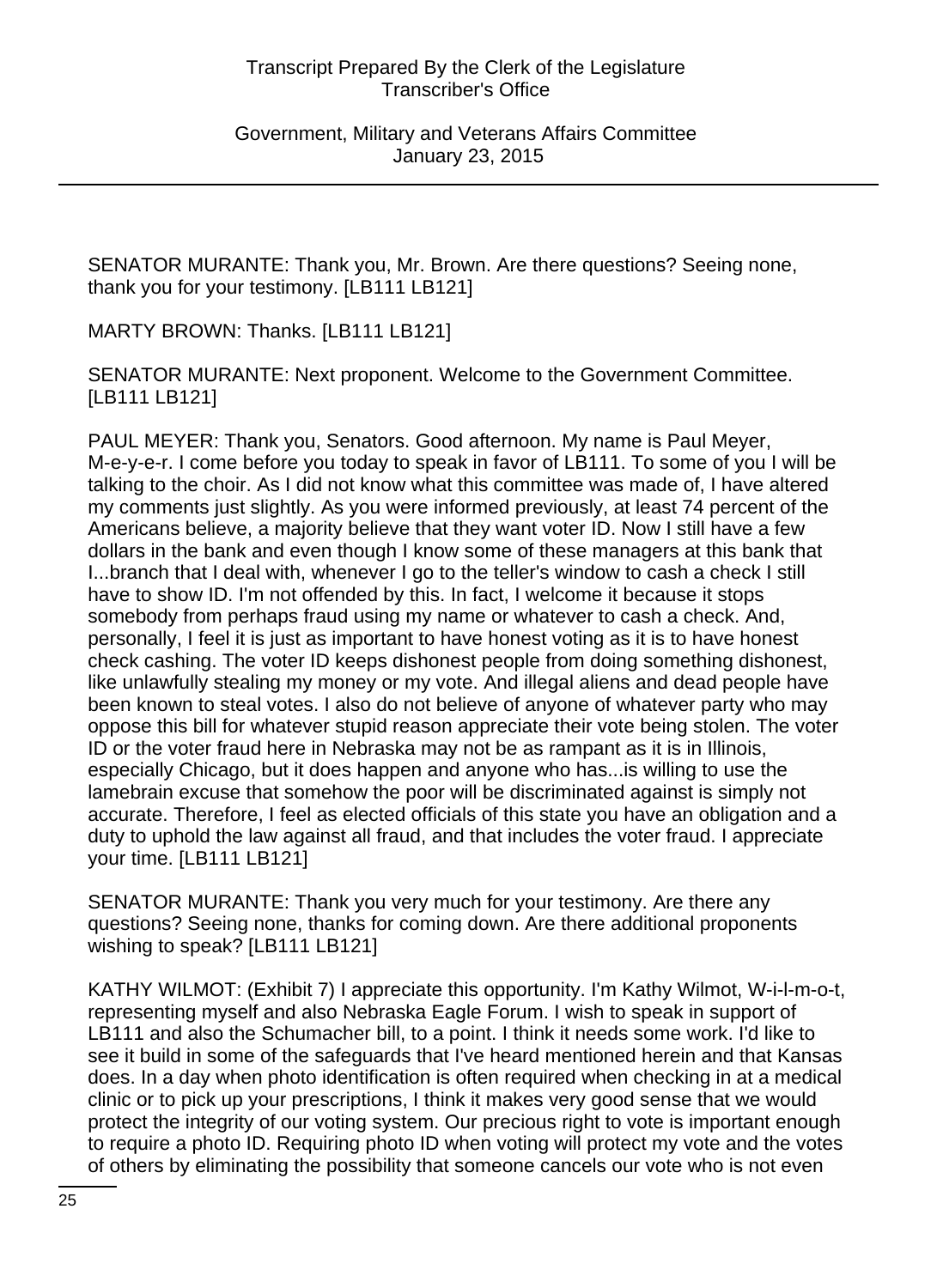Government, Military and Veterans Affairs Committee January 23, 2015

legally eligible to vote. For years, we've heard the argument that requiring photo ID is a hardship or will in some way disenfranchise a voter. Knowing that anyone opening a post office box is required to show two forms of ID, one of which is a photo ID, and any adult receiving mail in a post office box that has been opened is also to show two forms of ID, one is photo. I've worked for the postal service for over two years and I have never had any time that someone doesn't come up with a photo ID. I believe it is appalling when individuals want to focus on the inconvenience perhaps of showing a photo ID or going to get one to register to vote. Having a son that had served in the military, I think of how much that so-called inconvenience has cost others as they went to protect our freedoms and our right to vote. I would simply like to ask you to support LB111 and send it to the floor. And then I'd add something else. Since you rolled these two bills together, I didn't have all this written down. But the vote by...the absentee ballot is not the only one that sometimes lacks some secrecy. It bothers me where I go to vote, I've asked them why it is and I'm told, oh, that's the way it is. We're in a small area. We go and we vote and then they tell us to walk over to the ballot box and lift the lid, lay our ballot face down, put the lid back down, and walk out. And I say to my husband as we go back out and get on the motorcycle to leave, yeah, and who just looked at my vote. (Laugh) So I think we have some cleanup in a lot of issues, but I do think this is a very important first start. And I think going like Kansas does sounds great. I didn't even know all the things that they have done, but that was great. Thank you. [LB111 LB121]

SENATOR MURANTE: Thank you, Ms. Wilmot. Are there questions? Seeing none, thank you for your testimony. Additional proponent testimony. And I'll again remind anyone if the front two rows have some vacancies if you wish to testify in favor of either of these two bills to come sit in the front row now. Welcome. [LB111 LB121]

JIM NIPPER: Welcome, yes. Thank you. My name is Jim Nipper, that's spelled J-i-m N-i-p-p-e-r, and I'm here in support of LB111 and I want to thank the committee for hearing my testimony today. And I want to also thank Kris Kobach from Kansas for coming up. I wasn't expecting that. I was very glad to hear him and very informed. The last hearing regarding Nebraska voter identification that I attended was a couple of years ago, I believe, and it was disappointing in many respects. As I recall, many of the opponents of voter identification measures mischaracterized many aspects of voter identification efforts. Maybe the most troubling was the notion that efforts to promote voter identification are a pretext for keeping some voters from going to the polls or voting. This is, of course, absurd. I've been following efforts to pass voter ID bills in various states in the U.S., including ours, and have discussed such efforts with a variety of advocates, proponents, and activists, as well as rank-and-file supporters. In all that time, I have never, not even once, heard anyone say, mention, insinuate, or imply that their efforts were motivated by such intentions, whether they were prominent political figures or whether they were anonymous posters to on-line forums. Where did this modern myth get started? With some very isolated incident of voter suppression or in the minds of and meeting rooms of opponents? Well, of course, I can't say because I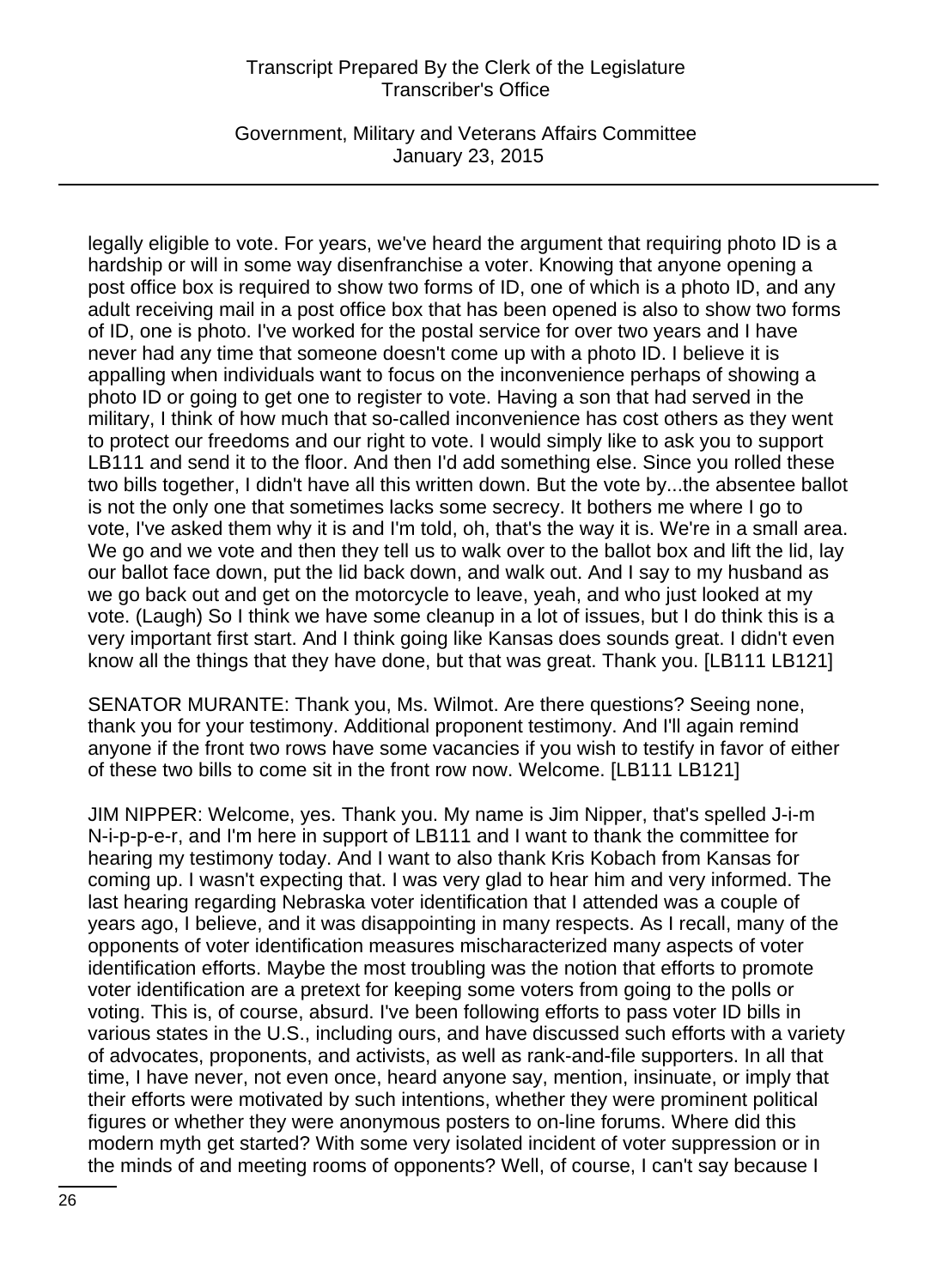Government, Military and Veterans Affairs Committee January 23, 2015

have no proof one way or the other. But let's get beyond the battle and more to the substance. There's an idea that voter ID is only needed when there's evidence of actual voter fraud. Well, imagine if you will this hypothetical scenario. You decide to make a deposit in a new local bank, so you walk into the lobby and find much to your surprise millions and millions of dollars piled up on the lobby floor. When you ask the teller why all that money is on the floor, he replies, oh, well, we always keep our money there. We decided a vault was a waste of money since we've never been robbed before. Of course, the bank's logic defies logic. So why would opponents of voter ID efforts use the same kind of reasoning with regards to protecting our country's most valuable political asset, the legitimacy of elections, and the power and sanctity of the vote? At the last hearing about voter identification, Senator Avery had a hard time remembering that the Second Amendment rights are another basic American right that requires a substantial amount of identification upon the exercise of that right, whether a citizen is buying a firearm or whether a permit holder is carrying a concealed weapon in legally designated areas. I wonder if the Nebraska state Legislature is willing to pass a bill declaring that Nebraskans no longer need to present a purchase permit when buying a firearm or no longer need to have their concealed carry permit with them when they're legally carrying a concealed weapon. Even the most pro-gun right folks would be against this. They know that to protect gun rights, efforts need to be made to ensure that those who would illegally exploit those rights aren't allowed to do so. And so it is with voter identification. I'd also like to say that...I'm out of time. I'm sorry. [LB111 LB121]

SENATOR MURANTE: Let's see if we have any questions for you. Are there any questions for this testifier? All right, seeing none. Thank you very much. [LB111 LB121]

JIM NIPPER: You bet. [LB111 LB121]

SENATOR MURANTE: Additional proponent testimony. Welcome. [LB111 LB121]

JEFFREY RUE: Hi. Good to see you, Senator. I'm glad to be here. I'll try not to be too loud in talking into the mike. My name is Jeffrey Rue, J-e-f-f-r-e-y, Rue, R-u-e, and I'm from Omaha, Nebraska. I'm in Douglas County. I did like what you said, Senator, about the envelope and separating the two and that the issues would be separate. However, I was shaking my head and I caught myself thinking I don't think that's right in the testimony before where it was read, show and/or solicit to show your ballot as it's marked. And I think that that purpose, maybe the research analyst could help you, that it's so that other people don't know that they bought your vote or you're not trying to show other people how they should vote. And I would just suggest that the intent is not to protect the election commissioner's deputies from finding out how you voted, because they count the vote. And I think that Dave Phipps, our election commissioner, would see any violation of that by election officers as something that would be handled internally by him and his office and his supervision. I hope you do prosecute offenders that you mentioned before. I'm happy that you're a part of the interstate compact and I hope to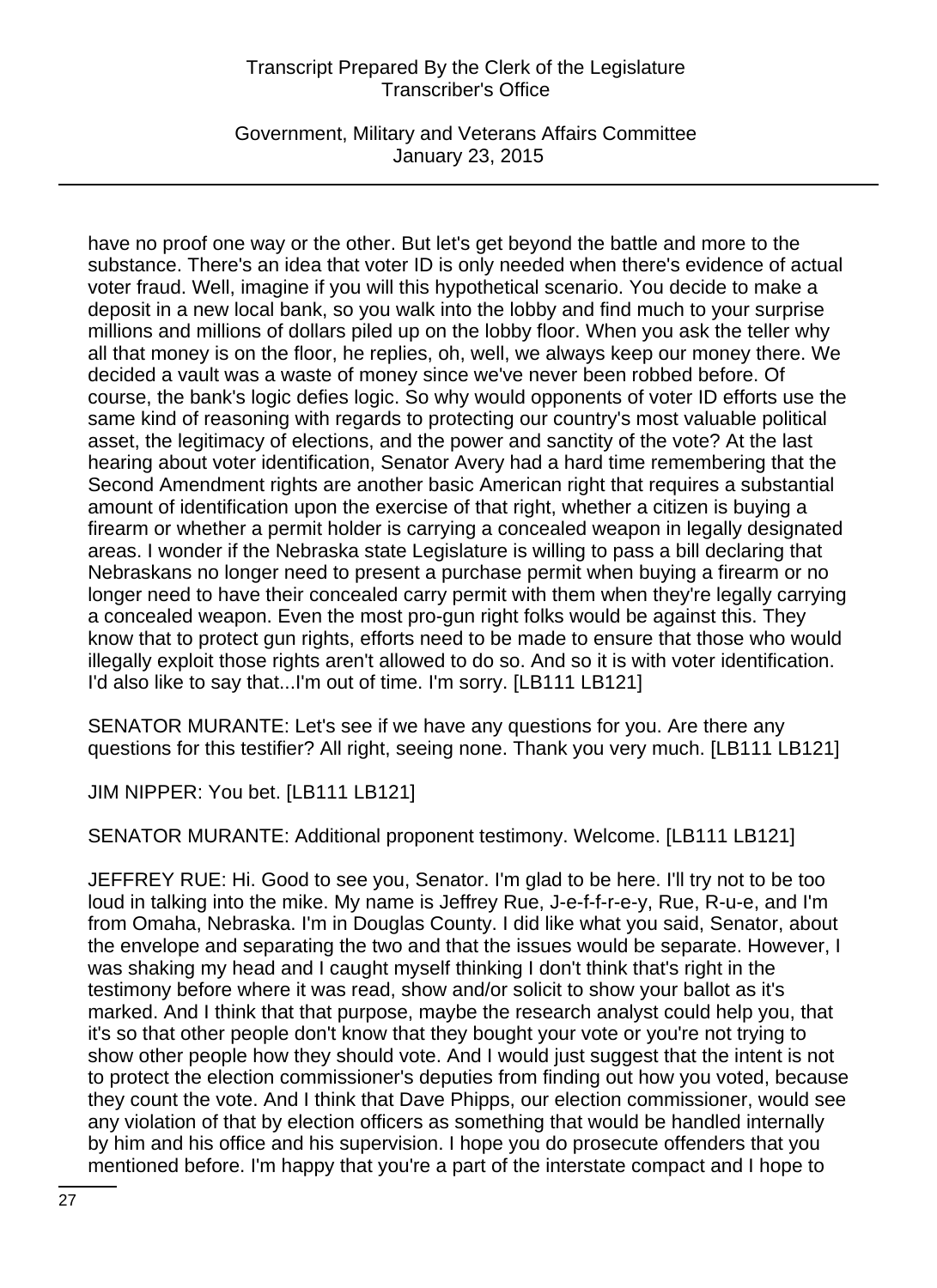Government, Military and Veterans Affairs Committee January 23, 2015

see more people use that in other states. I had a reservation about student IDs because I went to a college where most of the people were from abroad, not just out of my state but out of my country, one of the colleges that I went to. So I have a problem where I know that...I asked out a lot of African gals, some where white, some were black, some had double citizenship and some did not. And so it didn't really matter, you know, to me if they could show me a student ID. It didn't tell me enough about them if I were going to let them vote should they come to me as an election official. I like the idea of your separate folder. I think I said that. I disagreed with the analogy, the geometry where you go smaller and smaller because the senator didn't tell us anything about what measures were taken to find the errors. I also would urge you to include in your bill where you could bring it in later and that the Secretary of State could write those rules. And it's also very difficult for me as a person who's politically active to go around and get someone removed from the list who's moved because the election commissioner cannot just take your word for it and they don't always have time to follow up on these dead people who are on the rolls who somebody else could take their name and request a ballot for them. And it happens at outstate where the election commissioners are multifaceted people and they cannot spend the time to chase down all the obituaries and remove the rolls, clean the rolls. [LB111 LB121]

SENATOR MURANTE: Thank you very much for your testimony. Are there any questions? Seeing none, thank you very much for coming down today. Additional proponent testimony. Welcome. [LB111 LB121]

PAUL VON BEHREN: (Exhibit 8) Thank you. I'm Paul Von Behren. My last name is...it's Paul, P-a-u-l, last name is two words, V-o-n B-e-h-r-e-n, from Ames, Nebraska. I have a little different spin on this whole topic. After the 2012 session watching voter ID try to make its way through the Unicameral, a group of us were, you can put in your own adjectives, we were either foolish, arrogant, ambitious, wise, I'm not sure what it is, enough to undertake a ballot initiative to get it on the ballot in 2014. We chose not to do it as a law, which would require about 80,000 signatures. We went for an amendment, which required 114,000. We missed that number by about 5,000. So during that time, I've been able to have a couple of thousand conversations with Nebraskans. I would think that the 79 percent cited in the Caltech/MIT study in Nebraska supporting voter ID is probably right. The other 20 percent gave me various labels and excuses, but it was an interesting debate. We had to dig back into some facts. So let me give you, these are a year old. They may have changed a bit but they're big enough I think you'll see that they're not substantial, there wouldn't be substantial changes. First of all, on the Secretary of State's rolls, there are 16,000 Nebraskans in the voter registration database that have no driver's license number or last four digits of the social security. They can neither be confirmed nor can they be removed. So there are 16,000 votes there that are up for grabs. The Secretary of State also compares their list of registered voters with the United States Post Office every six months. When we asked the Secretary of State, they told us that a fairly static number is 100,000 more addresses for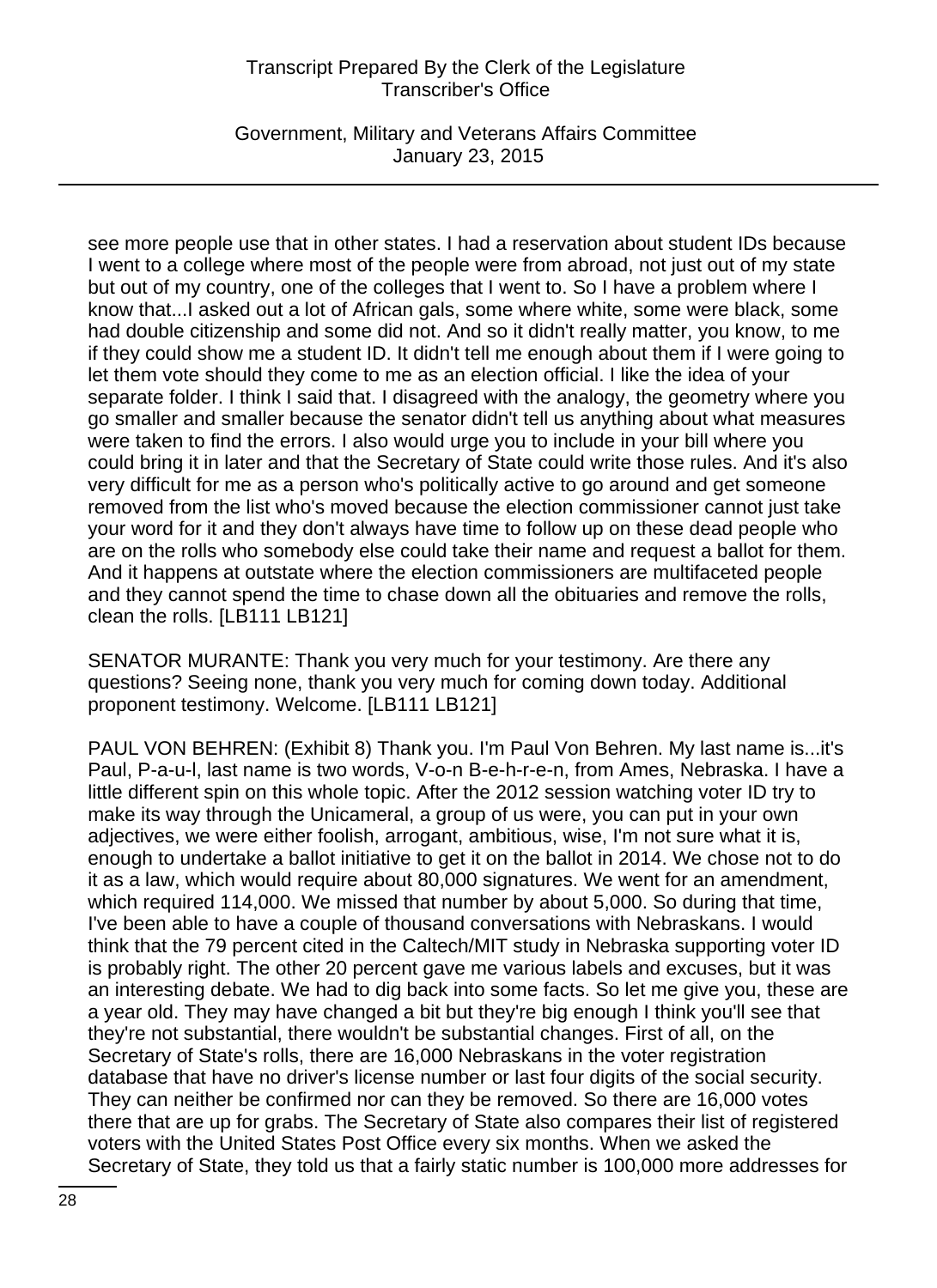Government, Military and Veterans Affairs Committee January 23, 2015

registered voters in Nebraska than there are registered voters. And since all you need to vote is an address, some of those are dead, people are moved, whatever, that have not been cleaned up, but it's still 100,000 potential ballots sitting there. There are...registered nonvoters are some of the interesting ones because many election...even with the 47 percent voter turnout, that still leaves 600,000 registrations that are available to anybody that wants to buy the voter database. You could play with the numbers however you want, but if somebody chooses to use those you have a potential base there of, what, 100,000, 200,000 at any given time, 600,000 at max. But 100,000 to 200,000 at a given time. And to bring it down to earth, I believe in 2012 there were four districts in Omaha that were decided combined total of less than 1,200 votes. So the votes are more than ample. The final point that I thought was most interesting as we dug into it. Georgia has had voter ID for eight or nine years. They have found out that their minority, black and Hispanic, participation has actually increased. Texas has had the same experience. Of the survey in six battleground states in the 2012 presidential election, six key states, there was one verified case or, excuse me, alleged where there was one example of voter suppression. So my point is if you decide this statistically, voter ID makes a lot of sense. [LB111 LB121]

SENATOR MURANTE: Thank you very much for your testimony. Are there questions? Seeing none, thank you very much for coming down today. Appreciate it. [LB111 LB121]

PAUL VON BEHREN: Thank you. [LB111 LB121]

SENATOR MURANTE: Additional proponents wishing to speak. Welcome. [LB111 LB121]

BRIAN McALLISTER: (Exhibit 9) Senators, my name is Brian McAllister, M-c-A-l-l-i-s-t-e-r. I am not a lawyer; I don't represent any political group. I'm just a plain, ordinary, taxpaying citizen and a registered voter within Lancaster County. I would like you to know that I support LB121, also LB111. Having to present a photographic identification prior to receiving a ballot is the right thing to do. I'm required to show ID when I'm at a tractor supply store purchasing starter fluid so I can start my tractor. But anyone who knows my name and my address, which is public information, can go into my polling location, sign my name, receive a ballot, and vote without any proof of who they are. I don't understand why this hasn't been in place before now. I recently participated in an election through the mail, and no polling locations were used. When I finished marking my ballot and placed the ballot into the return envelope, folded in the same manner as received, and sealed the envelope, I was surprised that it was very easy to see through the envelope and see how I had voted. Of course, my printed name and signature was clearly identified on the return envelope. Having a separate sleeve for the ballot, hopefully one that's not see-through, which would be inserted into a return envelope makes a lot of sense. A concern I have is with the cost of the return postage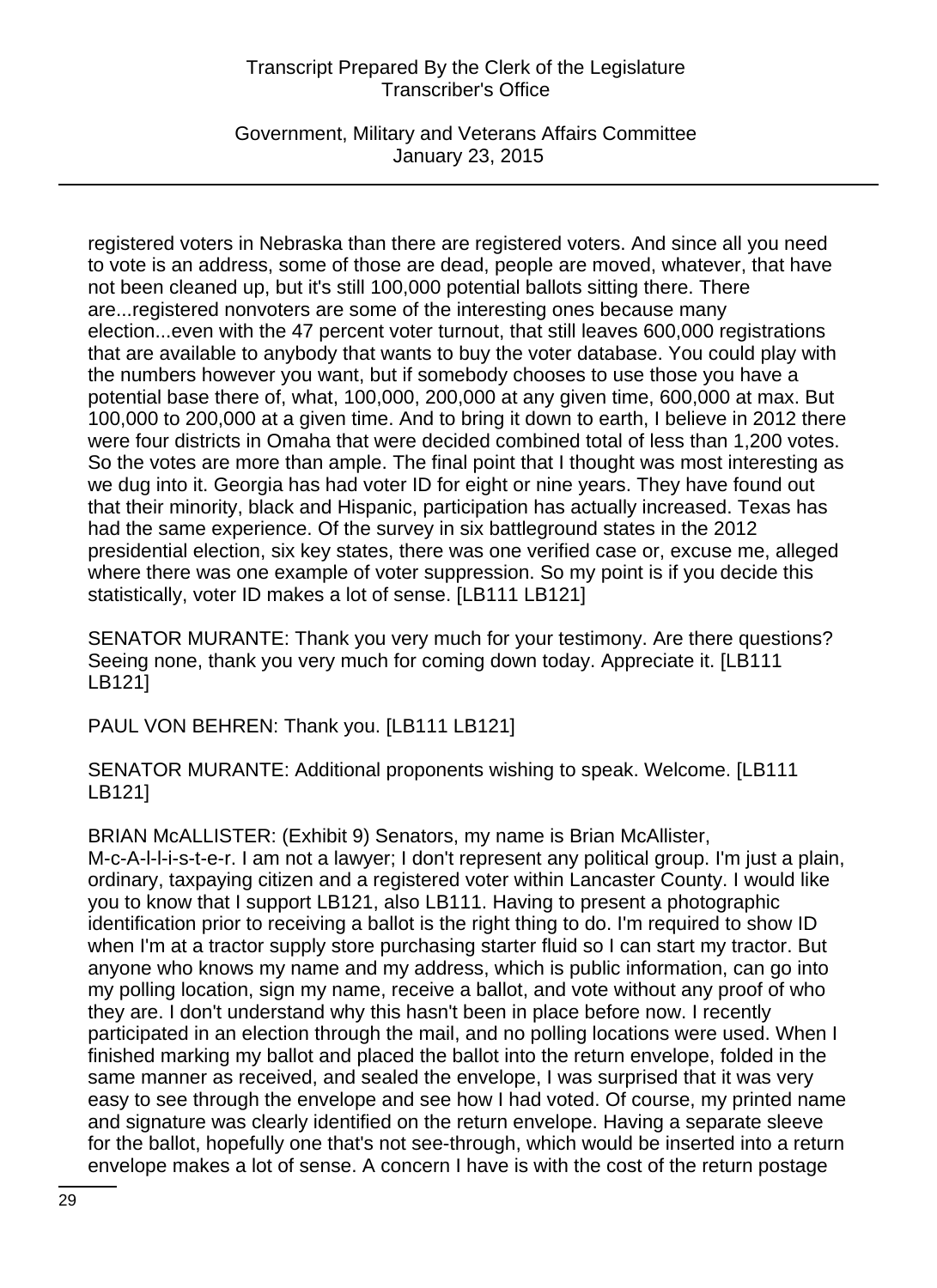Government, Military and Veterans Affairs Committee January 23, 2015

for the ballot. Will a ballot with a sleeve, a return envelope, and potentially a photo ID copy exceed the weight limits required for postage delivery using only one stamp? I realize state law 32-949(3)--that's in page 22, line 16--requires the applicant to pay return postage. State law 32-952, "Special election by mail," subsection (7), which is included in the handout, requires the political subdivision to submit the application for ballots for early voting. By law, the political subdivision, because they are the applicant, is required to pay the return postage. However, Lancaster County Election Commissioner does not follow that law and requires the voter to pay the cost of postage. How will an increase in postage affect voter turnout in a special election by mail? This is a concern for me. You may also want to look at page 24, line 3, to be consistent. The word "may" probably should be "shall." Thank you. [LB111 LB121]

SENATOR MURANTE: Thank you very much for your testimony. Are there any questions? Seeing none, thank you very much for coming down today. Additional proponents wishing to speak. Welcome. [LB111 LB121]

AMBER PARKER: Hello. My name is Amber Parker, A-m-b-e-r, last name Parker, P-a-r-k-e-r. I had spoke with Senator Larson just a couple days ago, and I had told him I did not plan on coming, which was the case. But at the same time, I think it's very important, one, to say, thank you, Senator Larson, for introducing such an important bill. As I was sitting in my seat...this goes so much deeper than protecting us from voter fraud. We are a constitutional republic with a democratic process, and what we're doing here today is really protecting one's vote, is preserving our constitutional republic and our democratic process. We live in a technology age. We live in social media. I know doctors' offices now, when I go in, will take my picture. I believe that it is important for our state to be proactive. I am definitely a proponent for LB111 and LB121. Senator Bloomfield, I want to say thank you for asking how this would pertain to the Native Americans with the tribal ID cards. This is very important that we give those who are here legally the right to vote, as this was our founding fathers' heart and much blood was spilled to give us this great freedom. And so with this said, I, myself, the testimony I want to give, I have done an absentee ballot, both my husband and I, and I was greatly concerned. There was nothing covering. My information was just all exposed. So I do believe it is important. I believe that Kansas is a great blueprint for our state. This isn't a system that is just new that...it's not like it's a guinea pig trial. It has been tested and there are positive results. And that's all I want to say. [LB111 LB121]

SENATOR MURANTE: Thank you for your testimony. Are there any questions? Senator Groene has a question. [LB111 LB121]

SENATOR GROENE: Amber, are you proud to be an American? [LB111 LB121]

AMBER PARKER: I am proud to be an American. [LB111 LB121]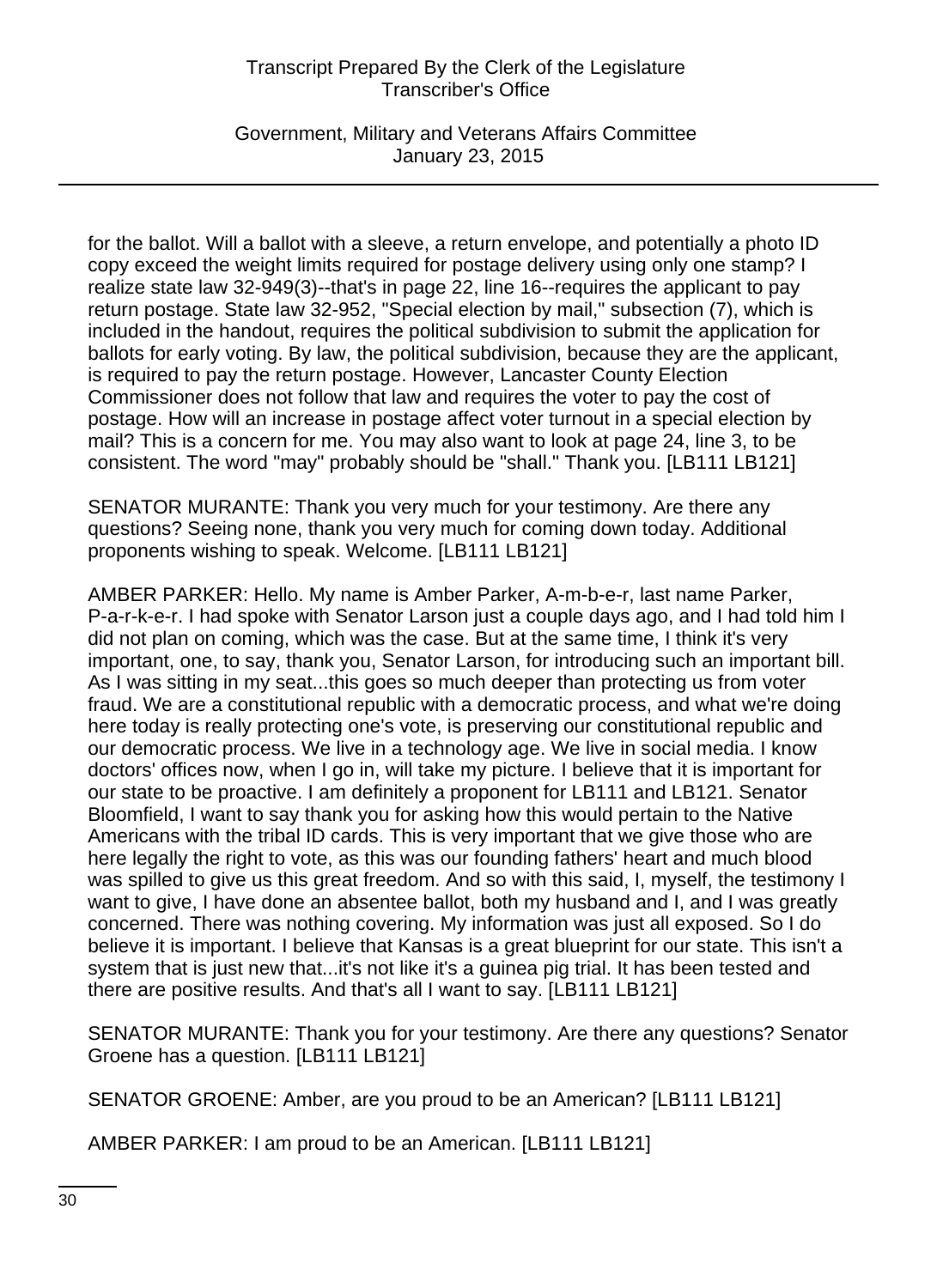### Government, Military and Veterans Affairs Committee January 23, 2015

SENATOR GROENE: Did it take a lot of effort and courage to come up there and make that comment you did? [LB111 LB121]

AMBER PARKER: It did, because I (laugh)...it definitely did, but to encourage others to come forward because that's really what it boils down to, and preserving the constitutional republic. [LB111 LB121]

SENATOR GROENE: Do you have much sympathy for somebody who should be proud to be an American that don't think they can stumble into a courthouse and get an ID? [LB111 LB121]

AMBER PARKER: You know, I think that's a great question, but I believe the attorney beforehand answered that to you, Senator Groene. I believe with what he said in the...again, I don't have any of that information. [LB111 LB121]

SENATOR GROENE: I just...I (inaudible). [LB111 LB121]

AMBER PARKER: But I believe with what he had done...and that's the whole point of saying that Kansas blueprint. And that gentleman who spoke today, he's more knowledgeable in those numbers than what I am. But I believe he addressed the question you had answered and I would refer that information back to him. [LB111 LB121]

SENATOR GROENE: Thank you. [LB111 LB121]

AMBER PARKER: Thank you. [LB111 LB121]

SENATOR MURANTE: Thank you, Senator Groene. Thank you very much for coming down today. [LB111 LB121]

AMBER PARKER: Thank you. [LB111 LB121]

SENATOR MURANTE: Are there any additional proponents wishing to testify today? Last chance. All right. Can I get a show of hands of how many opponents wish to testify? All right, let's get started. Opponents, please come forward. Same process as the proponents: please sit in the front row and we will hear all of your perspectives. Welcome to the Government, Military and Veterans Affairs Committee. [LB111 LB121]

GWENDOLEN HINES: (Exhibit 10) Thank you very much. Good afternoon, Senators. [LB111 LB121]

SENATOR MURANTE: Let me have you hold on for just one second while we quiet down just...please. Proceed. Thank you. [LB111 LB121]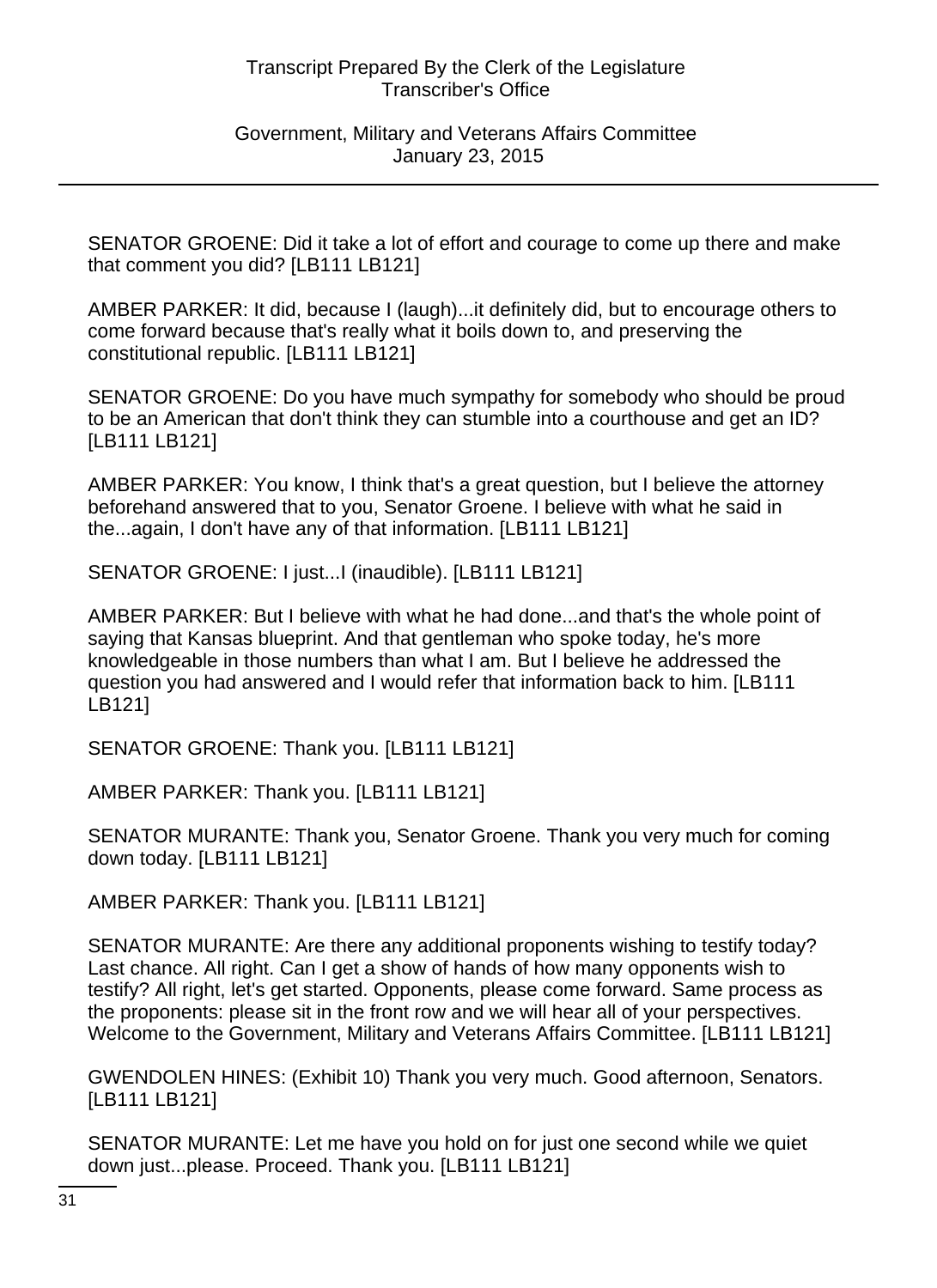Government, Military and Veterans Affairs Committee January 23, 2015

GWENDOLEN HINES: Okay. Good afternoon. Thank you for listening to me speak. My name is Gwendolen Hines. That's G-w-e-n-d-o-l-e-n; and Hines is H-i-n-e-s. I know of four people who would probably no longer vote if this voter ID law passed. They all voted in the last presidential election. All of them are of sound mind, and all but one of them are wheelchair bound and cannot wheel themselves. None of them have cars. One of them is 47 and has MS and cannot sign her name and has her husband help her vote by mail ballot. She is housebound. I know it would be very difficult for her to go out and get a new ID. So she votes by mail. So I guess according to this law as it's been presented, she would still be able to vote by mail without an ID. But if you included an ID for voting by mail, she would no longer be able to vote although she is a regular voter. One is 59 and has Parkinson's and lives at Tabitha and would not be able to get an ID unless he took Tabitha's bus to the DMV, which costs \$50 round trip. And he would have to take a friend to help him get from the bus to the counter where he could apply for the ID because he can't push himself. He has a lot of friends and might be able to find someone to help him, but still it would be a hardship for him. The third person I know of is 75 and also lives at Tabitha and would have to take the Tabitha bus to get his ID. He has no visitors besides me. I am the only person who will go with him to get an ID, which I would do, but he would probably think the whole thing not worth it and give up voting. There must be other people in nursing homes that have no one to help them get an ID. The fourth person I know is about 40 with a teenage son. She is poor and has no car and has no driver's license. I could give her a ride to the DMV to get an ID, but she works all the time and her work would not let her off during the business hours of the DMV. There must be other poor people without cars who don't have anyone to give them a ride and who cannot take time off work to get an ID. If I, myself, know of four people whom this law would adversely affect, there must be many others. This law would keep the poor and elderly from voting. It's not fair. As far as I know, there is no evidence of voter fraud in Nebraska. I never...people talk about that they're afraid that somebody will come and use their name to vote, and I just never heard of that happening. According to George Washington University law professor Spencer Overton, a former member of the Commission on Federal Election Reform, "the existing evidence suggests that the type of fraud addressed by photo ID requirements is extraordinarily small and that the number of eligible citizens would be denied their right to vote as a result...is exceedingly large." That's all I have to say. Thank you very much. [LB111 LB121]

SENATOR MURANTE: Thank you very much for your testimony. Are there any questions? Seeing none, thank you very much for coming down today. Appreciate it. Additional opponent testimony. Welcome. [LB111 LB121]

JEANNETTE JONES-VAZANSKY: (Exhibit 11) Welcome. Thank you. Good afternoon. My name is Jeannette Jones-Vazansky, J-e-a-n-n-e-t-t-e J-o-n-e-s-V-a-z-a-n-s-k-y. Long name, (laugh) it's actually Jeanette Eileen Jones-Vazansky. Thank you for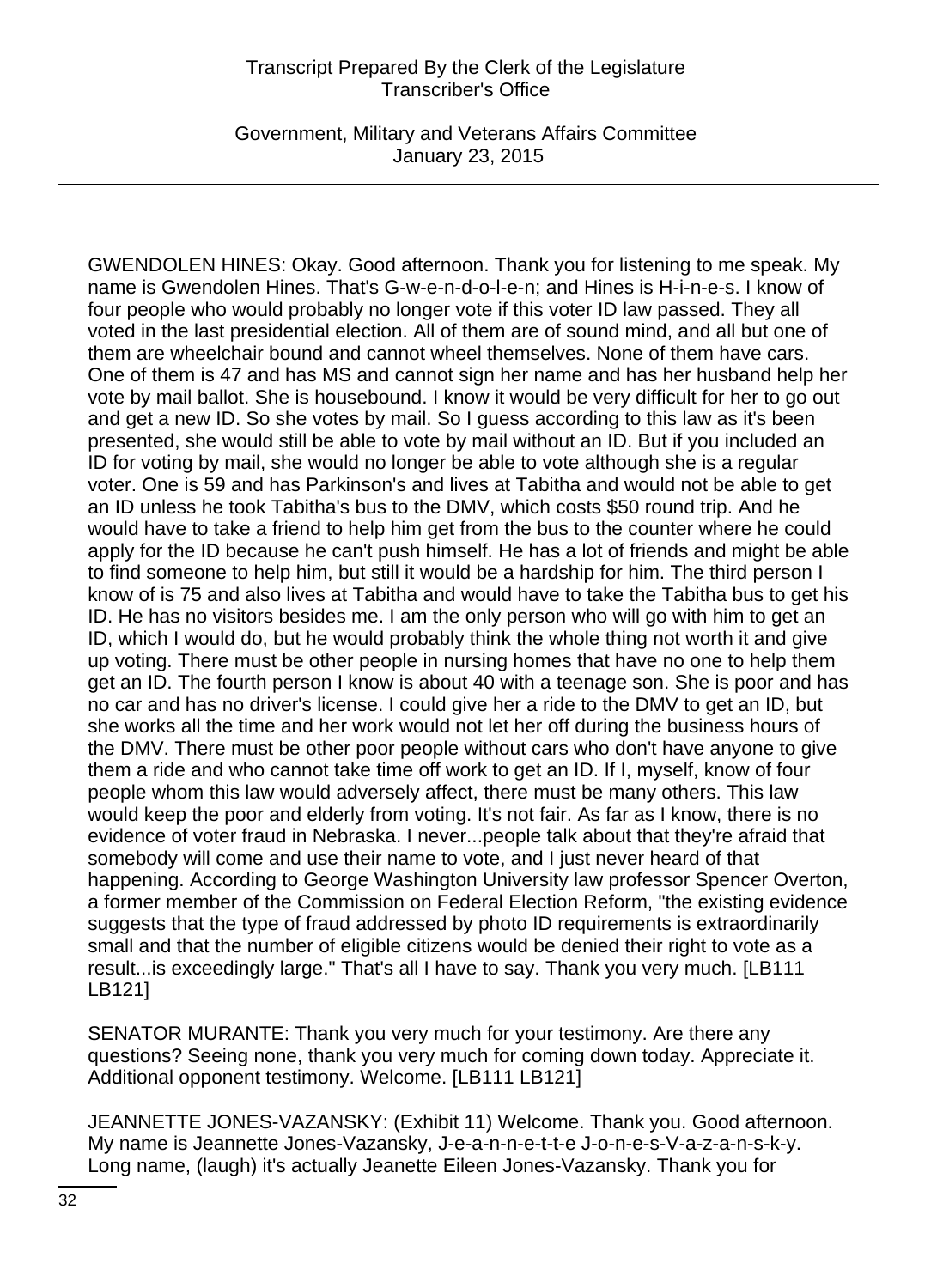Government, Military and Veterans Affairs Committee January 23, 2015

allowing me to testify before you today. Senators and members of the Government, Military and Veterans Affairs Committee, on behalf of the Lincoln Alumnae Chapter of Delta Sigma Theta Sorority, Inc., I have come today to voice our opposition to LB111 and LB121 on the ground that both bills will result in voter suppression in the state of Nebraska. It is fitting that we testify here today as the first public act of our sorority was to participate in the Women's Suffrage March (sic--Parade) in 1913. Since that date, we have continuously opposed any legislation that deprives citizens of their constitutional right to exercise the franchise. As a chapter, Lincoln Alumnae has consistently opposed voter identification bills and others that we deem prohibitive to citizens' ability to vote. We opposed LB239 in 2012 and LB381 in 2013 and testified before this committee. Our opposition to the bill today...the bills presented today rests on the same logic. If the 2010 and 2012 national elections were any indication of the impact of voter identification legislation, then we know that disproportionately low-income African-American voters, especially women, found their right to vote challenged by legislation passed in Pennsylvania and Ohio, among other states. According to the Brennan Center for Justice, there is an alarming increase in the number of state governments across the country enacting new laws to make it harder to register to vote or simply to vote. More states are requiring voters to show government-issued, whether state or federal, photo identification, often of a type that as many as one in ten voters do not have. LB111 and LB121 are examples of such legislation. As early as 2010, state legislators warned against voter legislation that forced voters to use provisional ballots if they could not show ID. State Senator Kathleen Clyde of Ohio claimed thousands of voters who used provisional ballots did not have their vote counted. According to election day survey report of the U.S. Election Assistance Commission of 2008, "California, New York, and Ohio reported the highest numbers of provisional ballots cast, accounting for 59.4 percent of the nation's total." What we found out in the end is that many of those people fell into those categories. Let me close by affirming a couple of things: first, that there is no voter impersonation or fraud...excuse me...there is no voter impersonation or fraud problem in the state of Nebraska. I testified--I think this is now my third time--and I still have not seen that evidence. And I think that the financial burdens that will be placed on our state to enact these laws and the provisions that are in these laws would be prohibitive and Nebraska voters will be prevented from voting. Thank you. [LB111 LB121]

SENATOR MURANTE: Thank you very much for your testimony. Are there any questions? Seeing none, thank you very much for coming down today. [LB111 LB121]

JEANNETTE JONES-VAZANSKY: Thank you. [LB111 LB121]

SENATOR MURANTE: Next opponent. Welcome to the Government Committee. [LB111 LB121]

JOE GRUBER: Thank you. Thank you. My name is Joe Gruber, J-o-e G-r-u-b-e-r, and I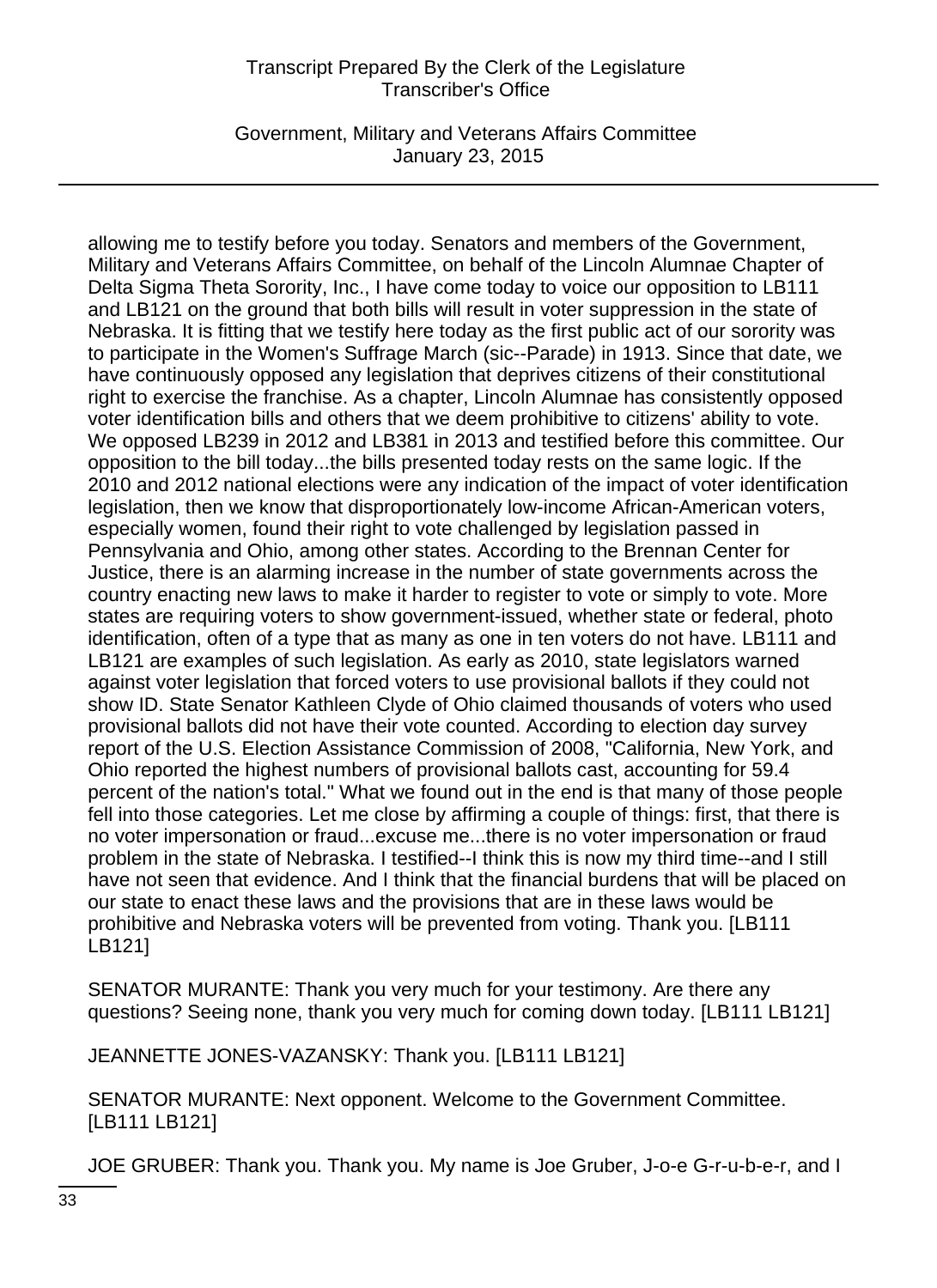Government, Military and Veterans Affairs Committee January 23, 2015

am the executive director of Extempers for Prosperity, the super PAC and also the nonprofit as well. Today, I'd like to talk about my opposition to LB111 and LB121 because this will disproportionately affect the poor in a bad way. See, voting is the time when all citizens across America, regardless of their socioeconomic background, can come together and act as one person on the same playing field, which we all vote together because one vote equals one vote per person, except for the electoral college. But anyway, what we're talking about today is that Nebraska already requires an ID when registering to vote. I know this because I am a registered voter and I had to show my driver's license when registering to vote. So the question is, why do we need to show another ID when going to the polls today when you already had to show one? And other people have brought other examples, such as Texas, in which they had their own voter ID law. But we need to look towards a New York Times article on October 18, 2014, in which they stated that this new, stricter voter ID law disenfranchised the poor because the poor did not have enough money to get this proper identification from the DMV offices. And this is to a fact that there's only 86 DMV offices in all the 200-plus counties in the state of Texas, and so that these poor here lack the ability to get the transportation to go to the DMV offices and to pay the money to get this certain voter ID inside these DMV offices. So because of this lack of transportation and lack of money, the poor here had the ability to not get the voter ID and, thus, register to vote. In another New York Times article around November 21, 2014, they showed that 271,000 fewer people turned out in an already dismal midterm election. I know many people here are talking about how great we...Kansas had a 50 percent electoral turnout. But 50 percent, that's half of the people registered to vote in that state. We need to have a voter turnout of around 80 to 90 to 100 percent turnout for this election. And so, furthermore, what we need to talk about today is that this voter fraud is basically nonexistent. And I read the Omaha World-Herald today and I saw that article in the newspaper, and that's the reason why I'm testifying today. There had been only a handful of cases in the state for voter fraud turn up, so I don't see why we need to have a voter ID to eliminate this so-called fraud in the state in the first place. So my closing remarks: What we can see today is that voter ID laws is something like the new legislative term limits. It doesn't kick bad senators out; it bars good senators from staying. The same goes for voter ID: it doesn't stop violators; it just prevents citizens from exercising the right to vote. Thank you very much. [LB111 LB121]

SENATOR MURANTE: Thank you very much for your testimony. Are there any questions? Seeing none, thank you very much for coming down today. [LB111 LB121]

JOE GRUBER: Thank you. [LB111 LB121]

SENATOR MURANTE: Next opponent. Welcome back to the Government Committee, Ms. McLarty. [LB111 LB121]

BRI McLARTY: (Exhibit 12) I know. It's been awhile since I was a page. I think that was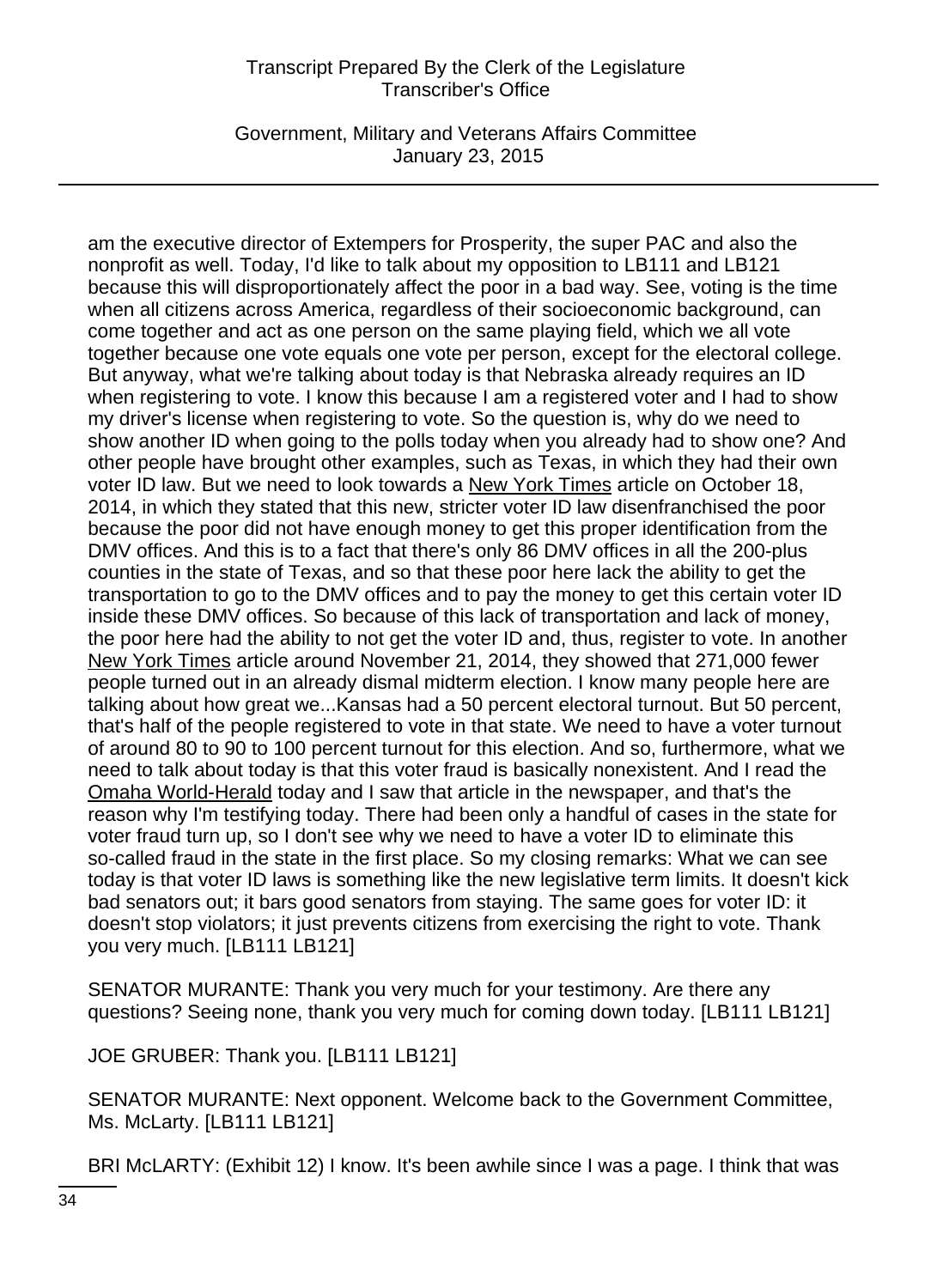Government, Military and Veterans Affairs Committee January 23, 2015

# before your time. [LB111 LB121]

#### SENATOR MURANTE: I think so. Welcome. [LB111 LB121]

BRI McLARTY: Thank you. Members of the Government Committee, good afternoon. My name is Bri McLarty. That's B-r-i M-c-L-a-r-t-y. And I'm the director of voting rights with Nebraskans for Civic Reform, and I'm here to represent NCR's opposition to both LB111 and LB121. NCR strongly opposes the voter ID provisions in both bills as implementation of these provisions will cost the state money while burdening distinct populations of Nebraska voters, all to solve the nonexistent problem of voter fraud. There are several organizations here today to discuss the negative impact that voter ID will have on specific populations, but I will be limiting my testimony to the cost burden on the state, the counties, and the individual voter in general. For the cost to the state of Nebraska, voter ID will cost the state of Nebraska and local counties significant tax dollars. We have the benefit of looking at what other states have implemented, similar...what other states that have implemented similar provisions have suffered economically. The fiscal note for Indiana's voter ID law estimated issuing only about 77,000 state IDs, amounting to an estimated loss in revenue and cost of about \$700,000. Now, seeing this on the other side, in 2010 Indiana reported a loss of \$3 million for materials, production costs, and lost revenue, and from 2007 to 2010 Indiana paid over \$10 million for their voter ID law. The fiscal note on LB111 lowballs the estimate of lost revenue based on the hypothetical that those that are indigent wouldn't have bought IDs anyway. This flawed logic is similar to what Indiana thought and they are now paying \$3 million annually, much higher than the \$700,000 estimated. In addition, it...the fiscal note estimates 33,000 state IDs that will be issued, but based on recent population estimates and the most recent DMV annual report, about 200,000 Nebraskans currently do not have a driver's license. If we were to issue these driver's licenses to Nebraskans at the current cost of \$26.50, we'd be looking at a bill of about \$5.3 million. In the Omaha World-Herald article this morning, the Secretary of State estimated about \$300,000 for education to educate voters on the voter ID law. Indiana spent over \$2.2 million. As for the cost to the counties, the number of provisional ballots used will increase under voter ID law. It is estimated at cost to county \$33 per provisional ballot to process, verify, and then certify. Provisional ballots are supposed to be a constitutional backstop, a way to ensure that an individual who can legally vote has the opportunity. This opportunity should be preserved, but it shouldn't be used to...and abused in passing an unconstitutional burden on those voting. In short, also, outside of the price to renew or update a license, Nebraska voters face a burden of accessibility. Organizations here today will discuss the money and time urban voters face; but for me, I'm going to focus on the rural areas. To comply with LB111, a voter will need to obtain a new license when they move or change their name. These changes bar them from utilizing the DMV's on-line renewal services; therefore, a voter must trek down to the local DMV branch to get their new license. In some areas, the DMV branch is open once a month; others, alternating weeks; some, once a week but then not over the noon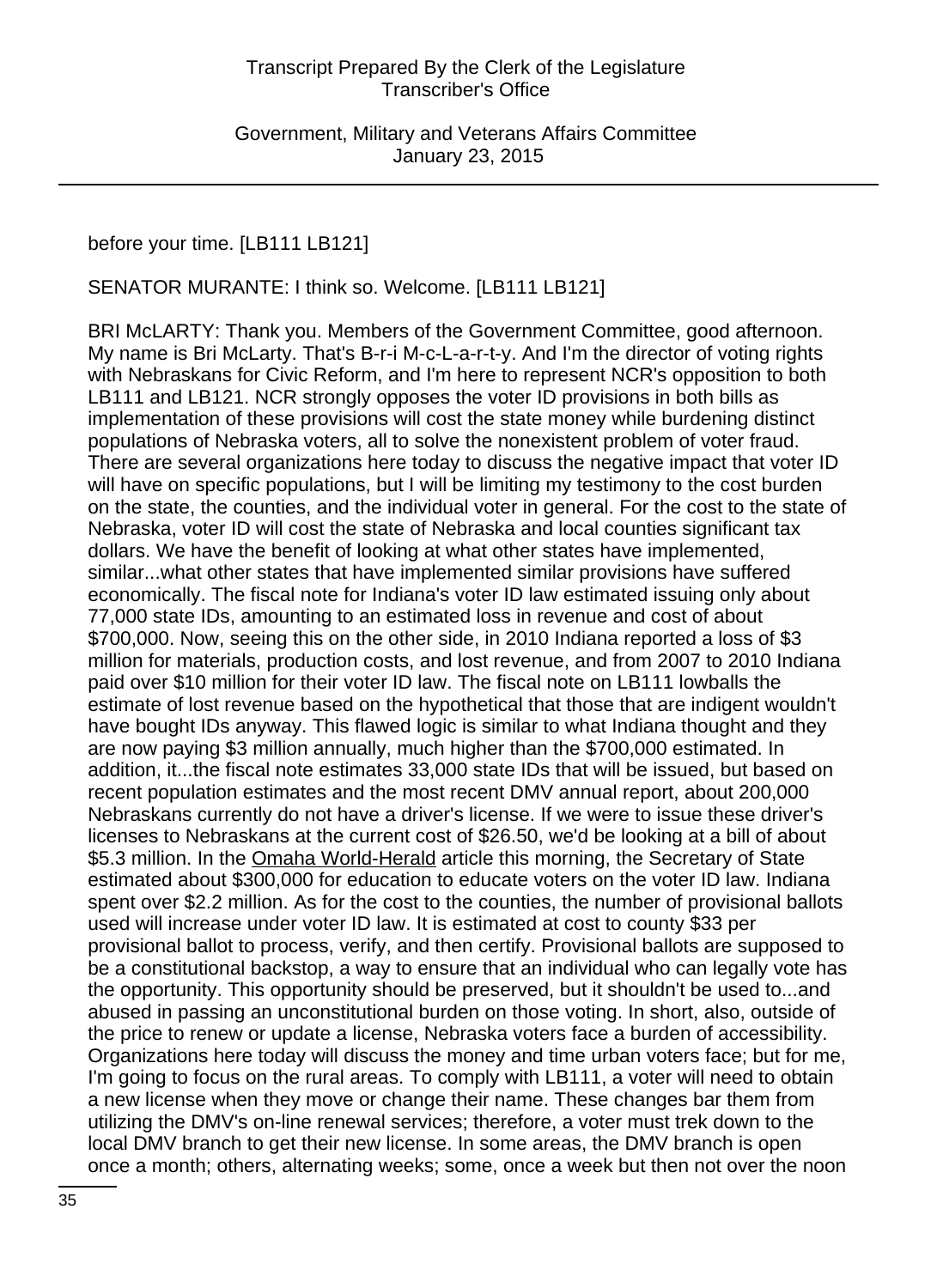Government, Military and Veterans Affairs Committee January 23, 2015

hour. If 2015 were an election year, a voter in Dixon County could move in October, have three weeks to register to vote but, yet, be unable to obtain a new license under the...until two days after the election. This bill disproportionately impacts rural voters, placing an undue burden on their ability to comply with a strict voter ID law. Voter ID laws are costly, unconstitutional, and unnecessary. Other states are spending millions on this type of legislation. We should learn from their mistakes and spend the money to modernize our election system, not disenfranchise voters. Thank you. [LB111 LB121]

SENATOR MURANTE: Thank you very much for your testimony. Are there questions? Senator Craighead. [LB111 LB121]

BRI McLARTY: Yes. Hi. [LB111 LB121]

SENATOR CRAIGHEAD: Hi. Thanks for being here today. [LB111 LB121]

BRI McLARTY: Sure. [LB111 LB121]

SENATOR CRAIGHEAD: You've got great statistics and numbers on driver's licenses, and if we have to...you know, if people have to redo a driver's license. [LB111 LB121]

BRI McLARTY: Yes. [LB111 LB121]

SENATOR CRAIGHEAD: Have you also looked at other forms of ID, besides just a driver's license, as far as your statistics? [LB111 LB121]

BRI McLARTY: Based on the language of LB111, it is limited to right now a state ID or a state driver's license. A military ID or passport would not be, because there is an address verification requirement at the polls. So tribal IDs are one that could or could not. And I've spoken with Judi with the Nebraska Commission on Indian Affairs, and it's up to the tribe to decide what they actually want to put on their tribal IDs. Some have photos; some don't. Some have addresses; some don't. And so that's something that, if it were to be allowed under that kind of catchall provision in Section 3, it would still have to have an address and a photo. And to date, a state driver's license and a state ID are the only ones I know of that have both of those. [LB111 LB121]

SENATOR CRAIGHEAD: Thank you. [LB111 LB121]

BRI McLARTY: You're welcome. [LB111 LB121]

SENATOR MURANTE: Thank you, Senator Craighead. Are there additional questions? [LB111 LB121]

SENATOR HANSEN: I would. [LB111 LB121]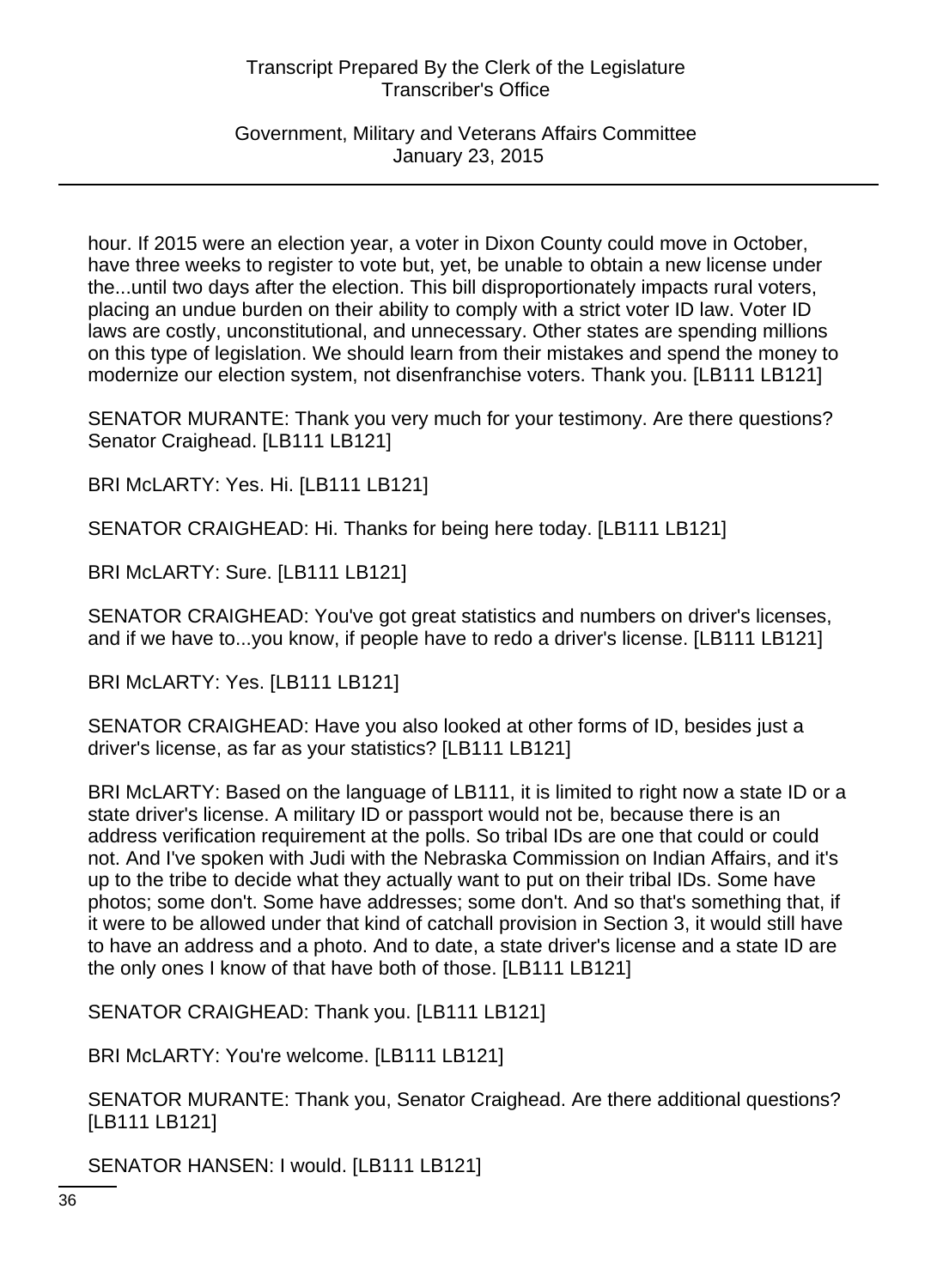Government, Military and Veterans Affairs Committee January 23, 2015

## SENATOR MURANTE: Senator Hansen. [LB111 LB121]

BRI McLARTY: Yes. [LB111 LB121]

SENATOR HANSEN: Thank you for testifying, Ms. McLarty. I heard you mention comparison to Indiana and the effects of the Indiana law. Since it's come up before, I wanted to get your opinion if there are any similarities or differences between this proposed legislation and the Indiana law. [LB111 LB121]

BRI McLARTY: Yes. I think the Indiana case, the Crawford v. Marion County, isn't one the state should necessarily hang its hat on. While it did go to the Supreme Court, that was challenged under federal law; and the federal is kind of the minimum base of what states have to do to protect rights. States can expand and make more protections, which is what Nebraska has done in its state constitution under...in the Bill of Rights under Article (sic) 22, it says, "no hindrance or impediment." So the burden of argument that Senator...that Justice Stevens talks about in that...in his decision may not necessarily translate if, say, this were to be sued...to be brought suit in a state court here in Nebraska. Also, in talking about a parallel between Indiana and the Nebraska law, there are some key differences that I'm...that I think that the state should consider when looking at this law and possibly relying on the Supreme Court case. First of all, Indiana driver's licenses are significantly less expensive than Nebraska driver's licenses by about \$10 apiece. They also didn't have the indigent provision. It was just a free ID in general, and their driver's licenses lasted ten years, as opposed to five years. Also, it did not have the address verification. So that's some key, very big points that are different in the Indiana law that was upheld versus the law that we're seeing today. [LB111 LB121]

SENATOR HANSEN: Great. Thank you. And I wanted to just follow up. I think it...well, a lot of people here for...have been referencing laws in various other states. So I just wanted to ask, were there any other studies or available options on the impact of voter ID both in terms of cost of driver's license or turnout or what have you? [LB111 LB121]

BRI McLARTY: Yeah. [LB111 LB121]

SENATOR HANSEN: Considering we've referenced the many states that have this, I just assume there should be a wealth of data available to us. [LB111 LB121]

BRI McLARTY: Yes. And with...while I appreciate the Secretary of State from Kansas bringing forward his information, statistically, when you're looking at what the impact would be, you want a little more than just one or two election cycles. I think to see the actual impact we'd want a lot longer before we say definitively, especially given the fact that there are so many varying studies. He cited his. There was a GAO study that was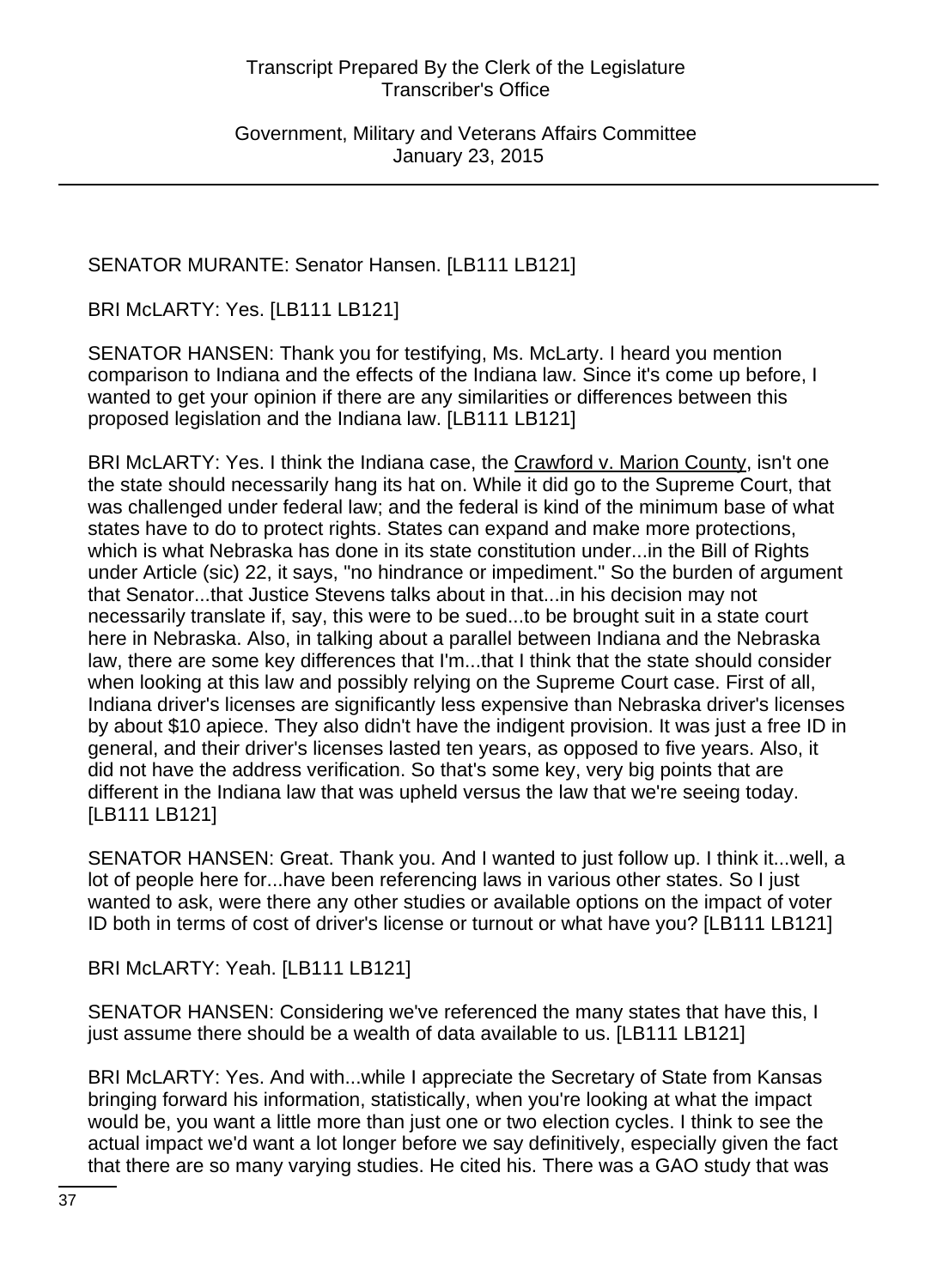Government, Military and Veterans Affairs Committee January 23, 2015

requested by the Senate Judiciary Committee that actually showed a decrease, but they did make the same point, that we see a decrease; however, you know, it's one of those situations we don't have enough data. But there still was a 1.2 to 3.2 percent decrease when studying Kansas and Tennessee. So I'd be happy to get the GAO study for you if you'd like it, and for the rest of the committee members. [LB111 LB121]

SENATOR HANSEN: Great. Thank you. [LB111 LB121]

SENATOR MURANTE: Thank you, Senator Hansen. Any additional questions? Seeing none, thank you very much for your testimony today. [LB111 LB121]

BRI McLARTY: Thank you. [LB111 LB121]

SENATOR MURANTE: We are proceeding with opponent testimony. Welcome to the Government, Military and Veterans Affairs Committee. Welcome. [LB111 LB121]

SHERRY MILLER: (Exhibit 13) Yes. I'm glad to be here. My name is Sherry Miller. That's spelled S-h-e-r-r-y M-i-l-l-e-r. Mr. Chairman and members of the committee, I am president of the League of Women Voters of Nebraska, and I'm here to speak against LB111 and the photo voter ID provision of LB121. I kind of like the idea of the sleeve, myself, that could be separated. For nearly 95 years, the League of Women Voters has registered voters and sought to protect the rights of those voters to freely access their polling sites and ballots. Among the groups we've registered are college students who can choose to register using their campus or off-campus address as their primary residence. When I registered students at Nebraska Wesleyan University last September, many expressed real enthusiasm, not to mention relief, at being able to vote here in Lincoln, Nebraska, no matter their original home residence. If LB111 and LB121 are passed, these same students would be forced to change their driver's licenses, whether due to a change of address in state or from out of state, and pay a fee of \$26.50 in order to vote legitimately under voter ID restrictions as outlined in LB111 especially. Research data on the percentage of undergraduates attending college in Nebraska who are from out of state showed one particularly startling fact: that 75 percent of the incoming undergraduate class in 2014 at Creighton University was from out of state. And granted, it's a small university; it's still a lot of kids. Even Chadron State had an out-of-state, under-graduation (sic--undergraduate) population of 38 percent in 2011. A survey of voting rates over the years of 1964 to 2012 for different voting age groups showed that 18- to 24-year-olds had a significant increase among all age groups between 2000 and 2008. There was only a slight uptick in voter participation among all other age groups in 2008. And you'll note at the bottom that this came from the U.S. Census Bureau. This turnout among younger voters is exactly what we should all be applauding and encouraging as we head into another presidential election cycle. Another group that could be adversely affected are high school students who board in Lincoln in order to attend Helen Hyatt School on the Union College campus. Many have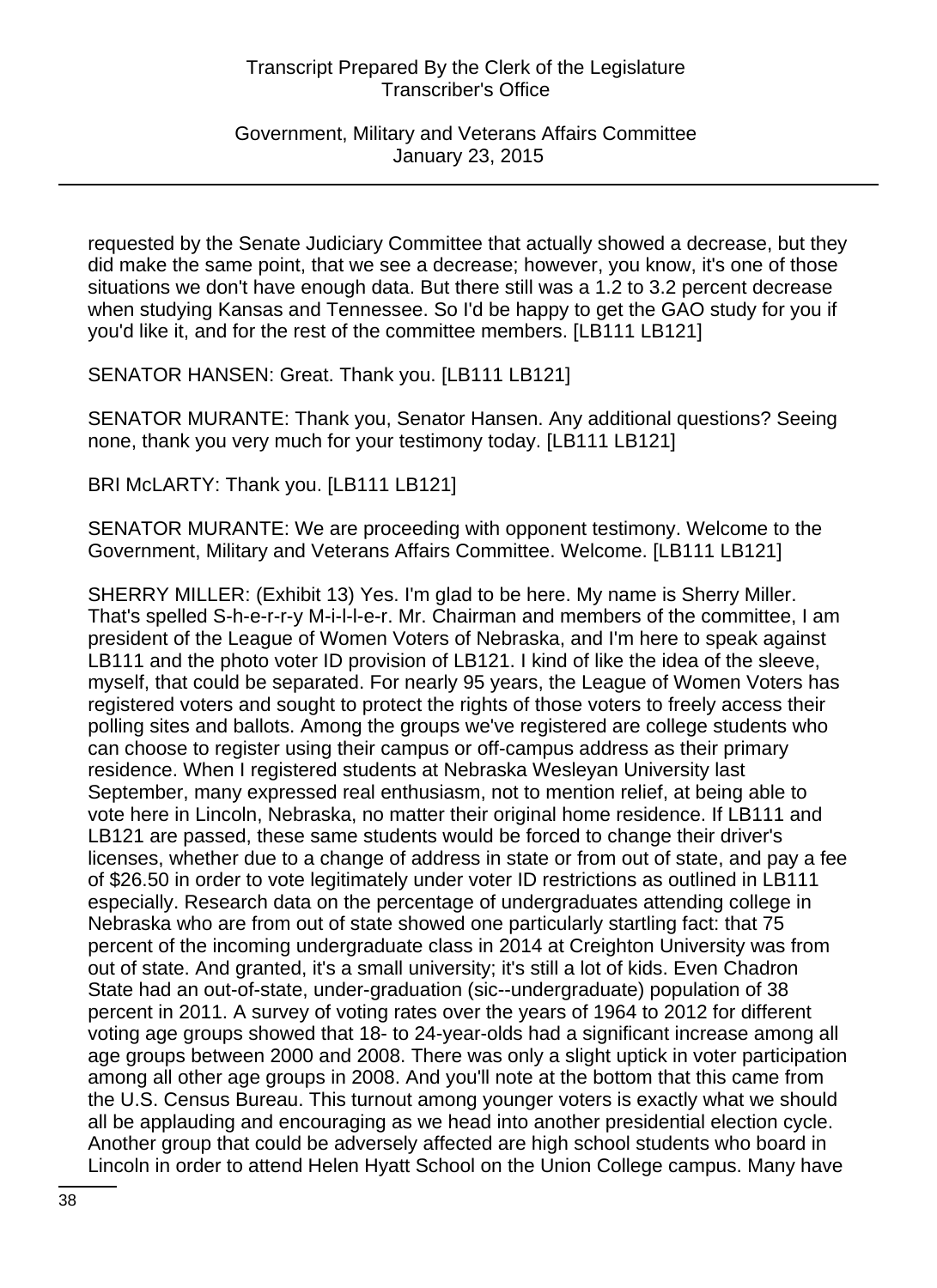Government, Military and Veterans Affairs Committee January 23, 2015

parents who are overseas missionaries, and many of these young people--in fact, almost all of them--have driver's licenses obtained in other states before coming to Lincoln. Why should we assess what amounts to a poll tax of \$26.50 on high school students of voting age in order for them to meet the strictures of a voter ID law? When the League conducts voter registration at the high school site, students are eager to get registered and take another step on their path to adulthood. I believe these bills would place an unnecessary obstacle to the constitutional right of these young adults to vote, and I ask you not to advance either bill. Each would be a costly and unnecessary government regulation. And I got done just in time. [LB111 LB121]

SENATOR MURANTE: Thank you very much for your testimony. Senator Craighead has a question. [LB111 LB121]

SHERRY MILLER: Yes. [LB111 LB121]

SENATOR CRAIGHEAD: Hi, Sherry. [LB111 LB121]

SHERRY MILLER: Hi. [LB111 LB121]

SENATOR CRAIGHEAD: Thanks for being here today. [LB111 LB121]

SHERRY MILLER: You're welcome. [LB111 LB121]

SENATOR CRAIGHEAD: I have a question. Great statistics on Chadron and Creighton. What are your statistics with out-of-state students at UNL, which is our largest university in the state? [LB111 LB121]

SHERRY MILLER: UNL is under...it's about 21 percent, if I recall what I read, and UNO probably slightly less. Chadron is the one that really struck me because I'm thinking maybe South Dakota and Wyoming are sending students to Chadron. But I could get that...I could get those exact numbers if you want them. [LB111 LB121]

SENATOR CRAIGHEAD: I was just curious. Thank you so much. [LB111 LB121]

SHERRY MILLER: Um-hum. You're welcome. [LB111 LB121]

SENATOR MURANTE: Thank you, Senator Craighead. Senator Bloomfield, then Senator Hansen. [LB111 LB121]

SHERRY MILLER: Okay. [LB111 LB121]

SENATOR BLOOMFIELD: Thank you, Ms. Miller. In your statistics that tell you how many voters or how many students are from outside states, do you have any statistics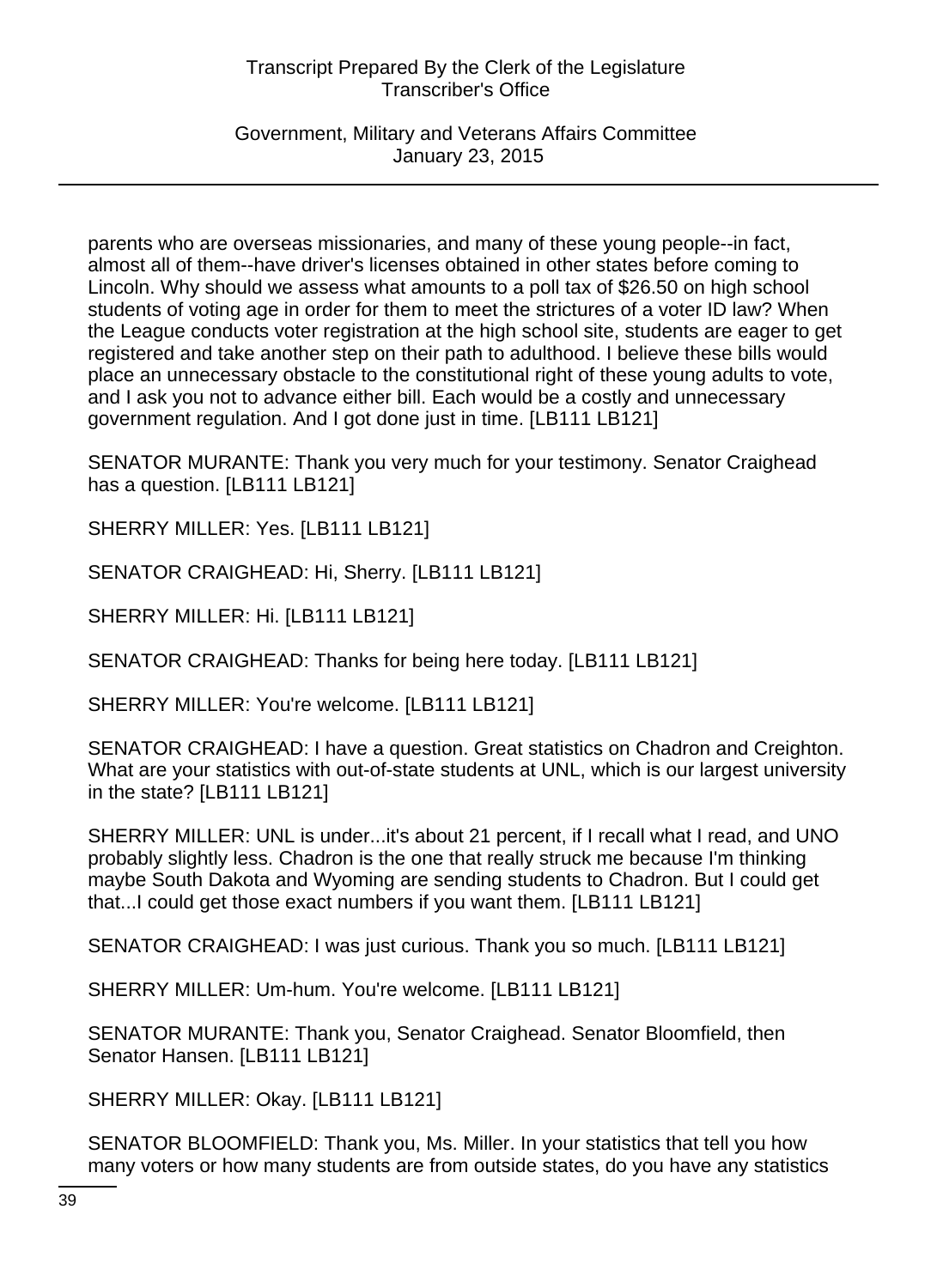Government, Military and Veterans Affairs Committee January 23, 2015

that would tell us how many of those vote absentee in their home state? [LB111 LB121]

SHERRY MILLER: Nope. I don't. [LB111 LB121]

SENATOR BLOOMFIELD: Thank you. [LB111 LB121]

SENATOR MURANTE: Senator Hansen. [LB111 LB121]

SHERRY MILLER: I can tell you a lot of them would just as soon not have to go through that process. Go ahead. [LB111 LB121]

SENATOR MURANTE: Thank you, Senator Hansen. [LB111 LB121]

SENATOR HANSEN: Yes. Thank you. And thank you for testifying, Ms. Miller, and thank you for bringing up...as the resident youngest person of the Legislature, I feel I have to thank you advocating on behalf of students... [LB111 LB121]

SHERRY MILLER: Okay. [LB111 LB121]

SENATOR HANSEN: ...as well as bringing up constituents in Nebraska Wesleyan University. I just wanted to clarify for the record. So currently, students can choose their permanent address either in state or in another state or choose the campus address? [LB111 LB121]

SHERRY MILLER: If they desire, if they so desire, once they've come to a campus address, whether it's from Kearney or wherever they live in Nebraska and they come to Lincoln to attend school, they can put that address on as their choice of residence in order to register to vote. Yes. And I checked that out with the Secretary of State's Office yesterday. [LB111 LB121]

SENATOR HANSEN: Okay. And is that...do you know if that's a common trend nationwide or governed by federal law or case law? [LB111 LB121]

SHERRY MILLER: Well, I think it is a federal law. That may have been challenged in a few states, but I do believe it is a federal law. [LB111 LB121]

SENATOR HANSEN: Okay. So under this identification requirement, we would have this conflict with a...with either a law, and we could look into that, or a precedent where students can choose one of two addresses which they consider their residence but wouldn't necessarily have to, say, retitle their car? [LB111 LB121]

SHERRY MILLER: Oh, I don't know. [LB111 LB121]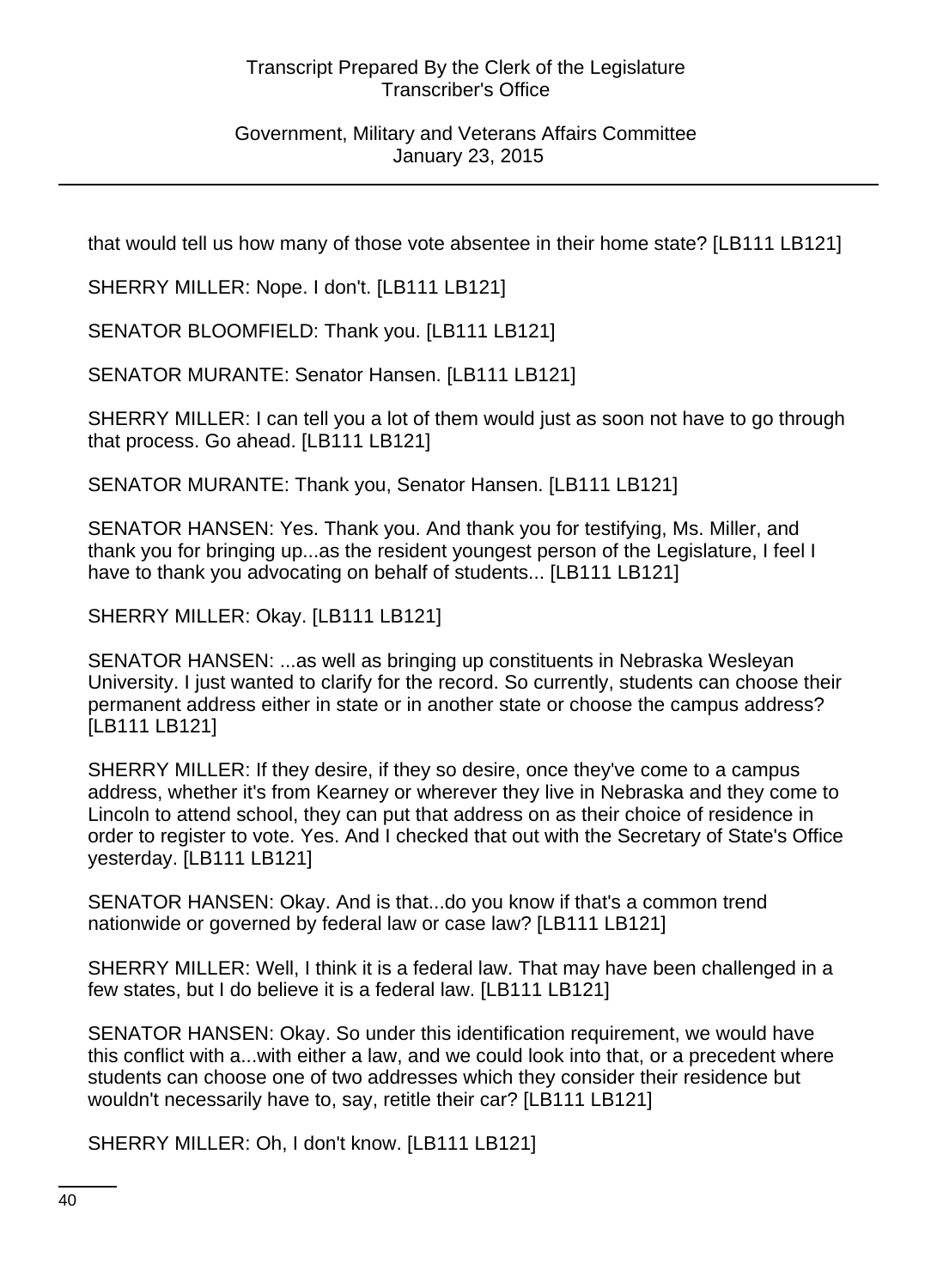Government, Military and Veterans Affairs Committee January 23, 2015

### SENATOR HANSEN: This...all right. [LB111 LB121]

SHERRY MILLER: I hadn't even thought about retitling a car in consideration of that. [LB111 LB121]

SENATOR HANSEN: I guess my point was more since they...I guess, with driver's licenses, just establishing that they currently could, you know, say, be a registered voter in, say, UNL's campus in one of the dorms but still have an outstate--out, you know, in the western portion of the state--or a different state's driver's license. [LB111 LB121]

SHERRY MILLER: Well, you know, when you register to vote, you can also use the last four digits of your Social Security number. You don't even have to show a driver's license. [LB111 LB121]

SENATOR HANSEN: Okay. [LB111 LB121]

SHERRY MILLER: I mean that's one alternative to that. But that brings up an interesting question. I guess my point is, is that a student, you're going to assume they're going to be here for four years, possibly six, and that if they intend to vote through that time this would make it easier for them and it...but at the same time though they should let their other county or state know that they've changed their voter registration. And we used to have a process for taking care of that when we registered voters. We had a card they could fill out which we would then send to the county or the other state saying, you need to remove this person from your voters' rolls. We don't do...the volunteers who do the registration don't do that anymore. I don't know why. [LB111 LB121]

SENATOR HANSEN: Okay. [LB111 LB121]

SENATOR GROENE: I have a question. [LB111 LB121]

SENATOR MURANTE: Senator Garrett, then Senator Groene. [LB111 LB121]

SENATOR GARRETT: Thank you, Mr. Chairman. I guess I'd really take exception with the idea of calling it a poll tax. If a student is in this state and wants to vote in this state and they have an out-of-state driver's license, they are required--being a military guy, I know this--that you have to get...you have to give up that out-of-state driver's license and get an in-state driver's license if you're going to, in fact, take up residence here, and you've got a limited amount of time to do that. And so that would be a requirement for...you know, you can't be...if you're going to claim Nebraska residency, you need a Nebraska driver's license, so. [LB111 LB121]

SHERRY MILLER: I'm not sure the bill even...I don't know. Good point. [LB111 LB121]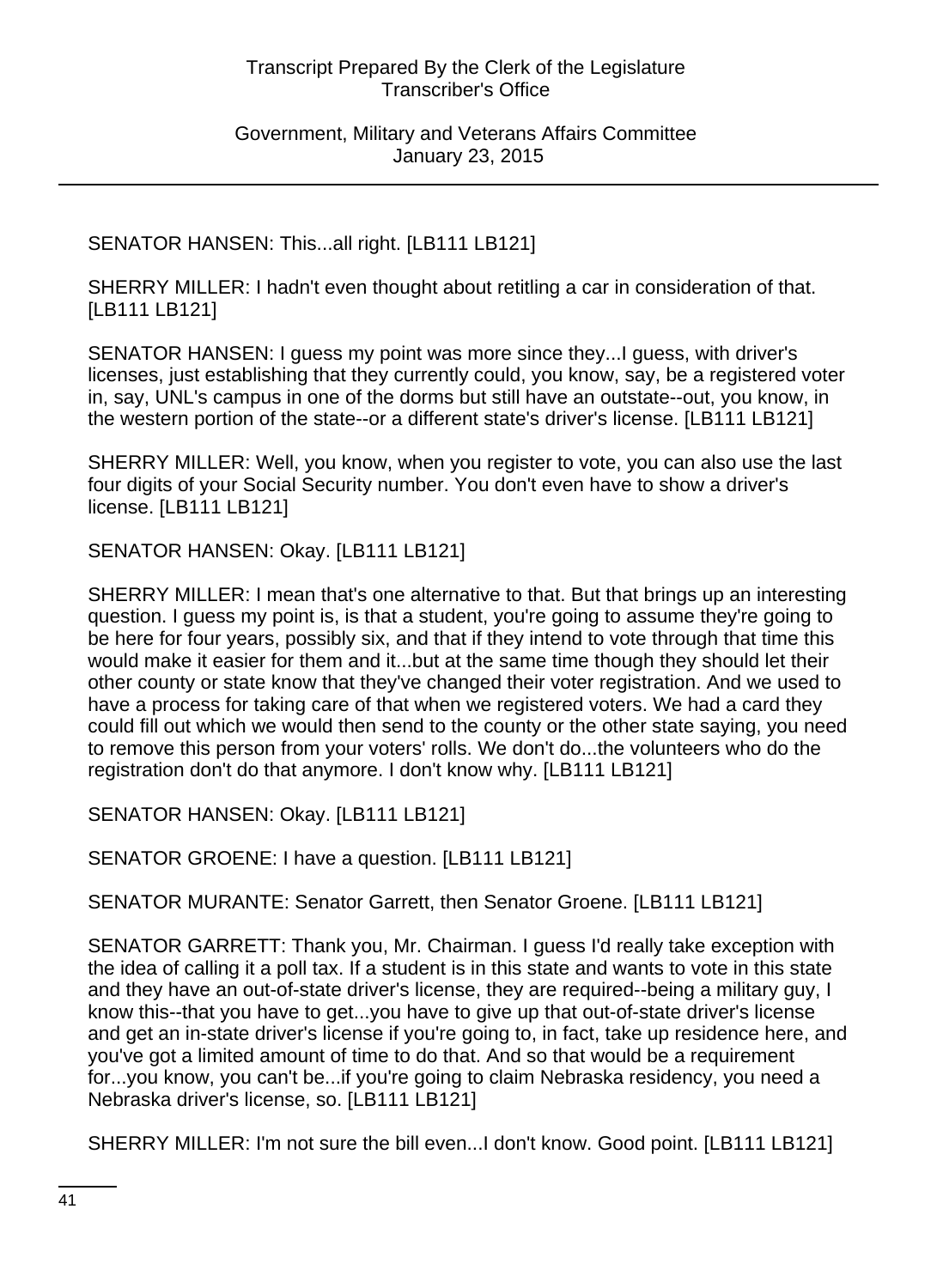### Government, Military and Veterans Affairs Committee January 23, 2015

SENATOR MURANTE: Thank you, Senator Garrett. Senator Groene. [LB111 LB121]

SENATOR GROENE: As the League of Women Voters, don't you encourage the students to vote in their home districts so they can take part in their school boards and their county commissioners and the people that they know? [LB111 LB121]

SHERRY MILLER: We don't limit that. No, sir. [LB111 LB121]

SENATOR GROENE: I mean you don't encourage that? [LB111 LB121]

SHERRY MILLER: Well, I'm sure... [LB111 LB121]

SENATOR GROENE: You give them that option or you just go in and try to get them to register here in Lincoln and affect the outcomes here? [LB111 LB121]

SHERRY MILLER: We are just trying to give them a chance to vote in a way that is the least impediment to their being able to do it. [LB111 LB121]

SENATOR GROENE: But you do tell them that if they want to take part in their local elections they should do absentee? [LB111 LB121]

SHERRY MILLER: Well, no, we don't. [LB111 LB121]

SENATOR GROENE: Well, it might be something you might do. [LB111 LB121]

SHERRY MILLER: Well, it's a possibility, yes. [LB111 LB121]

SENATOR MURANTE: Thank you, Senator Groene. [LB111 LB121]

SHERRY MILLER: Okay. Okay. [LB111 LB121]

SENATOR MURANTE: Thank you very much for your testimony today. [LB111 LB121]

SHERRY MILLER: You're welcome. [LB111 LB121]

SENATOR MURANTE: Welcome to the Government Committee. [LB111 LB121]

PEGGY ADAIR: (Exhibit 14) Thank you, and good afternoon, Chairman Murante and members of the committee. For the record, my name is Peggy Adair, P-e-g-g-y A-d-a-i-r, and I represent the League of Women Voters of Greater Omaha. The League of Women Voters opposes all forms of voter suppression, including proposals to require specific forms of photographic identification in order for a citizen to exercise her or his right to vote. Diligent and systematic academic research provides factual evidence that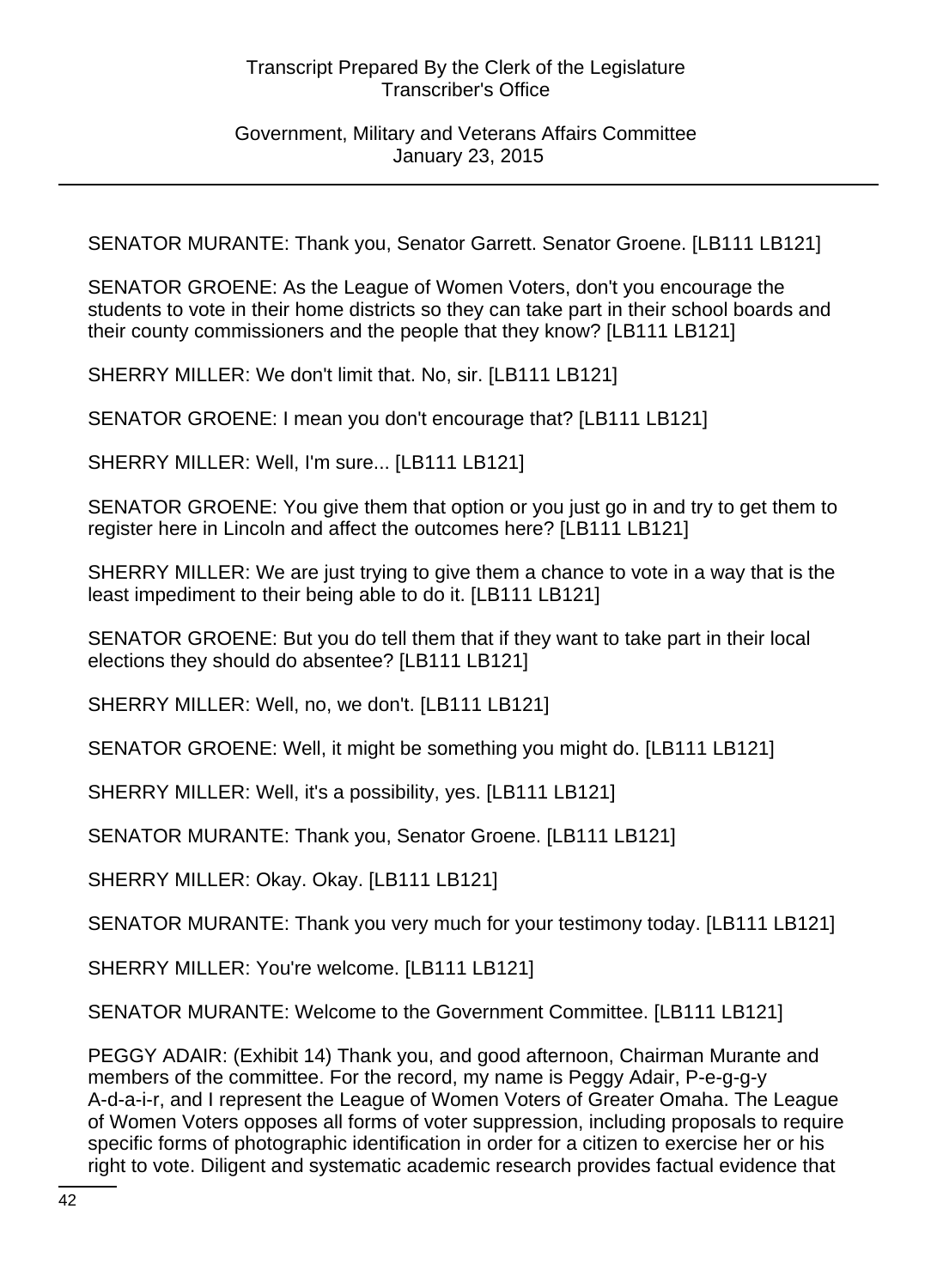Government, Military and Veterans Affairs Committee January 23, 2015

voter ID laws are biased, racist, and oppressive. It is not our opinion. It is research-based fact that voter ID laws suppress political participation of minorities, young people, and the elderly; that restrictive election rules discourage lower income voters and exacerbate economic insecurity; that photo identification and proof-of-citizenship laws reduce voter participation among low-income and minority groups; that mythical threats of voter fraud stoke social prejudices and are used to make new voter restrictions seem reasonable; that public support for restrictive voting laws is influenced by negative attitudes towards immigrants and minorities; that political ideology, party identification, and racial resentment influence support for voter ID laws. Fox News viewers are particularly likely to support voter ID laws while no other forms of media use are specifically related to support. The exact citation for all of this research can be found on the back of my written testimony. These are the facts, borne of carefully crafted research from a broad range of scholars, from a broad range of higher education campuses across the United States. And as the saying goes, we are all entitled to our opinions, but we are not entitled to our own facts. The League of Women Voters urges this committee to consider the factual evidence, rather than biased opinion, and indefinitely postpone LB111 and LB121. And while I have one more minute, personal note: I have lived in the same house for 32 years, voted in the same little elementary school for 32 years. If either of these bills passes, I will be disenfranchised because the name on my voter registration is the name on my birth certificate: Margaret. The name on my driver's license is the name that I have gone by since that birth: Peggy. The names don't match, so I would not be allowed to vote, even though I have been voting in the same little elementary school, same house, 32 years. Did I scare you all? [LB111 LB121]

SENATOR MURANTE: Is that the end of your remarks? [LB111 LB121]

PEGGY ADAIR: That is the end of my remarks. (Laughter) [LB111 LB121]

SENATOR MURANTE: Thank you. Are there any questions? Seeing none, thank you very much for your testimony. [LB111 LB121]

PEGGY ADAIR: You're very welcome. [LB111 LB121]

SENATOR MURANTE: Welcome to the Government Committee. [LB111 LB121]

ERIN COOPER: (Exhibits 15 and 16) Hello. My name is Erin Cooper, and I am a senior global studies and French double major at the University of Nebraska-Lincoln. I am also the chair of the Government Liaison Committee for UNL. [LB111 LB121]

SENATOR MURANTE: Can I have you spell your name real quickly, please? [LB111 LB121]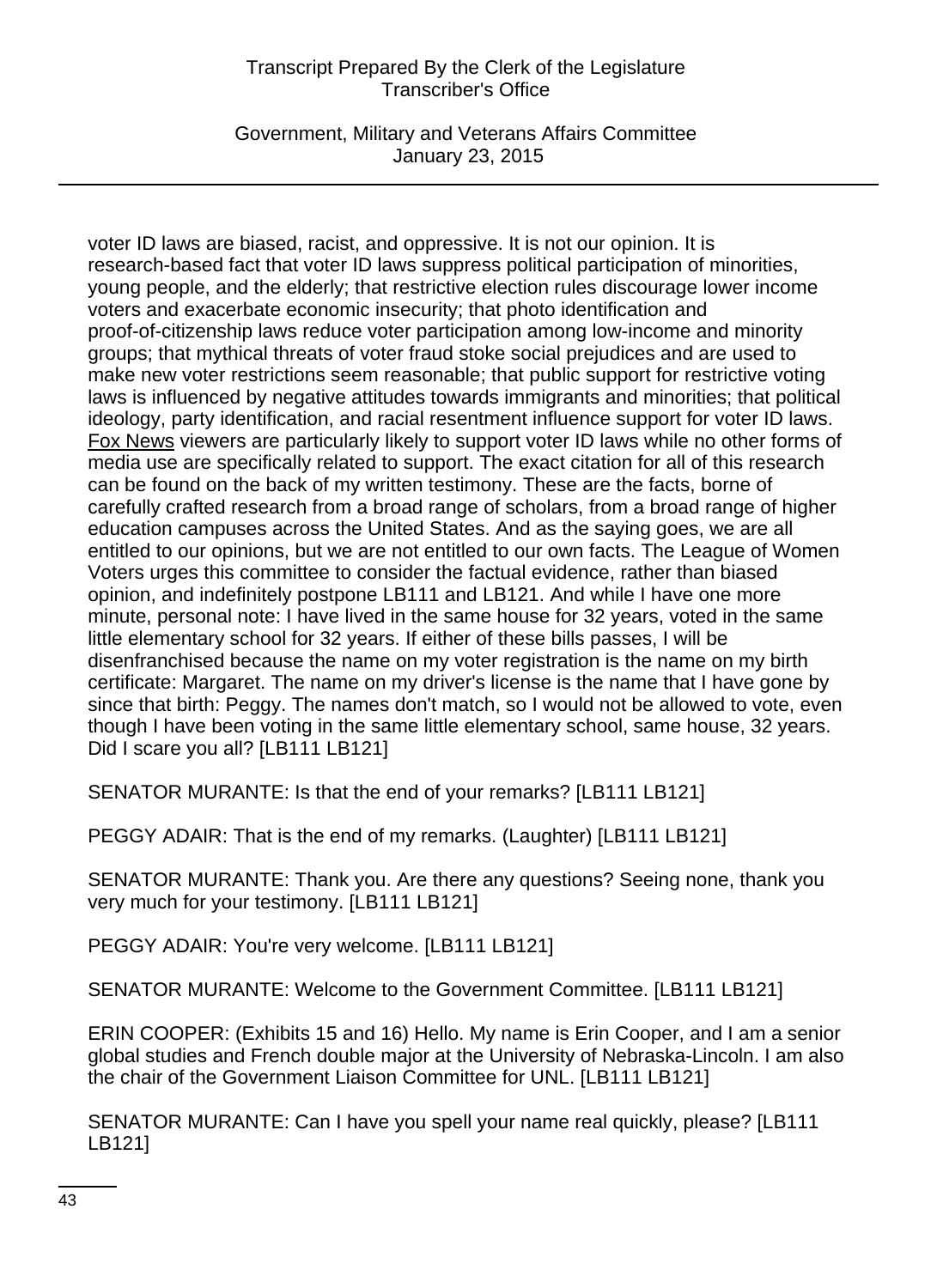# ERIN COOPER: Oh. Yes, sir. E-r-i-n C-o-o-p-e-r. [LB111 LB121]

SENATOR MURANTE: Thank you. [LB111 LB121]

ERIN COOPER: Today, I represent the Association of Students of the University of Nebraska, and I am here on behalf of the students and on behalf of UNL to implore you to oppose LB111 and LB121. This past year alone, our student government has devoted much of our time and effort to encouraging university students to be more civically active. This included using grant money to utilize a new program called TurboVote to register students. In just over two months, we were able to register over 1,100 voters. We have held multiple events to engage students, which include hosting the forum of candidates for U.S. Senate. University students care about politics, and they care about what happens right here at this Capitol, which is evident as in the last student elections. The university's rate of registered voters who voted was just shy of 70 percent. Voter ID bills, without a doubt, have a negative impact on student voting. We are a very transient population. We move around campus. We move around Lincoln. And yet, as students, we are guaranteed the right to vote wherever we feel is home: our dorm rooms; our apartments; our houses. If a student is not originally from Lincoln but is registered to vote here at the university, under LB111's address requirements they would be required to purchase a new government-issued license simply to vote. Students from out of state--Omaha, Crete, Grand Island, Kearney, Scottsbluff, O'Neill, all over Nebraska--if they are here at the university and wish to vote here, they would be not allowed to do so because they are not having that license here. The purpose of this bill has been said to protect the integrity of the Nebraska voting. But how can it protect our rights to vote if we won't be allowed to vote at all? The Nebraska Capitol has a very strong presence at the University of Nebraska-Lincoln. As students, we can see the Capitol Building from almost everywhere on campus. We see you all the way to our Nebraska Union where the Capitol Mall ends. Right now, we want to make sure that you see us as students because, if you saw us, you would see that the university has constituents from every district of Nebraska. You would see that we have a right to have a say in policies that affect us and our university, and you would see that these strict address requirements would silence many of the people that are merely a ten-minute walk to your north. [LB111 LB121]

SENATOR MURANTE: Thank you very much for your testimony. Are there any questions? Senator Bloomfield. [LB111 LB121]

SENATOR BLOOMFIELD: Thank you. [LB111 LB121]

ERIN COOPER: Yes, sir. [LB111 LB121]

SENATOR BLOOMFIELD: Do you have a student ID? [LB111 LB121]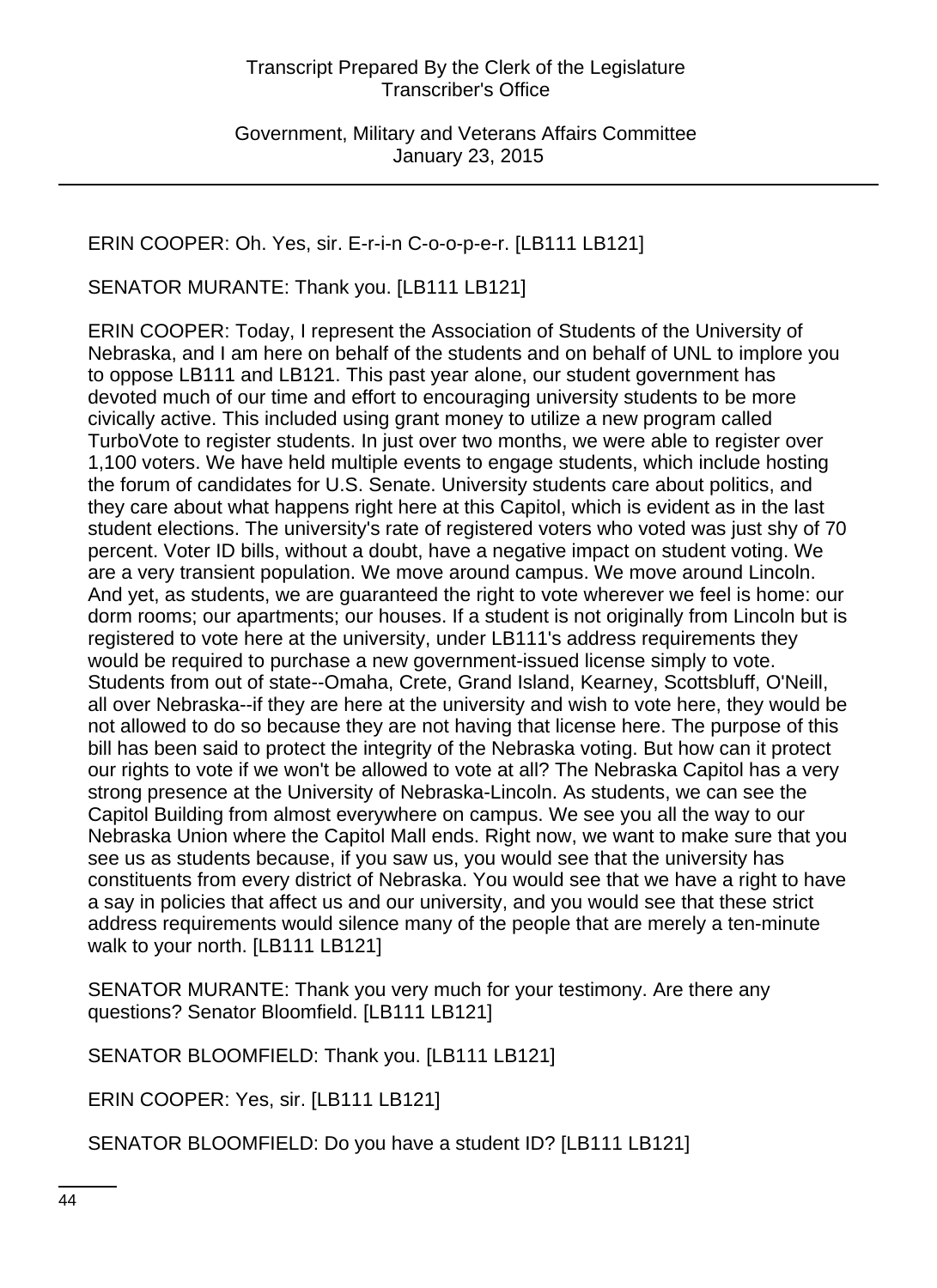Government, Military and Veterans Affairs Committee January 23, 2015

ERIN COOPER: I do, sir. [LB111 LB121]

SENATOR BLOOMFIELD: Is not a student ID included in this bill? [LB111 LB121]

ERIN COOPER: It is not. [LB111 LB121]

SENATOR BLOOMFIELD: Okay. Thank you. [LB111 LB121]

SENATOR MURANTE: Thank you, Senator Bloomfield. Senator Hansen. [LB111 LB121]

ERIN COOPER: Yes. [LB111 LB121]

SENATOR HANSEN: Yes. Thank you, Ms. Cooper. I was wondering if you could just clarify kind of the status, as I addressed earlier with Ms. Miller, on students being able to register at, say, their parents' address or their campus address. [LB111 LB121]

ERIN COOPER: That...as a student, under federal regulations students are allowed to vote at the university without changing their driver's license. That is the same for university out-of-state students. They are not allowed to...not required--sorry, excuse me--to change their driver's license, but they are allowed to register here where they would register their university address, which happens to change quite often as we move dorms, dorms close for summer, and we move to apartments or other places. [LB111 LB121]

SENATOR HANSEN: Great. Thank you. [LB111 LB121]

SENATOR MURANTE: Thank you very much. Additional questions? Senator Bloomfield. [LB111 LB121]

SENATOR BLOOMFIELD: Were student ID included, would you drop your opposition? [LB111 LB121]

ERIN COOPER: No, sir, because it would still require a hindrance on students, especially since there is an address requirement. And we would then have to purchase either new student IDs, which are...I'm not sure. I think they might be more expensive than driver's licenses at this time. But the address requirement every time we would move would still...we would need to update our addresses because it wouldn't match where our...where we're registered. [LB111 LB121]

SENATOR BLOOMFIELD: If we were to also drop the address requirement? [LB111 LB121]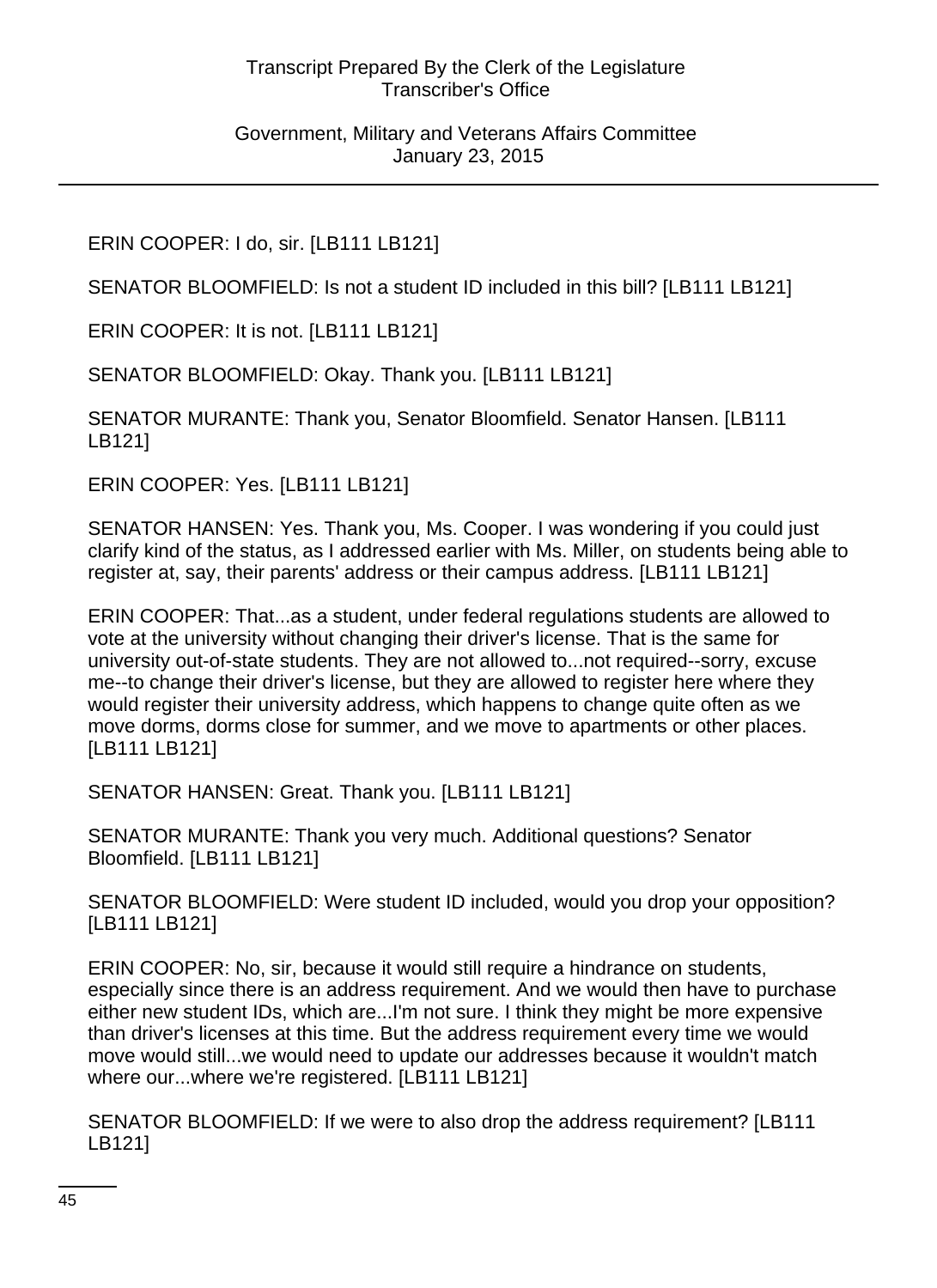Government, Military and Veterans Affairs Committee January 23, 2015

ERIN COOPER: I'm not sure. As a spokesperson for the university, we would have to look into that. As of right now, our stance is no to voter ID bills. [LB111 LB121]

SENATOR BLOOMFIELD: Thank you. [LB111 LB121]

SENATOR MURANTE: Additional questions? Seeing none, thank you very much for coming down,... [LB111 LB121]

ERIN COOPER: Thank you. [LB111 LB121]

SENATOR MURANTE: ...as a former ASUN senator. Welcome to the Government Committee. [LB111 LB121]

LYNN REDDING: (Exhibit 17) Thank you. Good afternoon, Senator Murante and committee. My name is Lynn, L-y-n-n, Redding, R-e-d-d-i-n-g. Today, I come in opposition of LB111. In my opinion, I think it hinders people with disabilities from the constitutional right to vote. It may seem like it's not a big deal to show an ID, but a high percentage of people in the disability community don't have one. And the state of Nebraska requires that you have your birth certificate to get the ID. Not everyone has access to that. Also, many people with disabilities have little or extremely limited access to transportation that will enable them to get to the DMV office to acquire a photo ID. People with disabilities have just as much right to vote as you do. Nebraska needs to make this process inclusive and ensure that the constitutional rights of everyone is thought of. I would be happy to answer any questions you may have. Thank you. [LB111 LB121]

SENATOR MURANTE: Thank you very much for your testimony. Are there any questions? Seeing none, thank you very much for coming down today. Looks like we have more opposition testimony. As before, if you're in the back and intend on testifying in opposition, please, come forward and sit in the one of the front couple rows. Thank you. Welcome to the Government Committee. [LB111 LB121]

LAZARO SPINDOLA: (Exhibit 18) Good afternoon, Chairman Murante and members of the Government, Military and Veterans Affairs Committee. Thank you for receiving me today. My name is Lazaro Spindola. That's L-a-z-a-r-o S-p-i-n-d-o-l-a. And I am the executive director of the Latino American Commission. I stand in opposition of LB111. My reasons for doing so are partly because some elements in the language of this bill I find really confusing, but mostly because of what I think is missing in the bill. I have in front of me the green copy of the bill. On page 2, Section 1, it defines what the government-issued photographic identification means. In line 8 the bill reads: a document issued by the United States which shows name, photograph, expiration date. This could very well refer to United States passport, as the introducer of the bill mentioned when he was introducing the bill. But on page 7, Section 5, subsection (2),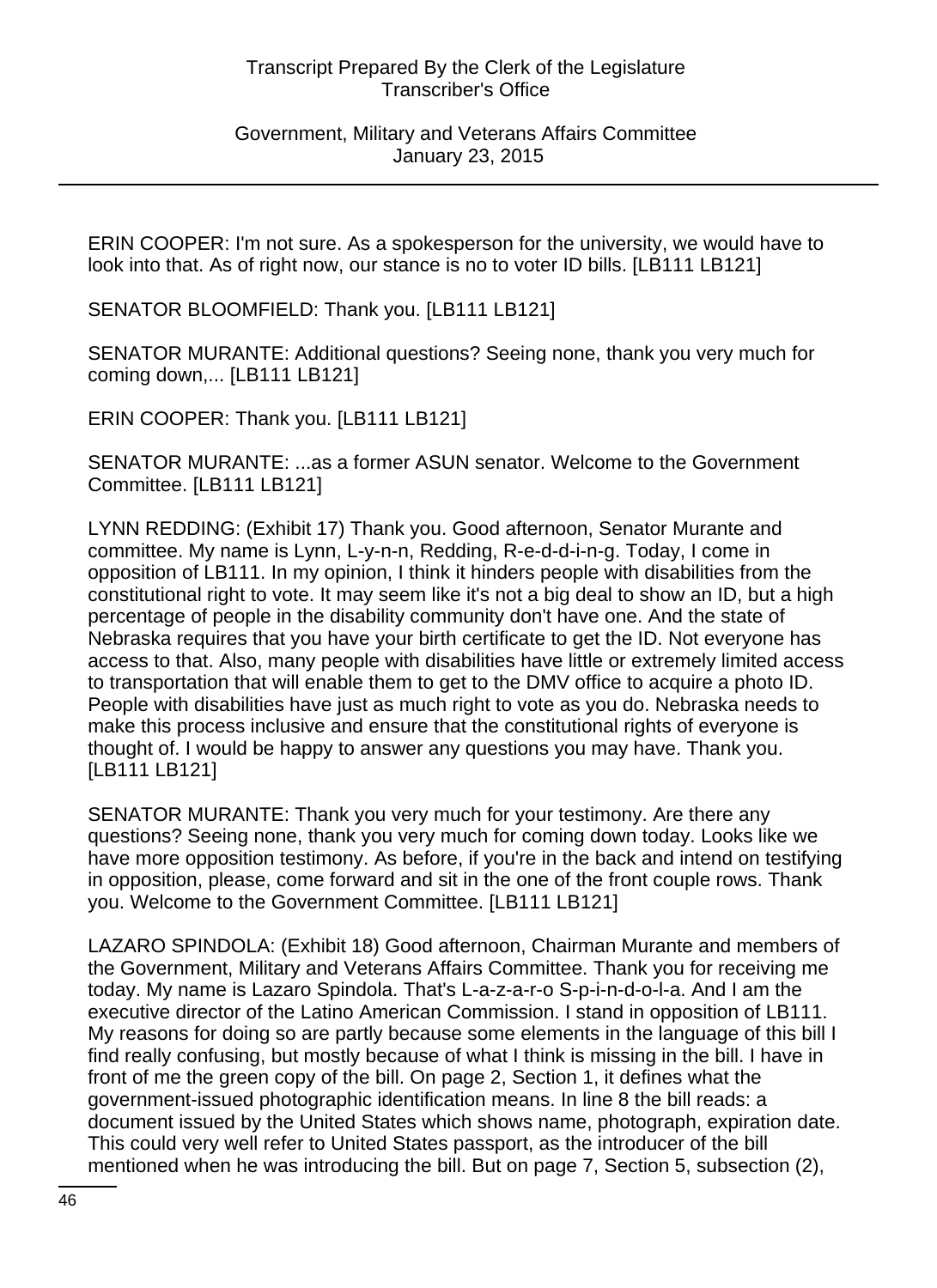Government, Military and Veterans Affairs Committee January 23, 2015

"no ballot shall be handed to any voter at any election until," and it goes on until section (c) in line 13, "The voter has presented a government-issued (photographic) identification," and then in line 17 it says, "and which shows the same name and residence address of the voter." I suppose this government-issued ID doesn't qualify because it doesn't have my address, even though you gave it to me. Senators, this is a United States passport. It doesn't have your address. This document that took me eight years to earn as a privilege, which is my proudest possession, is absolutely worthless if I go to vote, according to this bill if we are going to follow its language. And then on page 24, section (5), we have a provision for collecting fees for a state-issued ID--it is called an identity security surcharge--unless you declare yourself an indigent, in which case it's free. So what we have here is a government entitlement for some individuals which at the same time you get charged a government fee for others. As a taxpayer, I don't quite understand this concept. That's why it's confusing to me. I grew up in one of those countries, like one of the previous testifiers said, that voting was an obligation by issuing a national ID card which you had to show when you went to vote. They gave it to you for free. In fact, that's the way they tracked whether you voted or not, and now they have a little computer chip that will tell them immediately whether you voted or not, how many times, for whom you did. So totalitarian states do that. I don't think that's a path we want to follow. If I find the bill confusing, imagine how it would be for the 60,000 or so Latino voters in the state. I read a lot of bills and I find it confusing, so imagine how it would be for them. If this bill becomes law, it will require a tremendous educational effort that goes way beyond a simple sign that says bring your ID to vote. Such effort will have to be bilingual in at least three Nebraska communities and would have to be undertaken for every election. As a taxpayer, I am concerned with the cost that this would entail, but I am more concerned with the fact that I see no provision in the bill to finance this educational effort; neither do I see a fiscal note on the bill. And that will be all. Thank you very much. [LB111 LB121]

SENATOR MURANTE: Thank you very much for your testimony. Are there any questions? Seeing none, thank you very much for coming down today. Additional opposition testimony. Welcome. [LB111 LB121]

GAVIN GEIS: Chairman, members of the Government Committee, my name is Gavin Geis, G-a-v-i-n G-e-i-s, and I am here representing Common Cause Nebraska. We're in opposition to LB111 for many of the reasons that were already noted here today. But I wanted to take a moment to address the question of whether or not this bill would fix the problems we actually face. When you examine voter fraud, what you find are numbers of possible fraud in the tens of thousands. But you dig deeper and those figures drastically decrease. This is because those initial large numbers are often based on database comparisons; yet, once you compare Social Security numbers, dates of voting, and check for data-entry errors, of which there are often many, you're left with just a fraction of the numbers you started with. A study of Wisconsin, of a Wisconsin election in 2004, illustrates this point: 37,180 voters were found to have registered with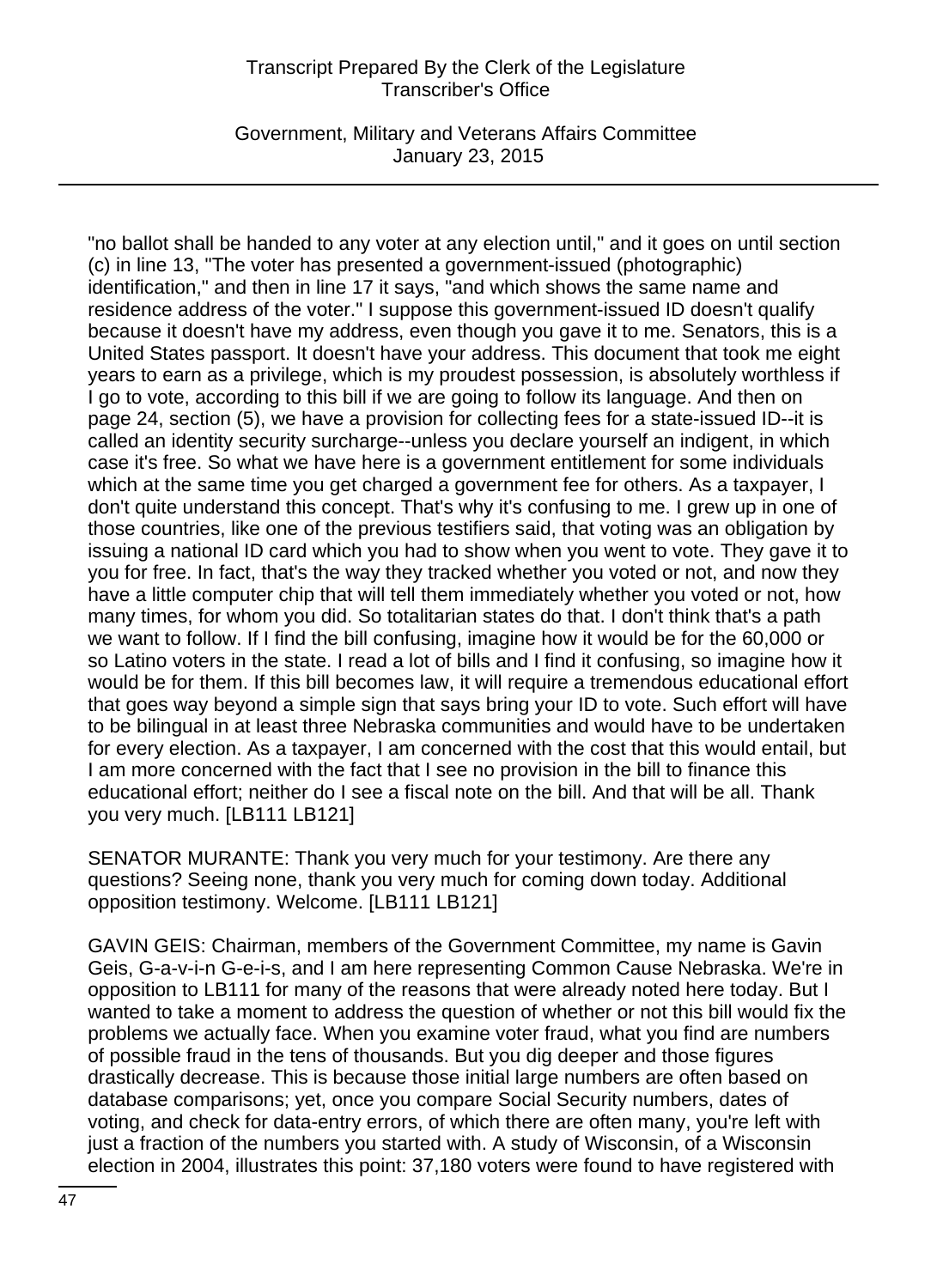Government, Military and Veterans Affairs Committee January 23, 2015

invalid addresses. But then, once they went through, culled the database, and looked at apartment numbers, transposed digits, mixed-up "street," "avenue," "boulevard," the vast majority of those were thrown out as actual complaints. Three hundred and seventy-six were found through these databases to be ineligible because of felony convictions, and that did actually lead to seven convictions because they were not allowed to vote. But it's worth noting that voter ID would not have stopped those cases. There are 83 people who allegedly voted twice, but this ended with no convictions. But it did stop at least 12 absentee ballots from being cast. Once again, as the law is written, voter ID would not stop any of the actual actions that were taken in Wisconsin. So does this bill fix the problems we actually face? While there are certainly cases of voter fraud, voter impersonation, the real issue that voter ID is aimed at rarely rears its head. Lying about felonies, registering at invalid addresses, and absentee voting show up in substantially greater numbers than voter impersonation ever does. Now I'd like to share with you a second set of numbers. A 2014 study by the Pew Research Center found that 94 percent of Americans that qualified as the most financially secure were registered to vote; 54 percent that were found to be the least financially secure were registered to vote. Likewise, that same study found that from the 2010 midterm that 69 percent of the most financially secure voted, while only 30 percent of the least financially secure voted. What these numbers point to is that we're unquestionably facing issues surrounding voting, but those problems are not ones of voter impersonation. And enacting voter ID would only serve to exacerbate the very real issues of low participation by our poorest citizens. The bill may include provisions for licenses for "indigents," but it doesn't provide a definition of indigent. Likewise, the bill doesn't address other very real issues faced by the poor, including transportation, distance, work flexibility, and birth certificates. At the end of the day, this bill does not fix the issues we're actually facing. Instead, it's a costly measure that would only serve as a hurdle for many people who are already underrepresented at the voting booth. Thank you. [LB111 LB121]

SENATOR MURANTE: Thank you, Mr. Geis. Are there any questions? Seeing none, thank you very much for your testimony. Appreciate it. Additional opposition testimony. Paper, rock, scissors? Welcome. [LB111 LB121]

ROBERT CORNER: Thank you. Senator Murante and senators of the Government and Military Committee, my name is Robert Corner, C-o-r-n-e-r. I'm a retired state employee. I worked at the Department of Motor Vehicles for over 33 years. I'm going to approach this problem a little bit different. I'm also an election inspector for Lancaster County. I've been an election inspector since the mid-'80s. I can tell you I've never had or I don't know of any fraud whatsoever at the polling place itself. The members of my board, three of them vote in that precinct, and most of them know everybody that votes in our precinct. If somebody would come up and say, my name is Joe Smith, and one of my board members would say...look at him and say, no, you're not, we would know. I'm sure even in rural counties it's probably even much more likely that one of the board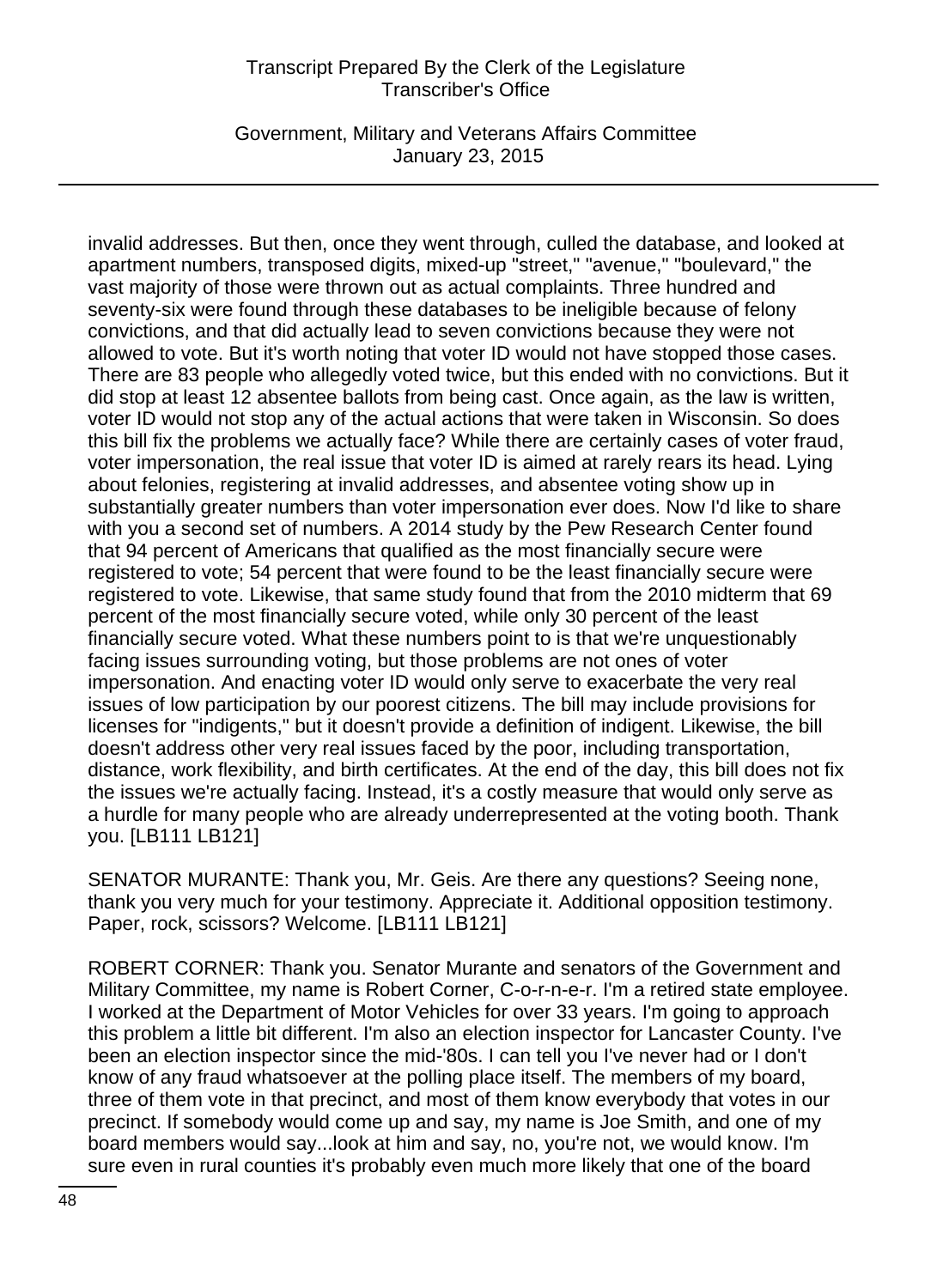Government, Military and Veterans Affairs Committee January 23, 2015

members or the election inspector would know that individual who says he is when he signs that book, the first thing we do when they come in. And we ask their name and we ask their address. And usually, if we catch somebody not voting in the correct precinct, it's usually not voter fraud. It's just that they're not voting in the right precinct because they actually live in some other precinct. When they hesitate on that address, we start asking additional questions. Now, in DMV, I can tell you the most violated law we have is people who move, within that 30 days don't change their address on that driver's license. And we're going to have a valid ID on that driver's license, yet that address is not going to match. Now, normally, in those cases we're supposed to have them vote provisional. If you say we don't have to use the address and they tell us, no, they live in our precinct and they're in our book, we'll let them vote. But if that address is different, they have to vote provisional. Now if we have more people voting provisional because they don't bring in a driver's license or a state ID or some kind of card with an ID on it, a photo ID, we have to let them vote provisional. And I can tell you, probably, if this bill passes, we're probably going to have more votes that don't count of legitimate voters because an error is going to be made on that provisional ballot somewhere. The more we have, the more likelihood there is the chance of making an error on those. Every time somebody comes in and votes provisional, it's an additional 15-20 minutes with that person because there was a number of forms they have to fill out and sign. We have to go back then to the clerk and the blue book. They have a special place they've got to mark their names. They also have to mark that it was a provisional ballot at the end when we start counting ballots. If usually there's an error in the ballot counts, it's in a provisional ballot because somebody didn't check that little mark that it was a provisional ballot. So it takes longer than the counting ballots. But the big thing is, if something is wrong or an error on any of those forms in that provisional ballot, that ballot is not going to count. So I think by having...allowing this, we're going to have maybe legitimate voters' votes that don't count, instead of trying to solve a problem which I don't think exists of somebody trying to vote or impersonate somebody else to vote in your precinct. If there is going to be fraud in voting, it's going to be in those ballots not at the precinct but which you mail out ahead of time where somebody can get ahold of the ballot, check it, sign somebody's name, and send it back in. And those aren't required to have that ID. I see my time is up, so I'll stop there. [LB111 LB121]

SENATOR MURANTE: All right, thank you very much. Are there any questions? Seeing none, thank you very much for your testimony today. Additional opposition testimony. Welcome to the Government Committee. [LB111 LB121]

MAJOR MAYS: (Exhibit 19) Thank you. Chairman Murante and members of the committee, I would like to thank you for this opportunity. And today, I am speaking on behalf of the Lincoln Branch of the National Association for the Advancement of Colored People, commonly known as NAACP. And I'm speaking against LB121 and LB111. [LB111 LB121]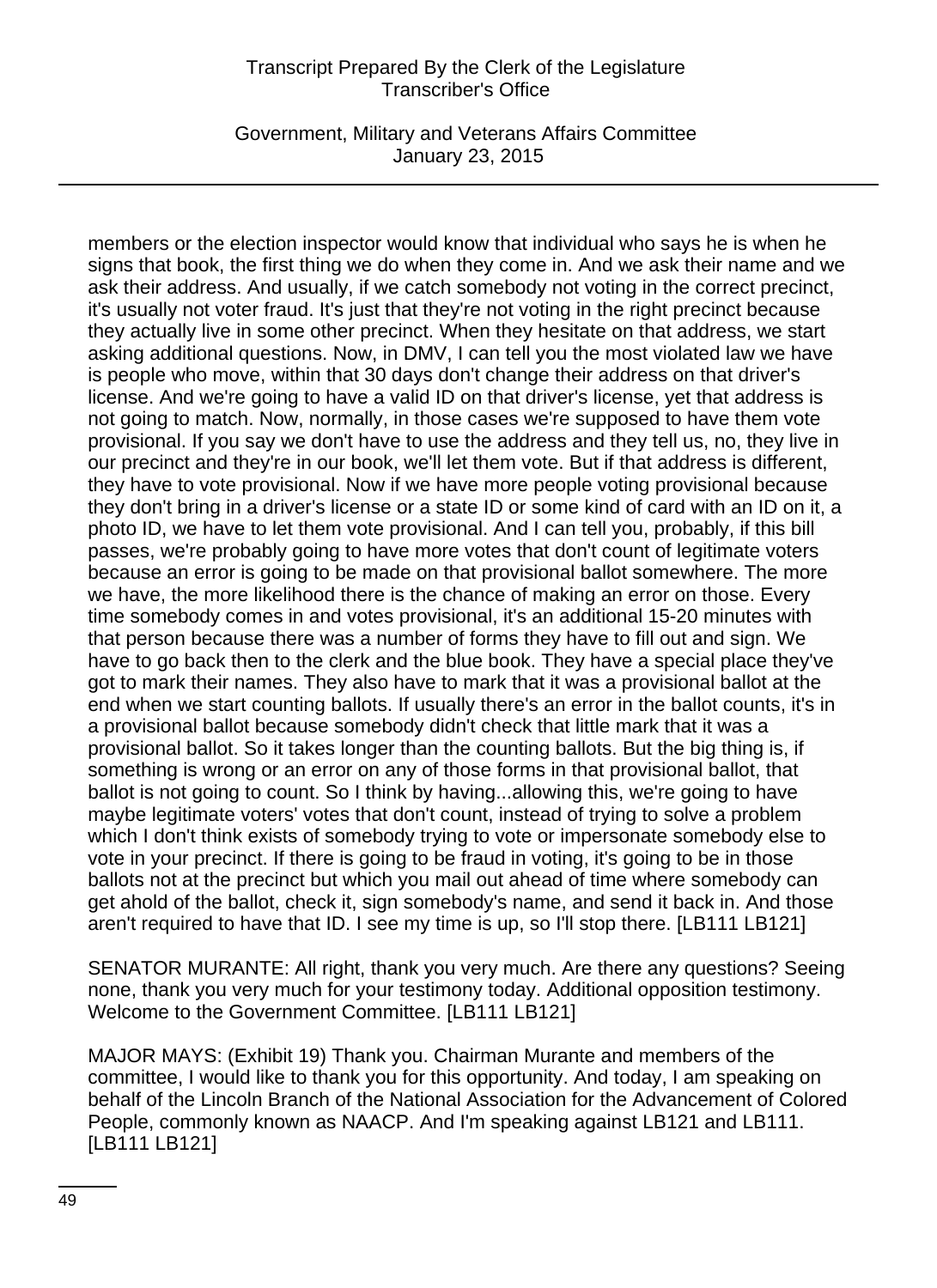Government, Military and Veterans Affairs Committee January 23, 2015

SENATOR MURANTE: Would you spell your name for us, please? I apologize. [LB111 LB121]

MAJOR MAYS: Major D. Mays: Major, M-a-j-o-r; D., middle initial; Mays, M-a-y-s. [LB111 LB121]

SENATOR MURANTE: Thank you. [LB111 LB121]

MAJOR MAYS: The NAACP is a national organization with branches throughout the nation. It has a long history of standing up and to challenge civil rights and marginal...for civil rights in marginal populations, especially for people of color. The Nebraska branches of NAACP take seriously any and all efforts to establish barriers which prevent Nebraskans from participating in the political process; and these bills, LB121 and LB111, would establish additional and unnecessary barriers for participation. Just as literacy tests and poll tax that my father experienced in the South were used to discourage voters from participating, if passed, these bills would cause undue hardship on many of the citizens of Nebraska and discourage them from casting ballots for candidates of their choice. This disenfranchisement poses undue hardships on the elderly, on college students, on poor families, and others who must move often and/or must exist on limited resources. Several elderly members of my church expressed the potential hardship that required state IDs would pose on them. They're in their '80s and '90s and they're mostly widows and can no longer drive, and some of them have never driven. They have either transferred or may be in the process of transferring to more acute facilities because of health...declining health conditions. This undue hardship and expense would cause such persons...these persons to be disenfranchised. There is no documentation evidence of voter impersonation in Nebraska, the one thing that these two bills were to address. As others have stated, this bill is a solution looking for a problem. The Lincoln Branch of NAACP encourages you to vote against allowing these bills to even proceed from committee. Thank you for your service. And as a side line, no matter what the bills say, it reminds me of what my father says: If it quacks like a duck, if it walks like a duck, it's a duck, no matter how many feathers it may have or what color they may be. [LB111 LB121]

SENATOR MURANTE: Thank you very much for your testimony. Are there any questions for the testifier? Seeing none, thank you very much for coming down today. Appreciate it. Welcome to the Government Committee. How many more opponents do we have after this testifier? Looks like a handful more. If you could please come to the front of the room, we'd appreciate it. Thank you very much. And welcome to the Government Committee. [LB111 LB121]

VICKIE YOUNG: (Exhibit 20) Thank you. I'll keep it short, sweet, and to the point since some of the testimony is repetitive. My name is Vickie Young. That's Vickie, V-i-c-k-i-e, middle initial R, Young, Y-o-u-n-g. And I am the president of the Omaha Branch of the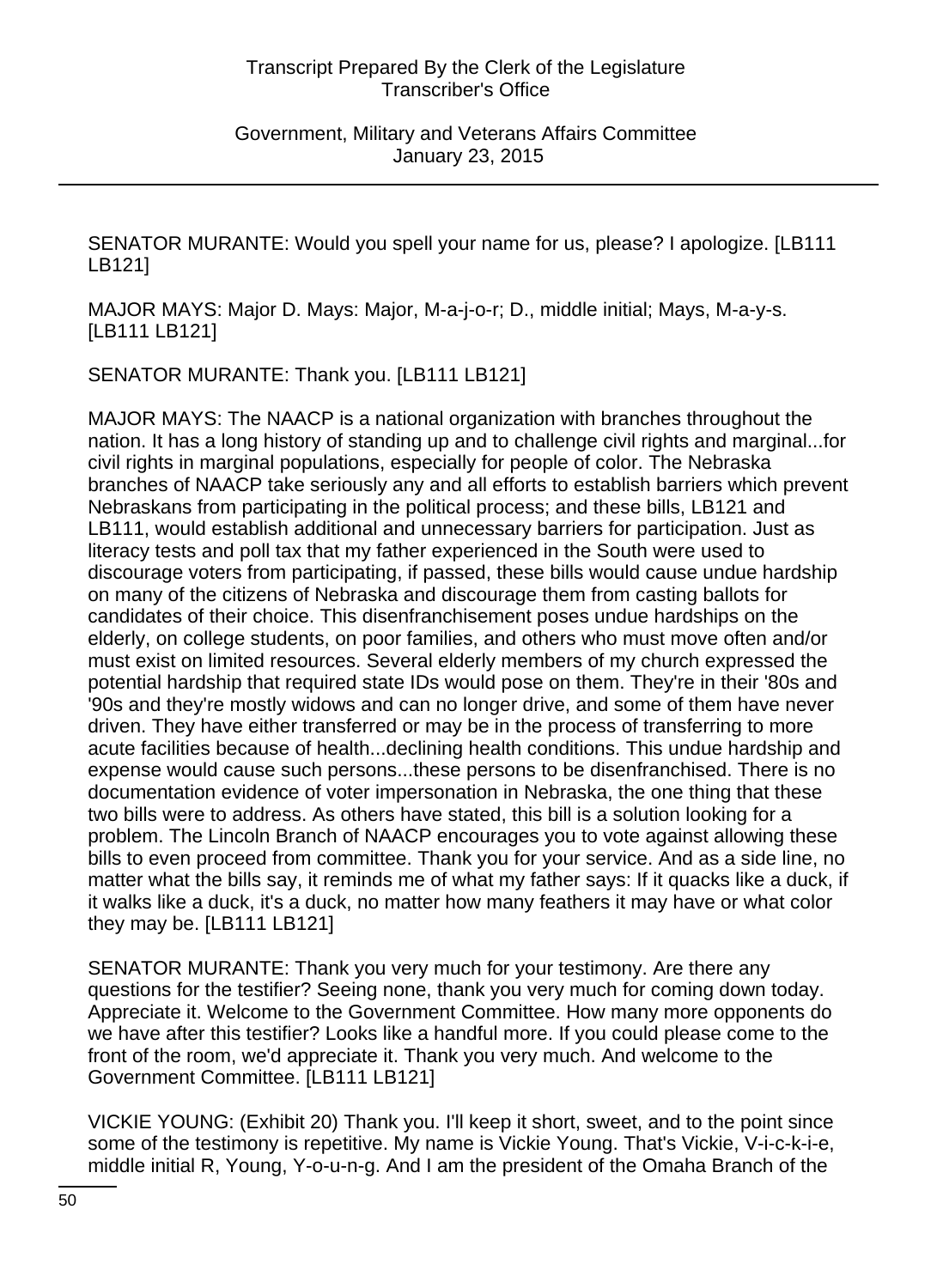Government, Military and Veterans Affairs Committee January 23, 2015

NAACP and a registered voter here in the state of Nebraska. And I am writing in opposition of LB111, introduced by Senator Larson, and LB121, introduced by Senator Schumacher. Both bills will negatively impact and disenfranchise minority voters across the state of Nebraska. Voting is a constitutional right given the highest protection possible in Nebraska, which allows an individual to vote without hindrance or impediment. It's a right that my forefathers fought, cried, and died for, so that one day I could cast my vote and make decisions that impact my community. After viewing the movie Selma, dating back some 50 years, it's disheartening to realize that today LB111 and LB121 are no different than poll taxes and/or other hoops people of color had to jump through in order to vote. They're not as blatant as a church bombing but just as damaging. The NAACP is the oldest and largest civil rights organization, founded in 1909, and the Omaha Branch, chartered in 1912, continues to fight legislation that infringes upon the voting process and the right to vote. With the Lincoln Branch of the NAACP, civil and labor rights organizations, church groups, fraternities, and community associations, I ask that you protect our constitutional right to vote without hindrance or impediment. I ask that you exercise your right and vote against LB111 and LB121. Respectfully submitted, Vickie R. Young, president of the Omaha NAACP. [LB111 LB121]

SENATOR MURANTE: Wonderful. Thank you very much for your testimony. Are there any questions? Seeing none, thank you very much for coming down. [LB111 LB121]

VICKIE YOUNG: Thank you. [LB111 LB121]

SENATOR MURANTE: Appreciate it. Next opponent. Welcome to the Government Committee. [LB111 LB121]

KATIE PITTS: (Exhibit 21) Thank you. Good afternoon, Senator Murante and members of the committee. My name is Katie Pitts, K-a-t-i-e P-i-t-t-s, and I'm here representing Nebraska Appleseed. Nebraska Appleseed is a nonprofit organization dedicated to working for justice and opportunities for all Nebraskans, and we are here in opposition today to LB111 and the voter ID components of LB121. As other testifiers have mentioned, the costs that voter identification requirements impose on counties, on the elderly, on low-income individuals, on individuals with disabilities, and on the students of Nebraska are great in response to a problem that is nonexistent throughout the state. And so that I'm not repeating any testimony that has been said before me, I just want to say that we echo a lot of the concerns that other testifiers have brought before the committee today. And I've also submitted a letter outlining some additional positions from Appleseed, so. [LB111 LB121]

SENATOR MURANTE: Thank you very much for your testimony. Are there any questions for the testifier? Seeing none, thank you very much. [LB111 LB121]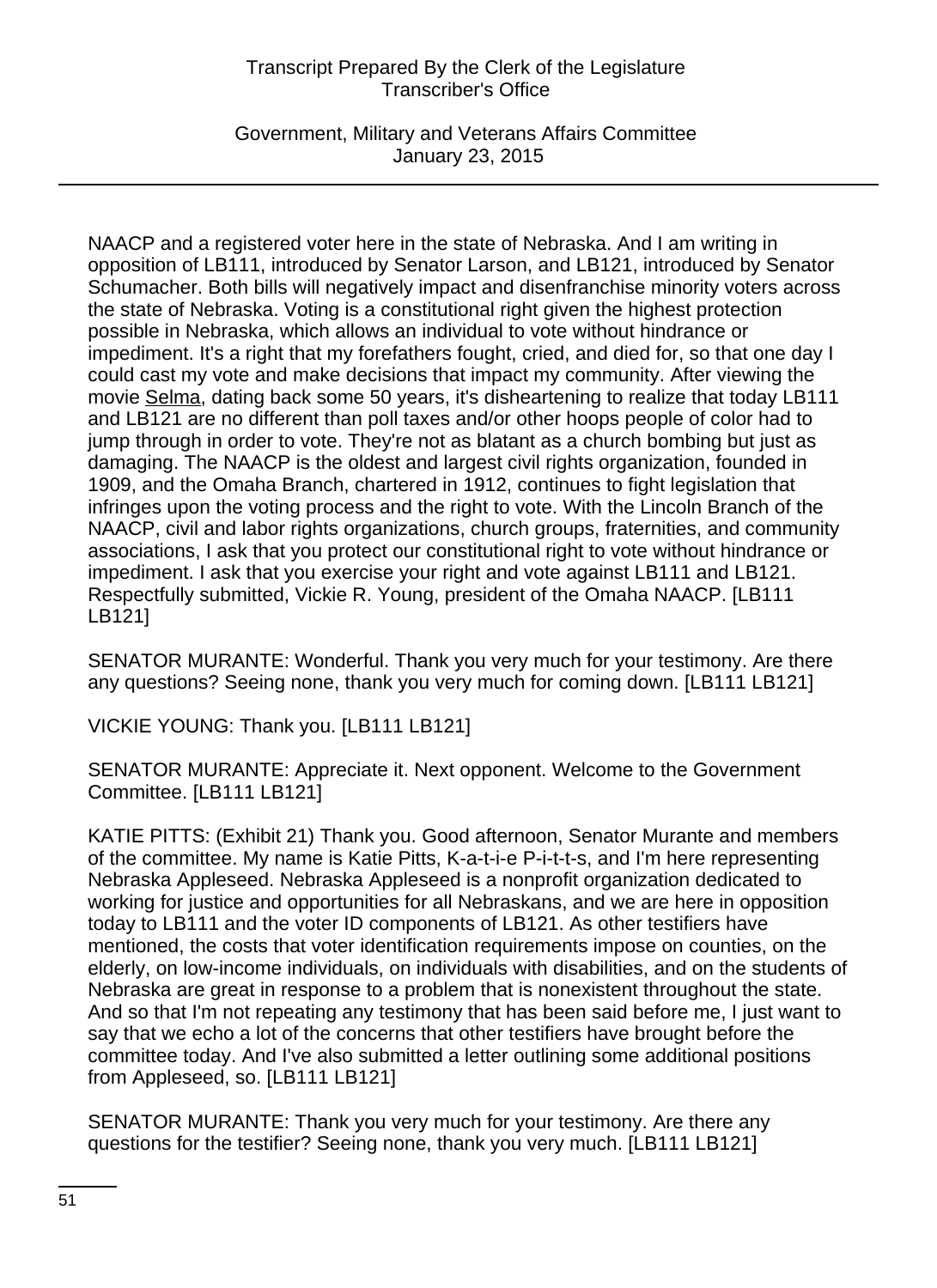Government, Military and Veterans Affairs Committee January 23, 2015

KATIE PITTS: Thanks. [LB111 LB121]

SENATOR MURANTE: Much appreciated. [LB111 LB121]

PRESTON LOVE, JR.: (Exhibit 22) If I stand up, does my clock start? No. (Laughter) [LB111 LB121]

SENATOR MURANTE: We can if you like. Welcome to the Government Committee. [LB111 LB121]

PRESTON LOVE, JR.: Thank you very much. My name is Preston Love, Jr., my...spelled P-r-e-s-t-o-n L-o-v-e. Those of you who don't know how to spell "love," shame on you. I appreciate the opportunity to speak before the committee, however, three minutes is not going to even get my...I can't even say nice things to you. I've got to get right to the point. I have a testimony that has been...is being passed out and the depth of what I have to say is covered there. I'm going to just give you the big picture. The big picture is that, being one of the oldest people in the room, I have lived through and have experience, personal experience with many of the "forefounders" of a very important civil rights movement that happened in the mid-'60s. I have either participated or know the participants well and have all of the back stories and the historical tragedies and for people who risked their life and lost their life for the right to vote. I bring to you a historical perspective as another way to look at my opposition to these two bills. I...what do we know? Well, we do know that in the mid-'60s many people were beaten, maimed, and killed, black and white, in order to get the right to vote. We know that violence was one of...just one of the many impediments that was created to bar Negroes from voting. Gerrymandering, grandfather clauses, literacy, and on and on and on, including poll tax, were many, many of the other impediments. What do I know? Well, I, for 35 years, have been involved. I know, as I mentioned, know many of the players. I know the reasons, notwithstanding pure racism, of the times. The real reasons that the Negroes were blocked to vote is because, by the numbers they had enough to vote anybody in and anybody out. And quite frankly, the citizens, the racists and bigots, quite frankly, were that, but they really wanted to protect their positions, ladies and gentlemen. It was about voting, blocks of voting, and being able to vote people out and in. And so I say to you, I know that historically but that in 2008 in my community, my beloved north Omaha, we did...all my people, they voted for Obama. And if you did the analysis, you knew precinct by precinct who voted for Obama. And guess what? In 2012, many of those polling places were closed by our election commissioner. And also, letters were written to one precinct. The president of the neighborhood association in that precinct is here with me. Letters were written to 1,300 voters and told them to go to a polling place that was closed. And so I say that it's still going on. And so what do we have here? Well, I think voter ID has been found around the country to disproportionately affect "poors" and minorities. There is testimony on both sides of that. I heard one testimony from the gentleman from Kansas, very compelling testimony about the statistics. But what I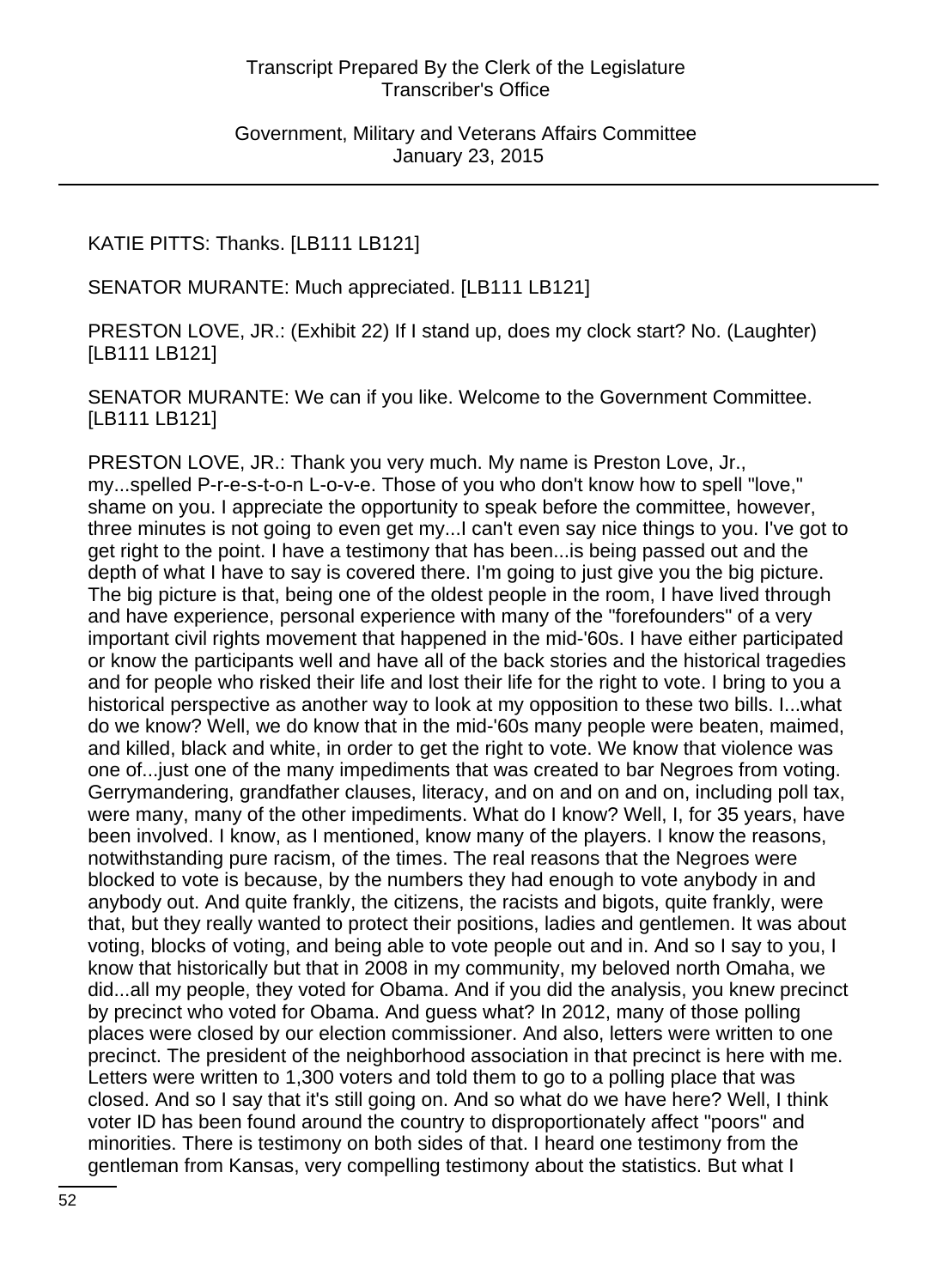Government, Military and Veterans Affairs Committee January 23, 2015

happen to know about the statistics is that, yes, voter participation went up, yes, because a lot of people got out and voted. But what he did not say in those statistics is that a lot of people got left out and are not in the statistics because they did not vote because of the voter ID in the great state of Kansas. So it needs to...we need to get beyond the surface. So the Civil Rights Act, which was a major piece of legislation...I see the red light. I would hope that...I would just leave you with two cliches. One--my friend said a good one--is that if it quacks like a duck, it is a duck. But the other one: If it is not broke, don't fix it. Let's don't put Nebraska on the list of states that are, quite frankly, not...in my humble explanation, are not trying to eliminate fraud. They're trying to eliminate blocks of serious voters who voted against what they believe in. Thank you. [LB111 LB121]

SENATOR MURANTE: Thank you very much for your testimony. Are there any questions? Senator Groene has a question. [LB111 LB121]

SENATOR GROENE: You know, you just recited a bunch of history... [LB111 LB121]

PRESTON LOVE, JR.: Yes, sir. [LB111 LB121]

SENATOR GROENE: ...of our United States. And I agree with you. You understand what we've gone through in this country to protect freedom of voters' rights, and I agree with you. [LB111 LB121]

PRESTON LOVE, JR.: Yes, sir. [LB111 LB121]

SENATOR GROENE: I want you to vote. [LB111 LB121]

PRESTON LOVE, JR.: Yes, sir. [LB111 LB121]

SENATOR GROENE: My belief is we have folks...with this massive immigration in the movement, that we're going to have people that might be able to vote that don't understand our history, don't understand the precious right to vote. I want you to vote. I want everybody in America that went through what you...to vote. But I resent any calls for racism because I'm not a racist. I'm not even thinking about that. I'm thinking about protecting what you and I know... [LB111 LB121]

PRESTON LOVE, JR.: Yes. [LB111 LB121]

SENATOR GROENE: ...of the history in this country and how valuable that right to vote is. And what's coming in the future with amnesty with people who didn't go to our public schools, didn't go through the marches you did in the '60s and doesn't understand the value of the vote in this country affecting who we elect. [LB111 LB121]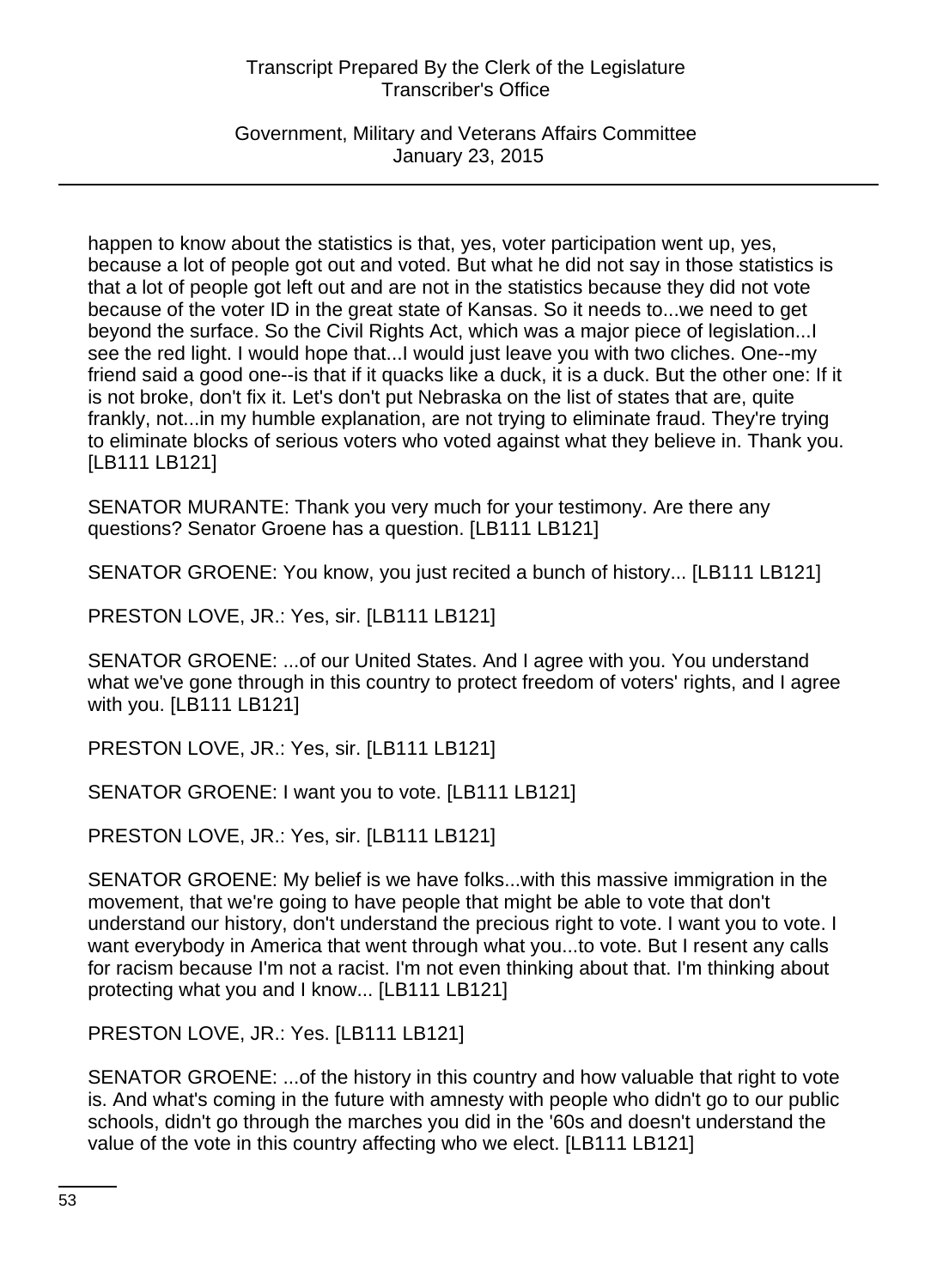Government, Military and Veterans Affairs Committee January 23, 2015

PRESTON LOVE, JR.: Right. If I may... [LB111 LB121]

SENATOR GROENE: So I...so the racism thing... [LB111 LB121]

PRESTON LOVE, JR.: Yes. [LB111 LB121]

SENATOR GROENE: ...doesn't go with me. [LB111 LB121]

PRESTON LOVE, JR.: May I comment? [LB111 LB121]

SENATOR MURANTE: (Inaudible.) [LB111 LB121]

PRESTON LOVE, JR.: Yeah, I...let me just say, and look you eyeball to eyeball, I agree with you. The subtle point that I was making: It is not racism, not racism; it's about trying to retard voters that may vote against what you might believe in. That's what I think, not the racism. I don't accuse you of that, and I don't think that's the intent. I'm not even sure that that's your intent. But the net effect of this law is that it would retard votes that are voting against maybe what some of you believe. That's my belief. That's why I'm using the "quack" stuff. But the point being, I don't accuse you of racism. [LB111 LB121]

SENATOR GROENE: Thank you, sir. [LB111 LB121]

SENATOR MURANTE: Much appreciated. Thank you very much. Senator Garrett. [LB111 LB121]

SENATOR GARRETT: Thank you, Mr. Chair. Thank you, Mr. Love. I'm really disturbed by what I read here about the 2012 primaries. [LB111 LB121]

PRESTON LOVE, JR.: Yes. [LB111 LB121]

SENATOR GARRETT: And I appreciate you bringing that forth... [LB111 LB121]

PRESTON LOVE, JR.: Yes. [LB111 LB121]

SENATOR GARRETT: ...because that's very disturbing. [LB111 LB121]

PRESTON LOVE, JR.: Yes, it is. [LB111 LB121]

SENATOR GARRETT: And I think we need to find out a little bit more about that because that's... [LB111 LB121]

PRESTON LOVE, JR.: Yeah. And not to prolong my testimony, but the lady here, her name is Ella Willis. She's president of the neighborhood association. That...there is a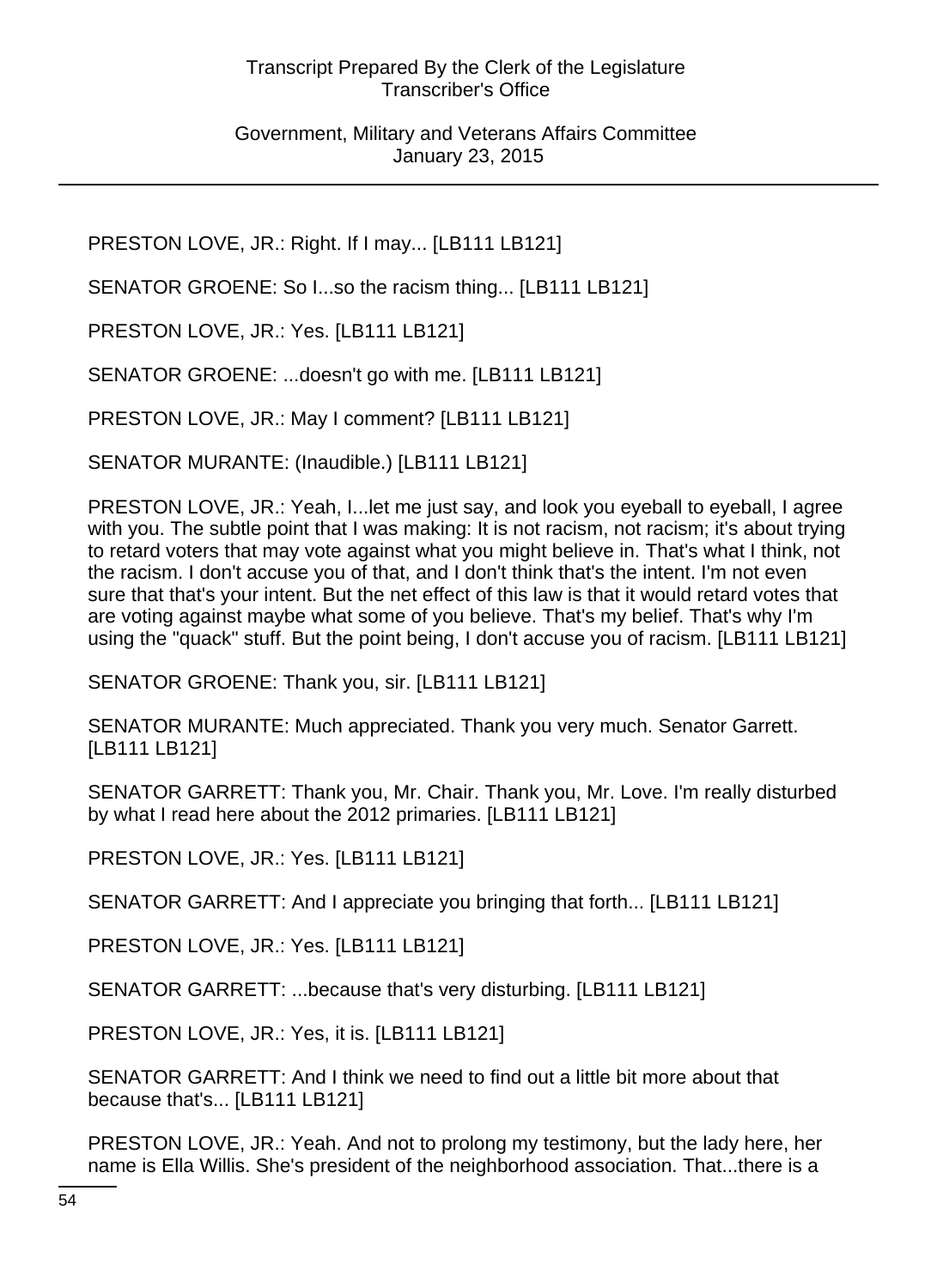### Government, Military and Veterans Affairs Committee January 23, 2015

point in here--also unbelievable--when they closed those precincts and they did the other pieces, there was high-rises where the polling place was in the bottom of the building, and they had people in the building needed to go to another location to vote, and then people from outside had to...I mean it was just ridiculous. And in her precinct, they sent the letter that is mentioned in my testimony. [LB111 LB121]

SENATOR MURANTE: If there's an extent to which my office can facilitate a conversation on that, I'd be happy to do that, Senator Garrett. Yeah. [LB111 LB121]

PRESTON LOVE, JR.: I'd sure like to, because what it has left our community with is very much--and it's not over--mistrust of the system. [LB111 LB121]

SENATOR MURANTE: Okay. Thank you very much for your testimony. No additional questions? Thank you very much for coming down. [LB111 LB121]

PRESTON LOVE, JR.: Thank you. Do I get three more minutes to start all over or anything? No. (Laughter) Thank you. [LB111 LB121]

SENATOR MURANTE: (Laugh) The next testifier does. [LB111 LB121]

JAN GRADWOHL: Good afternoon. [LB111 LB121]

SENATOR MURANTE: Welcome to the Government Committee. [LB111 LB121]

JAN GRADWOHL: Thank you. Thank you. Senator Murante and members of the committee, my name is Jan Gradwohl. I am a former prosecuting attorney, former judge, and a former adjunct law professor and... [LB111 LB121]

SENATOR MURANTE: And would you spell your name for us? [LB111 LB121]

JAN GRADWOHL: Oh, I'm sorry, Senator. It's Jan, J-a-n. The last name is Gradwohl, G-r-a-d-w-o-h-l. [LB111 LB121]

SENATOR MURANTE: Thank you. [LB111 LB121]

JAN GRADWOHL: Anyway, I am here appearing on my own. I have had experience both in registering large numbers of voters and also in being at the headquarters of the Nebraskans for Civic Reform on election day of 2012 and 2014. And that's where we were...we had monitors throughout the state who were calling and they were observing various polling places, calling in if there appeared to be either abuses or errors in the procedures or if there were any irregularities of any sort either by people trying to vote or the conduct of the election officials. And the only issues that we had were complaints about the officials, not about the voters. Anyway, this is a...and I'm just going to reiterate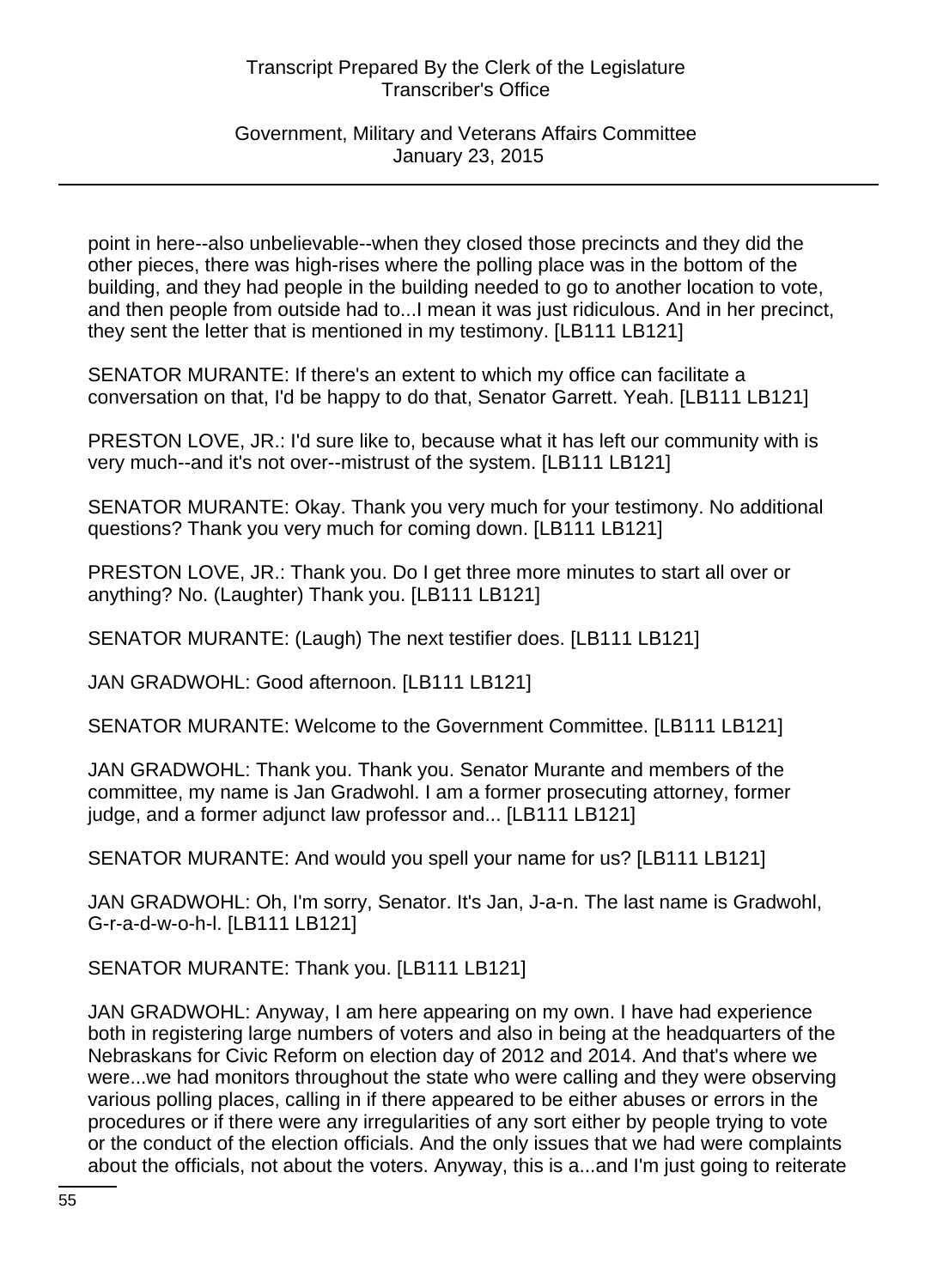Government, Military and Veterans Affairs Committee January 23, 2015

what others have said. This is a bill that there is no reason for. There is no history in Nebraska of voter fraud. And I've been a lawyer for more than 60 years, so...and have been interested in voting rights throughout that time. And it does impact...it...I sort of represent the elderly on here, and it certainly impacts a number of senior citizens who are housebound who, for whatever reason, are unable to get to a place where they can have photo ID done. It also impacts people. And I know, Senator Groene, you're from North Platte, and you know what it's like out in the Sandhills. And the DMV isn't always in their offices, and people have to get there the right day at the right time. And so this impacts people out in western Nebraska who have to travel long distances to get to a DMV office who have to be at the right place at the right time. A lot of people who are employees on ranches out in that part where they have to travel great distances, it would certainly impact those people. Oh, and I see I have one minute. I'm going to say this, that I think that this bill would be like if...requiring everyone to have an umbrella if Chicken Little said the sky is falling. The sky isn't falling and there is no need for this bill. I'd be happy to answer any questions that you have. [LB111 LB121]

SENATOR MURANTE: Thank you very much for your testimony. Are there any questions? Seeing none, thank you very much for your testimony today. [LB111 LB121]

JAN GRADWOHL: Okay, thank you. [LB111 LB121]

SENATOR MURANTE: Appreciate it. Opposition testimony. How many more testifiers do we have? One, two, three, four. Okay, a couple. Welcome. [LB111 LB121]

BETH BAZYN FERRELL: Thank you. Good afternoon, Senator Murante, members of the committee. For the record, my name is Beth Bazyn, B-a-z-y-n, Ferrell, F-e-r-r-e-l-l. I'm with the Nebraska Association of County Officials. I'm appearing here today in a neutral capacity on LB111 and in opposition to the secrecy sleeve provisions of LB121. I'd like to add that NACO historically opposes voter ID bills when the cost of the ID comes back to counties. These bills do not do that. But if, as the bills sort of evolve, that would change, we would change our position to opposition of that aspect of it. I want to thank Senator Larson for considering some of the things that we suggested in the bill. We'd also like to thank Senator Schumacher. Even though we haven't been able to reach an agreement on the secrecy sleeve issue, the lines of communication are open. And as he said, we had early on suggested using a secrecy sleeve as opposed to a secrecy envelope possibly as a cost-saving measure. As we've looked into that a little further, that would probably be some sort of a custom item, more so than an envelope would, and along with a specialty item sometimes comes a specialty price. Of course, the offset of that, the balancing factor is, if it's an envelope, then, you know, there's more paper involved and there may be a cost deferential there too. This really comes into play as we look down the road. There are two bills that are before this committee that look at expanding possibility for mail-in elections. There's possibly...there's been some talk about an interim study on that issue as well. So we need to look down the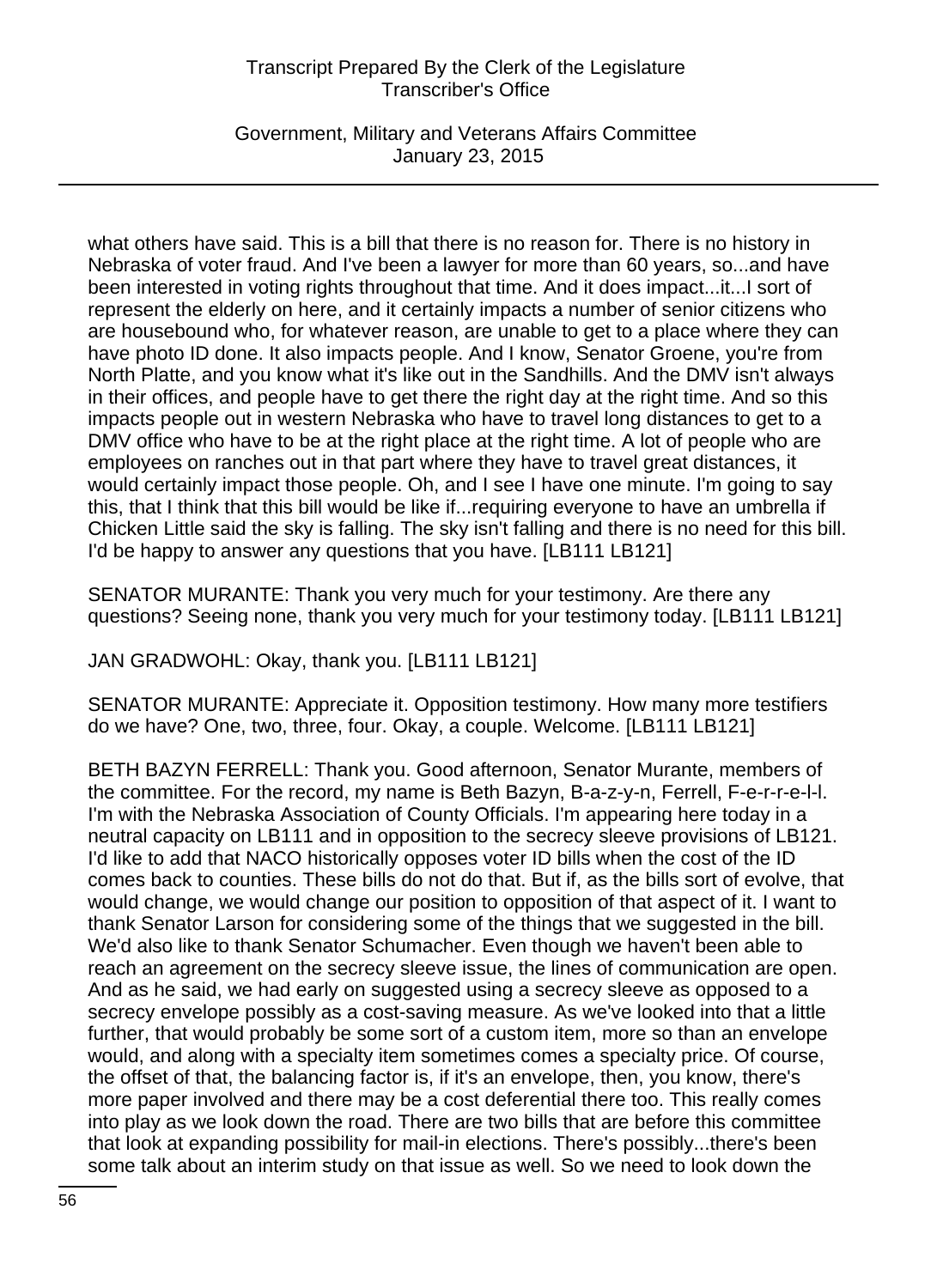Government, Military and Veterans Affairs Committee January 23, 2015

road and look at the impact of any cost that would be generated here on the future. I'd be happy to try to answer questions. [LB111 LB121]

SENATOR MURANTE: Thank you very much for your testimony. Are there any questions? Senator Bloomfield. [LB111 LB121]

SENATOR BLOOMFIELD: Thank you. Approximately how much do you believe putting an envelope inside another envelope would add to the cost? [LB111 LB121]

BETH BAZYN FERRELL: Well, last year, or the last time that this issue came up, the Sarpy County Election Commissioner did some calculations at that point and it was going to be about \$1 more by the...up about \$1 per ballot by the time the envelope was in there and the processing and so on. How that compares to what the cost would be without the secrecy envelope, I don't have that data. [LB111 LB121]

SENATOR BLOOMFIELD: How in the world would you get to \$1 an envelope additional? [LB111 LB121]

BETH BAZYN FERRELL: Well, to mail out a ballot... [LB111 LB121]

SENATOR BLOOMFIELD: Oh, okay. [LB111 LB121]

BETH BAZYN FERRELL: ...not just for the actual envelope itself. [LB111 LB121]

SENATOR BLOOMFIELD: You don't have a number on the additional envelope that would guarantee the secrecy? [LB111 LB121]

BETH BAZYN FERRELL: I do not. I'm sorry. [LB111 LB121]

SENATOR BLOOMFIELD: Okay. Thank you. [LB111 LB121]

SENATOR MURANTE: Thank you, Senator Bloomfield. Senator Groene. [LB111 LB121]

SENATOR GROENE: You're talking about the postage cost, too,... [LB111 LB121]

BETH BAZYN FERRELL: Right, the postage cost, the cost of the envelope itself, the whole package. [LB111 LB121]

SENATOR GROENE: ...because the ballot itself just makes no difference if somebody comes in and votes or if you mail it out. [LB111 LB121]

BETH BAZYN FERRELL: Right. [LB111 LB121]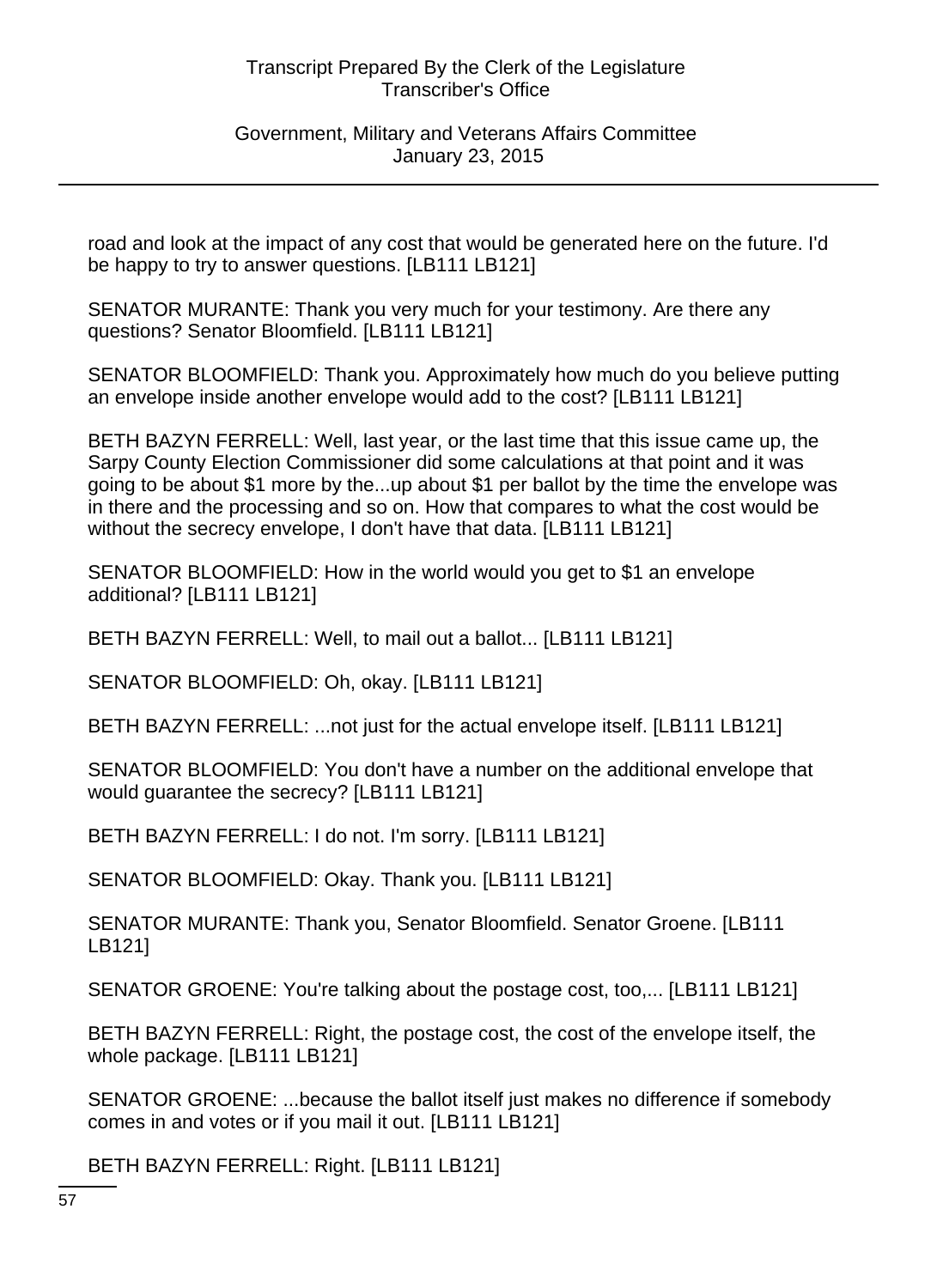Government, Military and Veterans Affairs Committee January 23, 2015

SENATOR GROENE: So that cost is neutral. [LB111 LB121]

BETH BAZYN FERRELL: Right. The cost of a ballot would be the same regardless. [LB111 LB121]

SENATOR GROENE: Now somebody mentioned the state statutes--we've gotten a lot of information here--that you're supposed to pay for the return postage. [LB111 LB121]

BETH BAZYN FERRELL: That's...as I understand it, if it's a general election, primary election, the voter would pay for the postage to return the ballot. If it's a special election, then that would be the cost of the political subdivision that's holding... [LB111 LB121]

SENATOR GROENE: Just on those instances...thank you. [LB111 LB121]

SENATOR MURANTE: Thank you very much. Seeing no additional questions, thank you very much for your testimony. Next opposition. Welcome to the Government Committee. [LB111 LB121]

RHETA JOHNSON: (Exhibit 23) Thank you. My name is Rheta Johnson, R-h-e-t-a, Johnson, s-o-n. I believe that these bills will most certainly generate lawsuits if passed since they will...would impact the voting rights of mostly low-income, young, disabled, elderly, and minority voters. That would needlessly cost Nebraska citizens tax dollars necessary for other important government functions to protect or improve the lives of Nebraskans, as well as diverting time of employees in the Attorney General's Office needed for other critical responsibilities. These bills clearly would hinder or impede certain voters. This appears to be their aim since a need for preventing unqualified voter fraud, of which there has been practically none in Nebraska, is a claim unsupported by evidence. I understand the hope of Republicans, which was my party for over 50 years, to gain or keep an edge in future elections, since most of those who are unlikely to have the required documents are inclined to vote Democratic. However, this kind of behavior appears self-serving and will only give more talking points to opponents. Any questions? [LB111 LB121]

SENATOR MURANTE: Thank you very much for your testimony. Are there any questions? Seeing none, thank you very much for coming down today. And welcome to the Government Committee. [LB111 LB121]

MARY SPURGEON: Thank you. Thank you. My name is Mary Spurgeon, M-a-r-y S-p-u-r-g-e-o-n. And just very briefly, I am opposed to LB121 and LB111, although I think the idea of having another envelope in the mailed-in ballot is a good idea. A friend showed me the ballot that he received this year and I thought, well, this is why I'm going to my polling place, because it is secret when we drop it in the bin there. I'm opposed to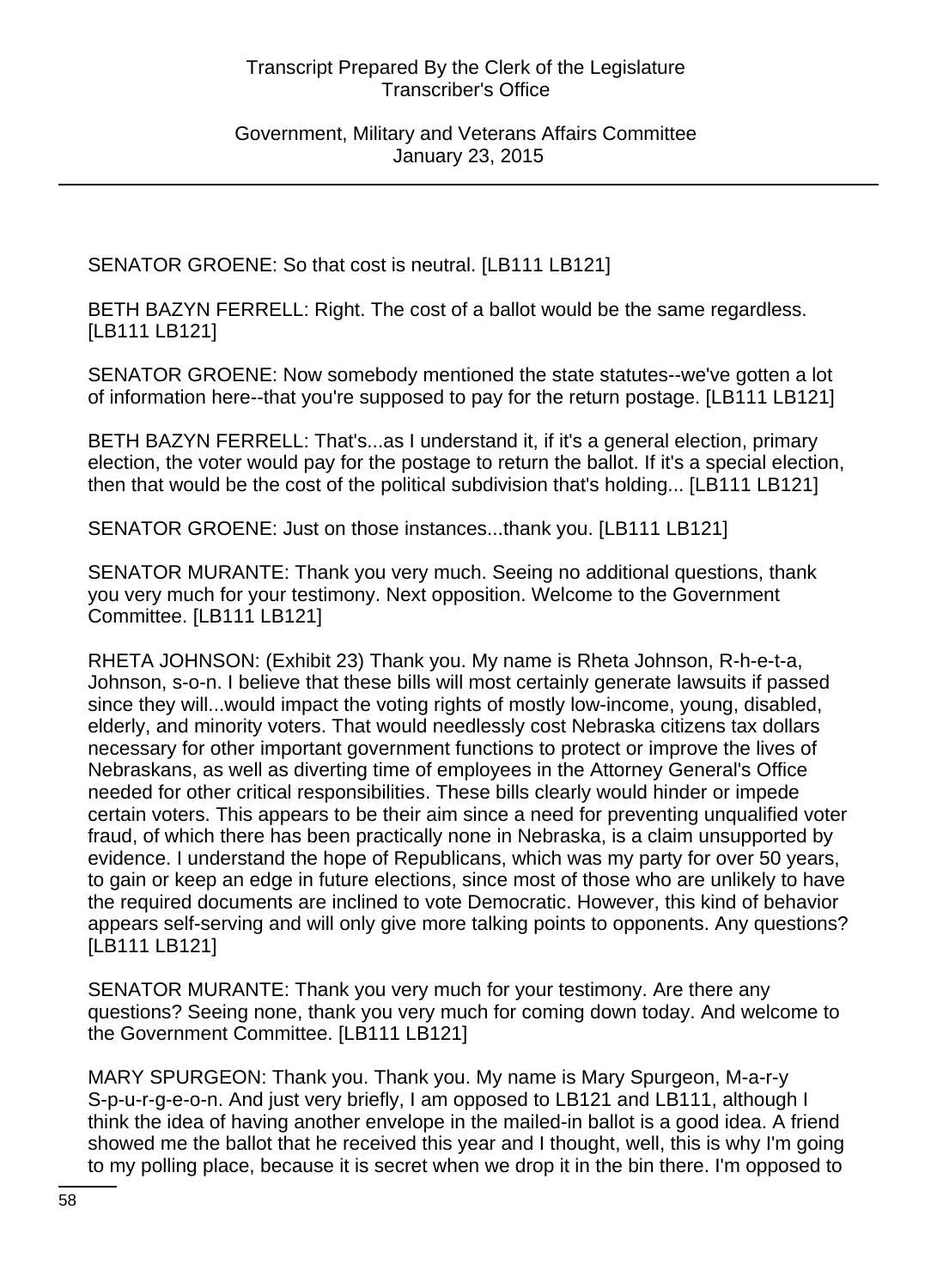Government, Military and Veterans Affairs Committee January 23, 2015

these bills because they are a solution in search of a problem, as I think has been adequately laid out for you here. I have no doubt that Senator Larson when he introduced this bill was doing it in response to constituents' concerns and that you have heard others' concerns echoed by them. But those are concerns that are in other states. They are different places. Our 50 states are all of these experiments where local folks say, let's try it this way, let's try it that way. So some states have more problems than we do here in Nebraska. So I urge you, Senator Larson and other people on the committee whose constituents are anxious about this, to reassure them that this is not a big problem in this state. As the gentleman who was the poll inspector said, you know, I go into my polling place and I say, well, hi, Lynette (phonetic), hi, Darlene (phonetic), and they greet me by name and they know my neighborhood. That's...knowing your neighbors here in Nebraska, that's one of the ways that we prevent a voter fraud sort of thing. I urge you to keep these bills in committee. Of course, it's your privilege to vote it out on the floor if you wish. But I'm kind of a Legislature watcher and I know that there are just, you know, problems: prisons; Health and Human Services; education; tax. You've got big problems that everybody says are big problems that they talk about in the newspaper every day and have for months, and I hate to see the Legislature waste precious time on issues that are pretty miniscule. They're like a hangnail when you've got a wound in every limb. So that would be my message to you. Thank you. [LB111 LB121]

SENATOR MURANTE: Thank you very much for your testimony. Are there any questions for the testifier? Seeing none, thank you very much for coming down today. [LB111 LB121]

MARY SPURGEON: Thanks. [LB111 LB121]

SENATOR MURANTE: Ms. Miller, welcome to the Government, Military and Veterans Affairs Committee. [LB111 LB121]

AMY MILLER: (Exhibits 24 and 25) Good afternoon, Senators. My name is Amy Miller. That's A-m-y M-i-l-l-e-r. I'm legal director for the ACLU of Nebraska, a nonprofit organization that works on constitutional rights. And in a somewhat complicated way, because these bills have been combined, let me make clear that I am testifying in opposition to LB111 and those portions of LB121 that are related to voter ID, but I'm here in strong support of the ballot secrecy portion of LB121. And if you have questions about that, I'd be happy to answer them, but I'm going to keep my comments on voter ID. Testimony on both items is being distributed. I think I'm the closer with the idea that, as the attorney, I'm here to mop up if there's questions you have. You've heard a lot of folks sort of philosophically throw out there isn't a problem. But one reason I'm here to testify is, that is legally significant and it should be very much in your minds. The proponents of LB111 had their opportunity to propose there is a problem that needs solving. They had their opportunity to demonstrate and put on the record any examples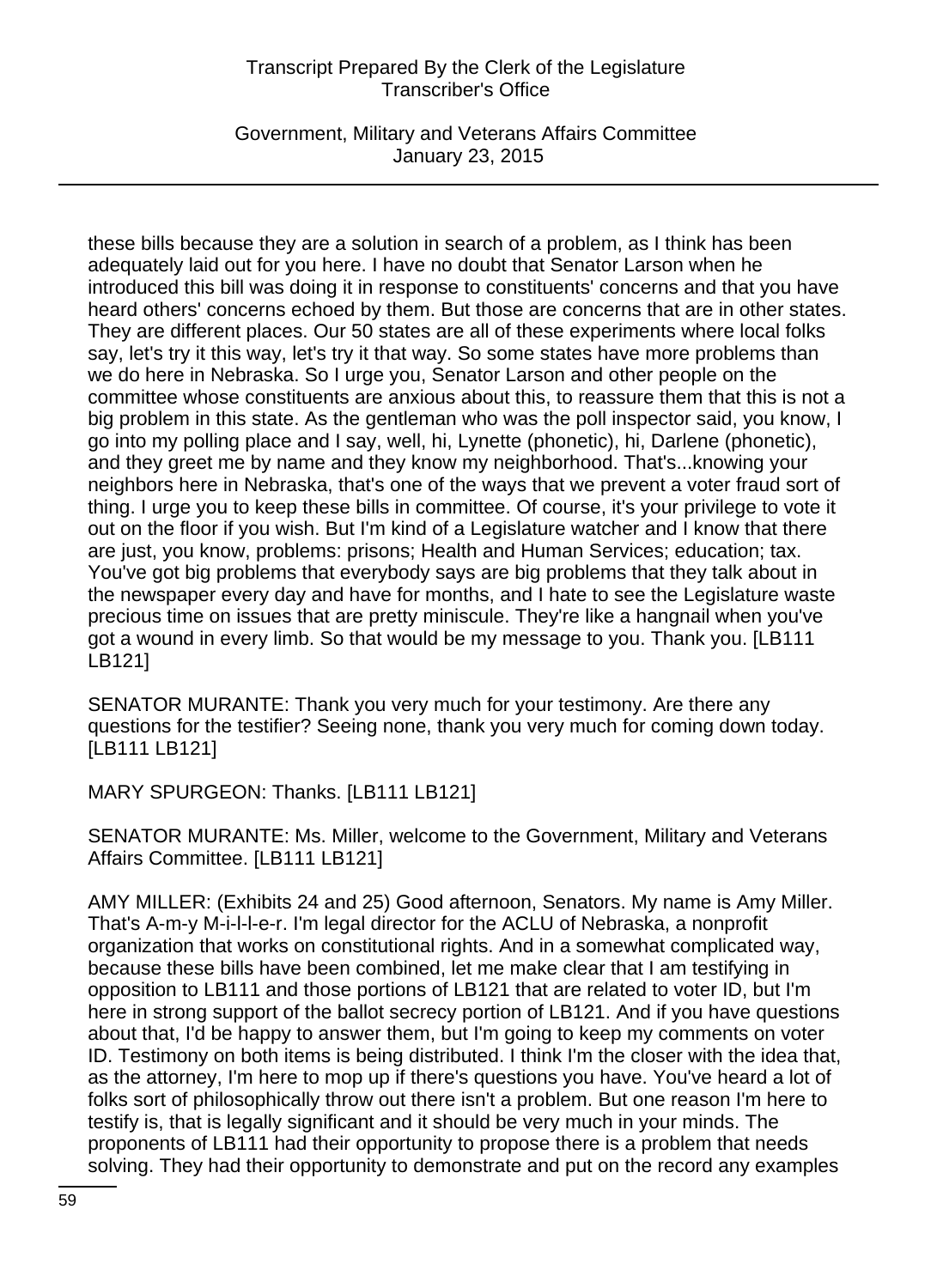Government, Military and Veterans Affairs Committee January 23, 2015

of voter fraud in Nebraska. Having failed to do so, I have to warn you that the subsequent lawsuit that would soon follow if LB111 passes into law would probably prevail. The courts repeatedly use the phrase: vague concerns about voter fraud cannot outweigh the burdens on a constitutional right. In the law, we talk about who has the first burden. And when you burden a constitutional right like voting, the burden is on the government to prove that the voting ID law was necessary. With zero examples of voter fraud on the record, a review in court will instantly say any imposition, even a little one, even a free ID, even a little bit of time, was unnecessary and, therefore, an improper exercise of power. That is what happened the last time this committee advanced out a bill that burdened a fundamental constitutional right. Back in 2011, we had a bill in front of this committee that was going to burden petition circulators. People who were from out of state who did not live in Nebraska would be banned from being paid petition circulators. And we warned you that is a fundamental burden on the protected right of interstate travel, as well as the right to petition the government for redress of grievances. Is there a problem with petition circular fraud? There was none. We sued. And during the trial they were able to come up with three examples, and the judge still struck the law down. You need a significant problem in order to be able to put any burden on a constitutional right. That lawsuit cost the state of Nebraska \$275,000 in attorney fees to the ACLU, let alone whatever it cost the state to defend the case. Until you have a record of fraud, this bill should not be advanced forward because it will be costly litigation. And as cited in the testimony, these cases are being won all across the country when brought by the ACLU and other organizations. The few ones that have stood, they had a record of voter fraud. Or like the Indiana case that went to the U.S. Supreme Court, it was a facial challenge. There was no examples of anyone being impacted by the law. This is different. Our state constitution doesn't permit this. Federal law doesn't permit it. We don't need another expensive tax burden for the payers in Nebraska. Last pitch: I'm sorry that I had to do short shrift to the ballot secrecy envelope, and I would be happy to address that further if anyone wants to ask me questions about that. And we thank Senator Schumacher for bringing that forward. [LB111 LB121]

SENATOR MURANTE: Thank you very much for your testimony. Senator Craighead has a question. [LB111 LB121]

SENATOR CRAIGHEAD: Hi, Amy. Thanks for being here today. Okay, so you're saying there is no documentation. So would things like return chase pieces from a campaign of a voter who requested an absentee ballot and were returned and there's a stack of them a foot high, something like that, would that count as evidence? [LB111 LB121]

AMY MILLER: That's certainly indication that someone has got a mailing issue and that the person may not be participating in the campaign, but they may not answer whether or not anyone has voted illegally. And it's interesting because the Secretary of State of Kansas, of course, laid out for you a very tantalizing buffet of opportunities. But that's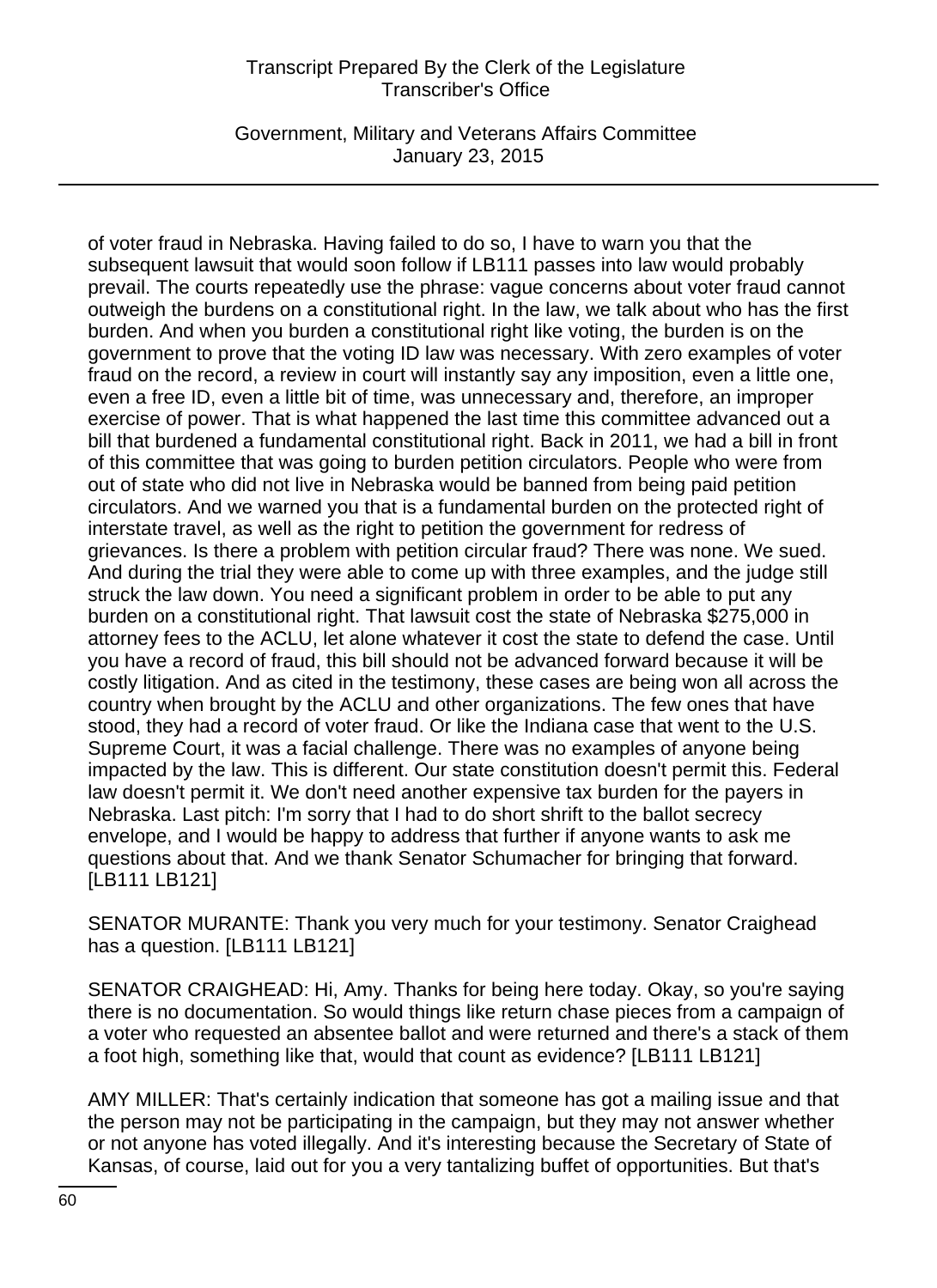Government, Military and Veterans Affairs Committee January 23, 2015

Kansas, and we don't have any examples in Nebraska. And when he was asked about whether or not there had been any prosecutions, he said there hadn't been because it would be too difficult. Well, Nebraska is not Kansas. We take these issues seriously. It's a felony to vote illegally in this state, and it's a serious felony. You can do five years or pay a \$10,000 fine. We already have the protections in place. There would need to be probably an actual record. If not a conviction, there would have to be proof from an election commissioner/an election official that someone had attempted to vote illegally. [LB111 LB121]

SENATOR CRAIGHEAD: Right. But my question is, could those be used as evidence? [LB111 LB121]

AMY MILLER: I don't know that...campaign mailings, I don't know that that would be good enough because that only indicates that someone at the time that they receive campaign mailings... [LB111 LB121]

SENATOR CRAIGHEAD: No, when an absentee ballot has been requested and then a chase piece has been returned after that absentee ballot has been requested. [LB111 LB121]

AMY MILLER: Still, it's not proof of fraud though is the difficulty. And here is, of course, the problem: Voter fraud does require the intent to commit fraud, not the person who has made the mistake, not the person who didn't understand that their precinct had been closed. So with zero prosecutions in Nebraska despite the fact that it's there and we can leap on this if it happens, that might be the year to come back and look at a bill like this. But until you've got that, there is speculation. And the courts cited in the testimony--Missouri Supreme Court, Arkansas Supreme Court, Pennsylvania, Wisconsin, all of these courts--that's the first question they ask: Show me the money. Was there fraud? No fraud? No barrier. So we've talked a lot about the barriers and the problems. And as an attorney and as a member of the ACLU, I strongly agree with those. But I got to tell you, a lot of that just is not relevant to the bigger question of burden is on the side of the proponents first to pony up the proof, and we don't have that here. [LB111 LB121]

SENATOR MURANTE: Okay. Thank you, Senator Craighead. Senator Hansen, then Senator Groene. [LB111 LB121]

SENATOR GROENE: For interest... [LB111 LB121]

SENATOR MURANTE: Senator Hansen first, then Senator Groene. [LB111 LB121]

SENATOR GROENE: Oh, I didn't see you. Sorry. [LB111 LB121]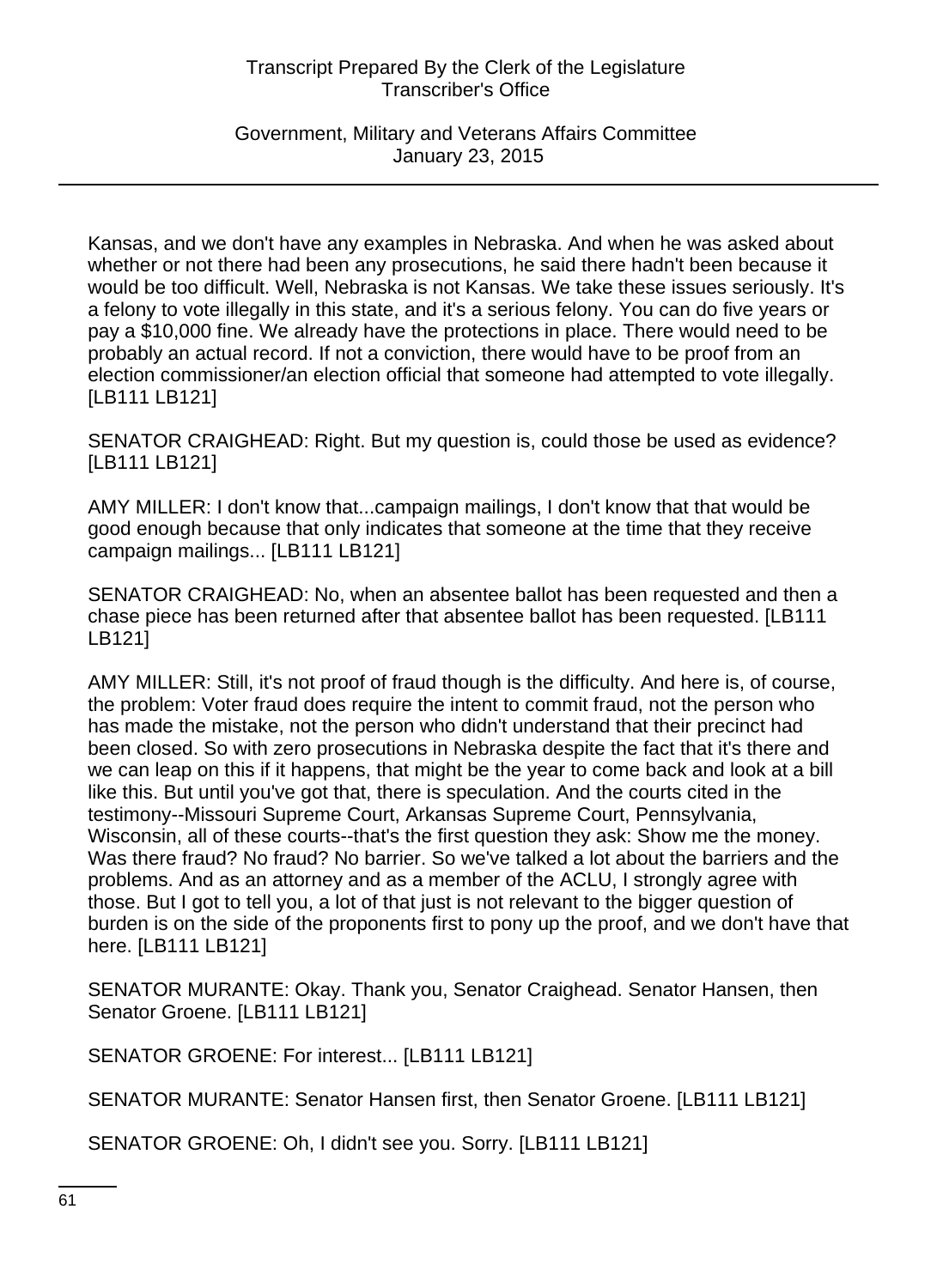Government, Military and Veterans Affairs Committee January 23, 2015

SENATOR HANSEN: Thank you, Ms. Miller. I wanted to ask you a question of something people brought up. Throughout our testimony and witnesses, people have compared ID for voting to, say, an ID for cashing a check or ID for getting a prescription or even ID for a firearm. I wanted you to kind of expound on whether or not that's an applicable comparison. [LB111 LB121]

AMY MILLER: You know, it's the same thing that all of those other rights just aren't the same as voting. And it feels like it's a very simplistic answer, but voting is enshrined in the Bill of Rights in several amendments. It is a separate, protected category in a way that visiting my doctor, getting a prescription, getting on a plane, those just aren't protected in the same way. Now, of course, the Second Amendment right to carry a gun is in the Bill of Rights, too, but there courts did the balancing act already that they're doing with voter fraud. You've got voter fraud, then let's talk; maybe you could go ahead and put in some regulations. And because of the problems with inappropriate people obtaining guns and then doing violent acts with the guns, courts have said you can place that small burden. You still have the right to carry the gun, but you have to go through the process of applying and getting the permit and making sure that you have the appropriate documentation. And so all of those other categories for which many of us carry ID, they're tiny, little, baby stepstools. And we put on a pillar voting because it's in the Constitution. It's a different category, and we've put these protective hedges around it as a result. [LB111 LB121]

SENATOR HANSEN: Thank you, and I had just a question. I wanted you to take the opportunity to also reclarify the ability of students to vote at, say, a home address versus a residence address. I worry I may have caused excess confusion with my first round of questioning, so I wanted my second round to clear it up. [LB111 LB121]

AMY MILLER: I was...we were discussing about mopping up that one. I think the young woman from the ASUN did a fabulous job and I hope she runs for office some day. It isn't federal law. But we also have a Nebraska State Supreme Court decision from 1895. I did my homework before I showed up today. In 1895, Nebraska Wesleyan students voted in a local city election. And the man who lost was fussy and brought a case saying if those Wesleyan students hadn't voted then I probably would have won. It goes all the way up to the Nebraska Supreme Court asking--these are students who are from various areas in Nebraska and outstate--are they domiciled in Nebraska? The Nebraska Supreme Court said resoundingly yes long before federal law set up some standards about this. It's the same reason why many state senators, Senator Tom Osborne when he served us in Congress, spent a lot of time in Lincoln where he had a home. But he was our representative from the 3rd District where he had a summer home. Where you intend your residency to be for voting or for running for office, that's where your residency is. Clear crystal law goes back to quite the old days. You have to dust off the books a little bit to get to that one. [LB111 LB121]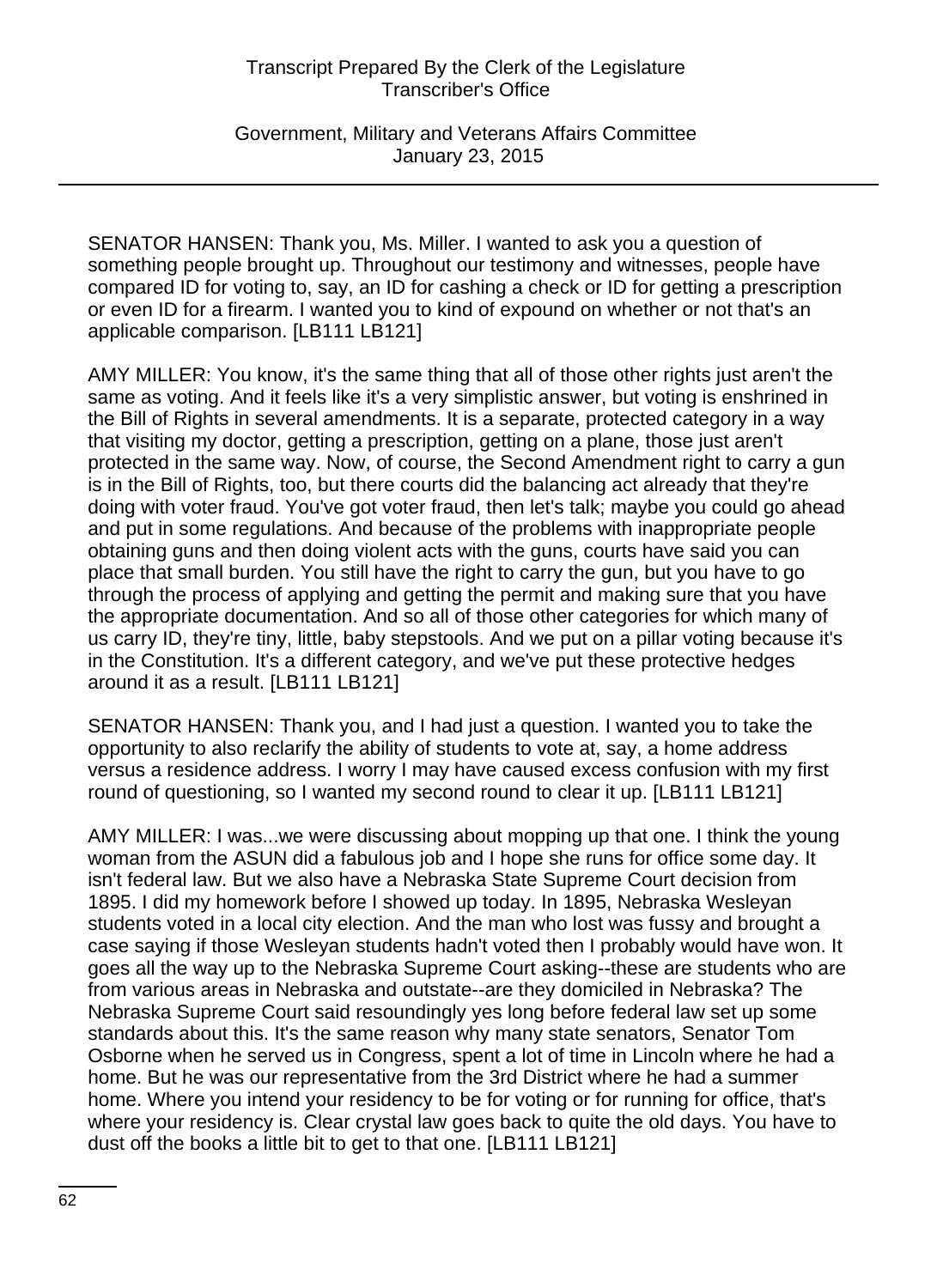Government, Military and Veterans Affairs Committee January 23, 2015

SENATOR HANSEN: Great. Thank you. [LB111 LB121]

SENATOR MURANTE: Thank you, Senator Hansen. Senator Groene. [LB111 LB121]

SENATOR GROENE: In the interest of openness, I was the plaintiff on the petition law. But I sat there and told the folks, Senator Schimek, that it was existing law, existing rulings in circuit court that I had the freedom of association. There was other reasons besides...that that case was ruled on than that somebody was harmed. That's my question. In Nebraska, has...we're in what circuit court? [LB111 LB121]

AMY MILLER: Eighth Circuit Court of Appeals. [LB111 LB121]

SENATOR GROENE: Is there an existing ruling on voter ID in the Eighth Circuit Court? [LB111 LB121]

AMY MILLER: Yes, but coming out of their State Supreme Court cases because after the federal case that was described in the proponents' testimony, Crawford v. Marion County where the Indiana voter law was challenged, that was a federal challenge under the federal Constitution. The Supreme Court rebuffed and said, looks good to us. That's why you're seeing a lot of the challenges now being filed under the state constitution voting rights. And so the Eighth Circuit has not ruled on this issue, but states within the Eighth Circuit that are our sister states have. [LB111 LB121]

SENATOR GROENE: Is Kansas in the Eighth Circuit? [LB111 LB121]

AMY MILLER: It's not. It is Seventh Circuit. [LB111 LB121]

SENATOR GROENE: Have they been challenged yet? [LB111 LB121]

AMY MILLER: I understand the Kansas law was in court. I don't remember what the answer was. The two that are closest to us would be Arkansas, that's Eighth Circuit, and Missouri, that's also Eighth Circuit. [LB111 LB121]

SENATOR GROENE: And what were their rulings? [LB111 LB121]

AMY MILLER: They both said, until there's a record of fraud, this is too much of a burden, even though it was a little teeny burden. And the Missouri law was very similar to what you are looking at. It provided for a free ID. But as you've heard from some of the testifiers, free, that you'll have the ID, is kind of an empty promise because the supplying documents that you have to bring with you to get the ID still are problematic. [LB111 LB121]

SENATOR GROENE: So was Missouri overruled, overturned? [LB111 LB121]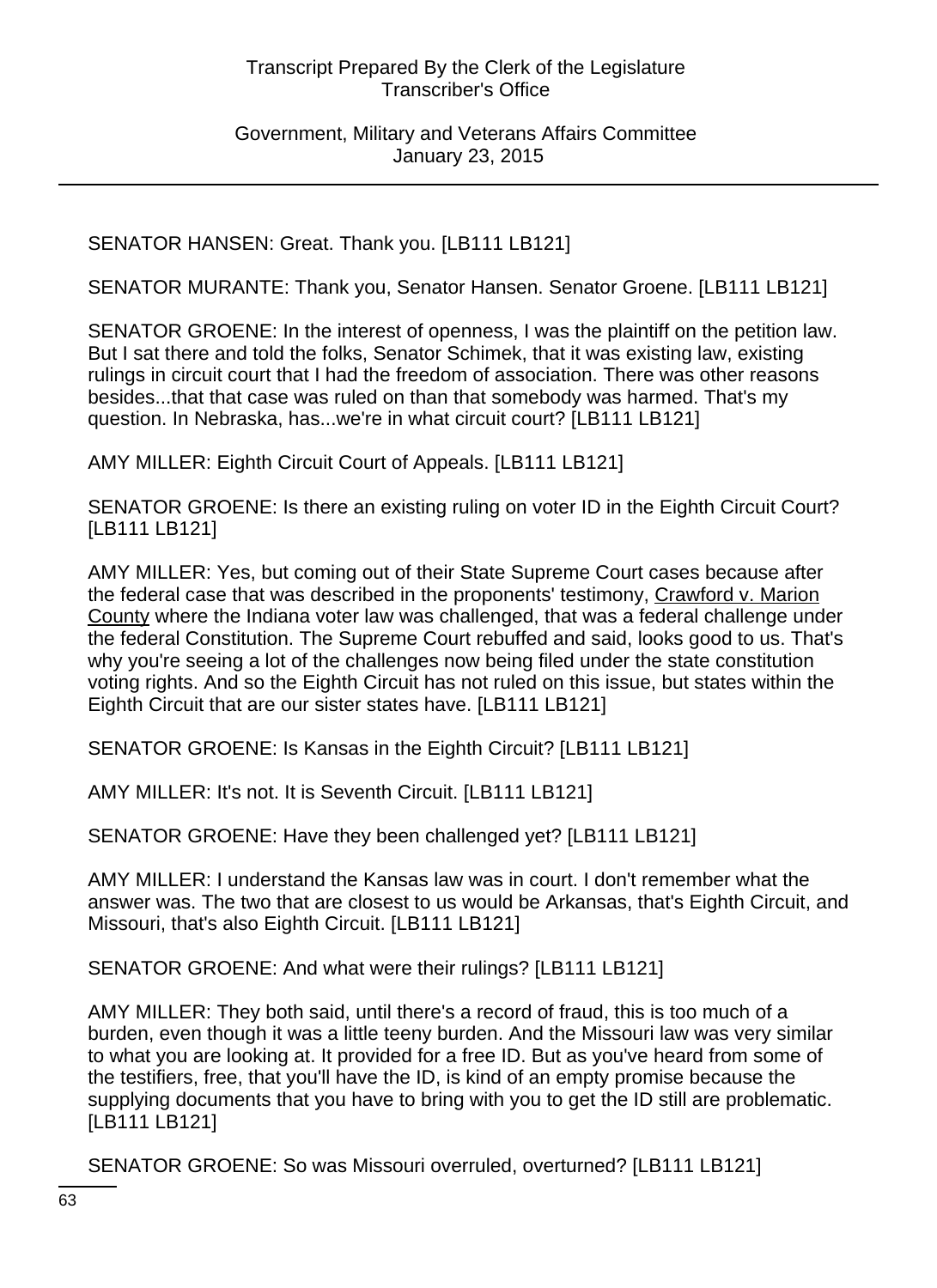Government, Military and Veterans Affairs Committee January 23, 2015

AMY MILLER: Yes, Missouri... [LB111 LB121]

SENATOR GROENE: And what was the other one. Arkansas? [LB111 LB121]

AMY MILLER: Arkansas. Both threw out the voter ID law. Both states currently have gone back to their current...to their old practice of no ID. [LB111 LB121]

SENATOR GROENE: Is there any cases before the Supreme Court, people have taken it on? [LB111 LB121]

AMY MILLER: Yes, after... [LB111 LB121]

SENATOR GROENE: I thought they ruled on Texas or Pennsylvania or somebody. [LB111 LB121]

AMY MILLER: After the Indiana case that's been mentioned, Wisconsin's voter ID law went up. And right during the midterm elections last year, that was about the time that the voter ID law was supposed to go into effect. And the U.S. Supreme Court stated and said, while we continue to fight about what the final decision will be, you can't use voter ID. Then there has been an Arizona case which may or may not be useful. Scholars differ. Arizona heightened the requirements as was proposed here today, heightened the requirements when you register. Bring proof of citizenship when you register to vote. And U.S. Supreme Court struck that down in 2010 I believe in a case called Arizona v. Inter Tribal Council of Arizona. [LB111 LB121]

SENATOR GROENE: But there's been a ruling where somebody has been ruled that you can do some type of voter ID, right, by the Supreme Court? Which case was that? [LB111 LB121]

AMY MILLER: Crawford v. Marion County, the Indiana case, said it may proceed because they hadn't met, the plaintiffs had not met their burden of proof. It was a facial challenge before the law went into effect. It was a politician who had ID and wouldn't be affected. He said, it just doesn't sound right to me. And the Supreme Court said, we want to see someone who's going to be hurt by this. You can't just randomly bring cases because you're an interested party. So I would posit that the Indiana case is not illustrative for what the new state of the law is. But to be as fair as possible, Senator Groene, the U.S. Supreme Court has not yet said in a case like this where we do have people who would be able to prove a burden, they haven't ruled on that yet. It's an open area of law. [LB111 LB121]

SENATOR GROENE: So it's part of our system. We struggle. We go for rights. Do we give up, folks, either side because a lawyer sits there and threatens us that they're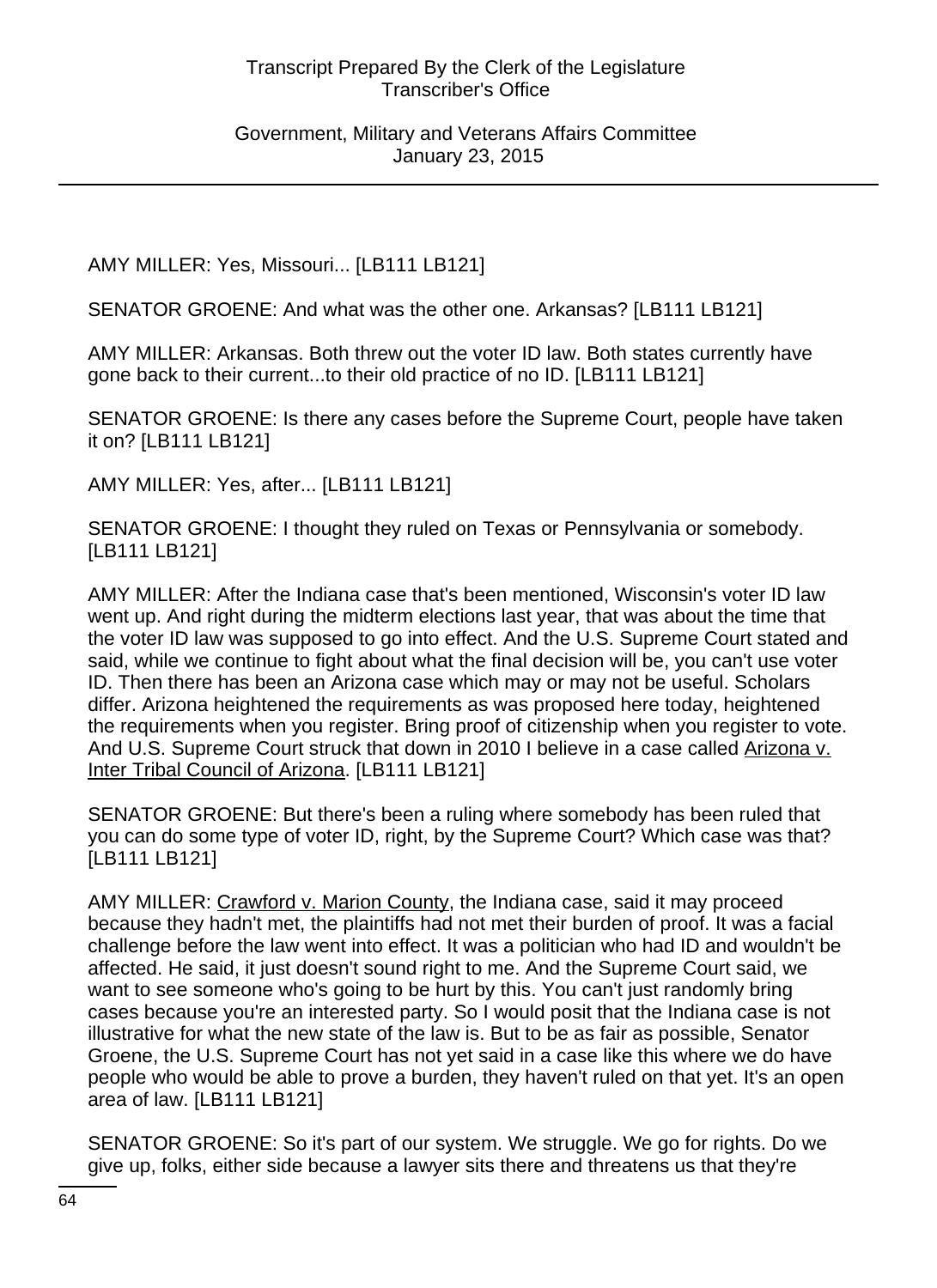Government, Military and Veterans Affairs Committee January 23, 2015

going sue? [LB111 LB121]

AMY MILLER: I would suggest, as with many things in life, I would allow the other guy to walk down to see if that's actually a lion or a kitty cat while we stand back and watch. And if we start hearing screams we don't necessarily need to walk down that path with them. Many other states are trying this. They've been in court for three, four, five years. One of those cases is going to be decided by the U.S. Supreme Court someday soon. [LB111 LB121]

SENATOR GROENE: That's what I asked. They're appealing on to the Supreme Court. [LB111 LB121]

AMY MILLER: They're on their way up. They're on their way up. [LB111 LB121]

SENATOR GROENE: Missouri and those, they didn't quit. They went on. [LB111 LB121]

AMY MILLER: Correct. And the Wisconsin case that went up to the Supreme Court temporarily about whether or not there would be a stay, that's an alive case as well. This doesn't have to be done by Nebraska. We do not have to walk down there as well. Might as well because the day the Supreme Court rules... [LB111 LB121]

SENATOR GROENE: If we pass it, why wouldn't you sit back and wait? And the answer is to the taxpayer, that you wouldn't waste their money and see what the Supreme Court does? [LB111 LB121]

AMY MILLER: Because the voters are being hurt the day it goes into effect and my job is to protect them. [LB111 LB121]

SENATOR GROENE: So is the taxpayer if you sue. [LB111 LB121]

AMY MILLER: My job is to protect the Constitution, not the taxpayers. [LB111 LB121]

SENATOR GROENE: But I'm a voter too. All I know about lawyers, half of them are wrong in the courthouse every day. [LB111 LB121]

AMY MILLER: This is true. This is why I be as transparent as possible. I don't know that I'd win. All I can tell you is I would feel confident enough to take my tiny nonprofit budget and throw it on the table and say, let's see who's right. [LB111 LB121]

SENATOR GROENE: And you know I don't have...I admire the ACLU because they've done things. They've helped me. So I'm not here attacking you. [LB111 LB121]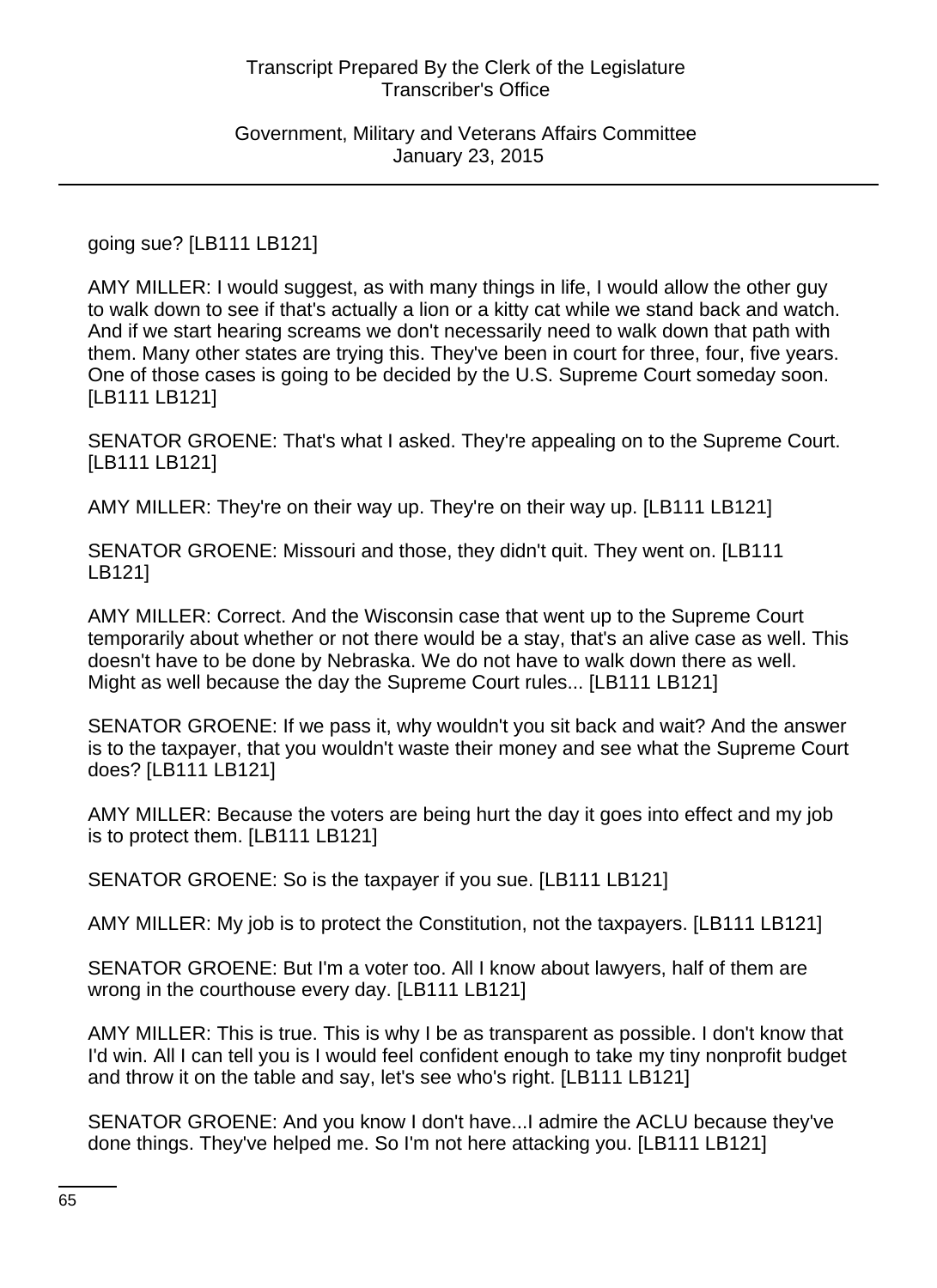Government, Military and Veterans Affairs Committee January 23, 2015

AMY MILLER: I understand. [LB111 LB121]

SENATOR GROENE: I just have an interest in the value of the vote and how precious that is and we protect it. [LB111 LB121]

AMY MILLER: Absolutely. And I think, as I say, there's always the option to wait and see. The day that the Supreme Court rules on it, I'd have to come in here with my tail between my legs and just argue, well, I think it's a bad idea. But I wouldn't have any teeth behind that anymore. I would just try to use my way to compel you. What I'm telling you today is legally as a lawyer, this is a terrible idea and I would never counsel someone to go down this path when there's already so many thorns in the bushes on this one. [LB111 LB121]

SENATOR GROENE: Thank you. [LB111 LB121]

SENATOR MURANTE: Thank you very much for your testimony today and thank you for coming down. [LB111 LB121]

AMY MILLER: Thank you. [LB111 LB121]

SENATOR MURANTE: (Exhibits 26-35) Much appreciated. Is there any remaining opposition testimony? We've heard from everybody. Is there anyone who would like to testify neutral? All right. Senator Larson, I assume you'd like to waive closing. (Laughter) Senator Larson waives closing. Before we close the hearings on LB111 and LB121, I have written testimony to be read into the record. Proponents on both issues: Julie Condon, the cofounder of the Western Nebraska Citizens Caucus. In opposition testimony we have the YWCA of Lincoln; the YWCA of Grand Island; Alpha Kappa Alpha Sorority, Incorporated, Psi Chi Omega Chapter; Tessa Foreman of Nebraskans for Peace; Michael Chittenden of The Arc of Nebraska; Alan Potash of the Anti-Defamation League; Beatty Brasch of the Center for People in Need; Major Mays, who I believe was here today but we'll read him in again anyway, of the NAACP. In neutral testimony I have John Gale, Secretary of State, Nebraska; and Diane Olmer, Platte County Election Commission. (See also Exhibits 36-38) And with that, we have wrapped up the testimony and the public hearings on LB111 and LB121. And we will proceed to the next item on the agenda which is Senator Larson's other bill. [LB111 LB121]

SENATOR GARRETT: Welcome, Senator Larson. [LB112]

SENATOR LARSON: Thank you, Vice Chairman Garrett and members of the Government, Military and Veterans Affairs Committee. My name is Tyson Larson, T-y-s-o-n L-a-r-s-o-n, and I represent Legislative District 40, O'Neill, Nebraska, in the Nebraska Legislature. LB112 is a proposal this committee and the Legislature has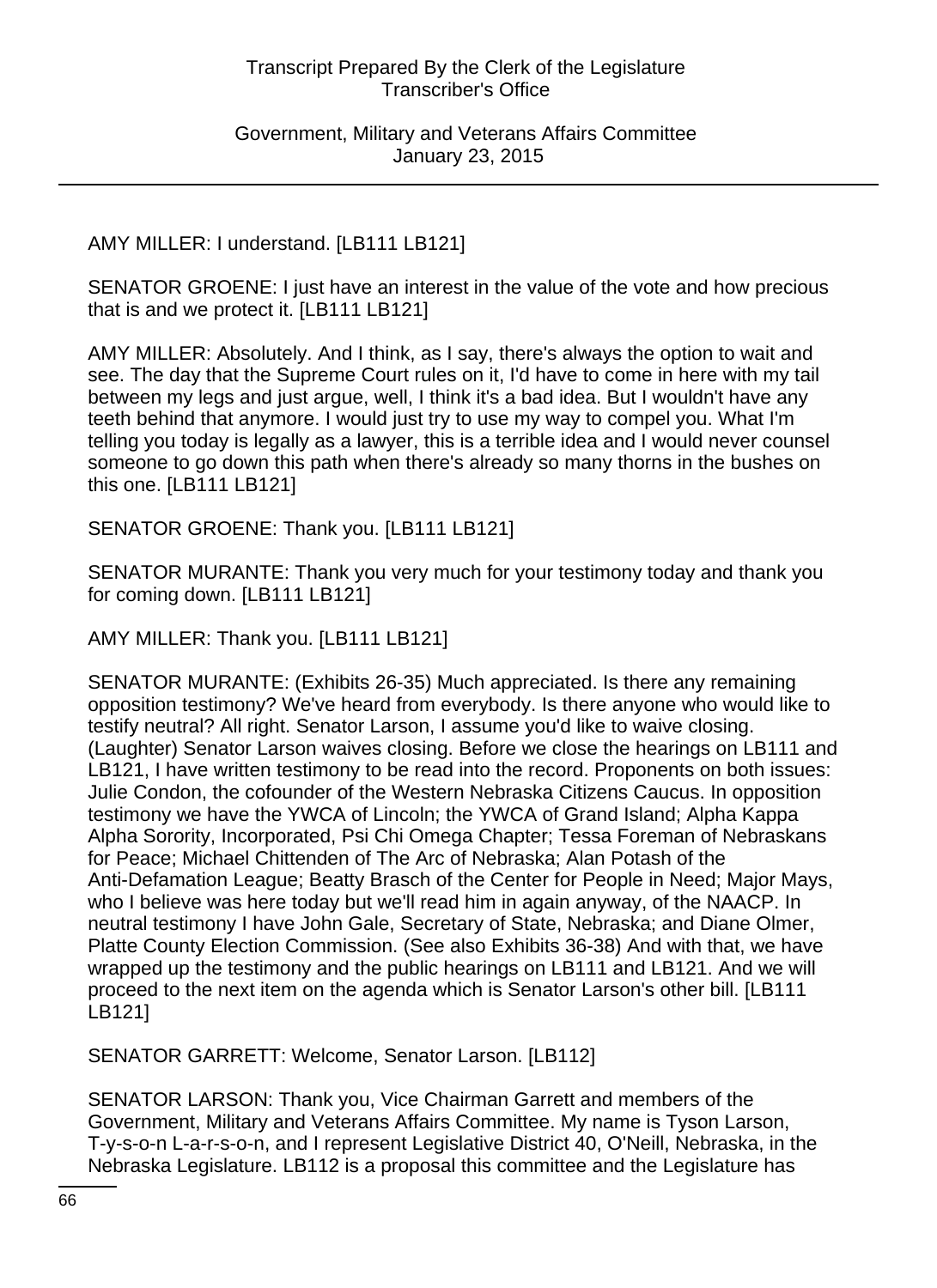Government, Military and Veterans Affairs Committee January 23, 2015

heard before. It would include Nebraska in the National Popular Vote Compact and award Nebraska's electoral votes to the Presidential candidate who wins the most popular votes in all 50 states. The compact does not take effect until states totalling 270 electoral votes, or a majority of the electoral college, pass the same bill and enact the compact. Article II, Section 1 of the United States Constitution leaves the power to award electors exclusively to the Legislature. LB112 uses this power to ensure every Nebraska voter is relevant in Presidential campaigns and right-sizes the influence of battleground states like Ohio and Florida. As you know, this bill is part of a broader discussion we are having about what can be done to make voter participation in Nebraska more meaningful and our state more relevant in Presidential elections. Under the current electoral system, Nebraska is a flyover state or a safe state during Presidential election years. During the six weeks of general election campaigning, we received zero events, zero campaign dollars from candidates of both major parties. This is true for four out of five voters in four out of five states. The rest are battleground states as they are closely divided between the two major parties. Two-thirds of the campaign resources spent in the last Presidential elections were focused on just four states. One hundred percent were focused in just 11 states. I believe campaign visits and dollars are proxy for political influence and all that influence is in the hands of a shrinking number of battleground state voters. The battleground state of Ohio received 73 visits in the last six weeks of the Nebraska...in 2012 General Election. When you add up the visits of Nebraska, North Dakota, South Dakota, Wyoming, Montana, Idaho, and 32 other states during that same time frame, the result is zero. It is a wonder that most of the campaign was spent talking about bailouts, an important issue to Ohio voters, or coal issues, an important issue to voters in western...West Virginia, another battleground state, or a host of parochial issues designed to attract persuadable voters in battleground states. There are some very stubborn facts related to the current system. Because Nebraska is a flyover state and receives little if any attention from Presidential candidates, 12 of America's 13 smallest states are flyover states and receive zero attention from candidates who seek the Presidency. And flyover states export political capital, influence, money, and volunteers to battleground states. We can look to our immediate east as an example. Candidates spend their money and time in Iowa. Iowa isn't substantially more populated than Nebraska, but candidates spend their time and their money there. They pay attention to the issues there. It's not because Des Moines is a more attractive place than Omaha. It's because Iowa is a swing state. And we aren't just ignored from the Presidential...from the campaign side of Presidential politics. We know that Presidents and members of Congress, like most politicians, make decisions in part based on what will get them reelected. When decisions have to be made on the federal level, which state is impacted by a decision is also going to be considered. So when the federal government talks about shutting down an Air Force base, they're going to be making decisions based on the fact that Florida is a state both parties must win to elect a President and Nebraska is not competitive. Both contain Air Force bases. Members of the committee, Presidential campaigns do not have to be this way. We are not stuck with a broken system, the current system that leaves Nebraska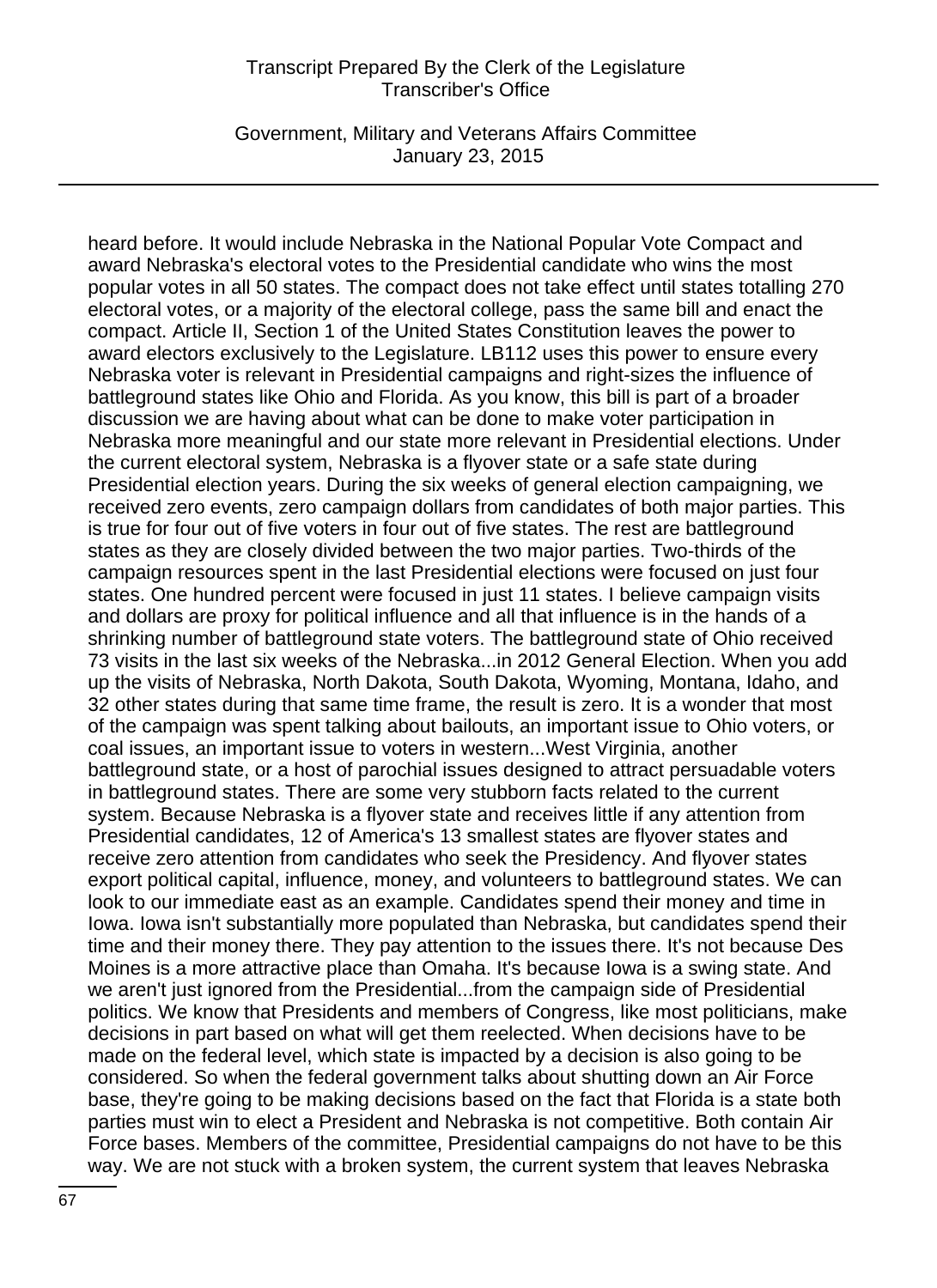Government, Military and Veterans Affairs Committee January 23, 2015

voters on the sidelines. I urge you to exercise our constitutional duty and award Nebraska's electors in a way that makes every voter relevant in every state and every Presidential election. I urge you to support LB112. A vote in Omaha should always matter as much as a vote in Iowa or Ohio. The National Popular Vote achieves that goal. Thank you, and I'd be happy to answer any questions. [LB112]

SENATOR MURANTE: Thank you, Senator Larson. Are there any questions for Senator Larson? Seeing none, thank you very much. And before we proceed to proponent testimony, I wanted to say I've been asked a couple times by media outlets. We are not going to be "Execing" or voting today on either voter ID bill. So we will not be "Execing" or voting on either voter ID bill today. We will now proceed to proponent testimony on this bill. [LB112]

PATRICK ROSENSTIEL: Good evening, I guess at this point. [LB112]

SENATOR MURANTE: We're getting there. Welcome. [LB112]

PATRICK ROSENSTIEL: (Exhibit 1) My name is Patrick Rosenstiel, P-a-t-r-i-c-k R-o-s-e-n-s-t-i-e-l, and I'm with National Popular Vote. Mr. Chairman, members of the committee, thank you for this opportunity to testify. I also thank Senator Larson for his leadership and passion and advocacy on this issue. I have here a letter that's being handed out right now from Senator Rob Johnson, an enthusiastic champion who passed our bill through the Oklahoma Senate with bipartisan support and a 28-18 vote. I'd ask that it be included in the record on his behalf. First, I want to put to bed any issues of constitutionality. Article II, Section 1 of the United States Constitution is clear and explicit on the power of awarding electors. It says, "Each State shall appoint, in such Manner as the Legislature thereof may direct, a Number of Electors." The awarding of electors is the exclusive power of the various legislatures, not Congress, not the courts, but the legislature within the states. National popular vote preserves that power of the states. It preserves the electoral college. And it is 100 percent constitutional. The other notion I'd like to address is that somehow the current system protects small states. I hear that in a lot of things I read and a lot of things I hear. In Senator Johnson's letter there's a chart. You'll notice the 13 smallest states received a total of 4 out of 253 visits from the major party candidates seeking the Presidency in 2012. All four events were to the battleground state of New Hampshire. Twelve of the thirteen smallest states receive zero general election visits and zero TV advertising dollars in the last six weeks of the campaign. All of the attention was focused on a handful of battleground states and the attention results in influence. If we want to increase the influence of small states in Presidential elections, we must fix the current system. National popular vote is the only fix. I reject the premise that Nebraska would be ignored under a national popular vote. National popular vote would accurately reflect the voice of Nebraska, namely the 475,604 Republican votes for President in 2012 and the 302,081 Democratic votes from Nebraska. They all count in the national popular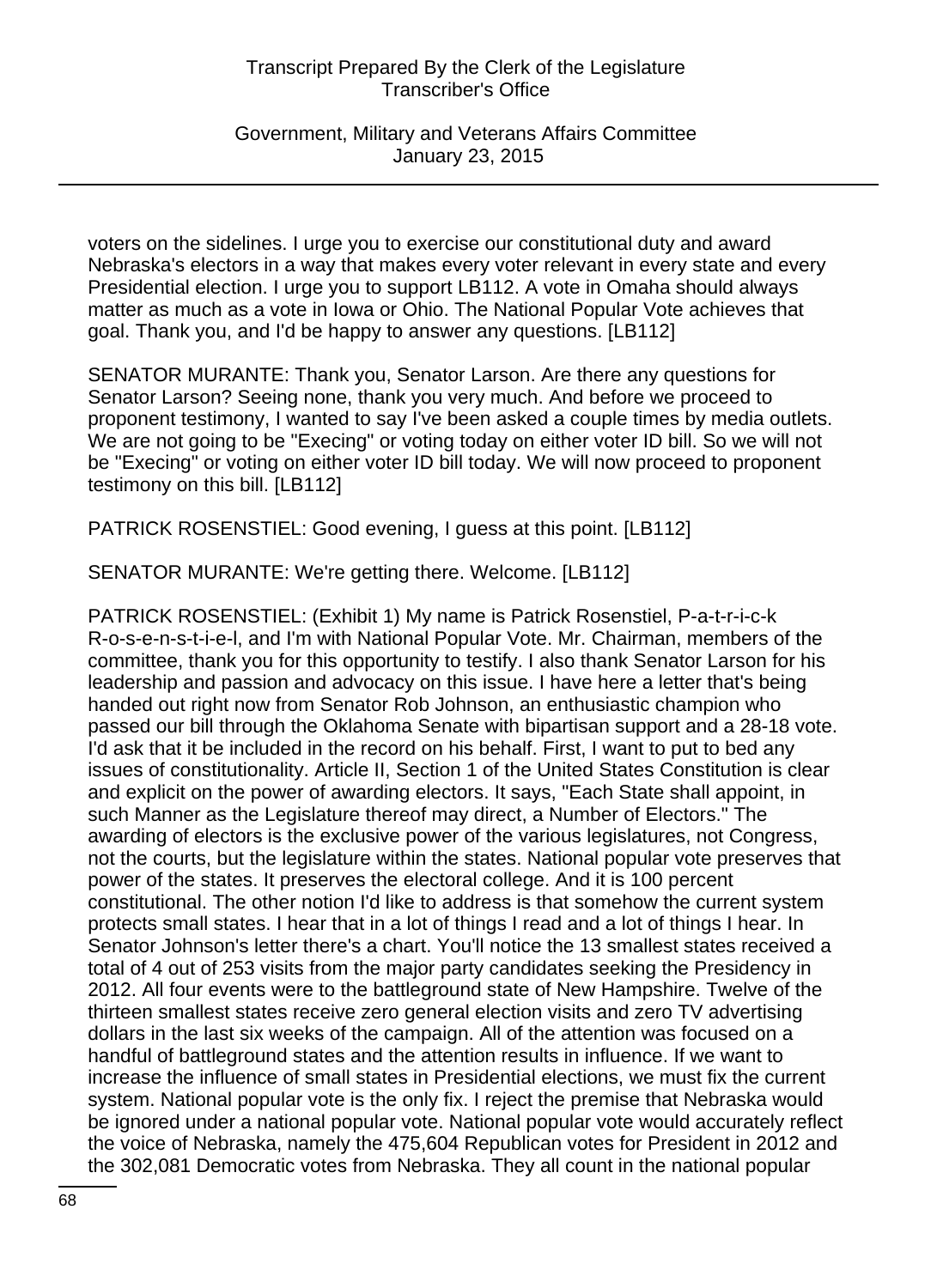Government, Military and Veterans Affairs Committee January 23, 2015

vote total and they would all matter under the new system. Nebraska's 172,983 Republican margin in 2012 was bigger than the 166,214 Democratic margin in the battleground state of Ohio. This in spite of the fact that zero dollars were spent campaigning to and turning out Nebraska voters by the national campaign and \$192 million, more than \$192 million was spent in the battleground state of Ohio. Just like regional...of margins matter within a state for governor races, state-by-state margins matter with National Popular Vote. Candidates would foolishly ignore voters based on geography when the national popular vote is determined. Campaigns are about winning, and to win, you get every vote you can no matter where it is. Just in closing, National Popular Vote preserves the state powers. It guarantees the Presidency to the candidate who wins the most popular votes in all 50 states. It is the only way to make every voter in every state equally relevant in every Presidential election. Humbled to be here and happy to take any questions. [LB112]

SENATOR MURANTE: Thank you very much. Are there any questions? Senator Bloomfield. [LB112]

SENATOR BLOOMFIELD: Thank you, Senator Murante. Just out of curiosity, your address, Box 1441, Los Altos Hills, California, who finances National Popular Vote? Where do you get your money? [LB112]

PATRICK ROSENSTIEL: Well, we get financing from a number of individuals. But the majority, the vast majority of our financing comes from a gentleman, the chairman of National Popular Vote. His name is Dr. John Koza. [LB112]

SENATOR BLOOMFIELD: And he's just got money. He feels like it's a good idea to spend it on this? [LB112]

PATRICK ROSENSTIEL: Yeah. The background on Dr. Koza is he's the architect of the idea. He's the architect of the state-based plan to use the power within the Constitution to award the Presidency on the basis of the National Popular Vote. Where his interest comes from, and it's purely...it's altruistic in motive. Where his interest comes from is...and the idea came from is that Dr. Koza, when he was in college invented a board game which allowed the players to manipulate resource allocation to impact a result in the Presidential election. I think it sold like 200 copies. But the other thing he did in college is he invented the algorithm behind the scratch-off lottery ticket. And if you know interstate compacts, and National Popular Vote is an interstate compact, the lottery is an interstate compact. So he married the two ideas being sort of a constitutional conservative, small C. He's actually a progressive politically, but he believes that the power lives... [LB112]

SENATOR BLOOMFIELD: I would imagine. [LB112]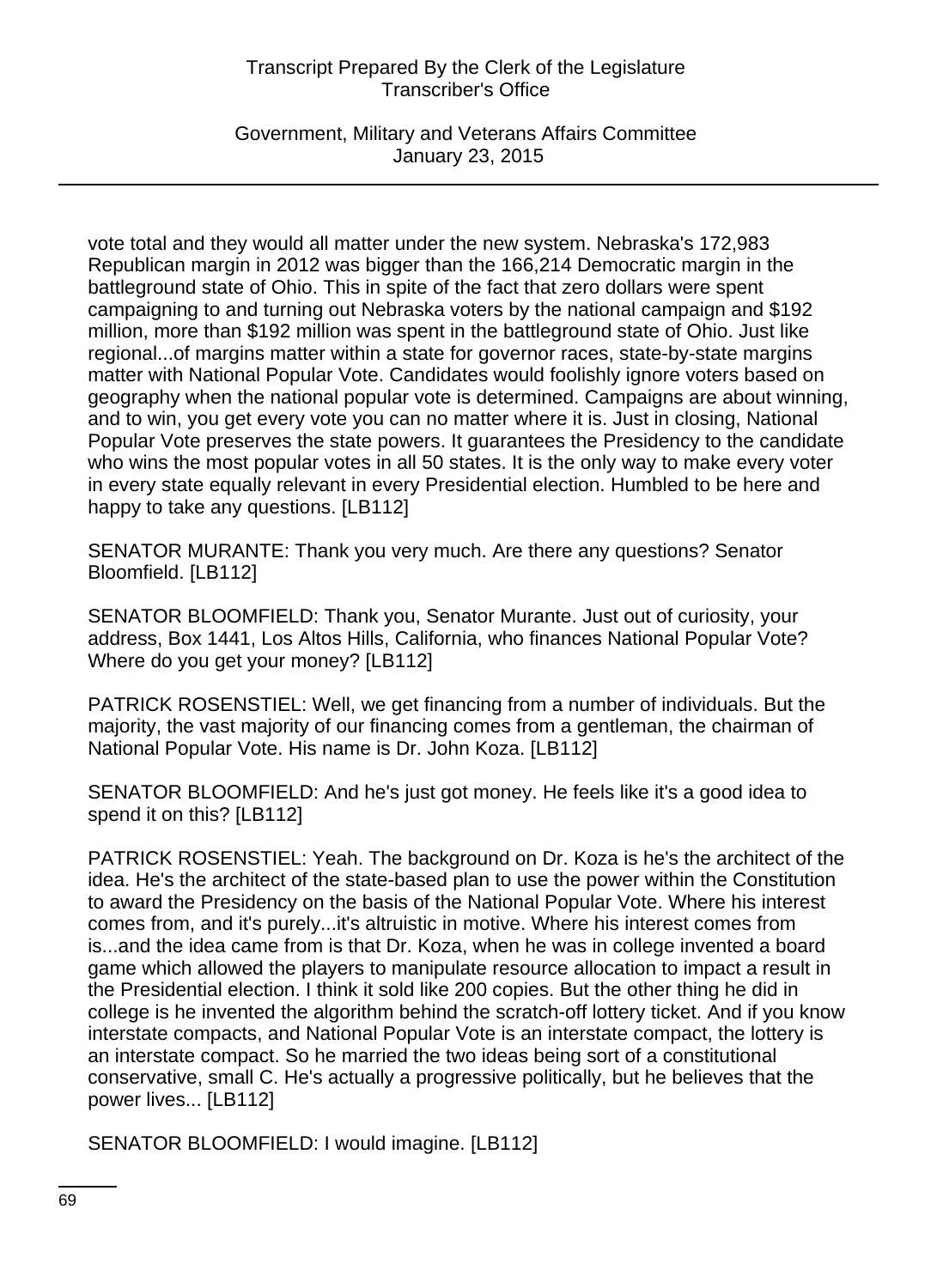Government, Military and Veterans Affairs Committee January 23, 2015

## PATRICK ROSENSTIEL: Excuse me? [LB112]

SENATOR BLOOMFIELD: I said, I would imagine. [LB112]

PATRICK ROSENSTIEL: I mean, I would just point out that National Popular Vote is a nonpartisan organization of conservatives, liberals, and moderates, Republicans, Democrats, and Independents who are tired of battleground states making decisions for all of America. And so Dr. Koza just happens to be the chairman. I guess I've earned my stripes in the conservative movement as a Steve Forbes Republican who helped elect Republican Presidents and confirm conservative Justices to the bench on the Supreme Court. And so I think there's people on all sides of the political spectrum that support this issue. [LB112]

SENATOR BLOOMFIELD: Where's Mr. Koza from? [LB112]

PATRICK ROSENSTIEL: He lives in Los Altos, California. [LB112]

SENATOR BLOOMFIELD: Okay. Thank you. [LB112]

SENATOR MURANTE: Thank you, Senator Bloomfield. A question I'd have for you is regarding the constitutional provisions relative to Congressional approval of interstate compact agreements. [LB112]

PATRICK ROSENSTIEL: Oh, Congressional consent. [LB112]

SENATOR MURANTE: Right. I've seen it written in a blog or two that this is unconstitutional because of it. [LB112]

PATRICK ROSENSTIEL: Yeah, I saw it on a blog. I heard it on the radio earlier today. There is a role for Congress to play in interstate compacts. Congressional consent comes after interstate compacts reach their triggering mechanism. In our case, it's 270 electoral votes or a majority of the electoral college. There's a lot of states' rights. For example, the Rehnquist Court would probably argue that this compact doesn't require Congressional consent because Chief Justice Rehnquist in his decision said that the only time Congress has a role in interstate compacts is if the state power conflicts with a federal power. And clearly, the plenary power here is with the state, right? "Each State shall appoint, in such Manner as the Legislature thereof may direct." You know, if this compact requires Congressional consent, the time to talk about Congressional consent would be after states totalling 270 or more electoral votes pass the bill under consideration today. [LB112]

SENATOR MURANTE: Okay. Thank you very much. Senator Groene. [LB112]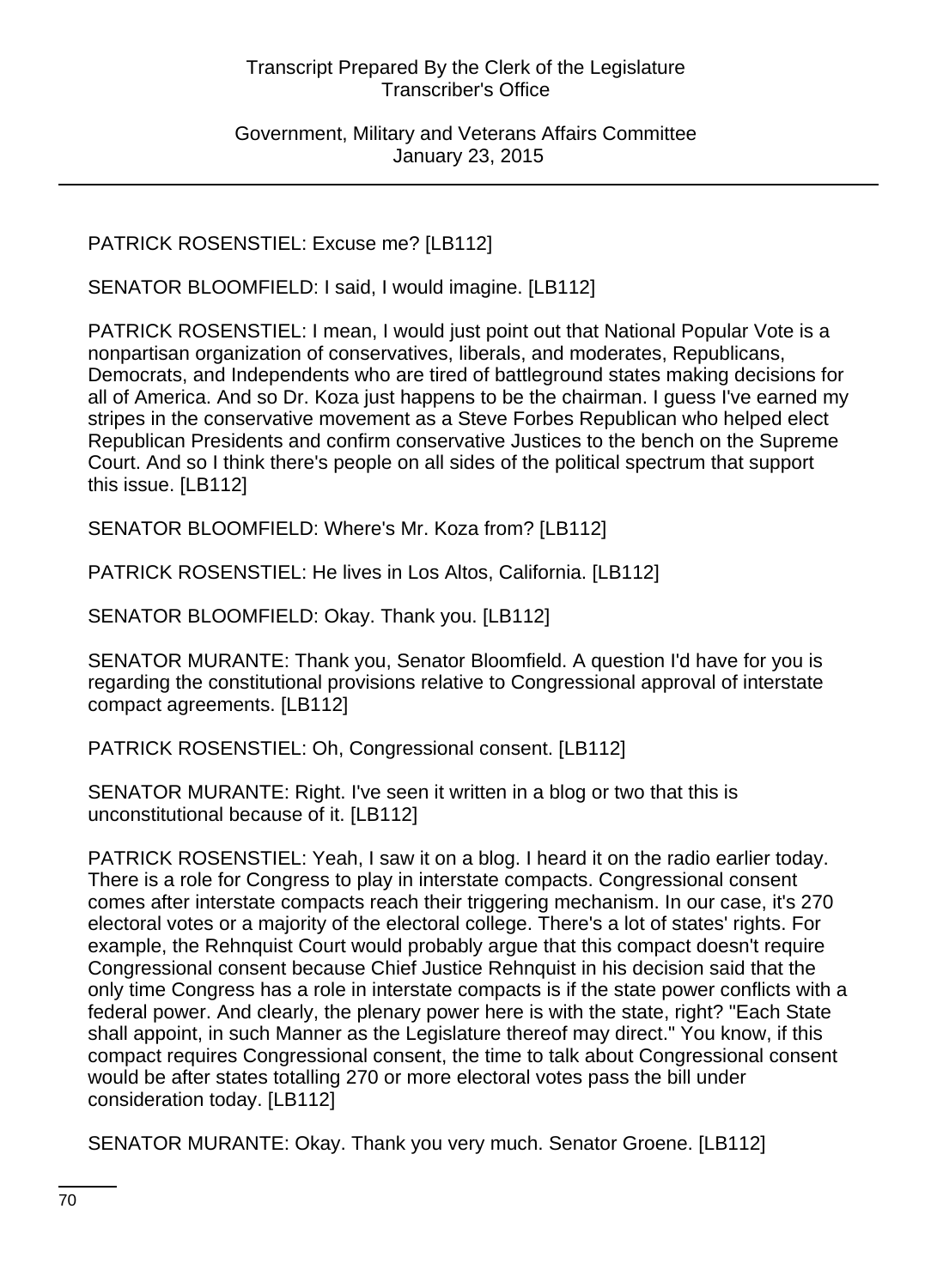Government, Military and Veterans Affairs Committee January 23, 2015

SENATOR GROENE: Don't we in a way here in Nebraska have a popular vote because we split our delegates? [LB112]

PATRICK ROSENSTIEL: Well, in Nebraska right now, Senator Groene, Mr. Chairman...Senator Groene, great question. Yes, in Nebraska today you have a popular vote. Every state has a popular vote. [LB112]

SENATOR GROENE: No, I mean we split our delegates. [LB112]

PATRICK ROSENSTIEL: Yeah, you do it by Congressional district right now. [LB112]

SENATOR GROENE: Yes. [LB112]

PATRICK ROSENSTIEL: And I would argue that a Congressional district system kind of takes a bad system and makes it worse. And the reason I say that is because right now all of the political influence is in a handful of battleground states. For example, part of my experience and my truth because I participated in it was passing the prescription drug bill. Okay, this is a \$978 billion prescription drug bill and reasonable people could be on both sides of that, I think. The reason that President Bush pushed that bill so hard is because he needed to keep a promise he made to voters of the I-4 corridor of Florida. That is a battleground state and he needed to win Florida in order for us to win reelection and go on and fight and win the global war on terror is kind of what we were thinking. Now the truth is, is that under a Congressional district system it wouldn't just be about this handful of battleground states. It would be about maybe 45 or 50 competitive Congressional districts that I think American Presidents would get transactional with, is probably the nicest way to say it, with public policy and federal public policy in order to win an election. Under National Popular Vote, it doesn't matter if you live in the I-4 corridor of Florida or in North Dakota or South Dakota or Nebraska or Minnesota or California or New York or anywhere else. Under National Popular Vote, states are saying we want to make every voter in every state equally relevant to the campaigns as they seek the Presidency. [LB112]

SENATOR GROENE: But if all the states don't do it, you know, you've got this core group that would be 270. The first time that group dictated but the electoral college didn't match up, you're going to have a constitutional crisis worse than we had on the chips because the guy who lost is going to sue. [LB112]

PATRICK ROSENSTIEL: Well, no, 270 is a majority of the electoral college. [LB112]

SENATOR GROENE: Yeah, but within those states, if one of them went along with the popular vote but... [LB112]

PATRICK ROSENSTIEL: But 270...I should make clear how the compact works,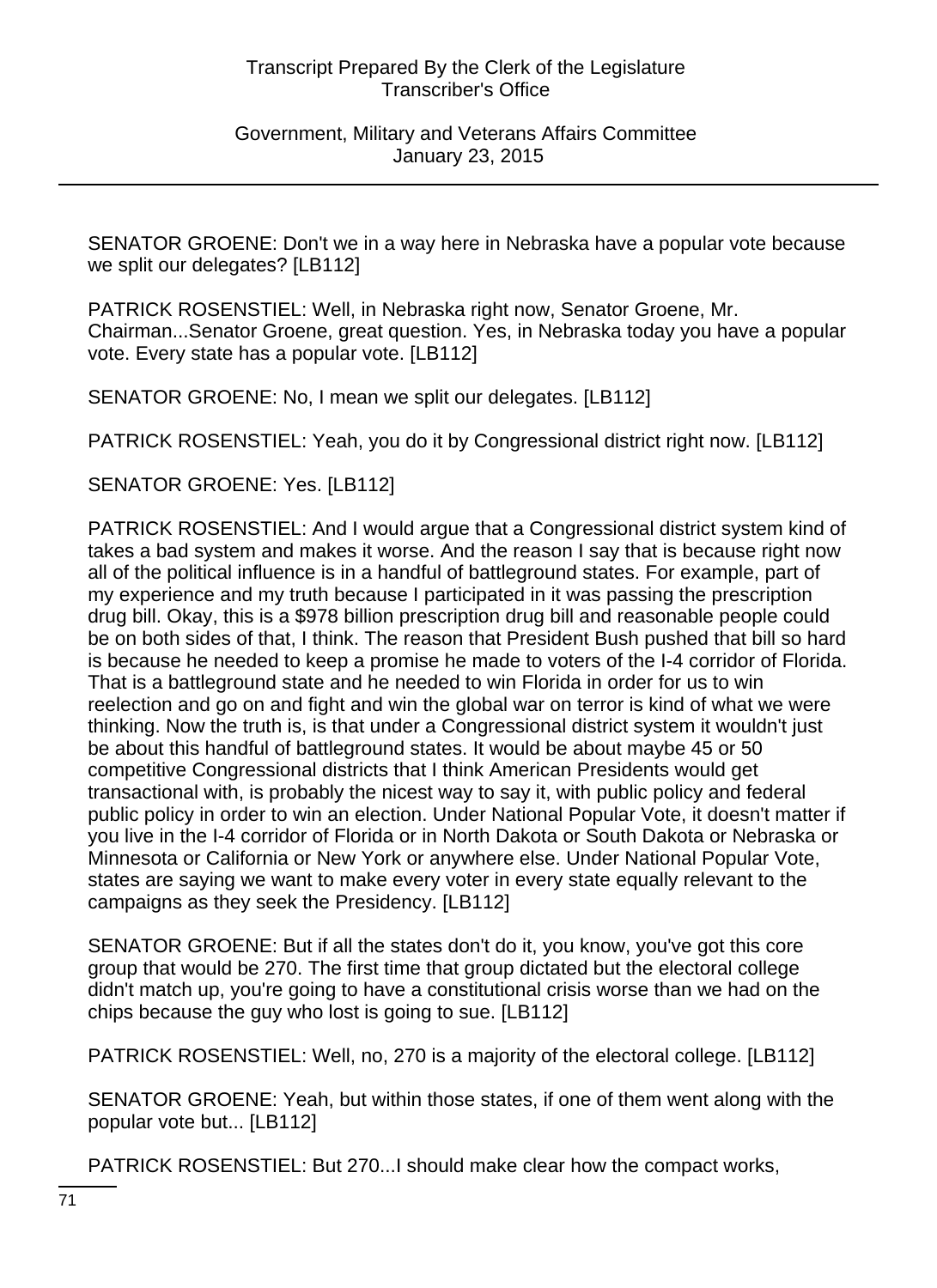Government, Military and Veterans Affairs Committee January 23, 2015

Senator Groene. Two hundred seventy electoral votes are in the compact. Those electors are awarded en bloc to the candidate who wins the most popular votes in all 50 states, okay? And so it's not the most votes in the compacting states. That's how you make a voter in Nebraska as relevant or a voter in Lincoln as relevant as a voter in the battleground state of Florida, right? And right now, like New Hampshire, for example, let's just...for Nebraska, just for Nebraska's sake, to think a little bit about Nebraska. You know, New Hampshire is a two-time winner, right? They got this early influence in the primary, and then they're a two-time winner because they happen to be a battleground state as well. Now if you ask any Nebraska dairy farmer about the New England (sic--Northeast) Dairy Compact, most of you will...them will tell you that that's skewed towards dairy farmers in New England as an effort to sort of win over New Hampshire battleground voters they need in order to win. It's not necessarily in the best interest of a Nebraska dairy farmer. And so the reason that Nebraska has five electoral votes is not to represent the popular vote of the state of Nebraska. That was never considered at the Constitutional Convention. It was never visited in the Federalist Papers. It wasn't until the eleventh Presidential election that a majority of states even had these winner-take-all rules, right? The reason that Nebraska has five electoral votes is to advance the political, cultural, and economic influence of their states by providing an effective check on the federal magistrate. That's why you have electors. And you've got to ask yourself that if the state, the battleground state of Ohio gets 73 Presidential visits and \$192 million campaigning to the voters of the battleground state of Ohio and Nebraska gets 0 visits and \$0 campaigning again to the influence of the voters of Nebraska, how in the world could the current system be in the better interest of Nebraska than the National Popular Vote? And that's exactly the voting question and the question the founders would have you consider. [LB112]

SENATOR MURANTE: All right. Any additional questions? Seeing none, thank you very much for your testimony. [LB112]

PATRICK ROSENSTIEL: Thank you, Mr. Chairman, members of the committee. [LB112]

SENATOR MURANTE: Are there additional proponents wishing to speak? Welcome back. [LB112]

PEGGY ADAIR: (Exhibit 2) Thank you. Good evening, Chairman Murante and members of the committee. For the record, my name is Peggy Adair, P-e-g-g-y A-d-a-i-r, and I represent the League of Women Voters of Greater Omaha. The League of Women Voters believes that the direct popular vote method for electing the President and Vice President of the United States is essential to representative government. The League of Women Voters believes that the electoral college should be abolished and supports the use of the National Popular Vote Compact as one way to achieve the goal of the direct popular vote for election of the President until the abolition of the electoral college can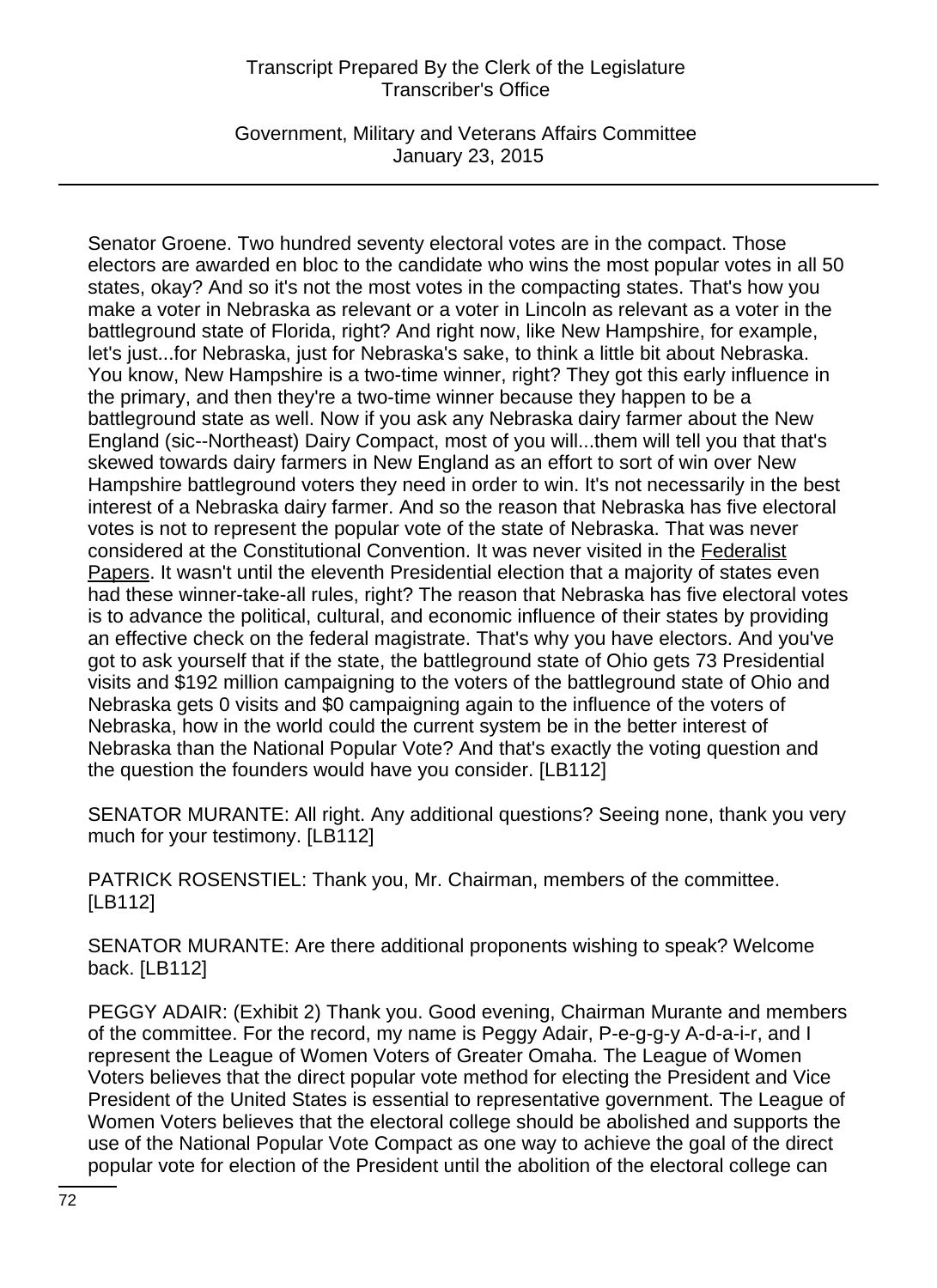Government, Military and Veterans Affairs Committee January 23, 2015

be accomplished. We applaud Senator Larson for introducing LB112 and we urge this committee to send LB112 to the floor for full debate. And since I have a few extra moments now, just want to make it clear to some of you who might be new on the committee that the League of Women Voters is a nonpartisan political organization. We never endorse or oppose a particular political candidate, and we never endorse or oppose a particular political party. We do take action on issues, but we tend to be very conservative in the fact that we spend years sometimes studying an issue before we come to consensus on what our policy is going to be. And I just want to talk just for a moment, Senator Groene, you talked earlier about, why doesn't the League tell young voters where they should be voting? We don't tell anybody how to vote. We don't tell them who they should vote for. We just encourage them to be educated voters and we just want everybody who is eligible to vote, to vote. We never ever tell them how to vote. That's up to them. [LB112]

SENATOR GROENE: Excuse me. I didn't... [LB112]

SENATOR MURANTE: She's not done yet, Senator Groene. She still has time on her... [LB112]

SENATOR GROENE: Oh, all right. I'm sorry, Miss. I'm sorry. [LB112]

PEGGY ADAIR: Oh, I'm done. Thank you. [LB112]

SENATOR MURANTE: Now she's done. All right, Senator Groene, you're recognized. [LB112]

SENATOR GROENE: Thank you, Senator Murante. And I should say thank you about ten times. I haven't learned that yet. I've got to say that every time. No, my point was (inaudible) are all looking for corruption. I could see that there's a local election in Omaha, Lincoln. And we got these college kids here and you would like them to vote here to influence that local county commissioners election or something. I would like to see them vote where they came from, where they know who that county commissioner candidate is, who that school board member is. And that was my point. Wouldn't that be wise to tell them you would be better off getting an absentee ballot and vote for the people you know back home than voting here... [LB112]

PEGGY ADAIR: Well, again, that's not our job. [LB112]

SENATOR GROENE: ...because the board and the President are on that ballot. I mean, no. But that was my point. It would be a nice service that you could offer college students. [LB112]

PEGGY ADAIR: Except that you have to understand that when these students come to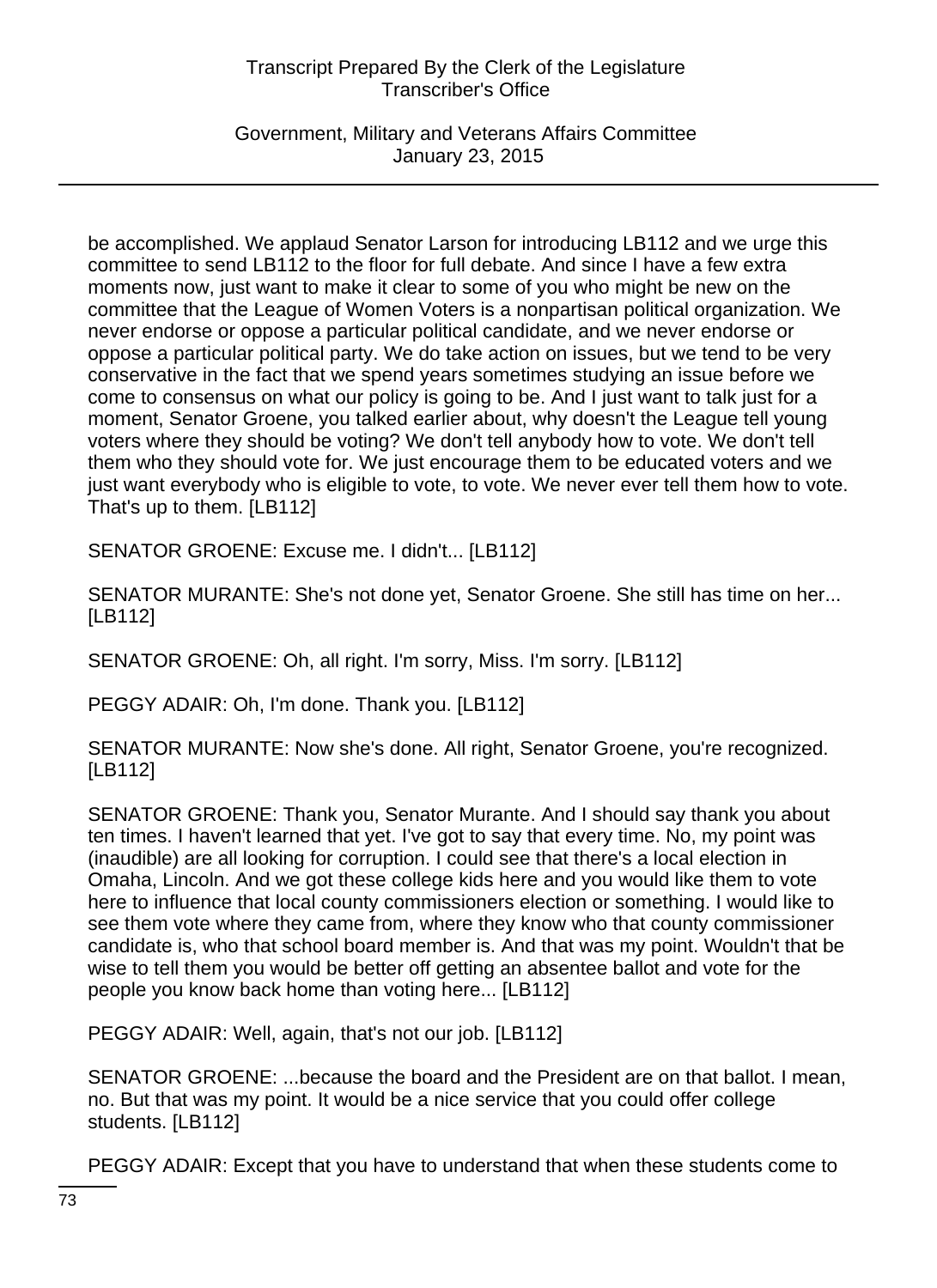a university, that is their home. And they're concerned about local elections there too. I mean they're concerned about the things that are going on in Lincoln when they live in Lincoln. [LB112]

SENATOR GROENE: I never did. [LB112]

PEGGY ADAIR: They're concerned about the things that are going on in Kearney when... [LB112]

SENATOR GROENE: I never did and my kids never did. They moved back home. [LB112]

SENATOR MURANTE: I'm going to need to interject. [LB112]

SENATOR GROENE: I know. I'm sorry. [LB112]

SENATOR MURANTE: The transcripts right now are on the National Popular Vote and if we inject about a different bill, it is going to be totally nonsensical to the Transcriber's Office. So we can talk later about that, but let's stay on the matter at hand. [LB112]

PEGGY ADAIR: Yeah, we can talk later. Yeah. [LB112]

SENATOR MURANTE: So are there any... [LB112]

SENATOR GROENE: Please, visit my office someday. Thank you. [LB112]

PEGGY ADAIR: Okay, I will. I will. [LB112]

SENATOR MURANTE: That will be just fine. Are there any additional questions? Seeing none... [LB112]

SENATOR HANSEN: I would have one. [LB112]

SENATOR MURANTE: Oh, I apologize, Senator Hansen. Senator Hansen. [LB112]

SENATOR HANSEN: Thank you, Senator Murante. Just a clarifying question, is this a proposal that the League of Women supports across the states? Say, when we mention the Oklahoma bill, would the League of Women Voters of Oklahoma also be supporting this? [LB112]

PEGGY ADAIR: National popular vote? [LB112]

SENATOR HANSEN: Yes. [LB112]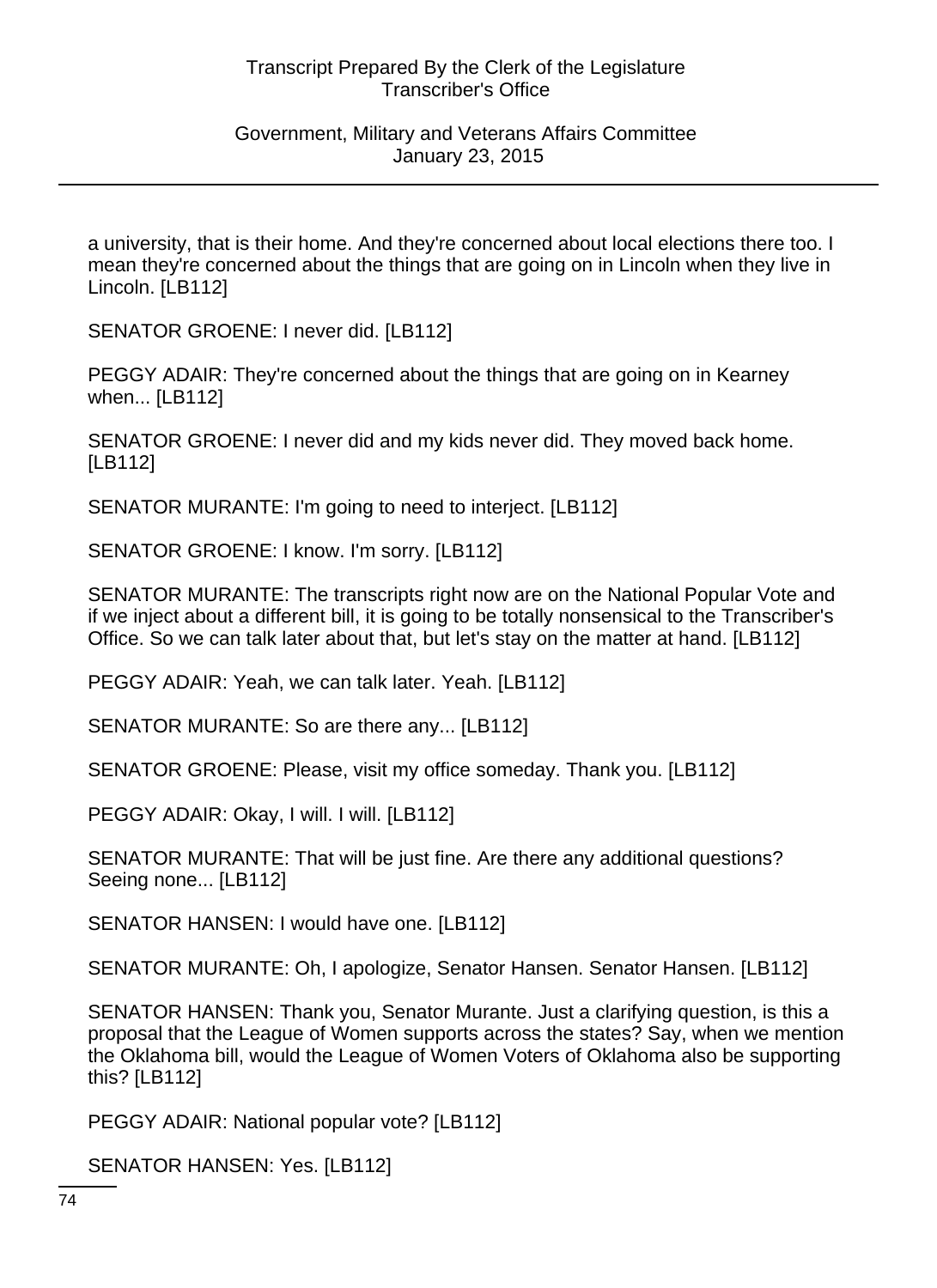PEGGY ADAIR: Yes. Yes, we do. [LB112]

SENATOR HANSEN: Okay. Thank you. [LB112]

SENATOR MURANTE: Thank you, Senator Hansen. Thank you very much for your testimony today. [LB112]

PEGGY ADAIR: You're welcome. [LB112]

SENATOR MURANTE: Is there additional proponent testimony? Welcome back, Mr. Geis. [LB112]

GAVIN GEIS: Chairman, members of the Government Committee, my name is Gavin Geis, G-a-v-i-n G-e-i-s, and I am representing Common Cause Nebraska. I won't go on for too long since we're getting late in the day, but I will say that we in general support this bill for many of the reasons that were listed before, in particular the notion of battleground states. And also, I don't know if it's been mentioned but the kind of absurdity of Presidents being elected without actually getting the popular vote. That swings both ways. There's been Presidents on both sides of the equation that have been elected that way. One thing I do want to address, and it's a question that I've seen here in Nebraska on-line, in the paper, and the notion that we're a republic and so what we do, the system we have in place holds to those values of being a republic. But we're no longer a true republic. What we've done is, over the years since our founding, we transformed into a democratic republic. Now that may just sound like linguistics. But the fact of the matter is when we started this country, only white male landowners could vote. And so that fit much better to the notion of what a republic is: Only a very certain set class of people had the right to vote. Now, because of amendments, we've opened up the vote. And so you don't have to be male. You don't have to be white. You don't have to be a landowner anymore. And I would argue that with Seventeenth Amendment which moved the election of U.S. Senators from state legislatures to the people, we're now in a position where the last thing that we can talk about as a republic is the way we elect the President. National Popular Vote is in line with our transformation as a nation in the way that we elect our people. There is no other position that we elect the way we do the President. Everything else is elected by popular vote. So just in closing, we support this. We think it is a bipartisan effort. I think that's proven itself across the country. And we think that Nebraska would be well served by joining this compact. Thank you. [LB112]

SENATOR MURANTE: Thank you, Mr. Geis. Are there any questions? Seeing none, thank you very much for your testimony. Are there additional proponents wishing to speak? Seeing none, how many opponents do we have in the crowd? Okay. We'll start taking opponent testimony, but I'm going to ask that the opponents come to the front of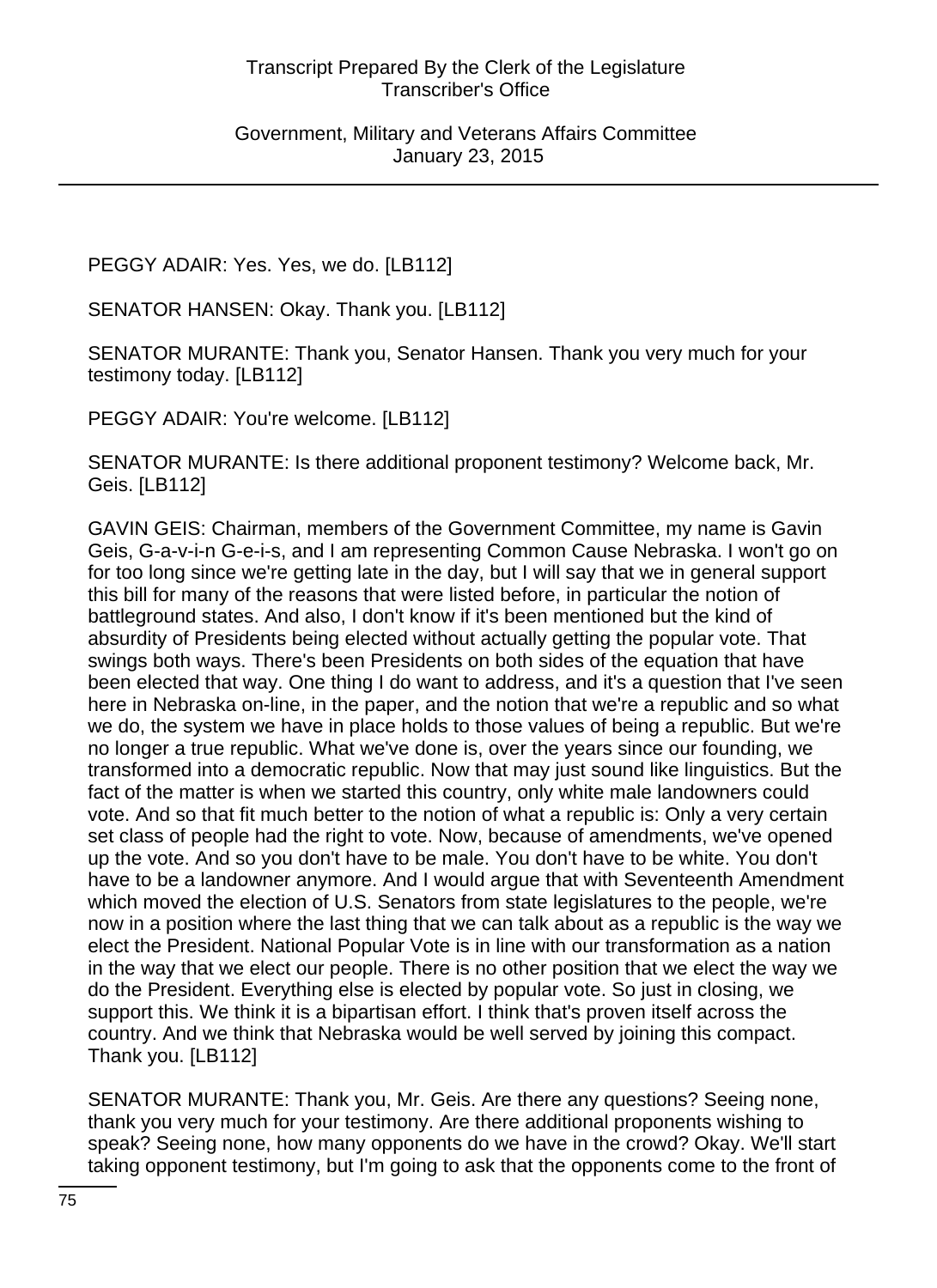the room just like we did on the voter ID bills. And we'll get through it. Welcome back. [LB112]

PAUL VON BEHREN: (Exhibit 3) Thank you. I'm Paul Von Behren, P-a-u-l V-o-n B-e-h-r-e-n. I'm a pretty simple guy. I don't pretend to be an expert on this issue. But to me, the easiest way is to ask a couple of questions. If we want to understand what the NPV would do, why don't we go back and apply it to past elections? And again, some of you are much more informed than I am. But if my understanding is correct with the NPV and the 2000 Election, Nebraska would have voted for Al Gore. And at least in the 2012 election, we would have cast our votes for Barack Obama. If that's not true, counter me. If that is true, ask yourself a question. Is that what Nebraska wants? And I would dare say, I doubt it. So the third question is, what are we really trying to discuss? What I've heard so far is, hey, we're a flyover state. Yep, we are. We're small. We need more Presidential visits and campaign money. Really? My understanding of this NPV vote is that 11 states now could potentially swing the vote of this entire compact. How does that get Nebraska more candidate time? If I know now I can focus my time in 11 states and swing the national popular vote and take Nebraska's along with it, why in the world would I even want to come here? It doesn't seem to solve that small-state voice problem. It seems that the...I understand the points of the electoral college, but the whole intent of that as it was debated was to stop and give small states representation. And that's what Nebraska is. We can't change that. And I'm very concerned, especially when I heard in the last testimony that this is more fundamental transformation. I think we've had about all the fundamental transformation of America that we can afford. We need to take a serious look at this one. And probably the most disturbing as I look at states like California sending in representatives that are so terribly concerned about our voter...our votes, why is that? And then I look at the retreats. I look at the slick notebooks. I look at the lobbyists here. I look at the contributions that seem to come to campaigns from this group. What's the big deal behind this? Senator Murante, I think, what was it, a year ago today, I think it was almost a year ago exactly today, you introduced this the first time. I'm simply asking that you would remove any bias that might remain from that in your position as committee Chair and give this a fundamental hearing. This is a bill that we need to think about hard because it doesn't seem to pass the sniff test. And again, please correct me if I'm wrong. But if my statements are correct, are we doing what's best for the people of Nebraska? Are we listening to a highly paid lobbyist organization that's trying to do more fundamental transformation in this state, which I would argue that we do not need? [LB112]

SENATOR MURANTE: All right. Thank you very much for your testimony. Are there any questions? Seeing none, thank you very much for coming. [LB112]

PAUL VON BEHREN: Thank you. [LB112]

SENATOR MURANTE: And to be clear, in this committee, all bills receive fair public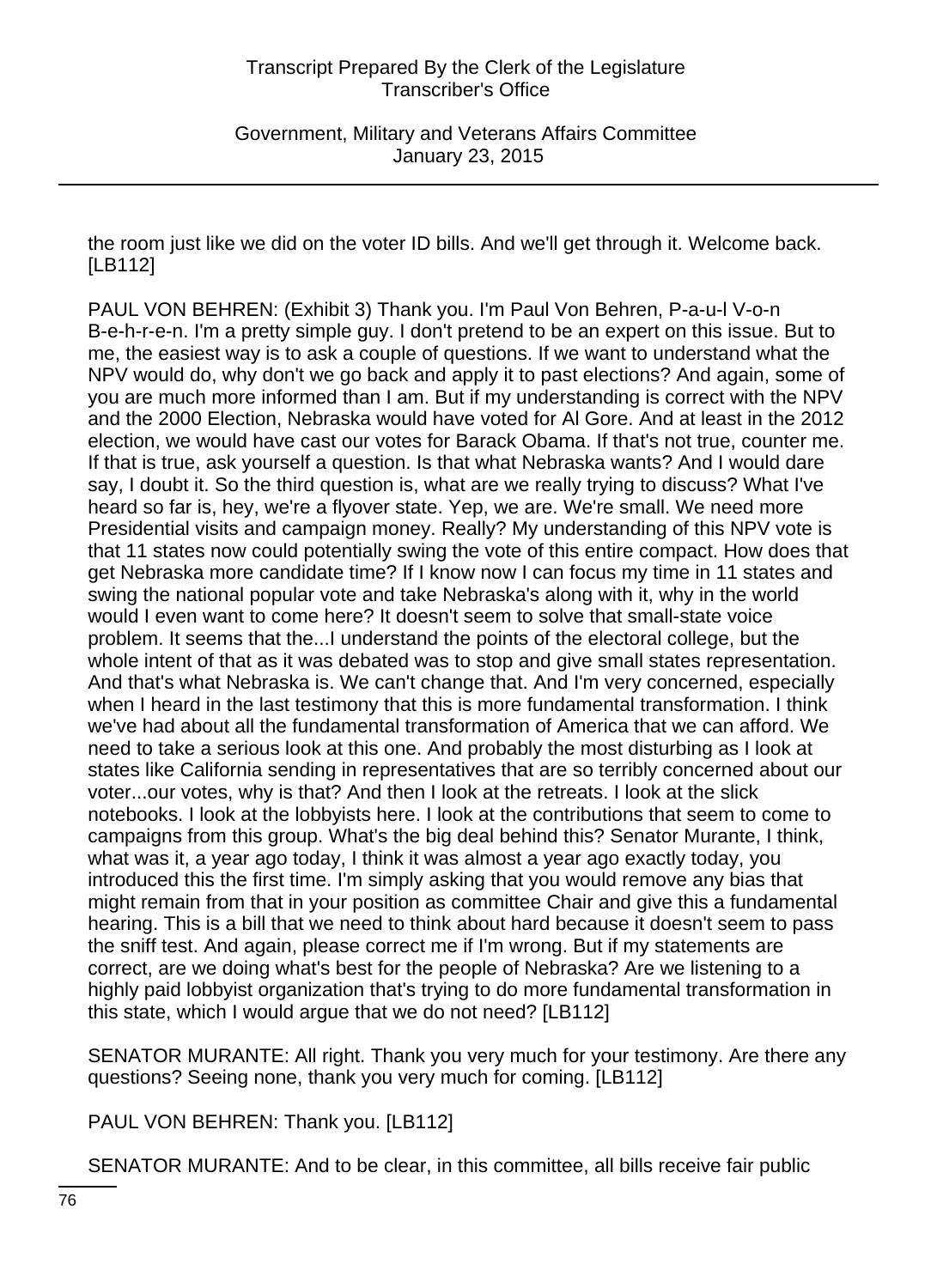hearings. [LB112]

PAUL VON BEHREN: I understand that. [LB112]

SENATOR MURANTE: Welcome. [LB112]

JERRY ANDERSON: (Exhibit 4) Honorable Senators, I'm Jerry C. Anderson and I'm the chairman of the Sarpy County Republican Party. However, before I start my prepared statement... [LB112]

SENATOR MURANTE: Mr. Anderson, will you spell your name for us, please. [LB112]

JERRY ANDERSON: J-e-r-r-y C. A-n-d-e-r-s-o-n. However, before I start my prepared statement, I want to thank all of you for your dedicated service to the state of Nebraska and its people by running and being elected as a state senator. I have helped state senate candidates in their campaigns and have a very good idea for the dedication, time, and resources that it takes to be elected. Then there are the sacrifices that your families also have to make with you being gone from home to service the people of Nebraska when you could have been home taking care of your families. And as a military retiree, Vietnam veteran, I know the sacrifices that the families endure. And especially you, Senator Murante, who as the Chairman of this committee has picked up enormous additional duties that will require you to spend more than twice the time as that as a noncommittee Chairman. Appreciate...this dedication is greatly appreciated and I hope that the people understand this as I do. You are under a great deal of pressure and influence to support the Nebraskans with the bills that you introduce. Unfortunately, with LB112 these pressures and influences are not from within Nebraska. There is a great deal of outside money paying those lobbyists great sums of money to take away our five electoral votes. No matter what those lobbyists say, the one million-plus Nebraska voters...if are placed with 11 of the most liberal other 11 states or blue states will be lost and of no significance in the selection of the Presidential candidate. Nebraska would then be a flyover state with no reason for any Presidential candidate or money to come to Nebraska. Last Thursday, January 15, at the monthly meeting, the central committee unanimously passed a resolution against the National Popular Vote Compact. A copy is attached to my prepared statement. We believe that this is the most egregious bill that has been introduced of the 663 bills this legislative session. I respectfully request that LB112 dies an immediate and terminal death in this committee. Thank you, honorable Senators. [LB112]

SENATOR MURANTE: Thank you, Mr. Anderson. Are there any questions? Seeing none, thank you for your testimony. [LB112]

JERRY ANDERSON: Thank you, Senators. [LB112]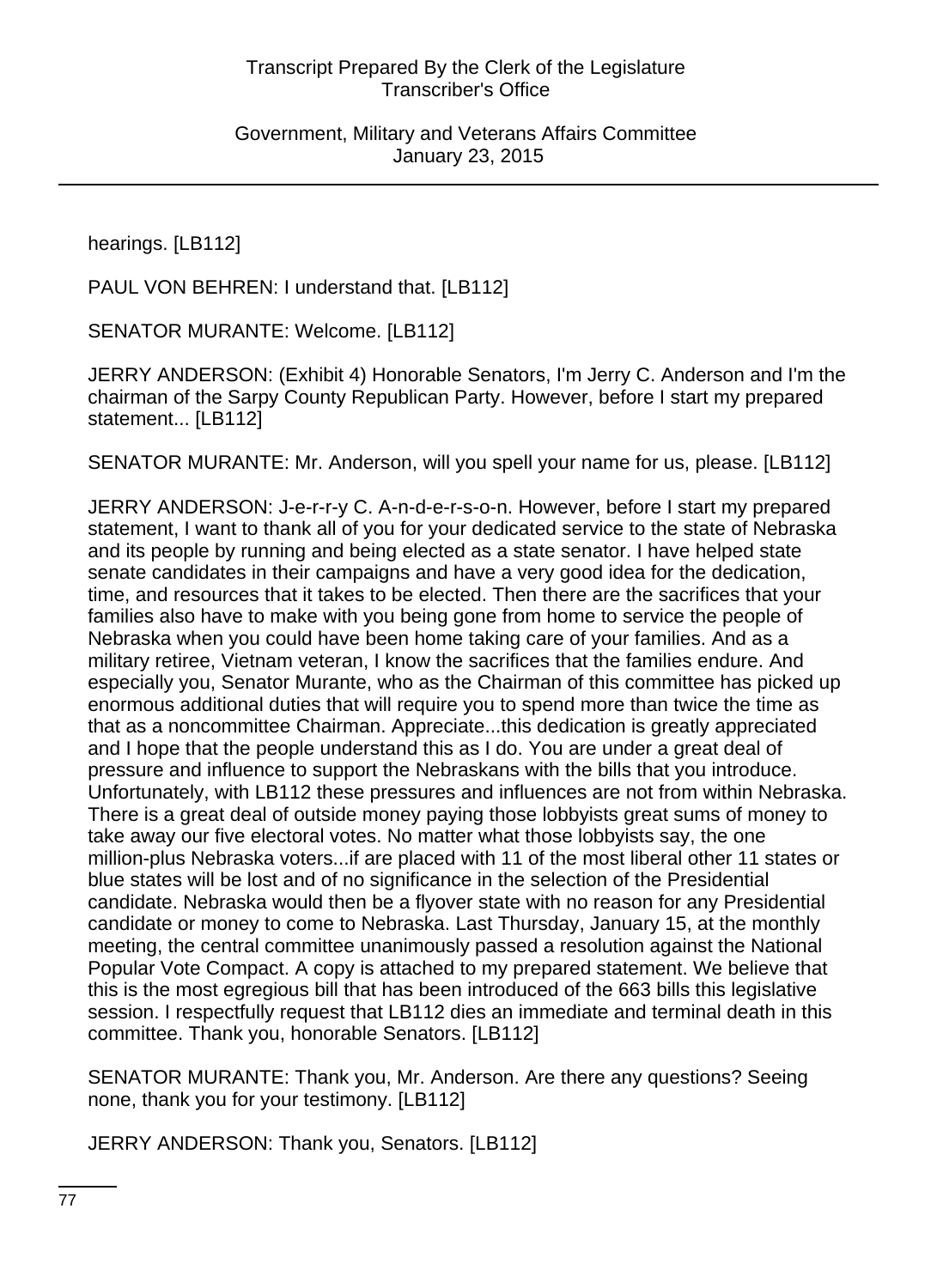SENATOR MURANTE: Thank you. Next up. Welcome back to the committee. [LB112]

LARRY BRADLEY: Hi. Congratulations on your Chairmanship, Senator Murante. [LB112]

SENATOR MURANTE: Thank you very much. [LB112]

LARRY BRADLEY: (Exhibit 5) Okay. I'm Larry R. Bradley; that's L-a-r-r-y R., I bring up to distinguish me from the other Larry Bradley in Omaha, B-r-a-d-l-e-y. As several veterans of this committee know, I'm very much interested in electoral reform as a means of alleviating the gridlock in American politics. I lecture and write in promotion of the electoral reforms I favor. I don't favor this one. My opinion of this bill is it does address a significant problem in the conduct of our election of the President of the United States. The difficulty is the action recommended creates an unintended consequence potential. Therefore, I am not so much opposed to this bill as I am interested in seeing the bill amended. I am testifying in order to propose that amendment. The significant problem this bill addresses nationally is that if you are a blue voter in a red state or vice versa, then you are subject to the tyranny of the majority. You feel your vote doesn't count when the electoral college meets to cast its votes. This bill would alleviate that concern. Your vote would be merged with other votes to determine a true majority winner. The drawback to this approach is as follows: There are numerous states in the Union where the ratio of acreage to people clearly favors acreage. Nebraska is one of those states. Nebraska has unique economic and cultural concerns that could well be overlooked if the popular vote were the sole determiner of how the electoral college voted. For example, Nebraska's total population is estimated on-line at 1.869 million, 1.402 million over 18. Consider these other population statistics: Houston, 5.595 million; Los Angeles, California, 19.1 million; and Seattle-Tacoma-Bellevue, 3.61 million. Any one of these locations could easily cancel out the interests and votes of Nebraskans if the criteria for electors were the national popular vote. The question becomes then, how do we ensure the integrity of Nebraska's interests and still guard against discouraging people from voting? Indeed, this is a question for all 50 states, not just Nebraska. And I would propose the following as a solution. Allocate the electors for the Presidency based on the popular vote within the state. Nebraska has five electors. I propose for a candidate to get an elector they must get at least 20.0 (percent) or better of the vote. Rounding would not be allowed for a single elector, but it would be allowed to determine the allocation between two qualified candidates. For example, if one candidate gets 53 percent of the state's popular vote and another gets 47 percent, then each candidate would get two electors and the candidate with 53 percent would get the fifth elector for a total of three electors for the particular candidate. This approach would protect the unique interests of the state yet transform the attitude of red voters in blue states and vice versa. Their attitude would go from, what's the use, to, we may not win but we may provide the elector that makes a difference at the end. The approach is not only better than the approach proposed but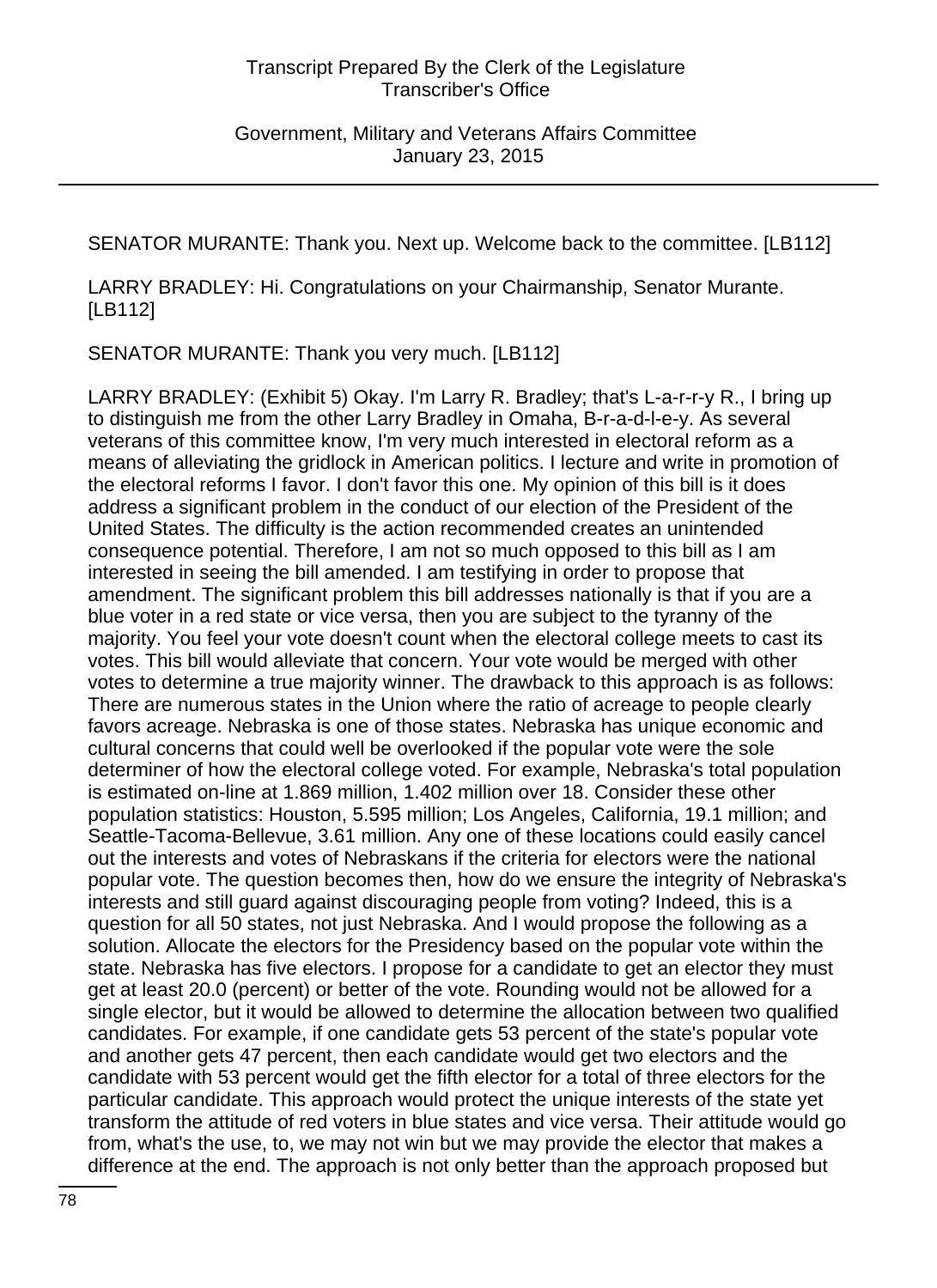## Government, Military and Veterans Affairs Committee January 23, 2015

better than the one we're using now. Nebraska could be an example for all 50 states to follow. As an officially nonpartisan body concerned with the interests of all Nebraskans, I urge you to adopt this proposal as an amendment to this bill. And I've got some examples on the back end, but I'll defer to any questions. [LB112]

SENATOR MURANTE: Thank you very much, Mr. Bradley. Are there any questions? Seeing none, thank you very much for your testimony today. [LB112]

LARRY BRADLEY: Thank you. [LB112]

SENATOR MURANTE: Next opponent. Ms. Parker, welcome back. [LB112]

AMBER PARKER: Okay. Amber Parker. Do you need me to spell my name again? [LB112]

SENATOR MURANTE: Please do, yes. [LB112]

AMBER PARKER: Okay. A-m-b-e-r P-a-r-k-e-r, and I have some great concerns. I'm not an expert on our electoral college. And I had spoke with Senator Larson with my concerns, which I believe in visiting with him was confirmed. Again, I do want to state that we are a constitutional republic. And we have a democratic process. Based upon democracy alone, our founding fathers put checks and balances. When we look at the Bill of Rights or the Constitution of the United States for the purpose to say that it is through the supreme governing of this law that is going to protect and not just one thought of someone who has an idea and a majority in a democracy, a hundred percent democracy process alone, can make that decision for the rest of the people. And that's what I really want to address when we are looking at this LB112. It is my great concerns. One, I just think commonsense principles. When we are looking at our votes, what this is doing is it is taking away our votes from the state to give to these bigger states. And I had some questions for Senator Larson. And I know this is all on the record, and I just wanted to ask you, Senator Larson, have you been in contact with... [LB112]

SENATOR MURANTE: Ms. Parker, I have to stop you right there. Senator Larson, because he introduced the bill, can't respond to any questions. [LB112]

AMBER PARKER: Oh. He cannot? Okay. [LB112]

SENATOR MURANTE: So after the hearing, he'd be, I'm sure, happy to...she can ask the question, but he can't answer them. [LB112]

AMBER PARKER: He can't respond. Okay. So this is the question I have is, have you been in contact with the person, organization, or have taken any trips that have been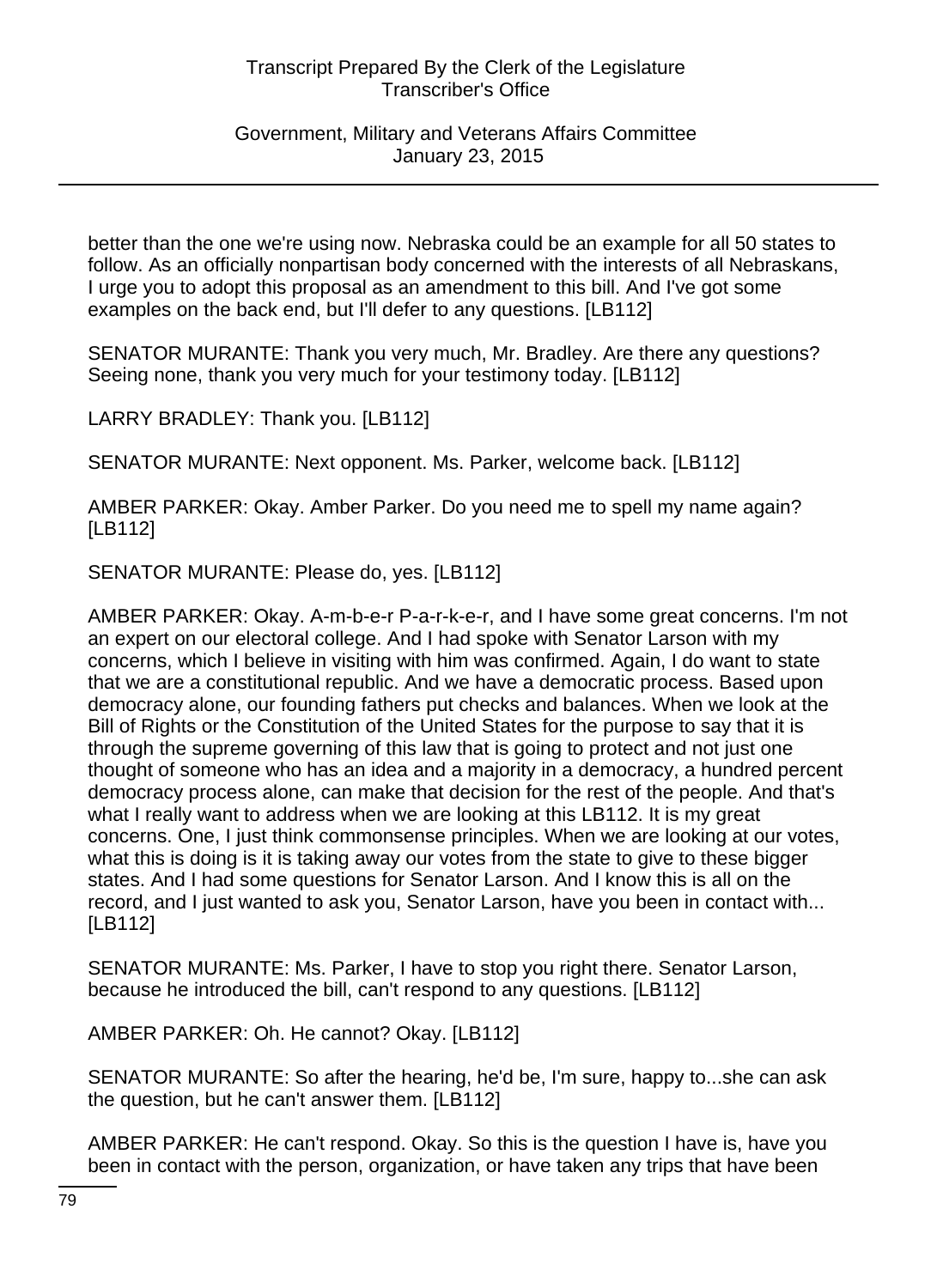Government, Military and Veterans Affairs Committee January 23, 2015

about LB112 and that have been funded or affiliated by any money through George Soros or through FairVote? And if so, this is greatly concerning to me because this would pinpoint an area that we've heard testimonies in addressing to run around it. But I believe on either side, to truly be nonpartisan...or bipartisan is to look at the facts to see the organizations, to see the funding. And why now, before 2016, before a Presidential election, is this proposed legislation that's going to take votes away from the state of Nebraska and give them to other big states? These are the questions I would ask you senators to look at. I'm definitely opposed to LB112. I believe it will be...attempts also further legislation, excuse me, to chip away at the United States Constitution and take away our constitutional republic. I have heard other people on the other side who have been proponents of LB112 say that we are not a constitutional republic but a democracy alone and that is not the case. A democracy alone is what our founding fathers did protect us from with the checks and balances. Thank you so much. [LB112]

SENATOR MURANTE: Thank you very much for your testimony. Are there any questions? Seeing none, thank you very much for coming down today. Mr. Borchers, welcome to the Government, Military and Veterans Affairs Committee. [LB112]

PATRICK BORCHERS: I keep waiting for you to say, welcome to the jungle. (Laughter) [LB112]

SENATOR MURANTE: That's a different committee. [LB112]

PATRICK BORCHERS: (Exhibit 6) Well, thank you much for the opportunity to testify today. My name is Patrick Borchers, B-o-r-c-h-e-r-s. I have to tell you that I appear as an individual, not on behalf of Creighton University, which is my employer. So don't take it out on them. I served as dean of the law school for eight years, six years as academic vice president. I've been an attorney for 29 years and litigated major election law cases. There was much talk of bipartisanship. But I suppose it's just a miracle that the only states that have signed on to this so far are ones that were carried twice by Barack Obama. Mr. Rosenstiel purported to put the Constitution to bed, but I'd like to wake the old girl back up and tell you that I and other legal scholars are of the opinion that this violates Article II, Section 1 because although there is plenary authority within the state to designate how the electoral votes will be cast, it has never been held that the votes may be exported. Nebraska is one-half of 1 percent of the nation's population. We, in effect, are giving our electoral votes away to the other 99.5 percent. We will never, ever, ever matter. LB112 is a radical attempt to amend the Constitution without really having to amend it. It also runs straight into the compact clause, which Mr. Rosenstiel quite nicely danced around. But the fact of the matter is, it is uncertain as to whether this would have to be approved by Congress if it went into effect. So we have a big problem there because the bill does not specify that it goes into effect only once it's been approved by Congress. The compact...even if the compact could get by this, it threatens to plunge us into a constitutional crisis that would make the Florida recount look like a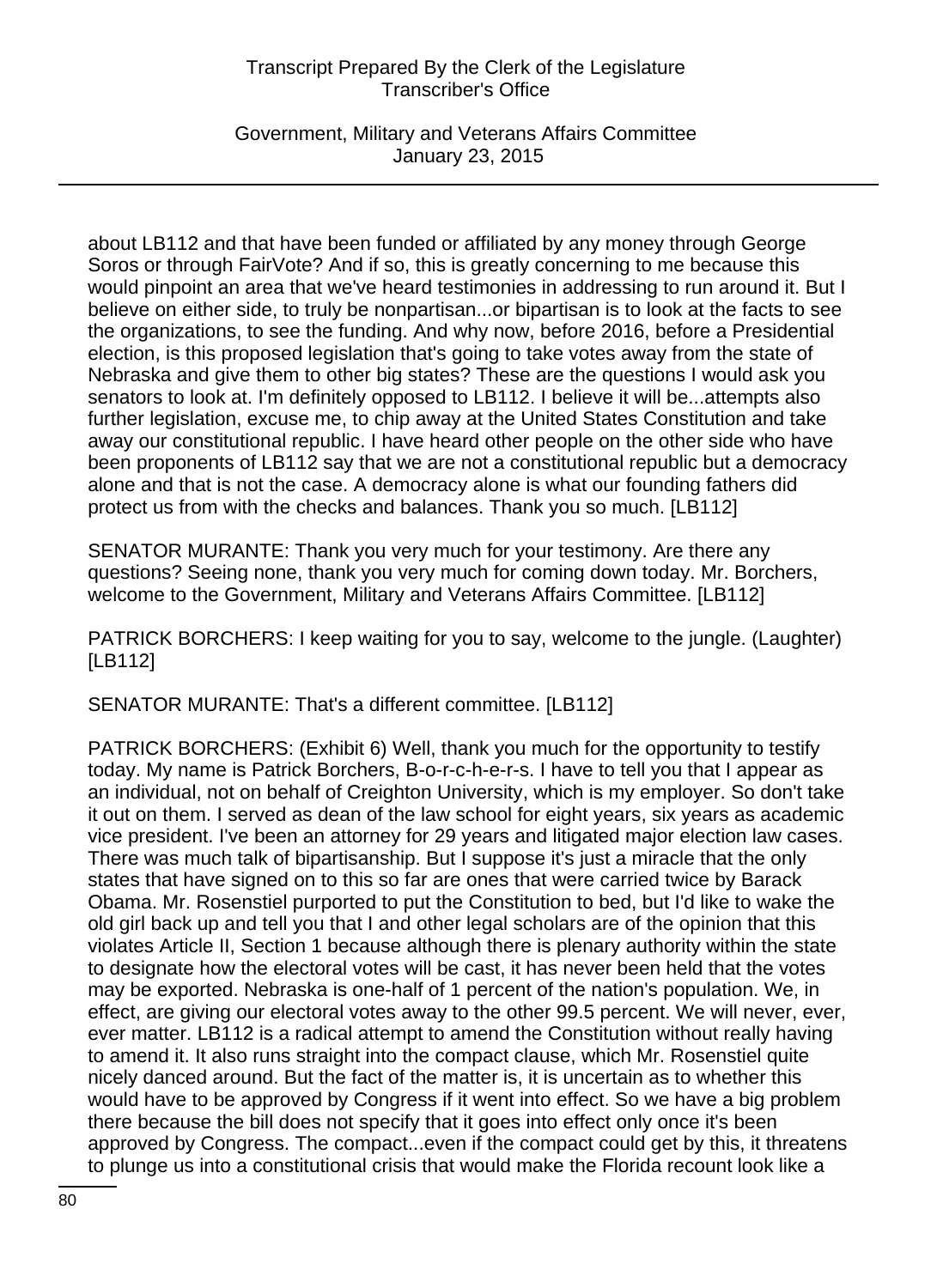Government, Military and Veterans Affairs Committee January 23, 2015

pleasant stroll in the park. It is highly unlikely that any state could be forced to stay in the compact. I know the bill says that you have to give six months. You can't bind future legislatures and there is no way any court would ever order a state that it has to stay into the compact. Finally, I'll make one other point, which is if we truly have uniform...national popular vote, you just wasted a lot of time on voter ID because the equal protection clause is going to require that you have exactly the same standards, polling places, opportunities to vote, voter identification, etcetera. The rules will have to be the same under the rational of Bush v. Gore. In essence, we will have a federal takeover of at least Presidential elections, with it certain to creep into other federal elections. I'd be pleased to answer your questions. [LB112]

SENATOR MURANTE: Thank you, Mr. Borchers. Are there any questions? Senator Groene. [LB112]

SENATOR GROENE: In the interest of fairness, we gave Pat extra time. Go ahead. [LB112]

PATRICK BORCHERS: Okay. [LB112]

SENATOR GROENE: You told me earlier you had a little more than three minutes. [LB112]

PATRICK BORCHERS: Well, I...the other point I was going to make is I do think it presents a substantial risk of what are called rogue or faithless electors. There have been circumstances occasionally where electors have not voted as they're pledged. To this day, they've been historical oddities. But electors unhappy about having to cast votes for a Presidential candidate who did not carry their state would perhaps defect in large numbers. And finally, as to the...there was an excellent point made before about the needs of rural states. The fact of the matter is almost half of this nation lives in metropolitan statistical areas of 1 million or more people. That's where the battle is going to be fought. There are more voters in Cook County, Illinois, than there are in the state of Nebraska. And to be as gentle as I can about it, that vote counting in Cook County has proved to be more art than science. So I would suggest to you that we reject this. We end it once and for all and that we not participate in this illegal, unconstitutional, and ill-conceived scheme. [LB112]

SENATOR MURANTE: Okay, I have a question for you on the constitutional aspect, especially...there's part of what you said, especially with respect to the equal protection clause that I can kind of wrap my mind around. I can kind of see where you're coming from. [LB112]

PATRICK BORCHERS: Right. [LB112]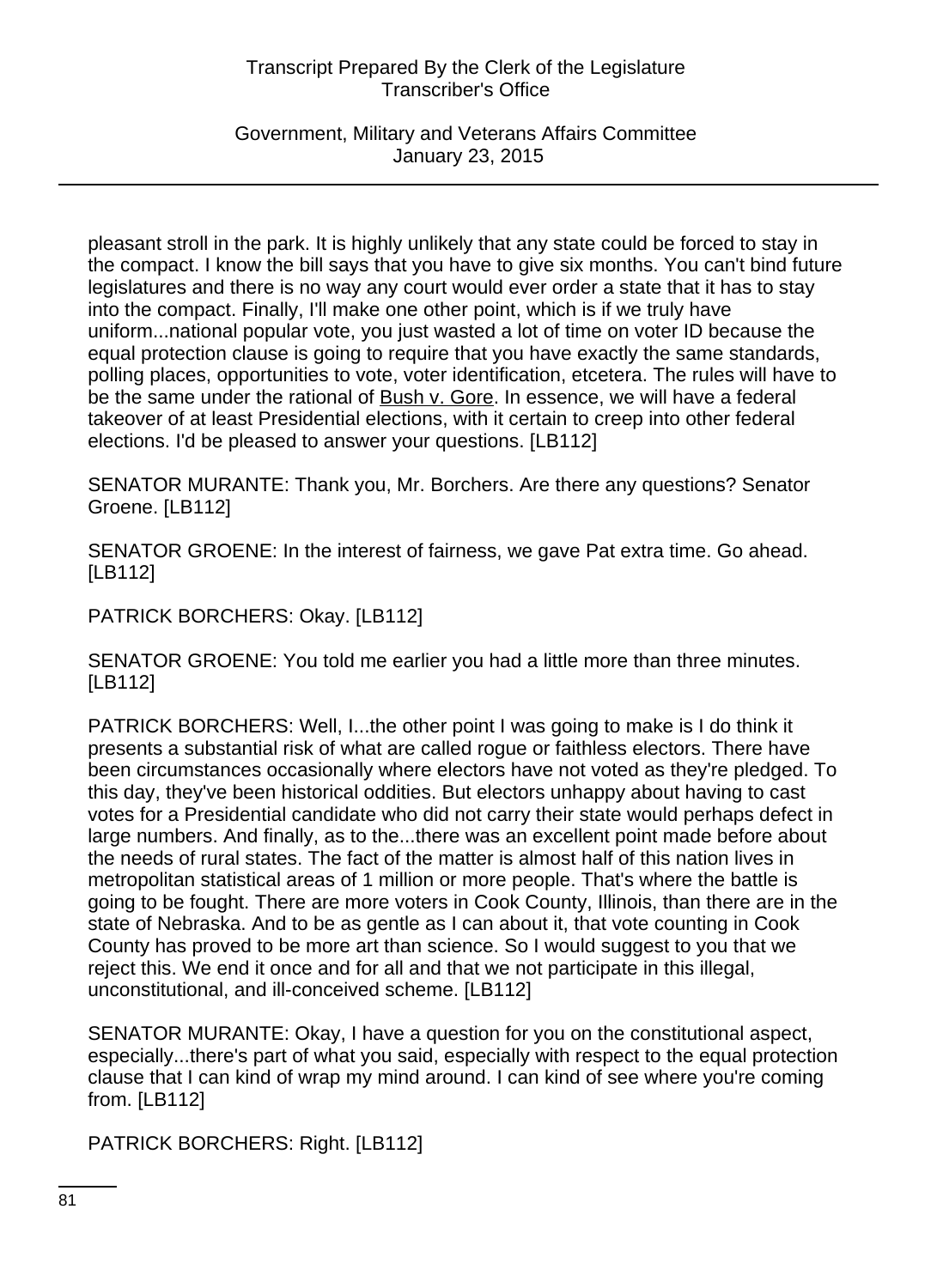Government, Military and Veterans Affairs Committee January 23, 2015

SENATOR MURANTE: But the Constitution of the United States and our Founding Fathers could not really come to a conclusion as to how electors were to be allocated. And their solution was to say, legislatures, figure it out. [LB112]

PATRICK BORCHERS: Right. [LB112]

SENATOR MURANTE: And for a long time, there wasn't even a popular. States would just...state legislators would appoint electors and those electors could vote for whoever they want to. The Constitution says we can dispense with a Presidential election in this state and say the starting five offensive linemen for the '94 Huskers are electors for life and they can vote for whoever they want to because the Constitution gives us plenary authority to do anything we want. [LB112]

PATRICK BORCHERS: Right. [LB112]

SENATOR MURANTE: So if they give us authority to do anything we want, how is this, how could anything we do possibly be unconstitutional? [LB112]

PATRICK BORCHERS: Well, as it was conceived...I mean, I'm not the only one who thinks this. There is a very interesting article in the BYU Law Review that argues that states can't make any effort to allocate other states' electoral votes. So the "we can do anything" argument proves too much because if that holds than we could presumably just give our electoral votes to New York and say, you know, we don't know what to do with them. Just take them. [LB112]

SENATOR MURANTE: We might not be able to transfer them. But I think we probably could be able to say, I mean hypothetically, that our electors would be allocated to whoever wins the popular vote in the state of New York. We'd have the authority to do it. It would be idea, but... [LB112]

PATRICK BORCHERS: Well, I think it's worse than a terrible idea. I think it's unconstitutional. And I mean, why not a roll of the dice? I mean there have to be some limits on it. [LB112]

SENATOR MURANTE: Okay. We've established that the Constitution says we can do whatever we want to. Would you say that? [LB112]

PATRICK BORCHERS: No. [LB112]

SENATOR MURANTE: So when it says the state legislatures have plenary authority to... [LB112]

PATRICK BORCHERS: Allocate your electors within the state. [LB112]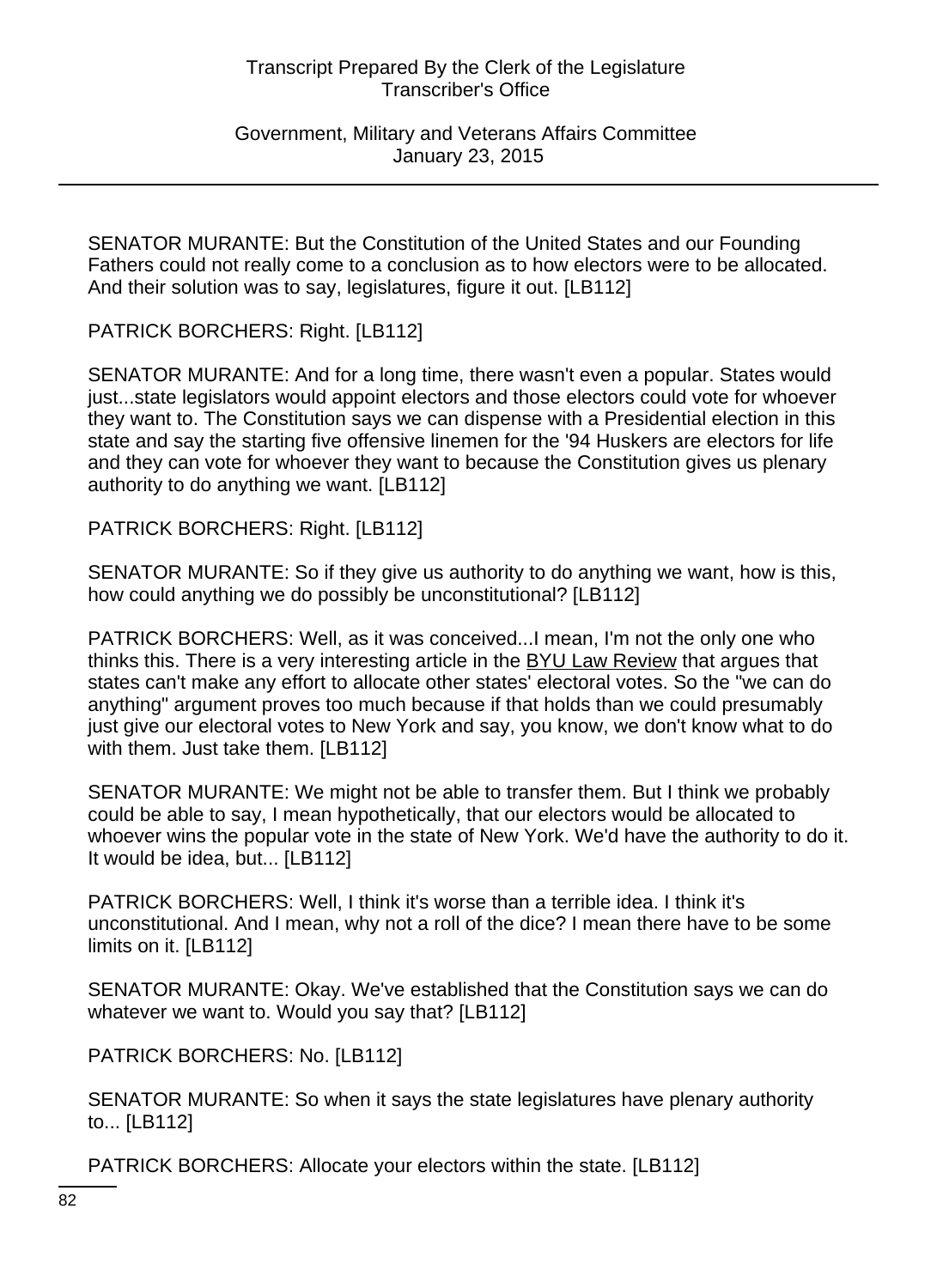SENATOR MURANTE: And we aren't doing anything with our...we will still have five even if we establish this. [LB112]

PATRICK BORCHERS: Yes, but you are delegating them to the other 99.5 percent of the country. [LB112]

SENATOR MURANTE: All right. We'll disagree on that. There's no point in belaboring the point. [LB112]

PATRICK BORCHERS: I mean, that's in essence... [LB112]

SENATOR MURANTE: I see what you're saying. [LB112]

PATRICK BORCHERS: I mean it still has the fatal obstacle as well that we don't know...as a lawyer, I guess I should be happy for the opportunity for full employment. There's absolutely no way that the questions of equal protection, the necessity for compact ratification by Congress, there is absolutely no way that those are not going to be litigated. Mr. Rosenstiel and I had actually a quite, I thought, a fair and civil debate about this today on KFAB. A scientific poll of my Facebook friends shows that I won. (Laughter) [LB112]

SENATOR MURANTE: Did they have to show ID to vote? [LB112]

PATRICK BORCHERS: You know, I have a distinct enough voice that everybody took my word for it. So I think that was a fair exposition of the issues. And I'm sure it's podcast. And so if anybody would like to listen to that... [LB112]

SENATOR MURANTE: I listened to it on the ride down, so that's...are there any additional questions? [LB112]

SENATOR GROENE: I don't want to delay this thing. But what about the argument that now somebody in Los Angeles that is conservative doesn't even bother to vote because the county commissioner, the city council, everything is going one direction so he doesn't vote. Same goes for a person in North Platte who says, I'm not going to vote because I know who is going to be the Governor. I know where the electoral colleges go. Do you think it would help voter turnout? Everybody wants bigger voter turnout nationwide because now somebody in Cook County can say, I have a different political viewpoint but now my vote counts nationally. [LB112]

PATRICK BORCHERS: Well, I don't know. I mean I think it...I doubt it. I mean I doubt that it would have much impact one way or another. I mean I guess empirically we could try to measure it. But I guess I'm not in favor of just everybody voting. I'm in favor of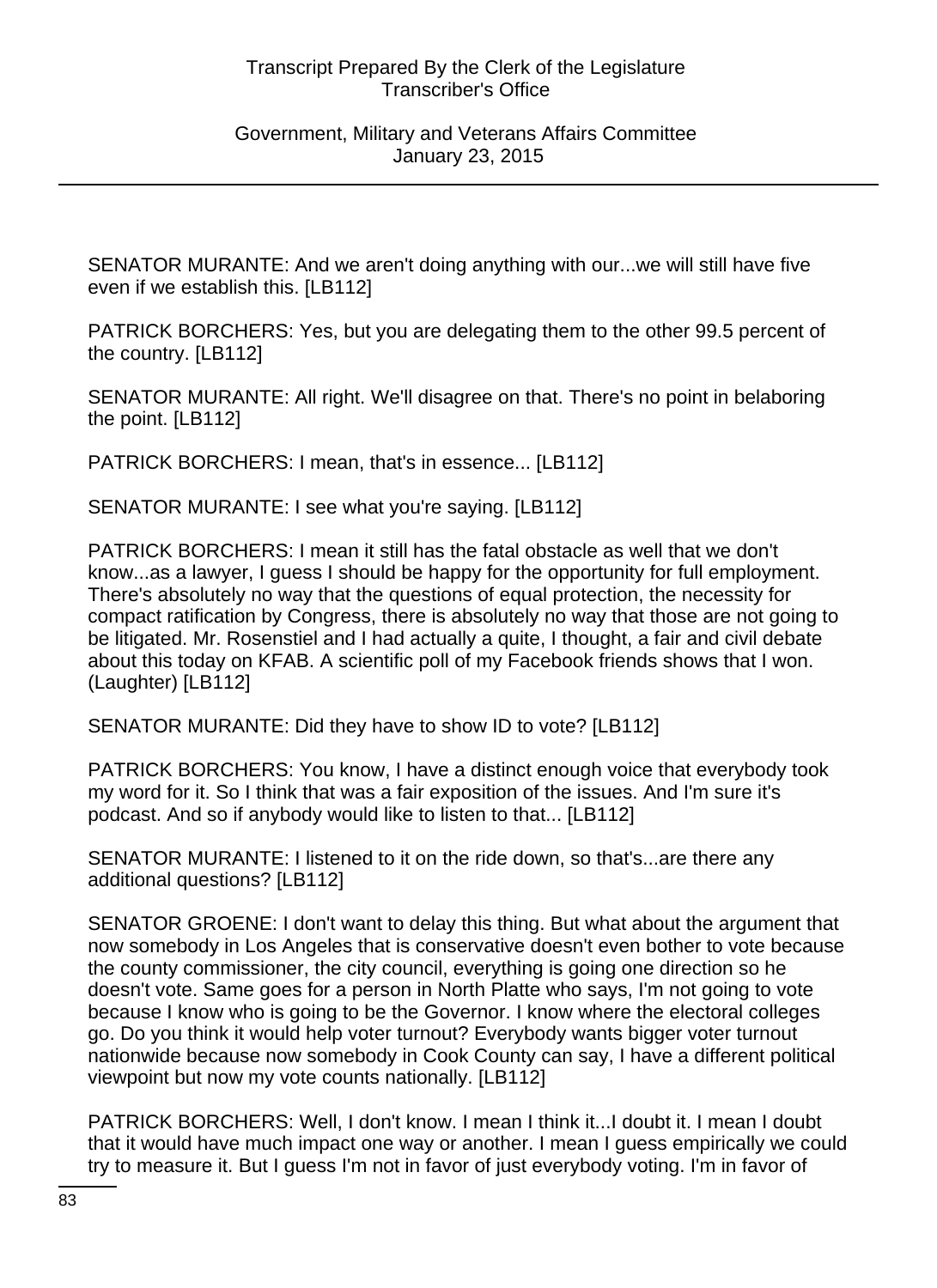Government, Military and Veterans Affairs Committee January 23, 2015

people voting who have studied up on the issues and actually have a reason to vote. And if you...let me put it this way, I've cast a lot of votes for candidates that I knew were doomed, but I still got to the polls. [LB112]

SENATOR MURANTE: All right. Thank you very much for coming down today. [LB112]

PATRICK BORCHERS: Thank you. [LB112]

SENATOR MURANTE: Appreciate it. [LB112]

SENATOR GROENE: Thank you. [LB112]

SENATOR MURANTE: Is there additional opponent testimony? Welcome back to your committee on Government, Military and Veterans Affairs. [LB112]

KATHY WILMOT: (Exhibit 7) Thank you for the opportunity again. And this is a republic. This is why I enjoy it, I guess, so much. Kathy Wilmot, W-i-l-m-o-t. In Nebraska, two electoral votes are allocated to popular vote winner and one each to popular vote winner in each Congressional district. This process allows our voters to actually be heard at the national level in a way that reflects exactly what Nebraskans thought. Entering into this interstate compact to elect the President by national popular vote will strip away the voice of Nebraska's voters and force us to cast Nebraska's five electoral votes for candidate who wins the most votes throughout the nation as a whole rather than showing what Nebraska thought. To use Nancy Pelosi's Obamacare line, we have to pass this bill so you can find out what's in it, could be used when referring to the NPV initiative that's being pushed throughout our nation. NPV will have all types of consequences. What would happen if there is a real close finish in the national popular vote of the candidates? If it took months to settle a question nationwide, would we retain the outgoing President until recounts were conducted? Or would we simply be leaderless for a period of time. You can count on litigation. Each state's education...election codes are different drastically. States have different rules about registration, early voting, qualifying for the ballot. They have different policies regarding felons being able to vote. States have different triggers for optional and automatic recounts, different procedures for counting provisional ballots or investigating allegations of fraud. Each difference is an opportunity for someone somewhere to file a lawsuit. I may not pronounce this right but I'm going to say his name is Vikram David Amar, a respected constitutional lawyer, has acknowledged the dangers created by these clashing sets of state election codes. Since NPV was actually an idea that is based on what Amar and two other professors proposed in 2001, I think his opinions should be counted as important in this debate. Amar states: a problem I see in the current national popular vote bill is that it does not guarantee a true national election with uniform voter qualification, voter mechanics, and vote-counting standards. Absent such uniformity, some states might have incentives to obstruct or manipulate the vote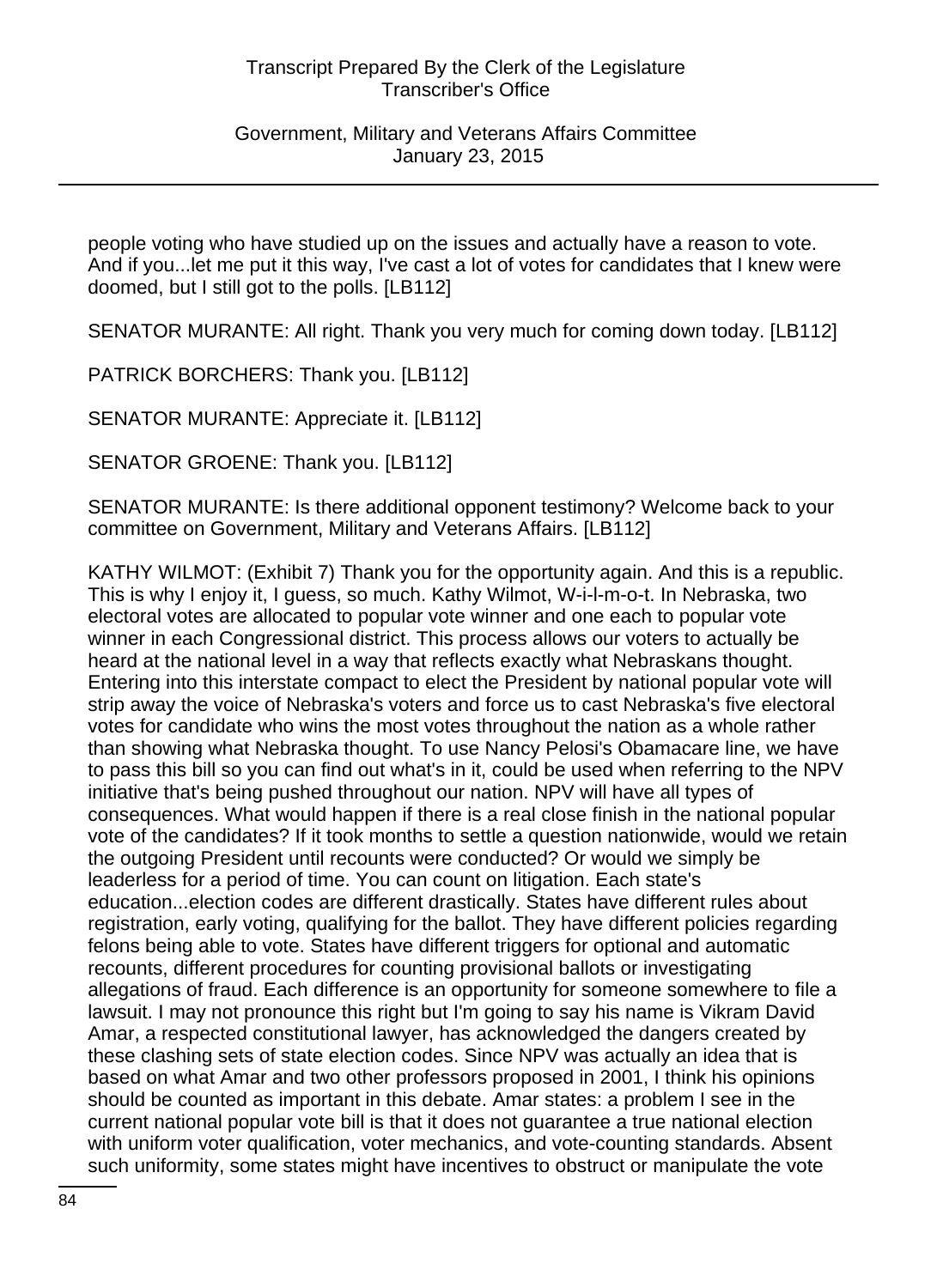Government, Military and Veterans Affairs Committee January 23, 2015

count. And then I've read that John F. Kennedy once referred to the checks and balances in our Constitution as being a, quote, solar system of power. He says, "It is not only the unit vote for the Presidency that we are talking about, but a whole solar system of governmental power. If it is proposed to change the balance of power of one of the elements of the solar system, then it is necessary to consider all the others." The electoral college cannot be pulled out of America's political solar system in isolation. Instead, its absence will inevitably affect other aspects of this system. Please do not destroy our system. Please do not disenfranchise us as Nebraska voters and don't silence our voice. We would ask you to say no. Keep it here in committee and as he said, die that death. And somebody had a question on Koza, if I can add that.I had read... [LB112]

SENATOR MURANTE: Your light is red. Let's see if we have any questions. Senator Groene. [LB112]

SENATOR GROENE: Go ahead, Kathy. [LB112]

KATHY WILMOT: Well, I had simply read that... [LB112]

SENATOR MURANTE: Not really a question, Senator Groene. (Laughter) [LB112]

KATHY WILMOT: I really appreciate that. He knows I drove four hours to get here. [LB112]

SENATOR GROENE: I've got five hours to go home. [LB112]

KATHY WILMOT: I had read actually that when Koza got involved in trying to come up with this idea and putting so much money into the effort, he had been an Al Gore supporter and he was very upset with how things went. And he has found a way that has the potential of changing things. Thank you. [LB112]

SENATOR MURANTE: All right. Thank you very much. Didn't mean to cut you off. I just need to make sure everyone is treated equally. Any additional opponents? Welcome to the Government Committee. [LB112]

LONA FERGUSON: Thank you. My name is Lona Ferguson, L-o-n-a F-e-r-g-u-s-o-n. Thank you for the opportunity to speak as I feel on this subject. I'm not going to come and flatter you with a lot of legal statistics or any numbers. I'm not going to do that. I'm representing myself and yet I'm also representing my children and my grandchildren. When we look at those that worked on our Constitution, a lot of us seem to think that they probably were at least 50, 60, maybe 70 years old and that they had endured many battles and things like that. When we actually look at that, most of them were probably maybe even younger than you, Senator Murante, possibly the same age as Senator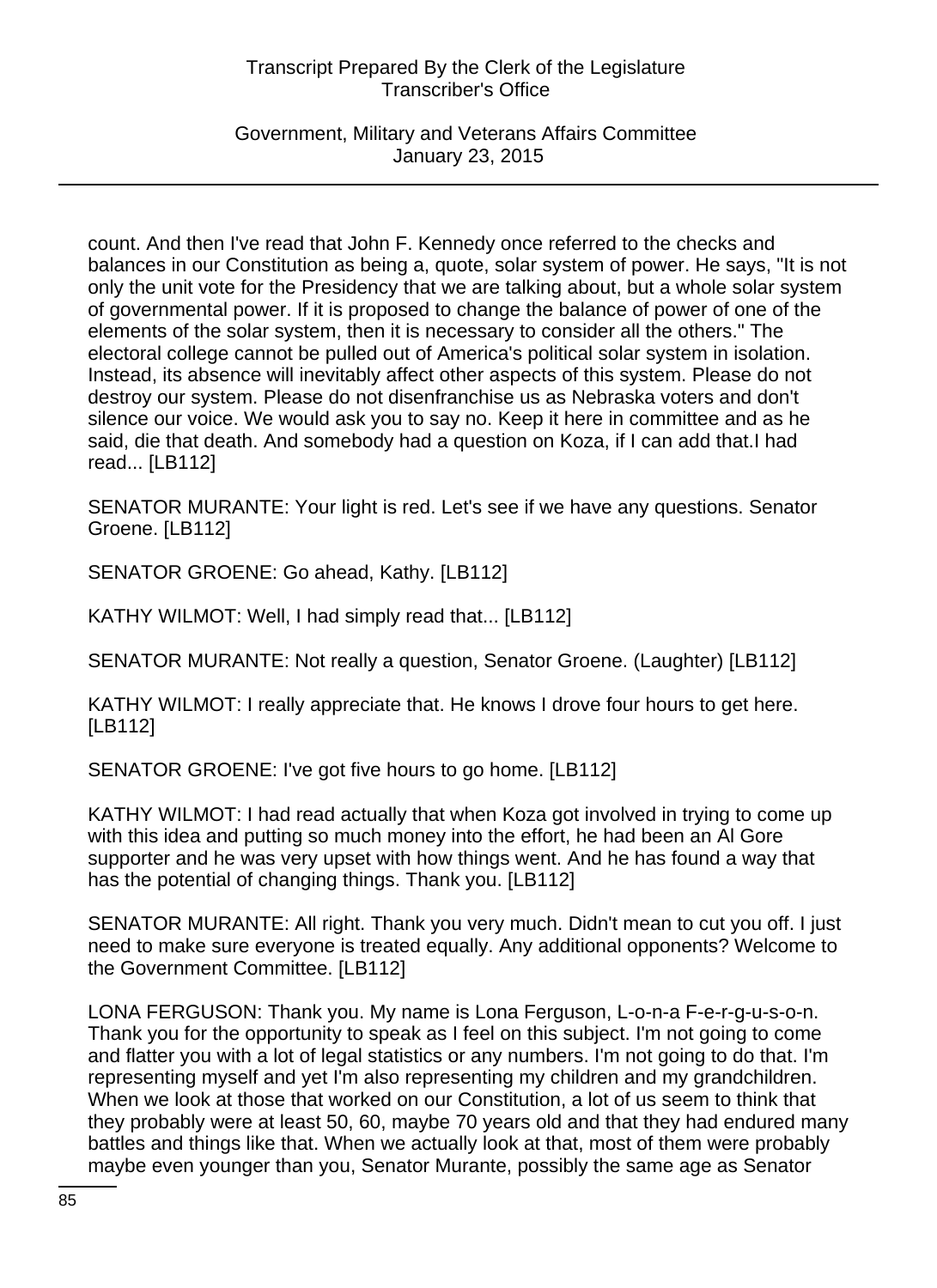Government, Military and Veterans Affairs Committee January 23, 2015

Larson, maybe Senator Hansen. But what they did hold dear was the battle that brought them to freedom. And they knew that they needed a document that would hold that. How many years has that document stood and held? Many. The electoral college has been debated. I'm a product of the '60s. I can tell you, you know, we did a lot of debating and a lot of protesting back then. But it stood. And it guaranteed people the right to speak just as I am here. The women, their right to vote, that took a lot of effort. I would ask you to watch Iron Jawed Ladies (sic--Angels). Some of those women died to get a vote, the very vote that we talk about today, the right to vote. I've listened to it. I've heard the attorneys. I've heard the lobbyists and all of this. And I want to say one thing, people have died for our Constitution and for the right to vote. And before you do something out of numbers or maybe we can improve it a little better, I would like you to think and remember a popular vote, what if it was popular to send all of our children to one school and put them in uniforms? We've created the popular vote and eliminated the electoral college. So what's to keep us from really having a popular vote? There's always going to be something there that's not going to be so popular to everyone. I heard a man speak once on a small village that decided it would be very popular and the men decided that it would be great if the women would go to work and they would stay home. But the women would also continue their regular jobs. And of course they voted on it and it became the law of that village. Let's remember we are a country of laws. I'm not so sure we've taken very good care of those laws, but we are a country of laws under a constitution that calls us a republic. A republic is formed and we keep the laws even though we have the right to vote. And I thank you for my right to speak. [LB112]

SENATOR MURANTE: Thank you very much, Ms. Ferguson. Are there questions? Seeing none, thank you very much for coming down. Additional opponent testimony. Mr. Synhorst, welcome to your Committee on Government, Military and Veterans Affairs. [LB112]

BUD SYNHORST: (Exhibit 8) Well, thank you very much. It's my maiden voyage to the committee. Good afternoon. Well, I guess evening now. Good evening, members of the committee. My name is Bud Synhorst, B-u-d S-y-n-h-o-r-s-t, and I'm executive director of the Nebraska Republican Party. On behalf of our state central committee, I'm here to share with you a resolution passed by our central committee unanimously on April 26, 2014, which in essence opposes the national popular vote and LB112. WHEREAS, the Constitutional method of electing the President of the United States through the electoral college was the method deemed best by the founding fathers of the United States of America for ensuring state sovereignty because all states, both large and small, are included in the presidential election process; and WHEREAS, the Constitution preserves the balance of power and authority between federal and state governments through the mechanism of the electoral college; and WHEREAS, the electoral college has been tested and proven itself over 56 presidential elections as the method to best preserve our representative form of democracy, resulting in the election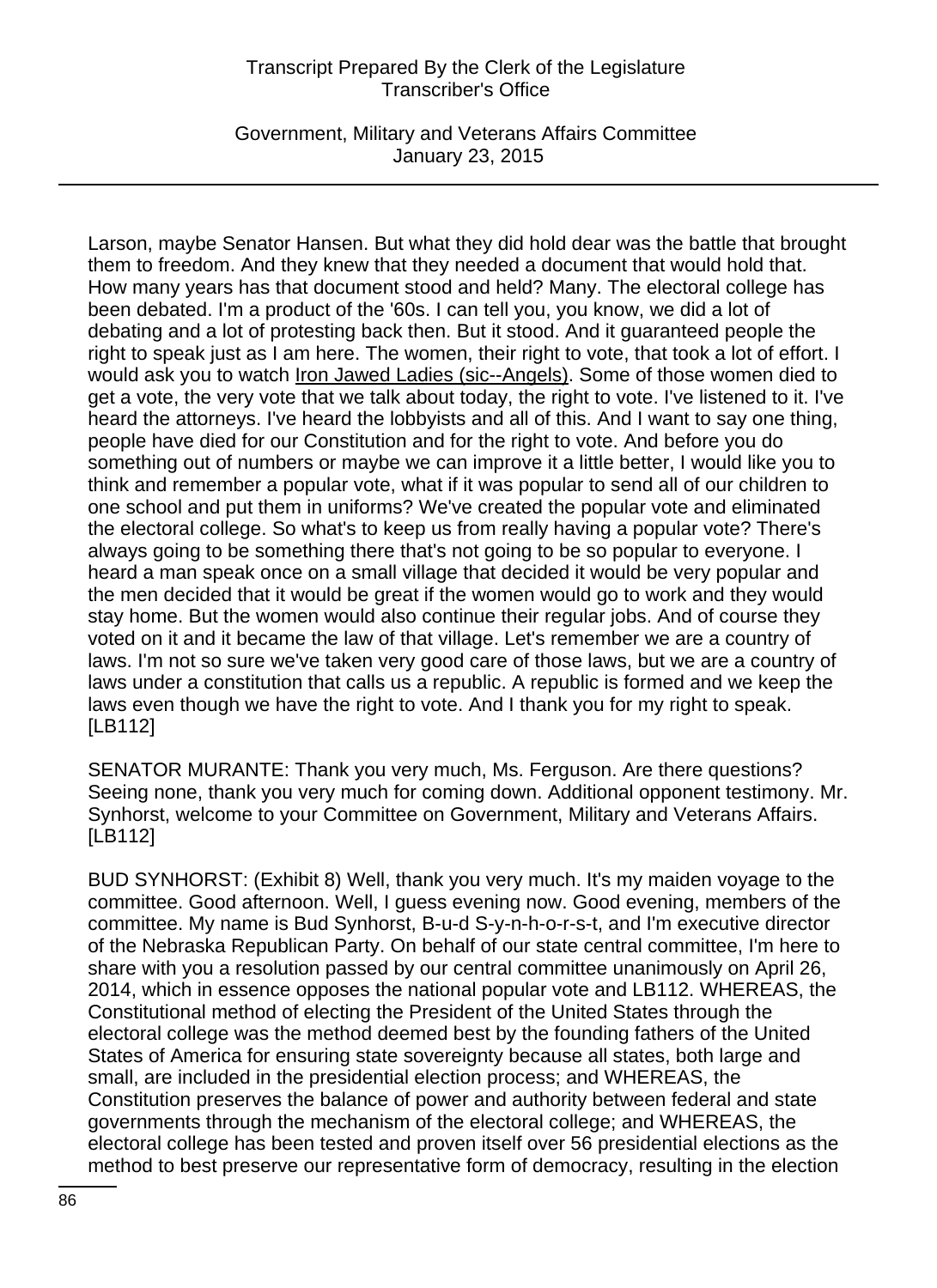Government, Military and Veterans Affairs Committee January 23, 2015

of a President by a majority of electoral votes not a mere plurality; and WHEREAS, the National Popular Vote Interstate Compact, if successfully implemented, would eviscerate the constitutional electoral college process of electing the President of the United States; and WHEREAS, the National Popular Vote Interstate Compact, if successfully implemented, would radically change the way we elect our President through a questionable legal maneuver by changing the rules of Presidential elections via a compact between as few as 11 states instead of the normal 38 states needed to amend the Constitution; and WHEREAS, under the National Popular Vote Interstate Compact, if successfully implemented, a nonmember state's electoral votes are irrelevant because member states' electoral votes would number 270 or more and they would award their votes to the national popular vote winner, effectively destroying the electoral college; and WHEREAS, the National Popular Vote Interstate Compact, if successfully implemented, would undermine state authority and give more populated media markets power over the voice of the states; therefore BE IT RESOLVED, the State Central Committee of the Nebraska GOP opposes this attempt to undermine the U. S. Constitution and the electoral college by way of the National Popular Vote Interstate Compact; and BE IT FURTHER RESOLVED, that the State Central Committee of the Nebraska GOP does fully endorse retaining the constitutionally approved and time-tested electoral college method of awarding electoral votes to candidates to win the office of President of the United States of America; and BE IT FURTHER RESOLVED, that the State Central Committee of the Nebraska GOP strongly encourages the all state legislatures and governors to reject the National Popular Vote Interstate Compact. Thank you for your time. [LB112]

SENATOR MURANTE: Thank you, Mr. Synhorst. Are there any questions? Seeing none, thank you for coming down, much appreciated. Additional opponent testimony. Are there any additional opponents after this gentleman who wish to testify? Okay. [LB112]

TRENT ENGLAND: Greetings from Oklahoma. [LB112]

SENATOR MURANTE: Welcome. [LB112]

TRENT ENGLAND: (Exhibit 9) I am Trent England, T-r-e-n-t E-n-g-l-a-n-d, and I'm the David and Ann Brown Fellow for the Advancement of Liberty at the Oklahoma Council of Public Affairs where I get to work on issues related to constitutional federalism and our constitutional system of states, among other things. And I found out about this hearing a couple days ago. I was teaching a class in Tulsa last night to citizens and attorneys about constitutional federalism and plugged it into my phone and it said I could make it and so here I am. It's a subject that speaks of its own importance, right, the President of the United States of America, a position sometimes called the leader of the free world. And one of my concerns about this, I've been working on electoral college issues on and off since about 2003, and one of my concerns is that it's important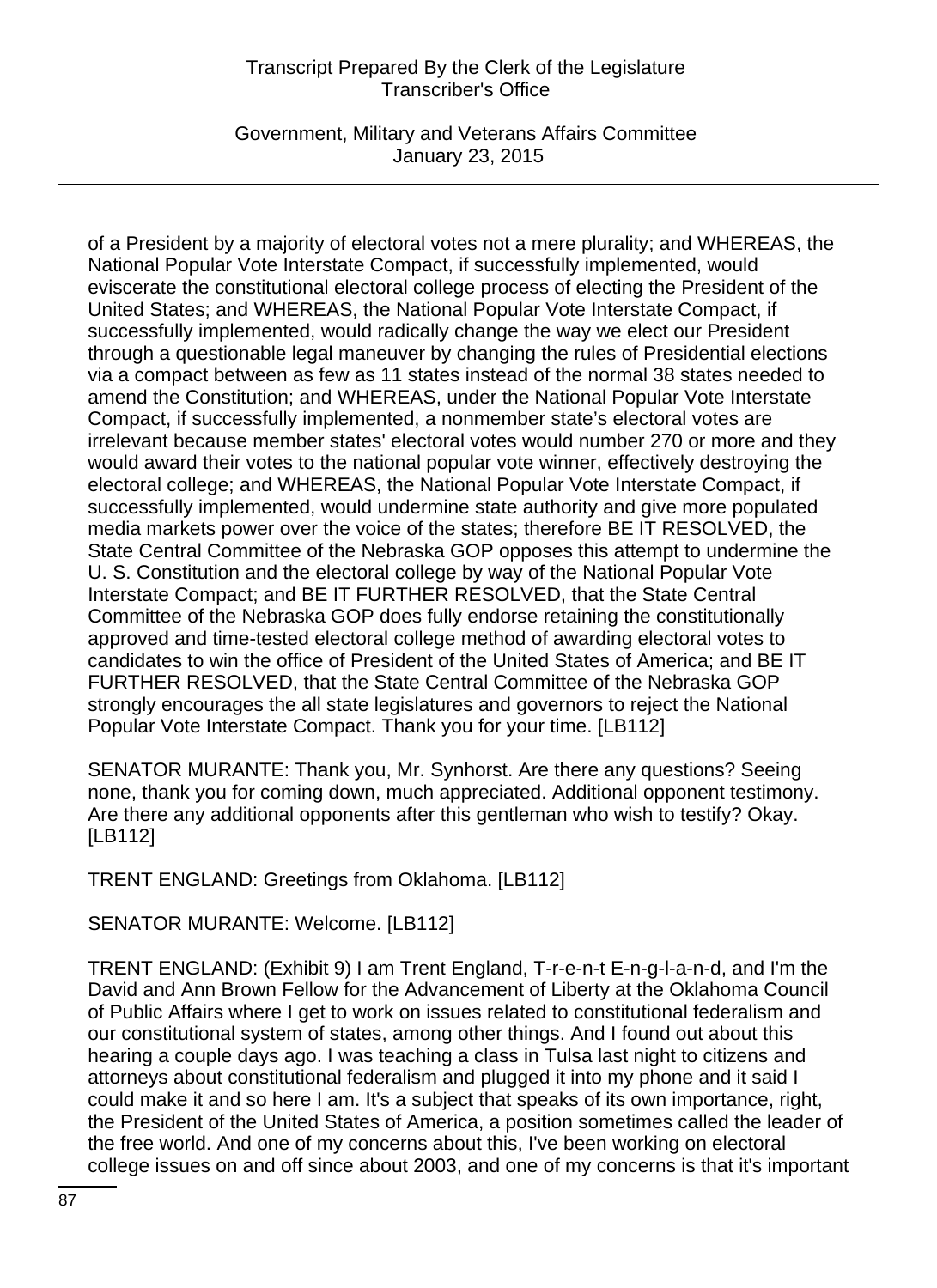Government, Military and Veterans Affairs Committee January 23, 2015

to step back and realize this could be the most important thing that is debated in this building this year. Right? The question is, how should we elect the President of the United States? And I submit to you the best way to address that is the way that the founders did, not in theoretical terms. We've heard a lot of sort of theoretical arguments about what could happen or what the imperfections are of the current system. And the implication is always that if you change it, if you reshuffle the deck, it must be better than the current system. Right? George Washington said, history should be our guide. And I think it's important to look at how the electoral college actually works. I do want to return though to the issue that the good professor raised a few witnesses ago with Article II, Section 1, because I think he's right. The electors do not belong to you. The electors belong to the state of Nebraska, which is to say the people of the state of Nebraska. They do not belong to the Legislature. All right, you have power to decide how to allocate them on behalf of their rightful owners, the people of the state of Nebraska. And we know...you might not want to call it the founders' original intent. We know the founders' original assumption about this was that states would...this was power for you as state legislators to figure out the best way to reflect the views of the state of Nebraska. Right? And all the systems that have ever been used have always been about something intrinsic to the state. Legislative appointment is a two-step electoral process. Right? You're elected and then you could appoint electors. Right? Or the Congressional district method that you use. Proportional was talked about here, right, winner take all. All of those reflect the views of the people of Nebraska, which is at least to say a scheme like this has never been tried, and to many of us, flies in the face of what we know the founders thought this was about, whether or not a federal court would agree notwithstanding. The other issue is campaign strategy. The implication again raised by my friend, Pat Rosenstiel, that somehow in a single-member district there's no political logrolling. All right, is that what you see in gubernatorial races here, or Senate races? If we turn the country into a single-member district, all of sudden Medicare Part D and steel tariffs, these things will just go away because we all know that if mathematically every voter is equal there won't be any political logrolling. That's preposterous. That's insulting to the intelligence of people who have ran their own campaigns. National popular vote can poke holes at the electoral college system. The real question is, when you reshuffle the deck, what would actually happen? And just in closing, you go back to the supposed wrong-winner elections, National Popular Vote, in their little phone book talks about these, and you see how the electoral college works preventing vote fraud from stealing the White House in 1876 forcing the Democratic Party to form a more national coalition in the elections 1884, 1888, 1892. Right? These are things that aren't taught, unfortunately, in our civics or history classes anymore, at least not very much. But they show actually the great successes of the electoral college, how it works in practice. I would be pleased to take any questions. Thank you. [LB112]

SENATOR MURANTE: Thank you very much. Senator Bloomfield has a question. [LB112]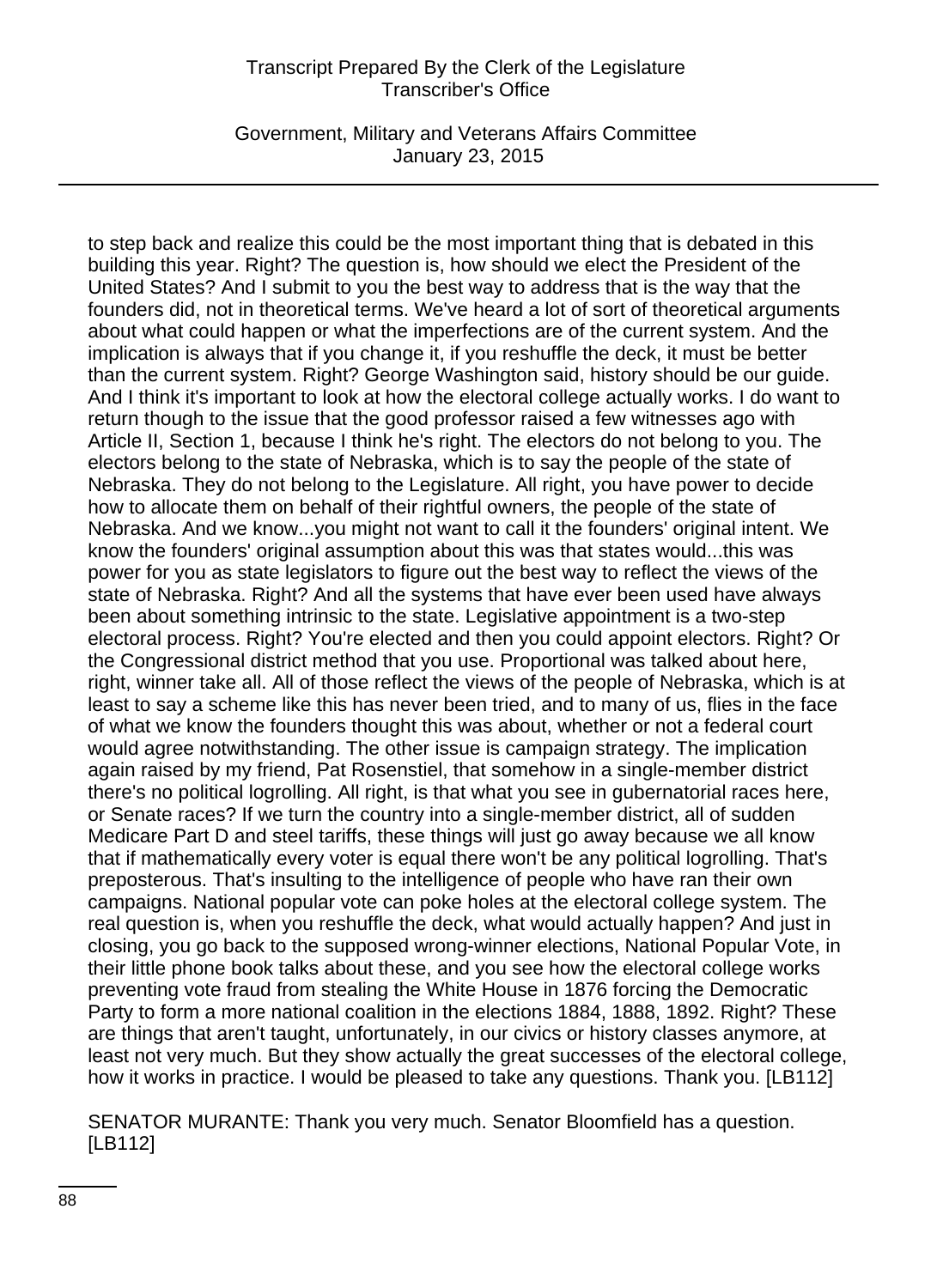Government, Military and Veterans Affairs Committee January 23, 2015

SENATOR BLOOMFIELD: Thank you. We were told earlier I believe that the Oklahoma Senate passed this. Did the House go along? Or what's the status in Oklahoma? [LB112]

TRENT ENGLAND: The House did not go along. And as has been alluded to by various people, this is...I mean, National Popular Vote is an incredible lobbying effort with lots of free trips and lots of fun stuff and sometimes I wish I was on the other side. But it did pass the senate. It was a big surprise. Right after it passed, there was such a public outcry that four of the state senators immediately in writing recanted their votes and apologized to their constituents. And my understanding is that there is no desire to see this come up again this year. I think one of those Republican senators also lost his primary over this issue. [LB112]

SENATOR BLOOMFIELD: I can relate to that. I kind of had to do that last year. [LB112]

SENATOR MURANTE: Senator Groene. [LB112]

SENATOR GROENE: Even though I should go home, one thing I fear is when I vote for a U.S. Senator, I'm voting for a senator from Nebraska. When I vote for a Congressman, the federalist ideal...that the next generation will think I'm voting for the...I'm an American, not a Nebraskan. I'm voting for a President. I'm voting for a U.S. Senator, a U.S. Congressman. I'm no longer voting for a Nebraskan to represent Nebraska. That is the one fear I have with this national vote. We lose that federalist ideal that we are a federation of states. Do you sense that? I mean I can see both sides of this argument. [LB112]

TRENT ENGLAND: Actually, I was very thankful to the gentleman from Common Cause because he made the more honest argument for National Popular Vote. Right? It's part of an ideological belief that sees democracy just differently than the founders did. And you see that in the contrast between the American revolutionaries and the French revolutionaries. And it sounds sort of the same superficially, and it works out radically differently. And it is one of my concerns, is that...I mean not only does it do that, right, but it aggrandizes the Presidency. Our House members are supposed to represent us. And of course our senators were supposed to represent the states and that has been modified. It was modified in 1913. The President is an executive. And we see this more and more now. You saw it in the State of the Union address. The President wants to claim that he represents the people more than Congress. I mean it certainly undoes what this is trying to do. And it certainly bothers me, and it certainly undermines the system of federalism. You have to decide for yourself whether that's the direction you want to go, but that clearly is the National Popular Vote direction. [LB112]

SENATOR MURANTE: Thank you very much. Senator Garrett. [LB112]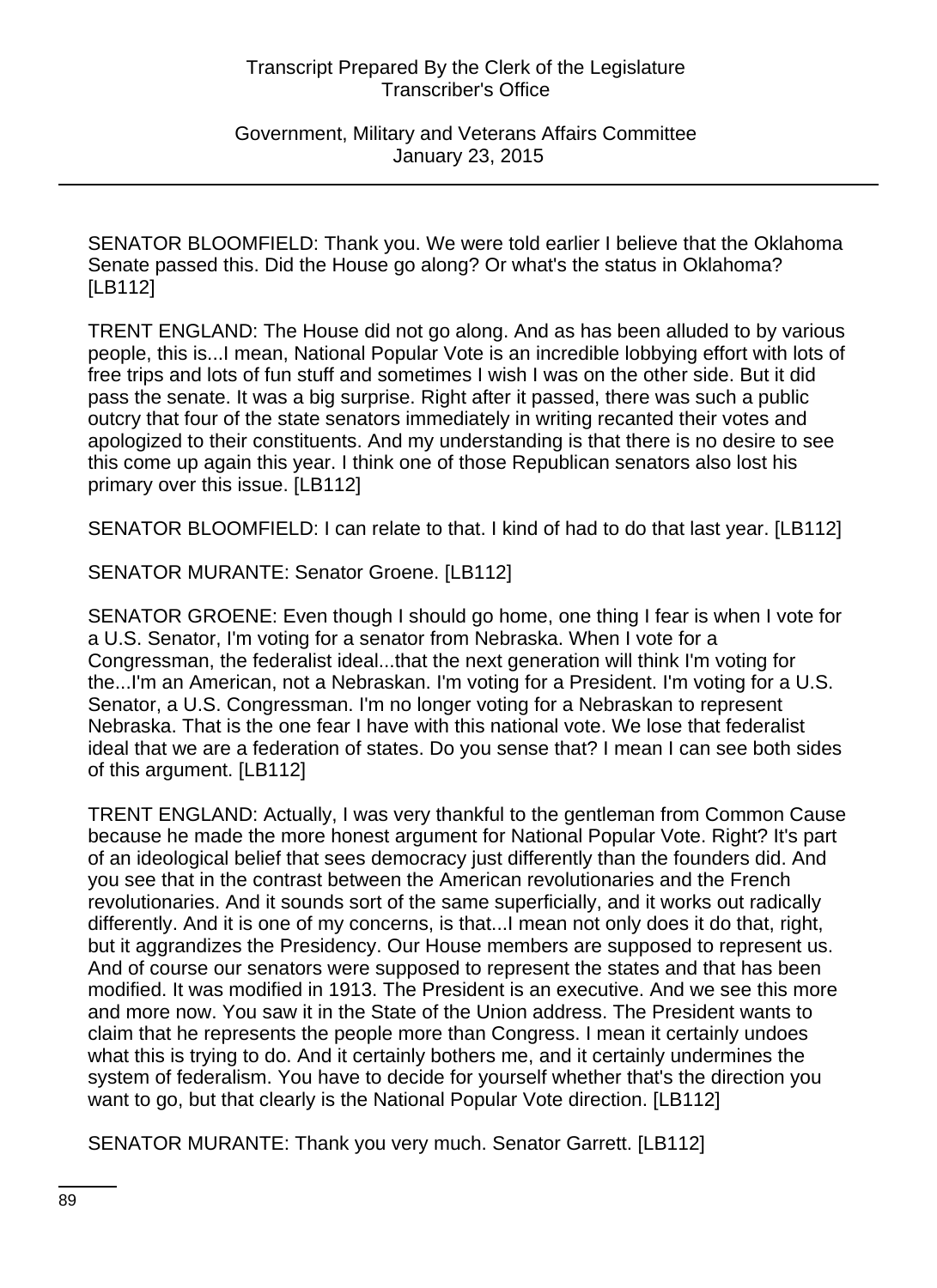Government, Military and Veterans Affairs Committee January 23, 2015

SENATOR GARRETT: Thank you, Mr. Chair. I don't have a question so much as I want to thank you for taking the time to travel up here and speak with us. [LB112]

TRENT ENGLAND: My pleasure. It's the first time I've been here and you have a beautiful legislative building and run a tight ship. [LB112]

SENATOR GARRETT: Thank you. [LB112]

SENATOR MURANTE: Thank you very much. Any additional questions? Thank you for coming up from Oklahoma. [LB112]

TRENT ENGLAND: Thank you very much. [LB112]

SENATOR MURANTE: Much appreciated. Any final opposition testimony? Any neutral testimony? Senator Larson is recognized to close. [LB112]

SENATOR LARSON: Thank you, members of the Government, Military and Veterans Affairs Committee. They have stuck it out. This was interesting. First of all, let me say this does not, as one testifier said, abolish the electoral college. No, it doesn't abolish the electoral college, and I wouldn't support that. This is not a constitutional amendment. The reason I would not support abolishing the electoral college because in Section II, Article 1, it gives the states the right to appoint or decide how their electors will be in Presidential elections. Two, we heard from our last testifier that this undermines federalism, and we've heard from other ones that we are a constitutional republic and this makes us a democracy. False. A democracy is when everybody gets to vote on every single issue. Early Greece was a democracy. With National Popular Vote, we will continue to be a constitutional republic to elect our representatives to go to Washington, our Congressmen and Senators, to represent us and serve the issues of Nebraska. The argument, if they want to continue on on that same argument, is Nebraska a pure democracy since our Governor is elected by a popular vote? He's our executive. No, we are still in Nebraska a constitutional republic: 49 of us are elected to come and represent our constituents in Lincoln, yet we still elect our executive by a popular vote. And that doesn't make us a pure democracy. That doesn't undermine the federalism that even our state emulated from the federal government. Now as I go through some of the arguments that were made, you hear a lot about the balance of states. Nebraska has 1.8 million people. We will be overcome by this state or that state. Nebraska, in 2012, voted for Mitt Romney at an advantage of 175,000 people. Ohio voted for Barack Obama at an advantage of 162,000 people. Nebraska's five electoral votes, therefore, cancelled out Ohio's 22...21 (sic--18) electoral college votes. This makes us extremely powerful. I heard about big cities controlling and that 11 states will decide the Presidency. Under that argument, the opponents are assuming every single person in those 11 states are going to vote for the same person. Yes, if every single person in those 11 states voted for the exact same person, they would get to decide the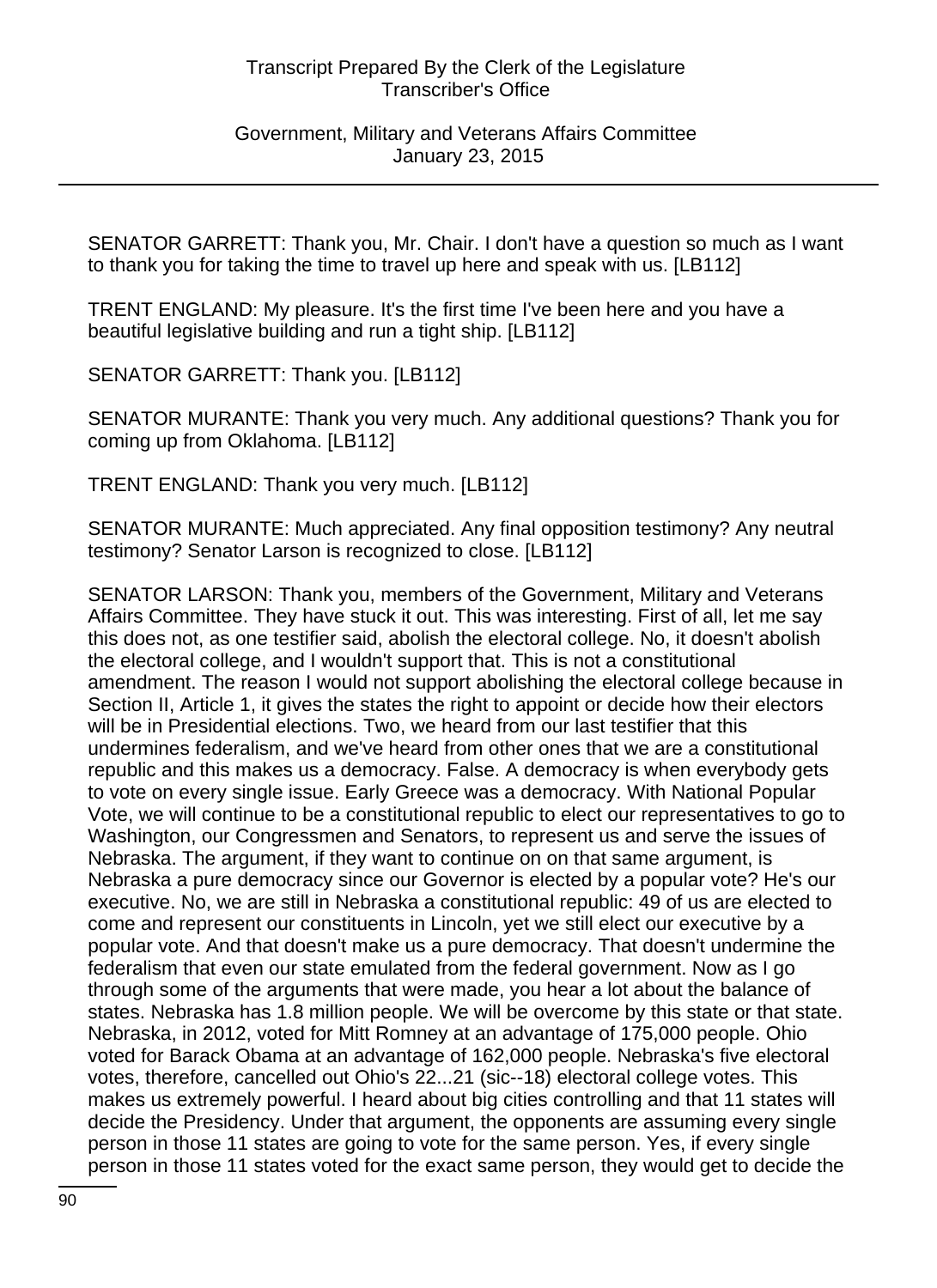Government, Military and Veterans Affairs Committee January 23, 2015

President. Let's be honest, is that ever going to happen? No. If you want to talk about big cities controlling the national popular vote--well, they'll just campaign in Houston; they'll just campaign in New York; Los Angeles--let's take this...or Minneapolis. Let's use these examples. Before Andrew Cuomo, the Governor of New York, George Pataki, he lost New York City. He lost Syracuse. He lost Buffalo. He lost Albany. Yeah, we still had a Republican governor of the state of New York. Let's look at Arnold Schwarzenegger in California. He lost Sacramento. He lost Fresno. He lost San Francisco. He lost L.A. He lost Long Beach. We have a Republican governor in California. Let's look at Minnesota, Tim Pawlenty. He lost Minneapolis. He lost Rochester. He lost Duluth. He lost St. Paul--the biggest cities. We have a Republican governor in Minnesota. The concept is intellectually dishonest to say that Presidents will just campaign in big cities and automatically win the election because every vote matters and every one of those candidates realize that. If New York City had so much power, how did Pataki ever become governor of New York? We hear, let's look at the past elections. Al Gore would have been President. You can't say that. Florida was decided by 527 votes? Five hundred twenty votes. George W. Bush put nearly \$100 million into the state of Florida in the last six weeks of the election in order to win Florida and its 27 (sic--25) electoral college votes. If there were a national popular vote, do you think he would have spent \$100 million in Florida or would have he spent money elsewhere? Would have Al Gore spent money elsewhere? Yes, they both would have. We cannot speculate on what would have happened in 2000. We had an interesting exchange. And Mr. Borchers was able to come up here and say he was...he's a constitutional scholar and it's unconstitutional. It doesn't mean it's right...he's right, I should say. We have constitutional scholars that say X; we have constitutional scholars that say Y. We have 97 percent of scientists that say global warming is real, and we have 3 percent that say that it's not real. I wonder where Mr. Borchers lies on global warming. I think Senator Groene even mentioned half the lawyers in the courtroom are wrong. Mr. Borchers talked about faithless electors. In the entire history of Presidential elections, I believe there's been 11 faithless electors of all the votes ever cast. And I'm not sure if everybody knows who decides who those electors will be. The state parties get to decide the electors. If you want to...if you're going to truly worry about faithless electors, I highly doubt the Nebraska Democratic Party is ever going to appoint someone to go cast the electoral college votes that would switch to voting Republican if the state voted for a Republican. And I highly doubt if a Nebraska Republican Party would ever appoint electors that would vote for a Democrat. It's not going to happen. Then we get to hear Mr. Borchers talk about why this is unconstitutional and we can't give our votes away to other states. Yeah, he didn't have an answer when Senator Murante pressed the question. We could, as a state Legislature, say the five linemen of the '94 Huskers will forever be our Presidential...or whoever they decide will...our present electors must cast those ballots for President. If that's what the state Legislature decides, we can do that. It has nothing to do with what the voters decide in the state of Nebraska. If we wanted to directly ignore the voters of the state of Nebraska, we could. I think, and I'd have to go back through my history, I'm pretty sure South Carolina, when Strom Thurmond ran for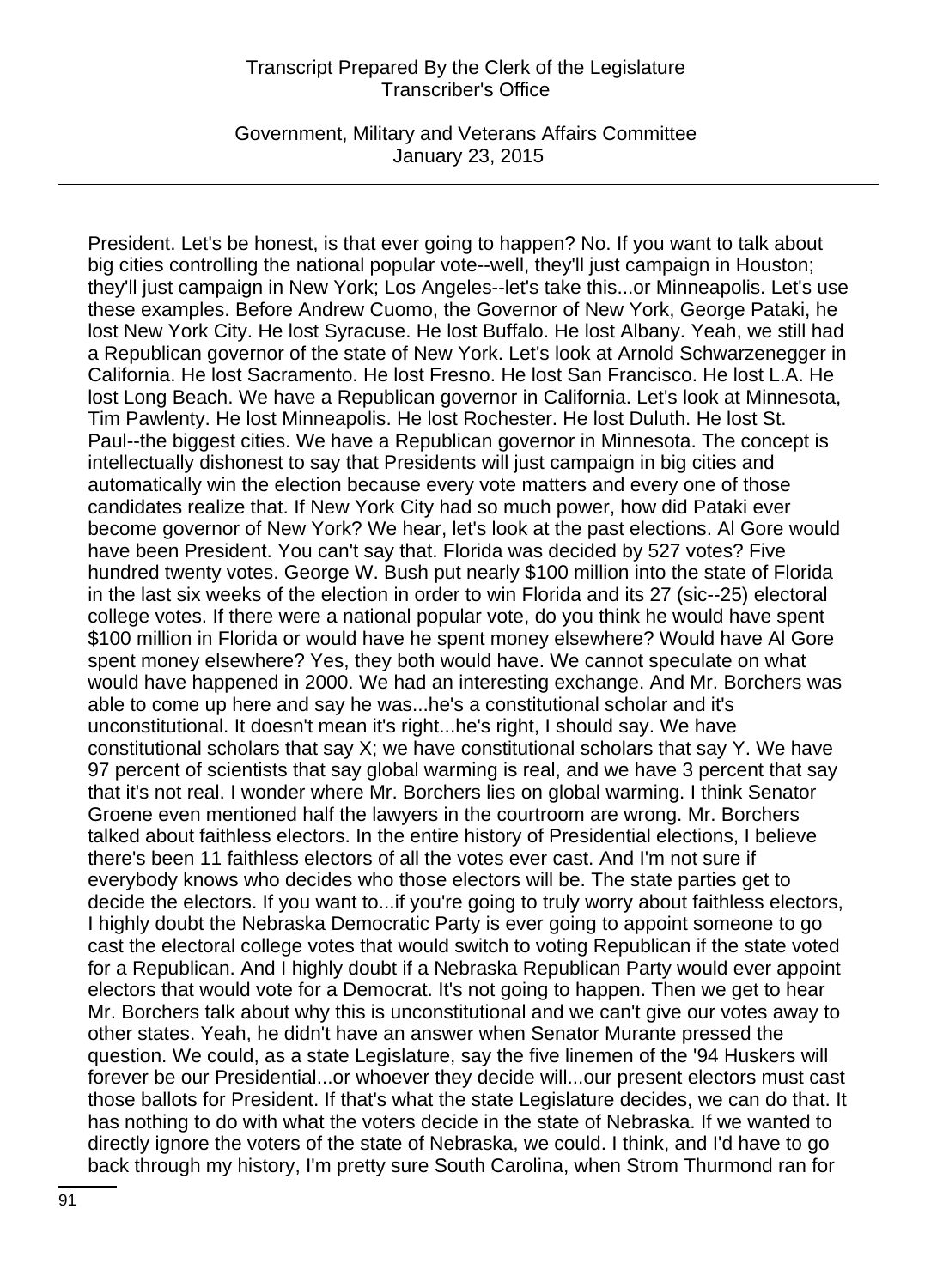Government, Military and Veterans Affairs Committee January 23, 2015

President just decided that South Carolina...passed a bill that they were going to vote for Strom Thurmond, the legislature just decided that. If we wanted to do that, if we wanted to pass a bill that said each Presidential election, the Legislature would decide who the Nebraska electors would vote for, we could do that. I also, as someone--still on Mr. Borchers--as someone who has expressed interest in running for Congress, I'm disappointed to hear that he doesn't think everyone should vote because it is a constitutional right. I do believe they should have to show an ID to vote, but I don't believe there should be an intelligence test. And concerning a close election, we heard that argument. Well, if it's a close election, how long are we going to have to wait for everybody to recount? We each will have our own election laws. A close election doesn't matter. If the state calls for a recount because the election is so close in that state, that state will have a recount. If they don't, no states have to have a recount and the totals will be added up and we will have a President of the United States by the date that is necessary, I think it's December 15. Won't be an issue. What has been said is, people that won't sit down and learn about the issue...we can talk about the 12 states in this country that decide Presidential elections. Twelve states decide Presidential elections. Almost a billion dollars in 12 states. If you want to give Nebraska's power, if you think Nebraska has some awesome power right now, if you think you're protecting Nebraska's votes right now by keeping it in this system, you're fooling yourself. You are supporting a system that lets Hamilton County housewives decide who the President of the United States is, or voters in the I-4 corridor. There's a reason we have No Child Left Behind and it was because George Bush wanted to get reelected to President in 2004. And polling that has showed what moms in Hamilton County wanted was a change in education policy. There's a reason we have Medicare Part D. There's a reason that when George Bush and his first Ag Secretary from North Dakota--and I'm blanking on his name right now--but there was a fight regarding the Missouri River and water rights on the Missouri River between North Dakota and Missouri. And the Secretary of Agriculture was the former governor of North Dakota. North Dakota is safe red, Missouri, a swing state. Guess who the Secretary of Agriculture sided with? He sided against his home state. We see public policy on the federal level distorted by our current system. We see massive increases of spending in certain states. Twelve states to be exact, distorted. In our current system where it's Congressional-based is even worse than winner-take-all because all of a sudden it matters: Well, what do the voters in Rochester, New York...Rochester, Minnesota care about? The Mayo Clinic. We'll pump money there. Let's make every vote count. Their arguments don't hold water when it boils down to the end. I appreciate your time and I look forward to discussing this issue with you guys. [LB112]

SENATOR MURANTE: (Exhibits 10-12) Thank you very much, Senator Larson. And before we close the hearing, we have two letters to read into the record: one, Sherry Miller from the League of Women Voters of Nebraska; the other, Tara Ross on behalf of herself wrote in as proponents; and John Gale, Secretary of State, Nebraska, wrote in in opposition. (See also Exhibit 13) That closes the hearing on LB112. It closes the